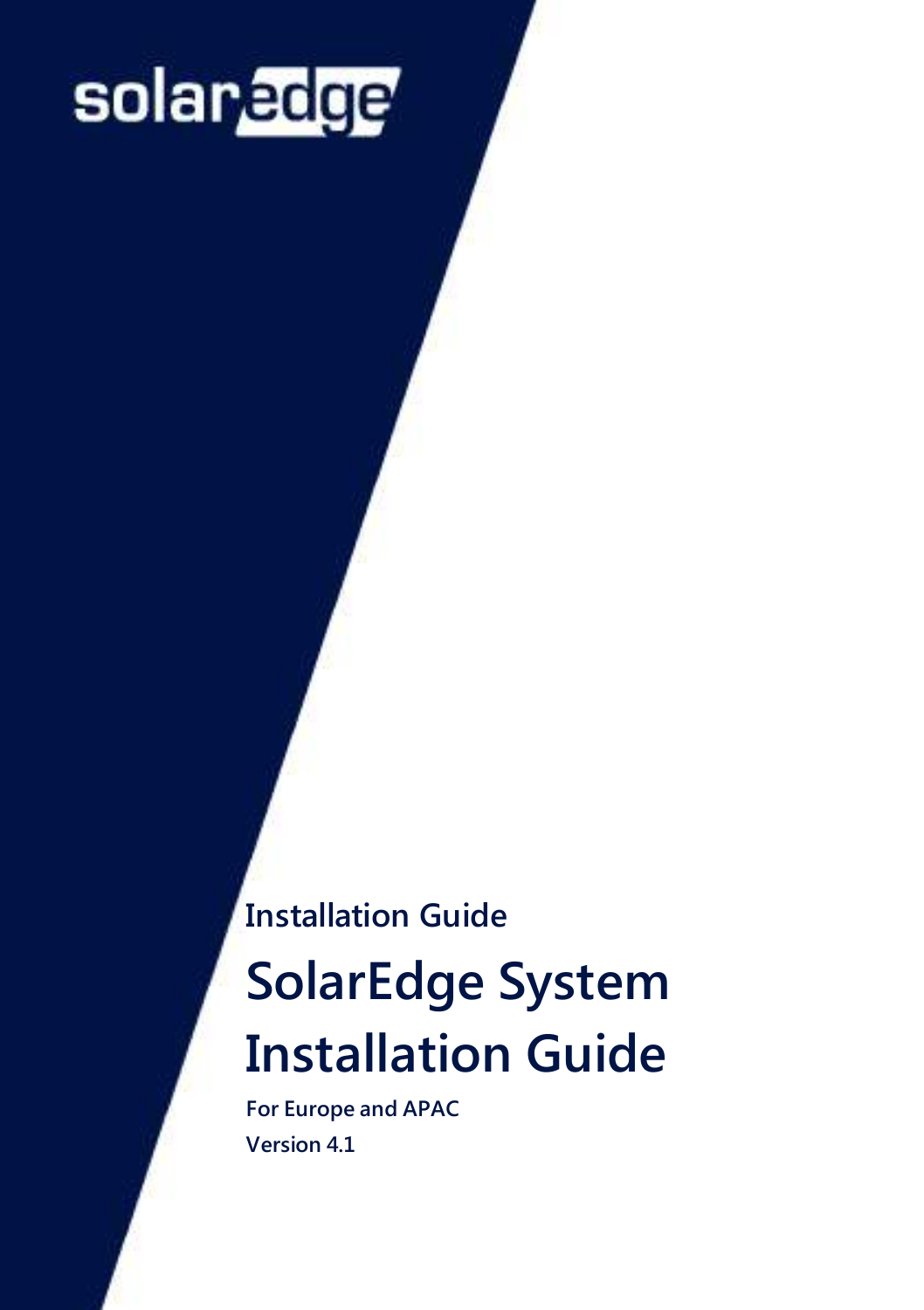<span id="page-1-0"></span>

### <span id="page-1-1"></span>**Disclaimers**

### Important Notice

Copyright © SolarEdge Inc. All rights reserved.

No part of this document may be reproduced, stored in a retrieval system or transmitted, in any form or by any means, electronic, mechanical, photographic, magnetic or otherwise, without the prior written permission of SolarEdge Inc.

The material furnished in this document is believed to be accurate and reliable. However, SolarEdge assumes no responsibility for the use of this material. SolarEdge reserves the right to make changes to the material at any time and without notice. You may refer to the SolarEdge web site ([www.solaredge.com](http://www.solaredge.com/)) for the most updated version.

All company and brand products and service names are trademarks or registered trademarks of their respective holders.

Patent marking notice: see <http://www.solaredge.com/patent>

The general terms and conditions of delivery of SolarEdge shall apply.

The content of these documents is continually reviewed and amended, where necessary. However, discrepancies cannot be excluded. No guarantee is made for the completeness of these documents.

The images contained in this document are for illustrative purposes only and may vary depending on product models.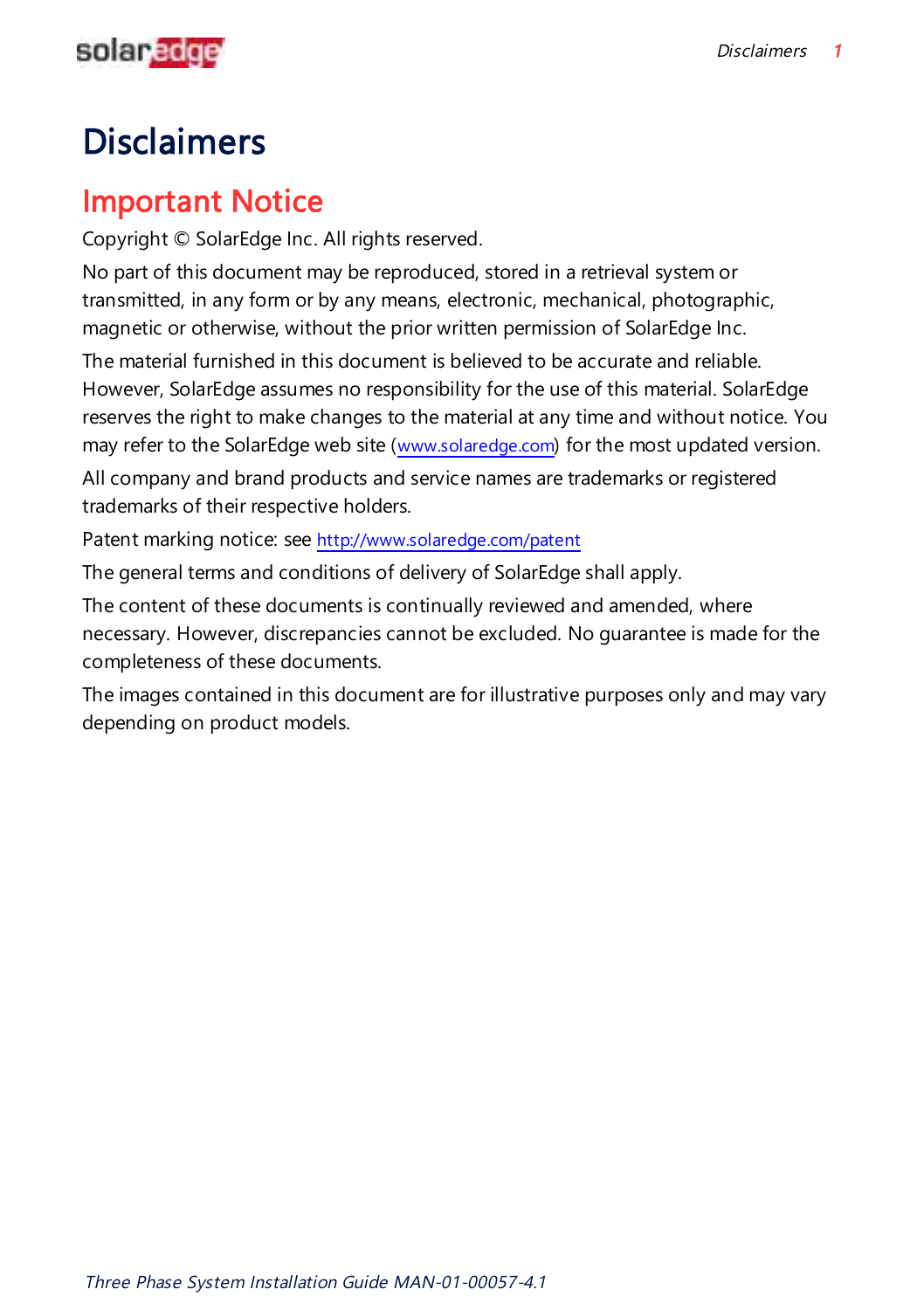

### <span id="page-2-0"></span>Emission Compliance

This equipment has been tested and found to comply with the limits applied by the local regulations. These limits are designed to provide reasonable protection against harmful interference in a residential installation. This equipment generates, uses and can radiate radio frequency energy and, if not installed and used in accordance with the instructions, may cause harmful interference to radio communications. However, there is no guarantee that interference will not occur in a particular installation. If this equipment does cause harmful interference to radio or television reception, which can be determined by turning the equipment off and on, you are encouraged to try to correct the interference by one or more of the following measures:

- Reorient or relocate the receiving antenna.
- Increase the separation between the equipment and the receiver.
- Connect the equipment into an outlet on a circuit different from that to which the receiver is connected.
- Consult the dealer or an experienced radio/TV technician for help.

Changes or modifications not expressly approved by the party responsible for compliance may void the user's authority to operate the equipment.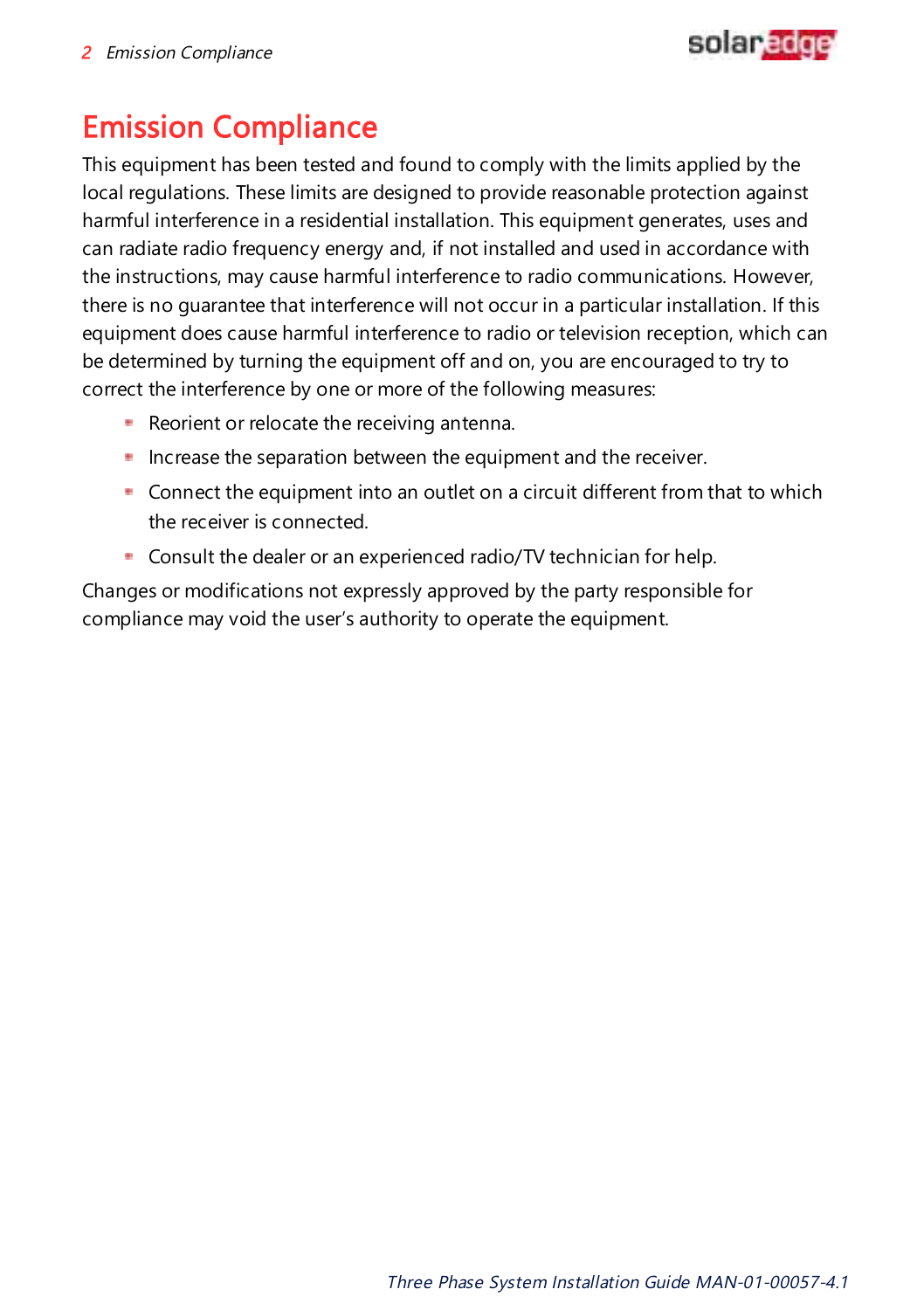<span id="page-3-0"></span>

### Support and Contact Information

If you have technical problems concerning SolarEdge products, please contact us:

| Country                     | Phone         | E-Mail                          |
|-----------------------------|---------------|---------------------------------|
| Australia (+61)             | 1800 465 567  | support@solaredge.net.au        |
| APAC (Asia Pacific) (+972)  | 073 240 3118  | support-asia@solaredge.com      |
| Belgium (+32)               | 0800-76633    | support@solaredge.be            |
| China (+86)                 | 21 6212 5536  | support_<br>china@solaredge.com |
| DACH & Rest of Europe (+49) | 089 454 59730 | support@solaredge.de            |
| France $(+33)$              | 0800 917410   | support@solaredge.fr            |
| Italy $(+39)$               | 0422 053700   | support@solaredge.it            |
| Japan (+81)                 | 03 6262 1223  | support@solaredge.jp            |
| Netherlands (+31)           | 0800-7105     | support@solaredge.nl            |
| New Zealand (+64)           | 0800 144 875  | support@solaredge.net.au        |
| Republic of Ireland (+353)  | 1800-901-575  |                                 |
| United Kingdom (+44)        | 0800 028 1183 | support-uk@solaredge.com        |
| US & Canada $(+1)$          | 510 498 3200  | ussupport@solaredge.com         |
| Greece $(+49)$              | 89 454 59730  |                                 |
| Israel $(+972)$             | 073 240 3122  |                                 |
| Middle East & Africa (+972) | 073 240 3118  |                                 |
| South Africa (+27)          | 0800 982 659  | support@solaredge.com           |
| Turkey $(+90)$              | 216 706 1929  |                                 |
| Worldwide (+972)            | 073 240 3118  |                                 |

Before contact, make sure to have the following information at hand:

- a. Model and serial number of the product in question.
- The error indicated on the InverterLCD screen or on the monitoring platform or by the LEDs, if there is such an indication.
- $\blacksquare$  System configuration information, including the type and number of modules connected and the number and length of strings.
- The communication method to the SolarEdge server, if the site is connected.
- The inverter software version as appears in the ID status screen.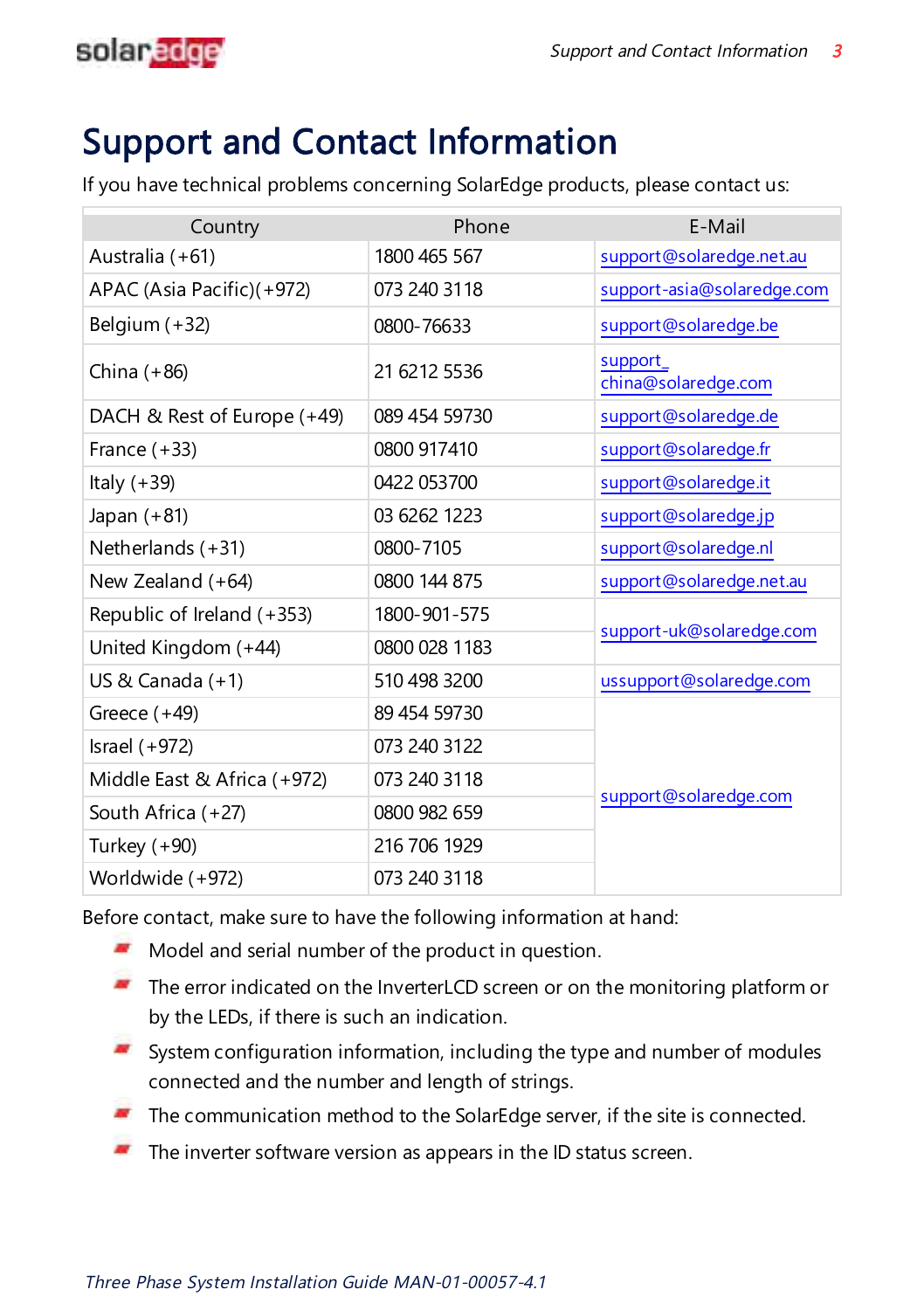### solaredge

### <span id="page-4-0"></span>Revision History

### Version 4.1 (February 2019)

- Added appendix 'Determining the Circuit Breaker Size' and paragraph referencing to it, in the 'Grid Connection Guidelines' section.
- In Specifications removed 'Recommended OCPD size per grid' table.

### Version 4.0 (July 2018)

- $\blacksquare$  This quide describes three phase inverters only
- Update of product names
- Removal of grounding cable connected to the DIN rail in the DC Safety Unit.
- Hardware change new enclosure, interfaces and communication board
- $\blacksquare$  Addition of possibility to use compatible connectors from third-party manufacturers
- Update regarding use of extension cables in power optimizer installation guidelines
- Recommendation to mount the power optimizer in a location protected from direct sunlight
- **Power optimizer clearance no clearance is required on the mounting bracket** side
- $\blacksquare$  Addition of caution installation in saline environment
- Clearance for three phase inverters installed side-by-side, single row of inverters outdoors: 5 cm / 2"
- **PVRSS** is enabled by default. Enabling/ disabling PVRSS feature can be done from the inverter LCD menus.
- Addition of reference to troubleshooting undetected devices application note
- Torque for connecting DC strings to the fuse holders in the DC Safety Unit: 3.4 N\*M / 30 lb\*in
- Addition of link to the Designer web page
- Updated warning about sealing unused power optimizer input connectors
- $\blacksquare$  DC safety voltage is 1V ( $\pm$ 0.1V)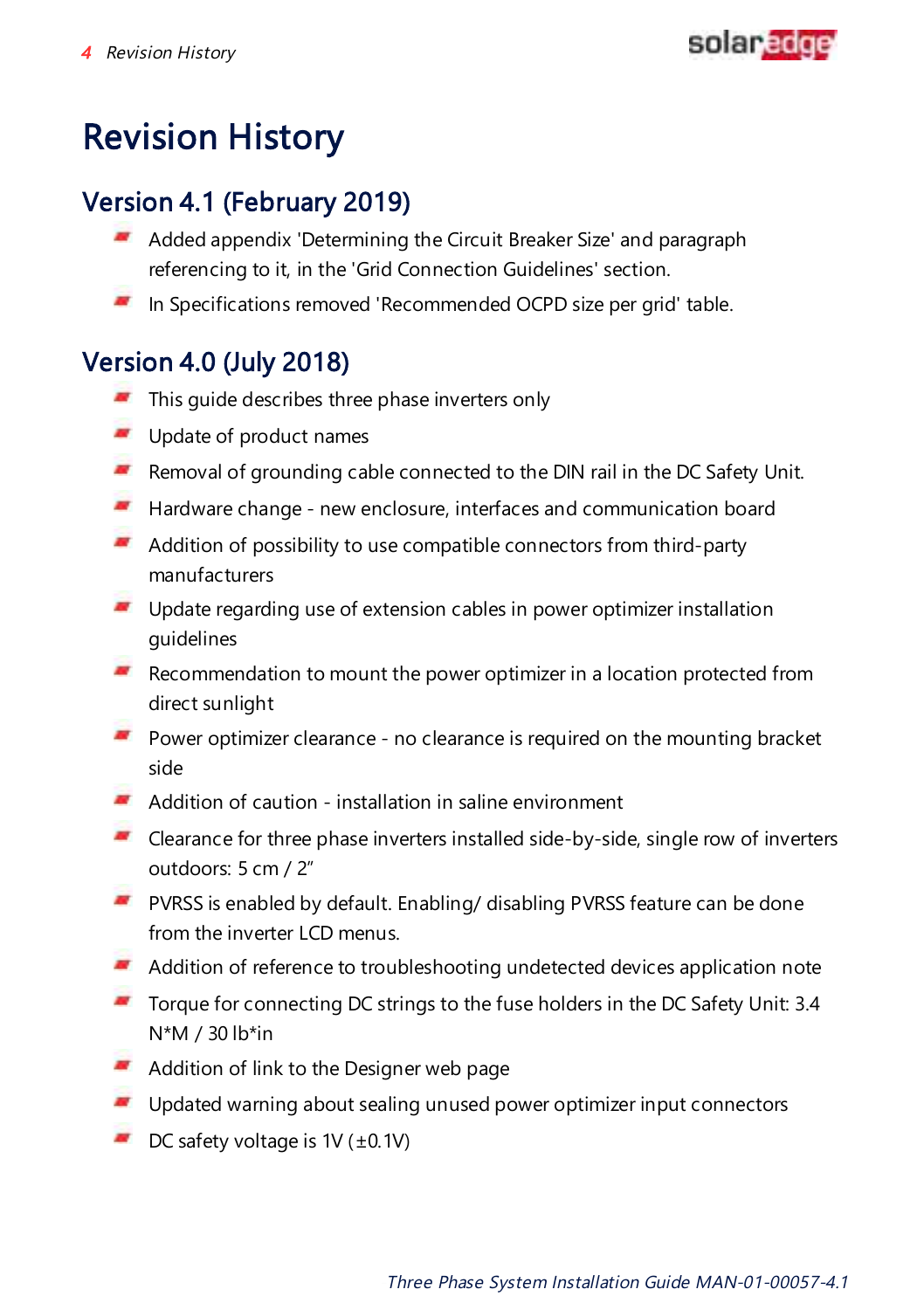

- Addition of link to Three Phase Inverters for Delta Grids application note
- Addition of RS485-2 support

### Version 3.3 (Aug. 2017)

- Updated the Safety section: New warning The Safety Switch meets all requirements for a code-compliant installation of this system. The DC Disconnect Switch disconnects both the positive and negative conductors.
- In Supported AC Grids, added: Ground connection is required for all grids
- In Power Optimizer Installation chapter:
	- Updated string extension cable length
	- Added information for connecting multiple modules in parallel to an optimizer
	- **Removed reference to racking models and their grounding methods**
	- $\blacksquare$  Removed mentioning of tracker
- In inverter Installation chapter:
	- Added note about copper conductors
	- **Removed previous interface panel description and images, and type 1** bracket
	- In Inverter Interfaces updated ON/OFF switch description
	- Added a caution about not altering the DC Safety Unit enclosure: SolarEdge does not permit opening or puncturing the Safety Switch in any location other than the pre-defined drill guide locations, or otherwise altering the construction of the enclosure, as this may compromise safety and will void the warranty.
	- Reference to horizontal mounting application note
	- **Updated clearance specifications**
- **Connection to/from the Connection Unit:** 
	- AC grounding to bus bar instead of terminal block updated instructions and Connection Unit model images
	- **String fusing requirement note updated: Fuses needed for 4 strings or** more (instead of 3).
	- Added conduit sealing requirement

Three Phase System Installation Guide MAN-01-00057-4.1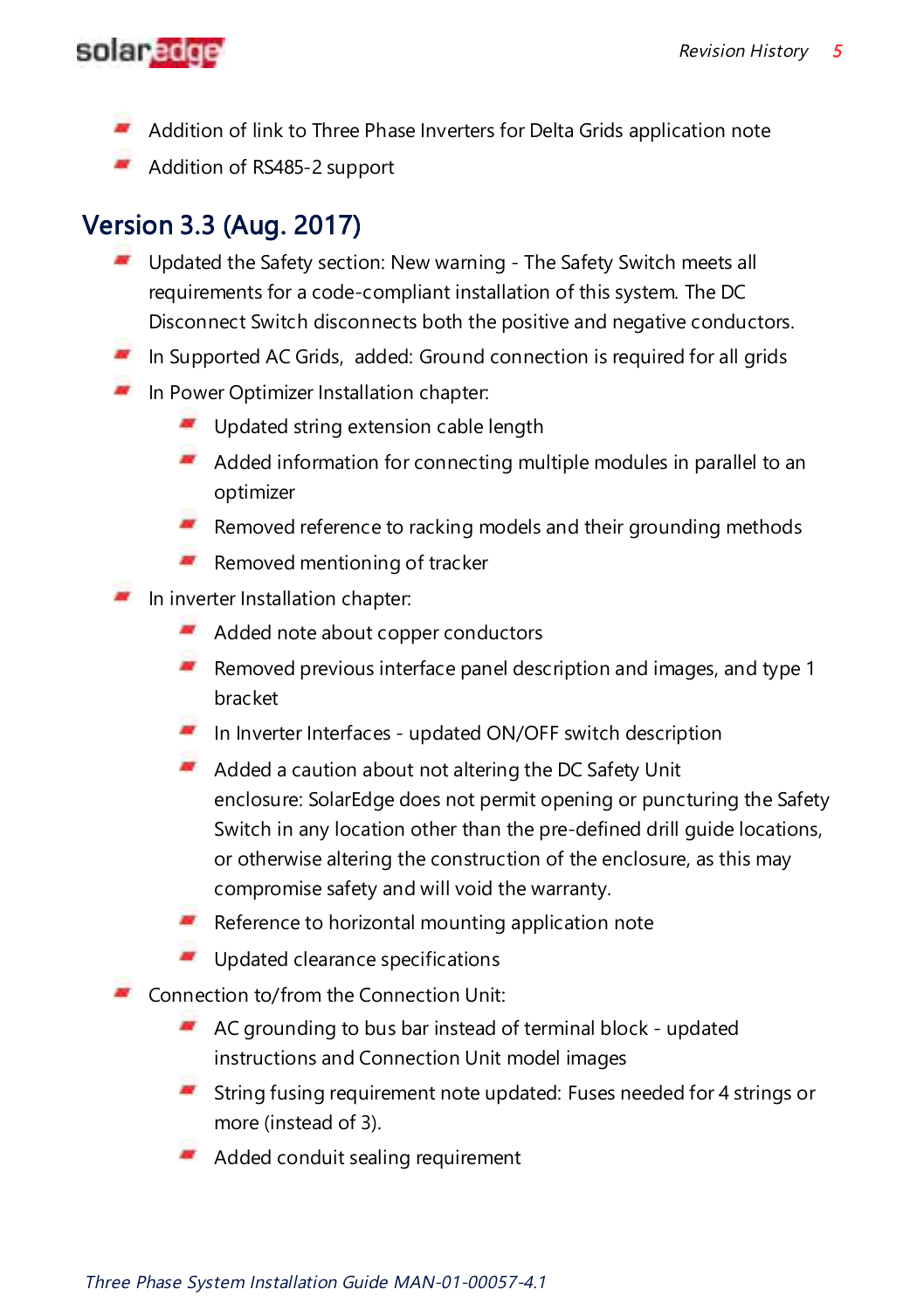

- $\blacksquare$  In Commissioning chapter:
	- $\blacksquare$  Updated the activation sequence
	- Updated menu information descriptions
	- Removed RS232 reference
- **In Configuration Menu Options:** 
	- Communication section:
		- Removed RS232 Conf
		- **Added GSM Conf**
	- **Power Control section:** 
		- **Removed Phase Balance link and info**
		- $\blacktriangleright$  Add link to P(Q) diagram application note
	- **Maintenance section:** 
		- Added links to application notes (Upgrading the inverter using SD card; Isolation fault troubleshooting; Arc fault detection)
		- **Removed Optimizer Conf**
- Status Screens updates:
	- Meter status screen added Power and Energy lines
	- Telemetry status screen updated
	- GSM status screen new
- **Communication options updated**
- Inverter cover removal sequence updated
- RS485-E option new
- Added link to Arc Detection application note
- **Troubleshooting:** 
	- **E** Fror codes moved to a separate document. A link was added to the manual.
	- Slave Detect and Slave List updated
- Mechanical specifications removed type 1 bracket
- **External fan replacement updated**
- Updated the technical specification document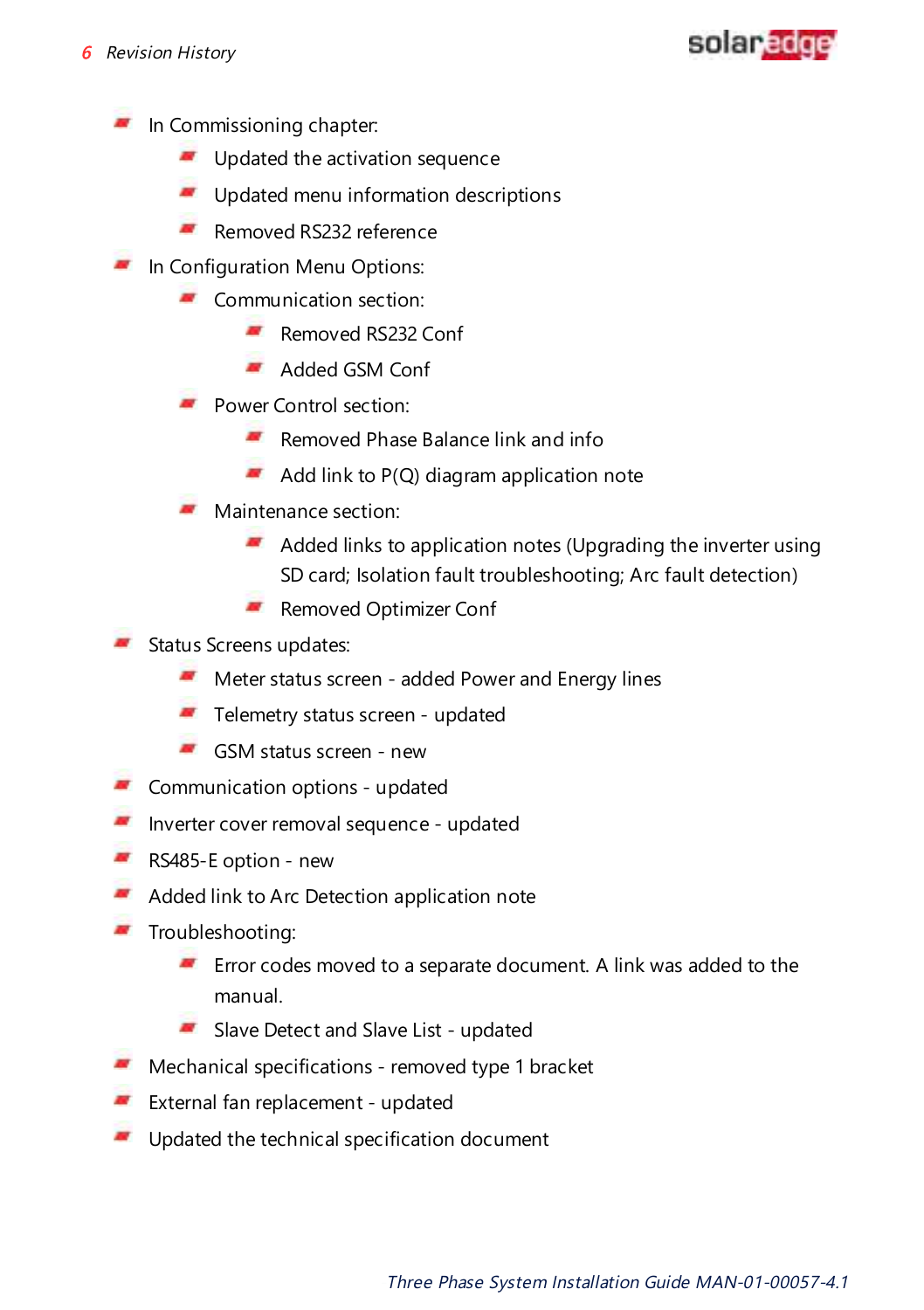

- **Explained whichoptimizerinstallation steps to skip when using smart modules.**
- Added RS485 slave detect feature
- Removed USB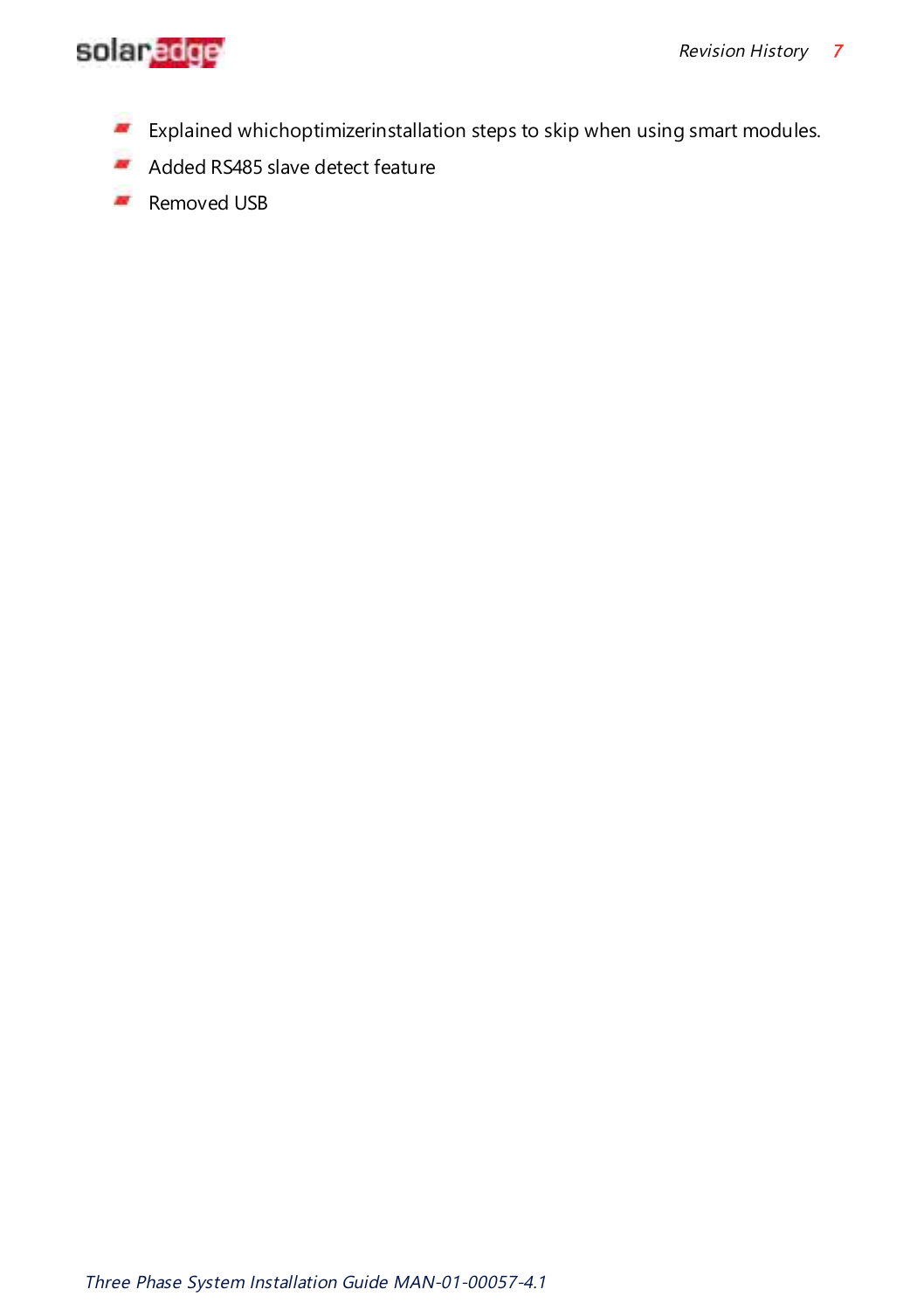

### **Contents**

| Chapter 1: Introducing the SolarEdge Power Harvesting System 13  |  |
|------------------------------------------------------------------|--|
|                                                                  |  |
|                                                                  |  |
|                                                                  |  |
| Chapter 4: Connecting the AC and the Strings to the Inverter  31 |  |
|                                                                  |  |
|                                                                  |  |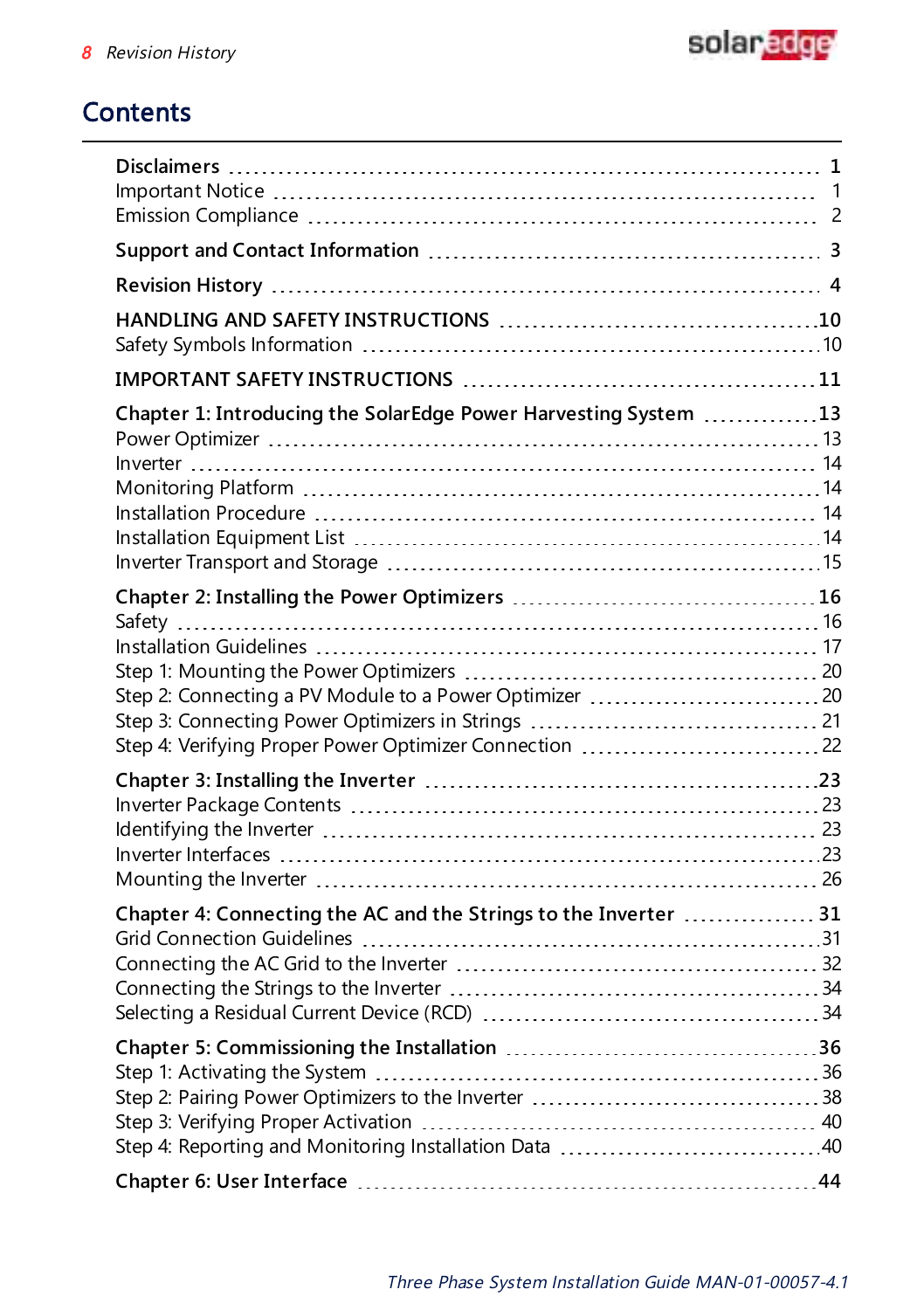

| Appendix C: Connecting the AC and DC Strings to the DC Safety Unit 85                                                              |  |
|------------------------------------------------------------------------------------------------------------------------------------|--|
|                                                                                                                                    |  |
|                                                                                                                                    |  |
|                                                                                                                                    |  |
| Appendix E: External Fan Maintenance and Replacement 91                                                                            |  |
|                                                                                                                                    |  |
|                                                                                                                                    |  |
| Appendix F: Replacing and Adding System Components  93                                                                             |  |
|                                                                                                                                    |  |
|                                                                                                                                    |  |
|                                                                                                                                    |  |
| Appendix G: Determining the Circuit Breaker Size 98                                                                                |  |
|                                                                                                                                    |  |
|                                                                                                                                    |  |
| Using Transformers in Commercial Three Phase Inverter Installations 98<br>Determining the Size of an Inverter Circuit Breaker  100 |  |
|                                                                                                                                    |  |
| Technical Specifications - Single Phase Inverters (Europe & APAC)  102                                                             |  |
| Technical Specifications - Three Phase Inverters (Europe & APAC) 105                                                               |  |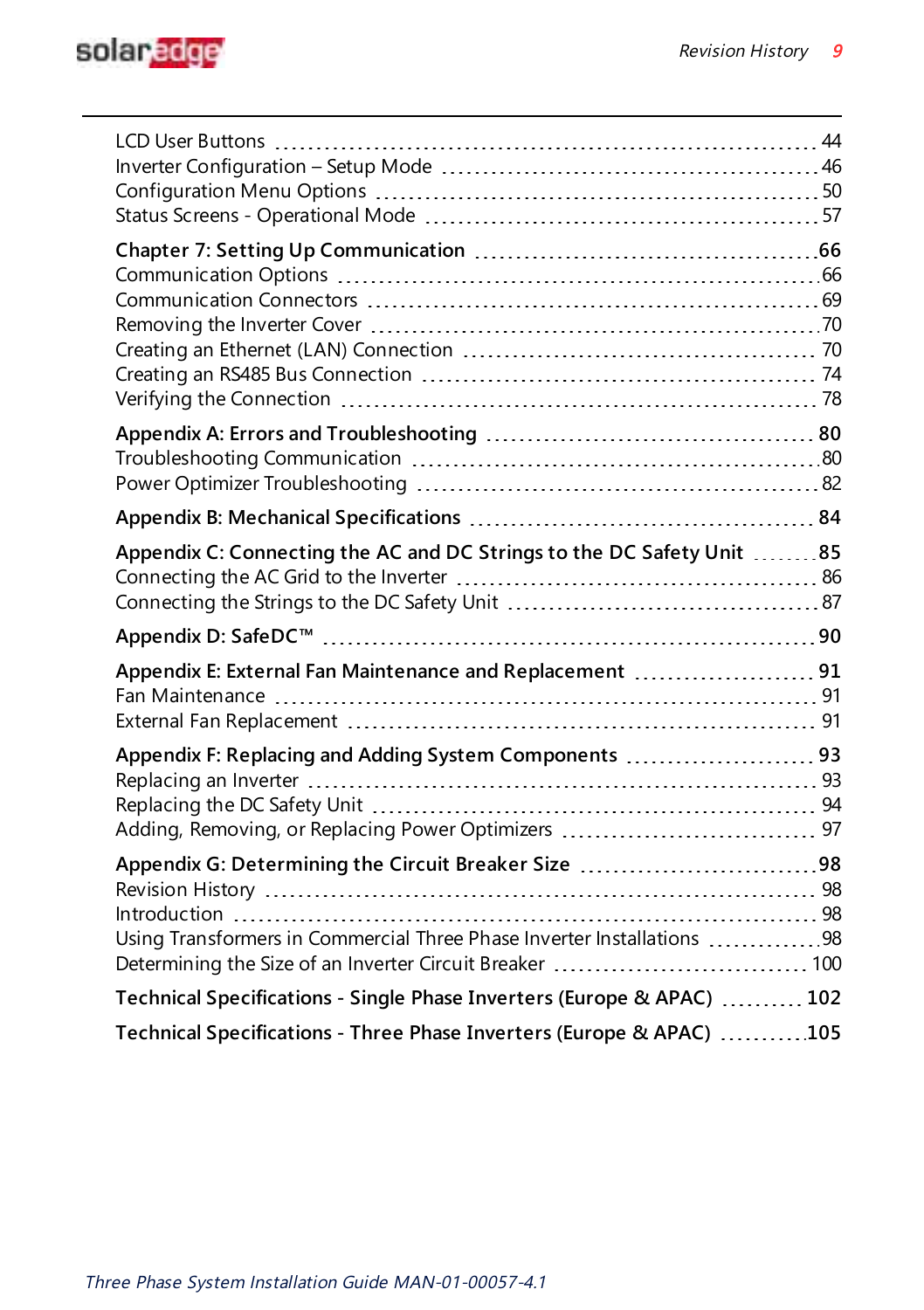

### <span id="page-10-0"></span>HANDLING AND SAFETY INSTRUCTIONS

During installation, testing and inspection, adherence to all the handling and safety instructions is mandatory. **Failure to do so may result in injury or loss of life and damage to the equipment.**

### <span id="page-10-1"></span>Safety Symbols Information

The following safety symbols are used in this document. Familiarize yourself with the symbols and their meaning before installing or operating the system.

#### WARNING!

Denotes a hazard. It calls attention to a procedure that, if not correctly performed or adhered to, could result in injury or loss of life. Do not proceed beyond a warning note until the indicated conditions are fully understood and met.

#### **CAUTION!**



Denotes a hazard. It calls attention to a procedure that, if not correctly performed or adhered to, could result in damage or destruction of the product. Do not proceed beyond a caution sign until the indicated conditions are fully understood and met.



**NOTE** 

Denotes additional information about the current subject.

IMPORTANT SAFETY FEATURE

Denotes information about safety issues.

Disposal requirements under the Waste Electrical and Electronic Equipment (WEEE) regulations:



#### NOTE

Discard this product according to local regulations or send it back to SolarEdge.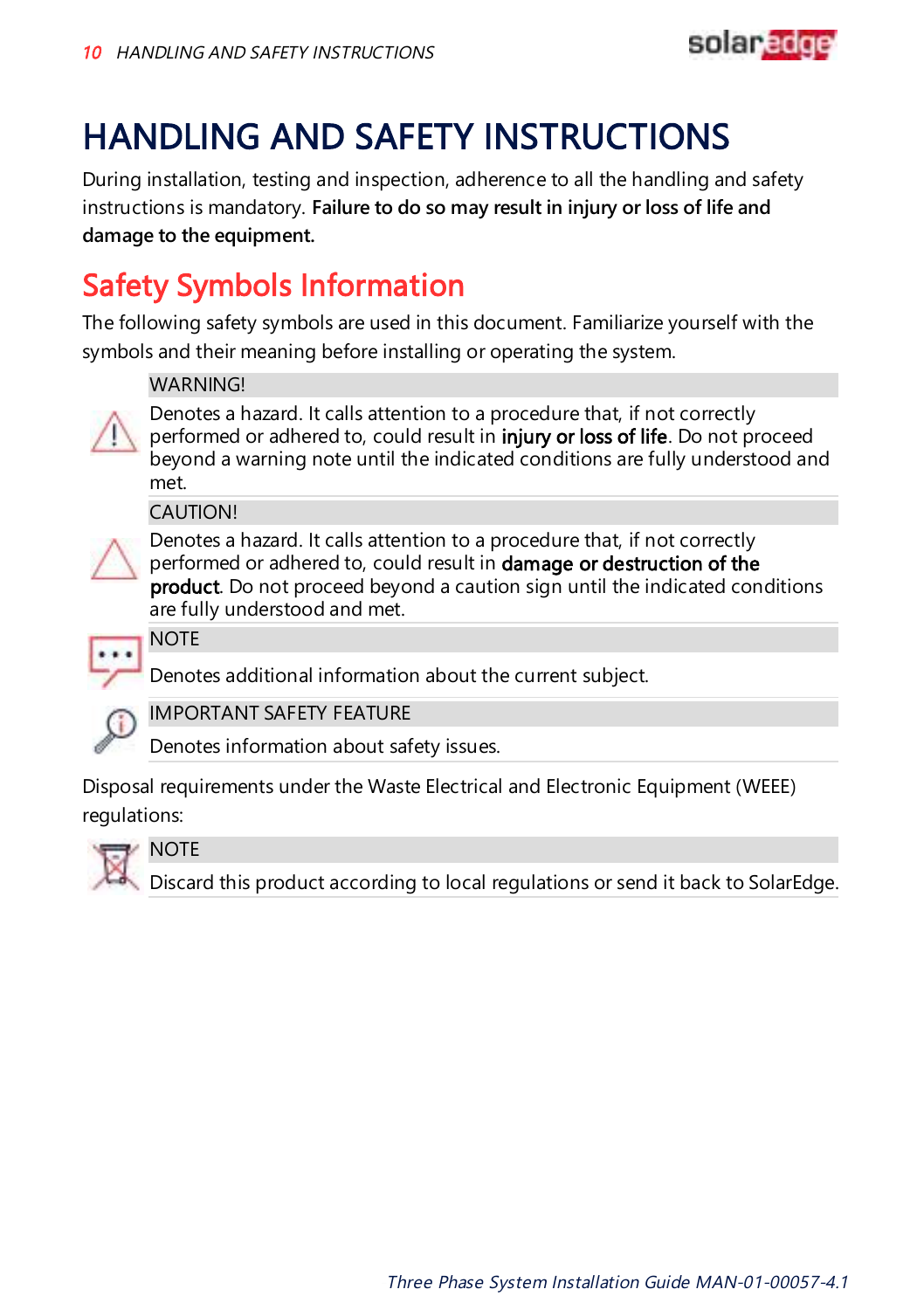

### <span id="page-11-0"></span>IMPORTANT SAFETY INSTRUCTIONS

#### SAVE THESE INSTRUCTIONS

#### **WARNING!**



The inverter cover must be opened only after switching the inverter ON/OFF switch located at the bottom of the inverter to OFF. This disables the DC voltage inside the inverter. Wait five minutes before opening the cover. Otherwise, there is a risk of electric shock from energy stored in the capacitors.



#### **WARNING!**

Before operating the inverter, ensure that the inverter AC power cable and wall outlet are grounded properly. This product must be connected to a grounded, metal, permanent wiring system, or an equipment-grounding conductor must be run with the circuit conductors and connected to the equipment grounding terminal or lead on the product.



#### **WARNING!**

Opening the inverter and repairing or testing under power must be performed only by qualified service personnel familiar with this inverter.



#### **WARNING!**

Do not touch the PV panels or any rail system connected when the inverter switch is ON, unless grounded.

#### WARNING!

SafeDC complies with IEC60947-3 when installing the system with a worst case SafeDC voltage (under fault conditions) < 120V.



The worst case voltage is defined as: Voc, max + (String Length-1)\*1V, where:

Voc, max = Maximum Voc (at lowest temperature) of the PV module in

the string (for a string with multiple module models, use the max value)

**String Length = number of power optimizers in the string** 



#### CAUTION!

This unit must be operated according to the technical specification datasheet provided with the unit.



#### CAUTION!

HEAVY OBJECT. To avoid muscle strain or back injury, use proper lifting techniques, and if required - a lifting aid.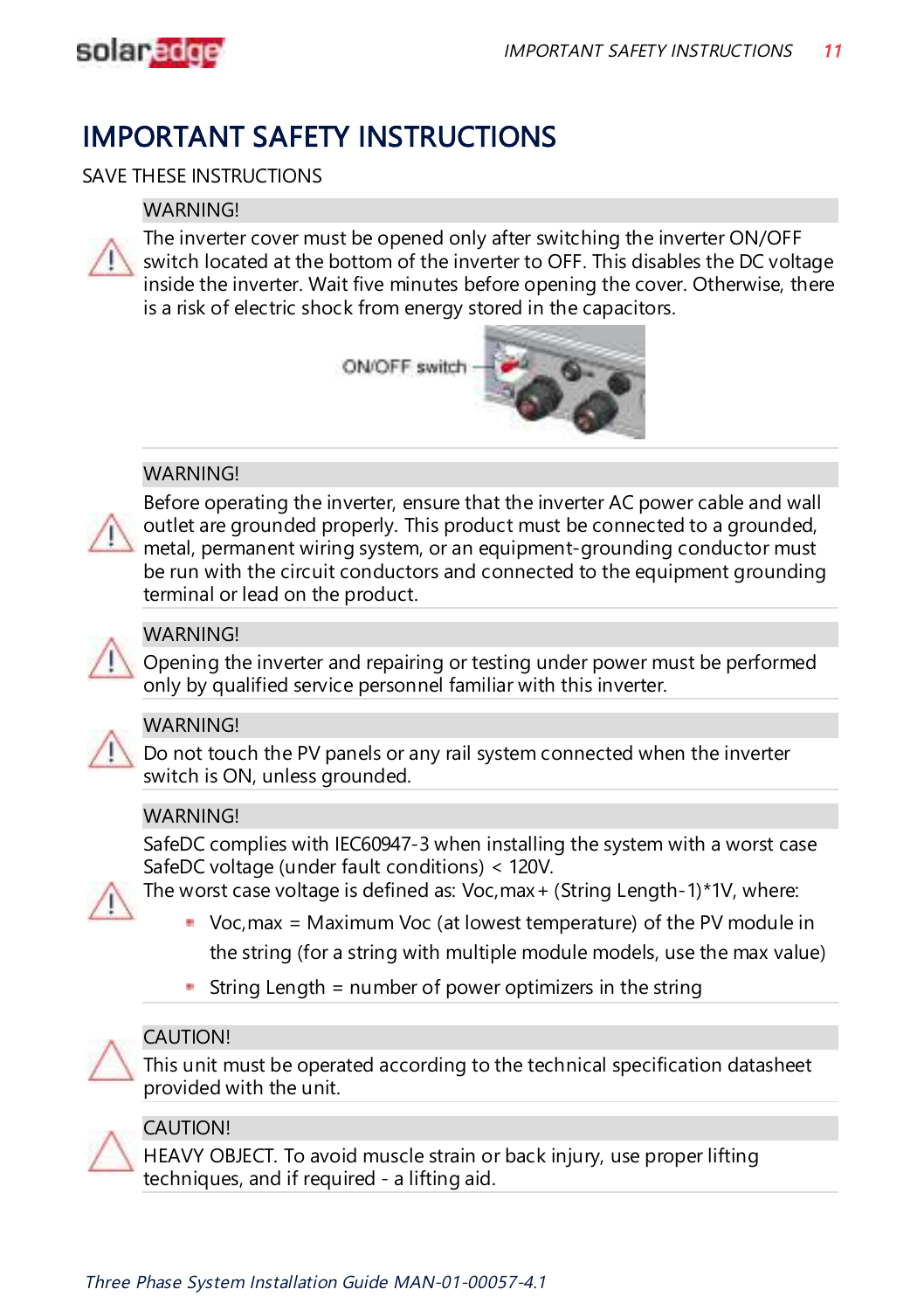

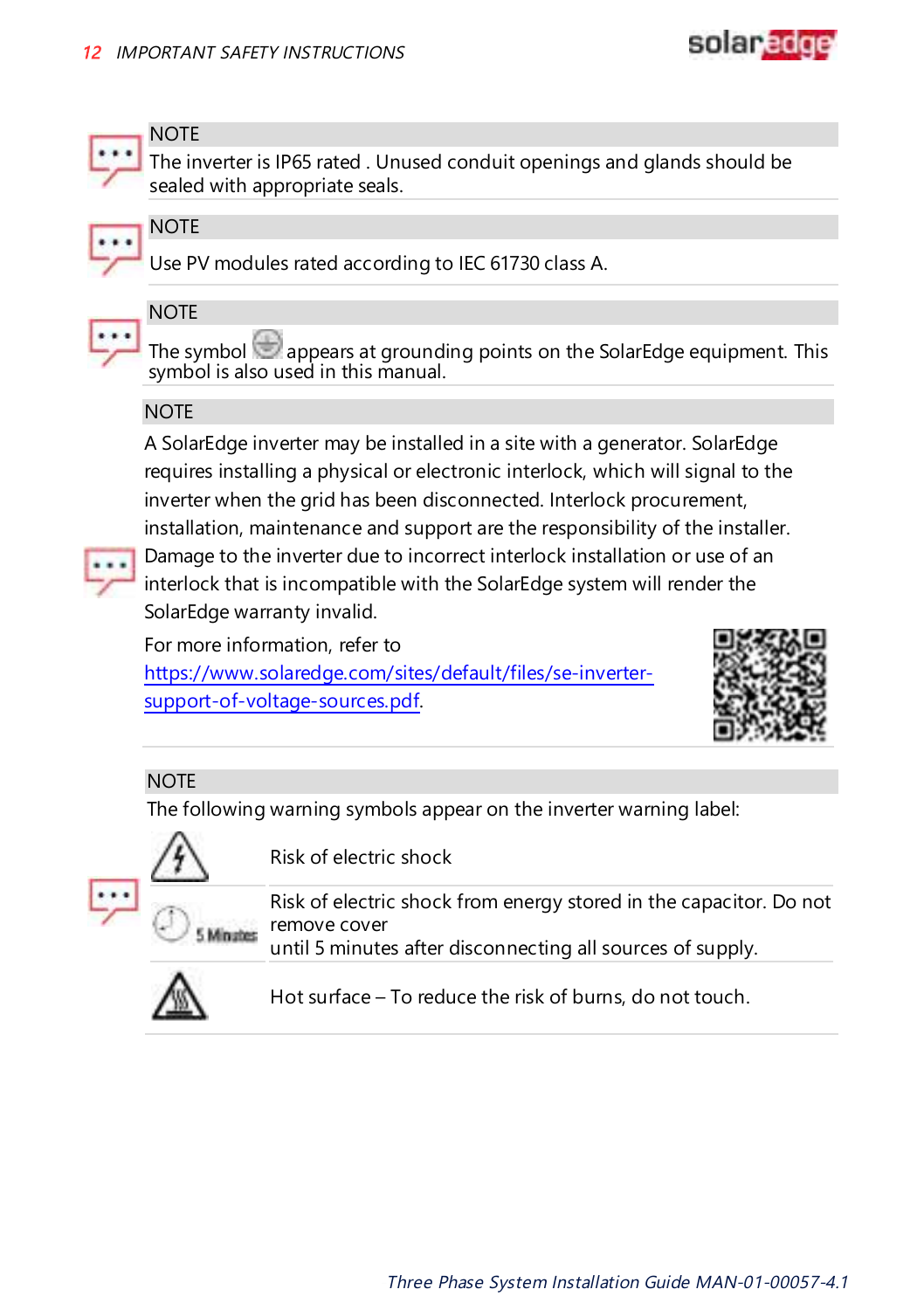### <span id="page-13-0"></span>solaredge

## Chapter 1: Introducing the SolarEdge Power Harvesting System

The SolarEdge power harvesting solution maximizes the power output from any type of solar Photovoltaic (PV) installation while reducing the average cost per watt. The following sections describe each of the system's components.



Figure 1: The SolarEdge power harvesting system components

### <span id="page-13-1"></span>Power Optimizer

The power optimizers are DC-DC converters connected to PV modules in order to maximize power harvesting by performing independent Maximum Power Point Tracking (MPPT) at the module level.

The power optimizers regulate the string voltage at a constant level, regardless of string length and environmental conditions.

The power optimizers include a safety voltage function that automatically reduces the output of each power optimizer to 1 Vdc in the following cases:

- During fault conditions
- $\blacksquare$  The power optimizers are disconnected from the inverter
- The inverter ON/OFF switch is turned OFF
- The safety switch on the DC Safety Unit is turned OFF
- The inverter AC breaker is turned OFF

Each power optimizer also transmits module performance data over the DC power line to the inverter.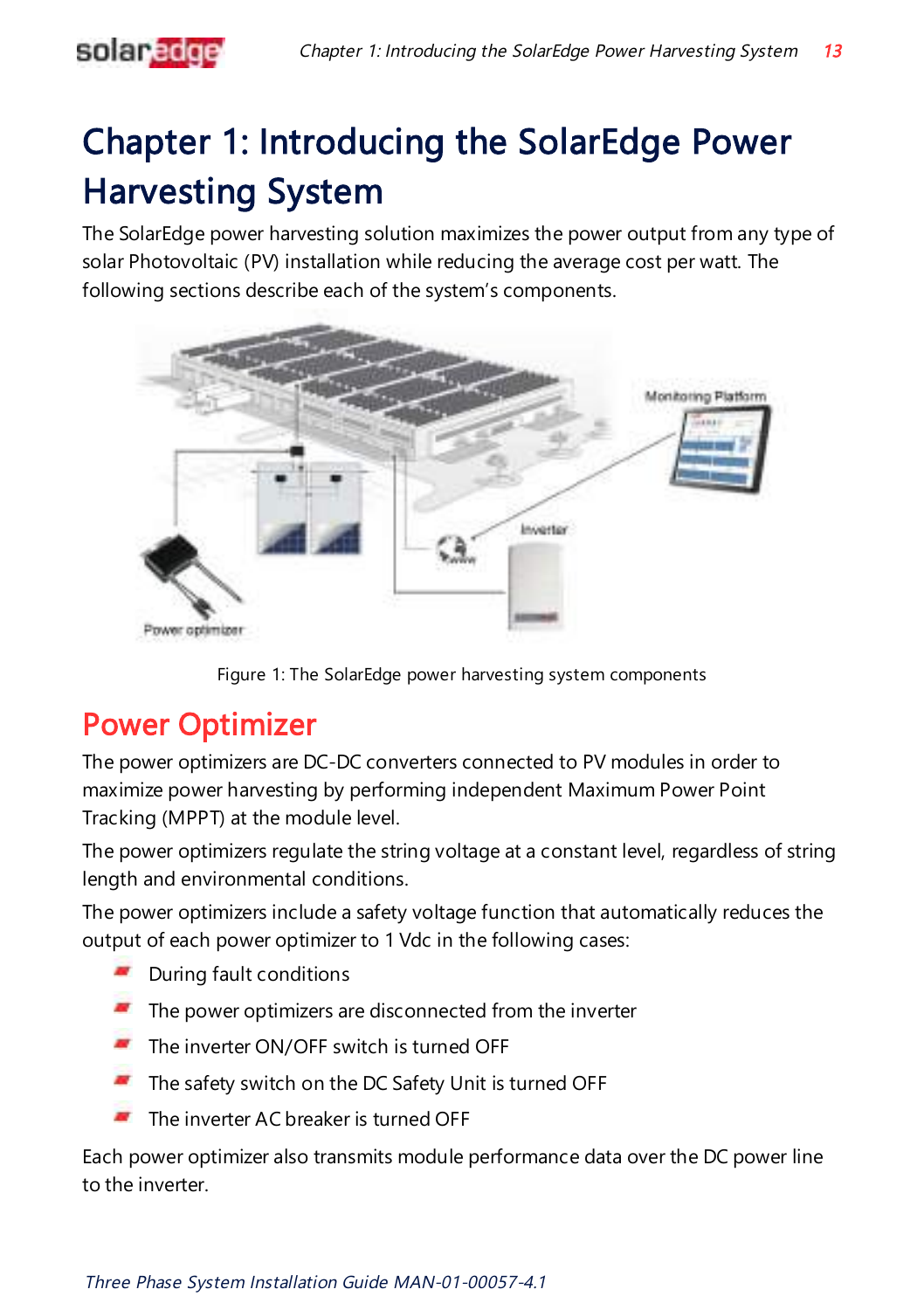

Two types of power optimizers are available:

- $\blacksquare$  Module Add-on power optimizer connected to one or more modules
- Smart modules the power optimizer is embedded into a module

### <span id="page-14-0"></span>Inverter

The inverter efficiently converts DC power from the modules into AC power that can be fed into the main AC service of the site and from there to the grid. The inverter also receives the monitoring data from each power optimizer and transmits it to a central server (the monitoring platform; requires Internet connection).

Some inverters are available with an optional DC Safety Unit. The DC Safety Unit has a manually operated switch for disconnecting the DC power of a SolarEdge system.

The DC Safety Unit is located below the inverter and is connected to the inverter with AC and DC wires.

### <span id="page-14-1"></span>Monitoring Platform

The monitoring platform enables monitoring the technical and financial performance of one or more SolarEdge sites. It provides past and present information on the system performance both at the system and module levels.

### <span id="page-14-2"></span>Installation Procedure

The following is the procedure for installing and setting up a new SolarEdge site. Many of these also apply to modification of an existing site.

- 1. [Connecting](#page-21-0) Power Optimizers in Strings, page [21](#page-21-0).
- 2. [Recording](#page-41-0) power optimizer serial numbers (optional), page [41](#page-41-1).
- 3. [Mounting](#page-26-0) the inverter, Page [26](#page-26-0).
- 4. [Connecting](#page-32-0) the AC and the Strings to the Inverter, page [32,](#page-32-0) or [Connecting](#page-85-0) the AC and the String to the [DC Safety](#page-85-0) Unit, page [85](#page-85-0).
- 5. [Commissioning](#page-36-1) and activating the installation, page [36.](#page-36-1)
- 6. [Connecting](#page-42-0) the inverter to the monitoring platform, page [42.](#page-42-0)
- <span id="page-14-3"></span>7. [Configuring](#page-44-0) the inverter, page [44](#page-44-0).

### Installation Equipment List

Standard tools can be used during the installation of the SolarEdge system. The following is a recommendation of the equipment needed for installation: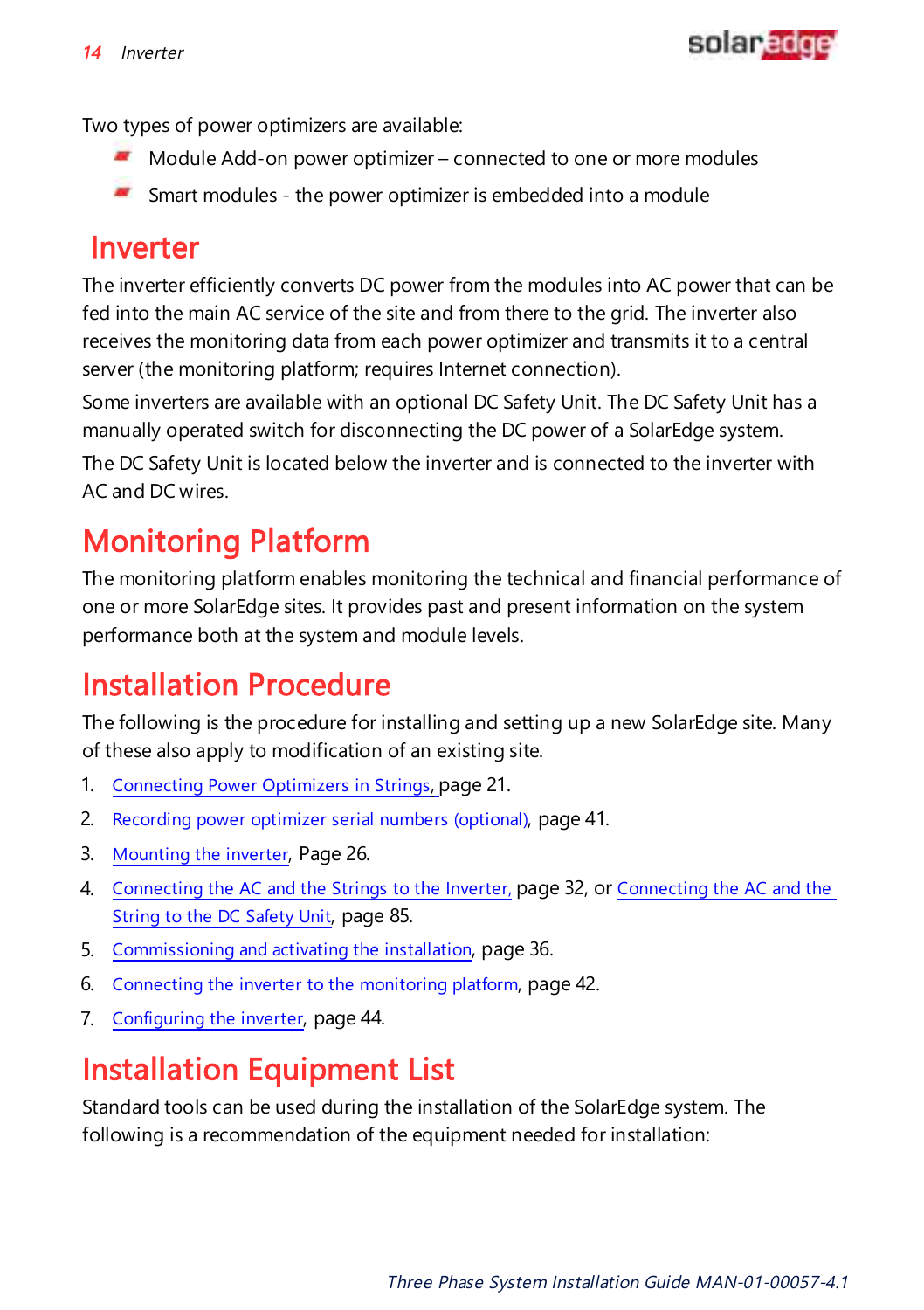

- Allen screwdriver for 5mm screw type for the inverter cover, DC Safety Unit cover (if applicable), and inverter side screws
- Allen screwdriver for M5/M6/M8 screw types
- **Standard flat-head screwdrivers set**
- **Non-contact voltage detector**
- **Cordless drill (with a torque clutch) or screwdriver and bits suitable for the** surface on which the inverter and optimizers will be installed. Use of an impact driver is not allowed.
- Appropriate mounting hardware (for example: stainless bolts, nuts, and washers) for attaching:
	- $\blacksquare$  the mounting brackets to the mounting surface
	- $\blacksquare$  the power optimizer to the racking (not required for smart modules)
- MC4 crimper
- **Wire cutters**
- **Wire strippers**
- **Voltmeter**

For installing the communication options, you may also need the following:

- For Fthernet:
	- CAT5/6 twisted pair Ethernet cable with RJ45 connector.
	- × If using a CAT5/6 cable spool: RJ45 plug and RJ45 crimper
- $F$  For RS485:
	- Four- or six-wire shielded twisted pair cable.
	- Watchmaker precision screwdriver set

### <span id="page-15-0"></span>Inverter Transport and Storage

Transport the inverter in its original packaging, facing up and without exposing it to unnecessary shocks. If the original package is no longer available, use a similar box that can withstand the weight of the inverter (refer to the inverter weight in the specification datasheet provided with the unit), has a handle system and can be closed fully. Store the inverter in a dry place where ambient temperatures are -25°C to +65°C / -13°F to 149°F.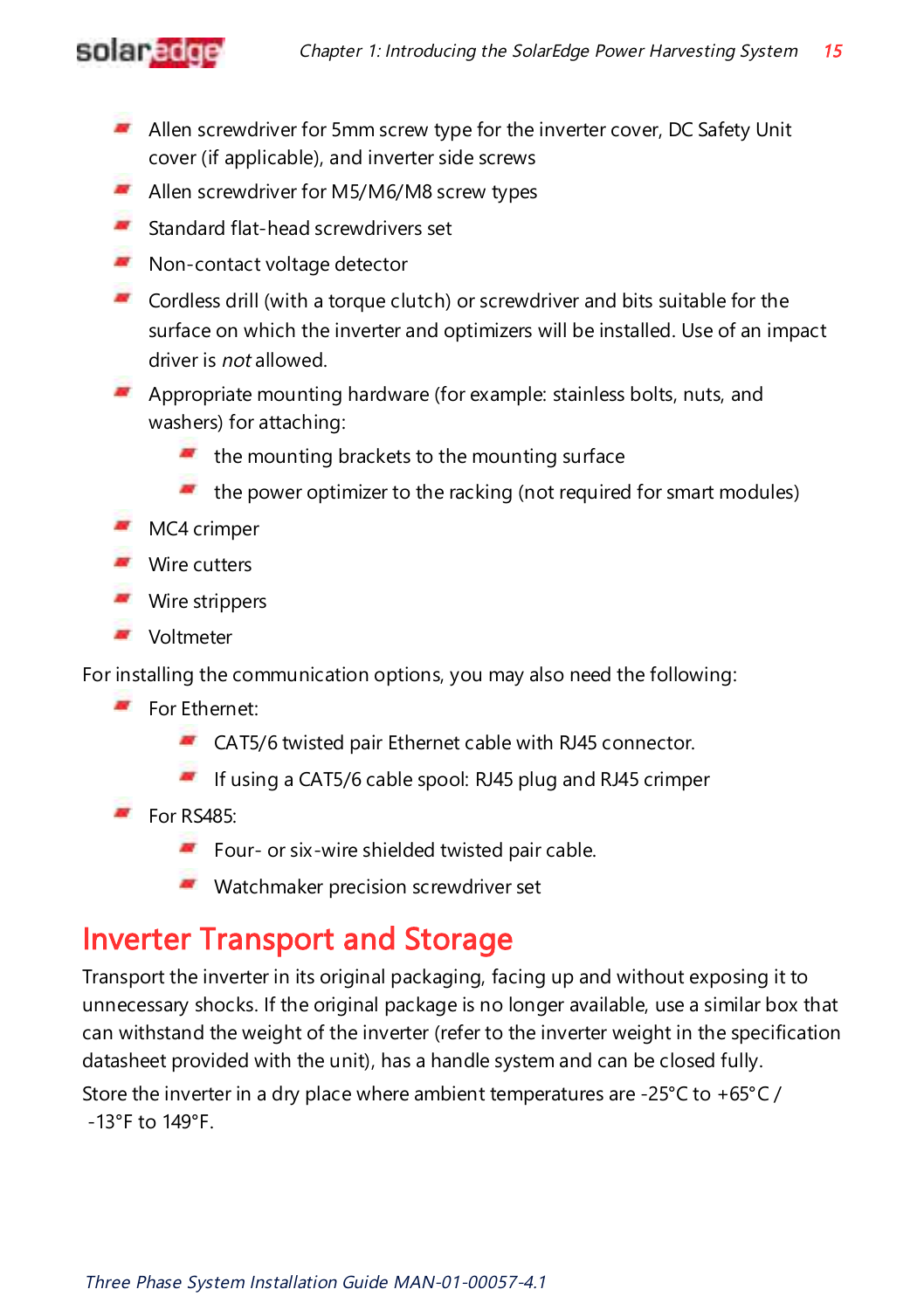

### <span id="page-16-1"></span><span id="page-16-0"></span>Chapter 2: Installing the Power Optimizers

### Safety

The following notes and warnings apply when installing the power optimizers. Some of the following may not be applicable to smart modules:

#### **WARNING!**

When modifying an existing installation, turn OFF the inverter ON/OFF switch, the Connection Unit and the AC circuit breaker on the main AC distribution panel.



#### CAUTION!

Power optimizers are IP68/NEMA6P rated. Choose a mounting location where optimizers will not be submerged in water.



#### CAUTION!

This unit must be operated according to the operating specifications provided with the unit.



#### CAUTION!

Cutting the power optimizer input or output cable connector is prohibited and will void the warranty.



#### CAUTION!

All PV modules must be connected to a power optimizer.

#### **CAUTION!**



If you intend to mount the optimizers directly to the module or module frame, first consult the module manufacturer for guidance regarding the mounting location and the impact, if any, on module warranty. Drilling holes in the module frame should be done according to the module manufacturer instructions.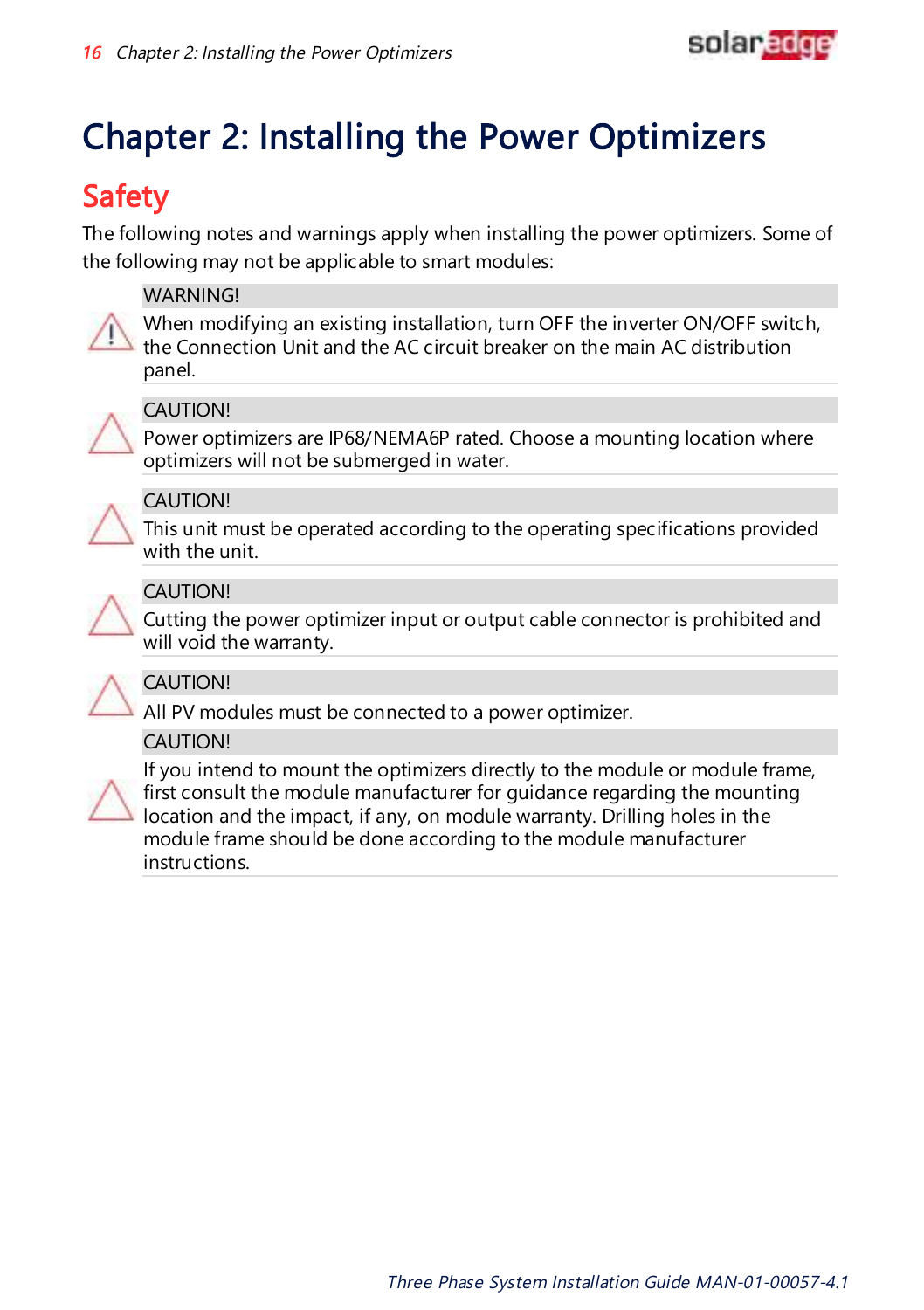

#### CAUTION!

Installing a SolarEdge system without ensuring compatibility of the module connectors with the optimizer connectors may be unsafe and could cause functionality problems such as ground faults, resulting in inverter shut down. To ensure mechanical compatibility of the power optimizers' connectors with the PV modules' connectors to which they are connected:

- Use identical connectors from the same manufacturer and of the same type on both the power optimizers and on the modules; or
- Verify that the connectors are compatible in the following way:
	- **The module connector manufacturer should explicitly verify** compatibility with the SolarEdge optimizer connector; and
	- A third-party test report by one of the listed external labs (TUV, VDE, Bureau Veritas UL, CSA, InterTek) should be obtained,verifying the compatibility of the connectors.

For more information, refer to [https://www.solaredge.com/sites/default/files/optimizer-input](https://www.solaredge.com/sites/default/files/optimizer-input-connector-compatibility.pdf)[connector-compatibility.pdf](https://www.solaredge.com/sites/default/files/optimizer-input-connector-compatibility.pdf)



#### IMPORTANT SAFETY FEATURE



Modules with SolarEdge power optimizers are safe. They carry only a low safety voltage before the inverter is turned ON. As long as the power optimizers are not connected to the inverter or the inverter is turned OFF, each power optimizer will output a safe voltage of 1V.

### <span id="page-17-0"></span>Installation Guidelines

a, The minimum and maximum string length guidelines are stated in the power optimizer datasheets. Refer to the Designer for string length verification. The Designer is available on the SolarEdge website at

<https://www.solaredge.com/products/installer-tools/designer#/>.

Frame-mounted power optimizers are mounted directly on the module frame , regardless of racking system (rail-less or with rails). For installation of frame-mounted power optimizers, refer to [http://www.solaredge.com/sites/default/files/installing\\_frame\\_mounted\\_](http://www.solaredge.com/sites/default/files/installing_frame_mounted_power_optimizers.pdf) [power\\_optimizers.pdf](http://www.solaredge.com/sites/default/files/installing_frame_mounted_power_optimizers.pdf).

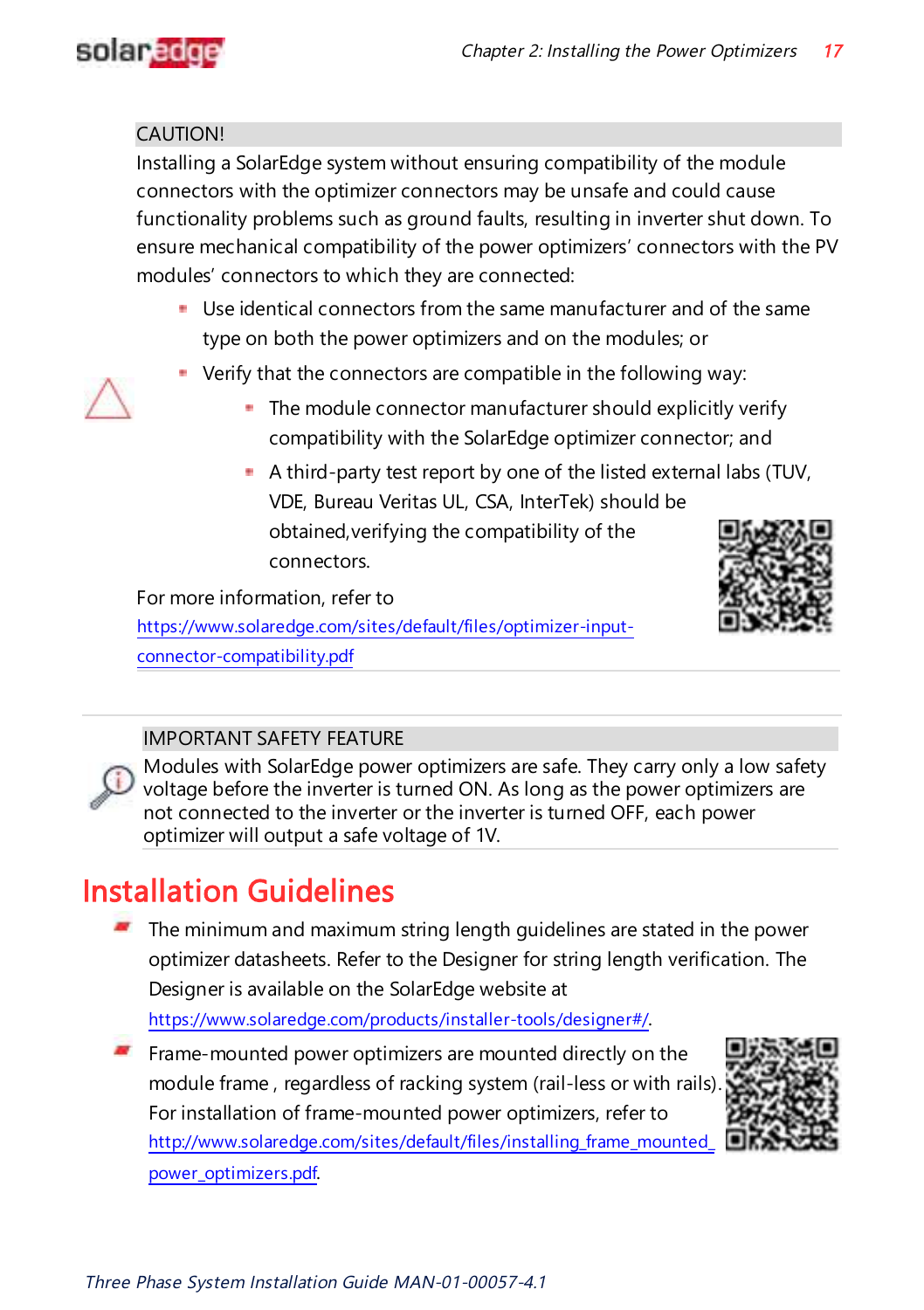$\blacksquare$  The steps in this chapter refer to module add-on power optimizers. For smart modules, start from Step 3: [Connecting](#page-21-0) Power Optimizers in Strings on [page](#page-21-0) [21](#page-21-0) Step 3: [Connecting](#page-21-0) Power Optimizers in Strings on [page](#page-21-0) 21 Also refer to the documentation supplied with the smart modules.

solaredge

- $\blacksquare$  The power optimizer can be placed in any orientation.
- $\blacksquare$  If connecting more modules than optimizer inputs in parallel, use a branch cable. Some commercial power optimizer models have a dual input.
- **Position the power optimizer close enough to its module so that their cables** can be connected.
- Make sure to use power optimizers that have the required output conductor length:
	- Do not use extension cables between a module and a power optimizer, between two modules connected to the same optimizer, or between two optimizers other than in the cases specified below.
	- You can use extension cables between power optimizers only from row to row, around obstacles within a row, and from the end of the string to the inverter, as long as the maximum distance is not exceeded.

**NOTE** 

**The total conductor length of the string (excluding** power optimizers' conductors; including home runs and necessary extensions between optimizers) should not exceed the following:

|  | Inverter model                                    | Total conductor length (from DC+<br>to DC- of the inverter) |
|--|---------------------------------------------------|-------------------------------------------------------------|
|  | Three phase up to<br>SF <sub>25</sub> K           | 1000 ft. /300 m                                             |
|  | Three phase SE25K<br>and above                    | 2300 ft./ 700 m                                             |
|  | Use at least 11 AWG/ 4 mm <sup>2</sup> DC cables. |                                                             |

Completely shaded modules may cause their power optimizers to temporarily shut down. This will not affect the performance of the other power optimizers in the string, as long as the minimum number of unshaded power optimizers connected in a string of modules is met. If under typical conditions fewer than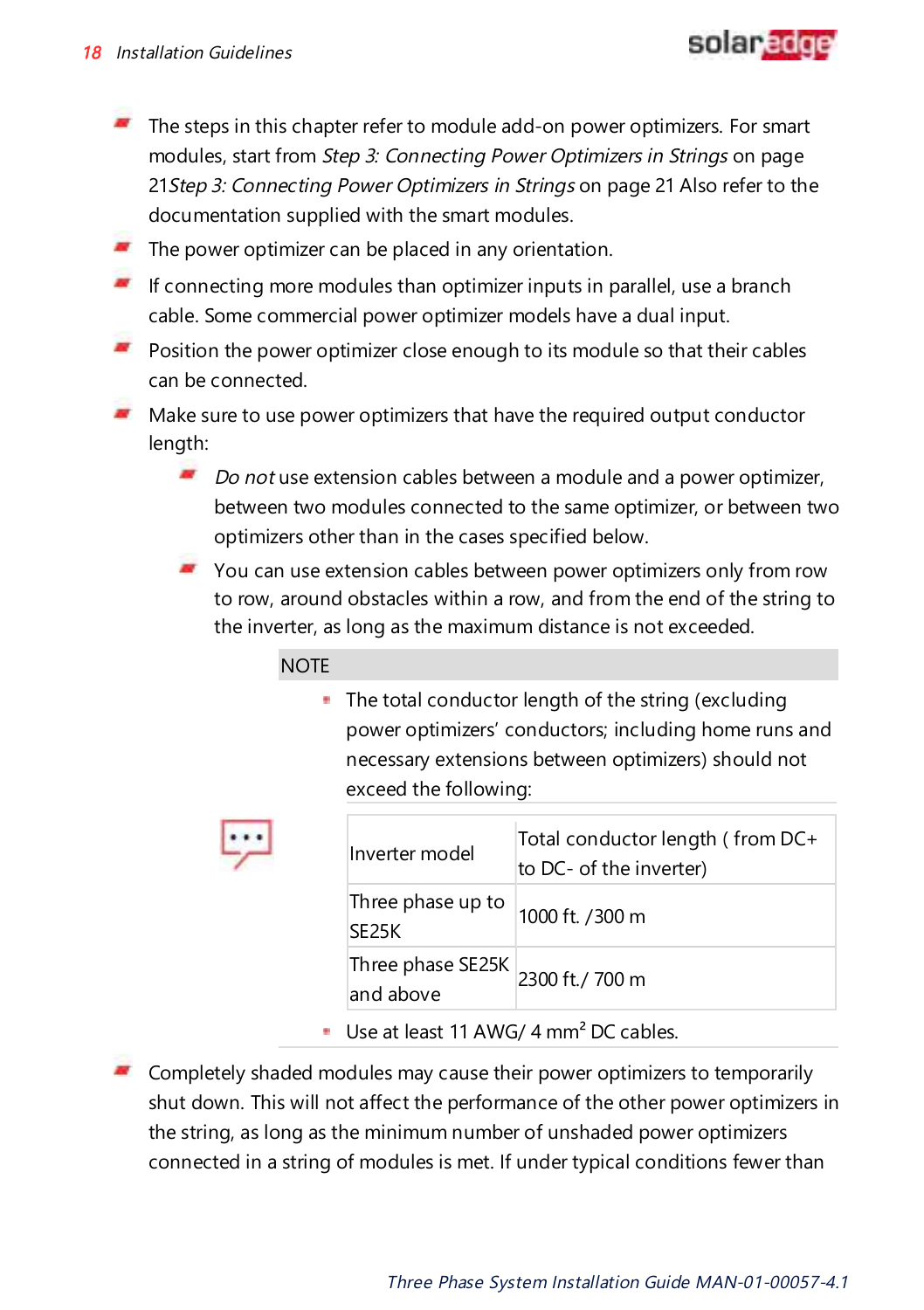

the minimum optimizers are connected to unshaded modules, add more optimizers to the string.

 $\blacksquare$  To allow for heat dissipation, maintain a 2.5 cm / 1" clearance distance between the power optimizer and other surfaces, on all sides except the mounting bracket side.



Figure 2: Power optimizer clearance

When installing modules in a confined space, for example, if installing Buildingintegrated photovoltaic (BIPV) modules, ventilation measures may be needed to ensure the power optimizers are not be exposed to temperatures outside their specifications.



#### **NOTE**

The images contained herein are for illustrative purposes only and may vary depending on product models.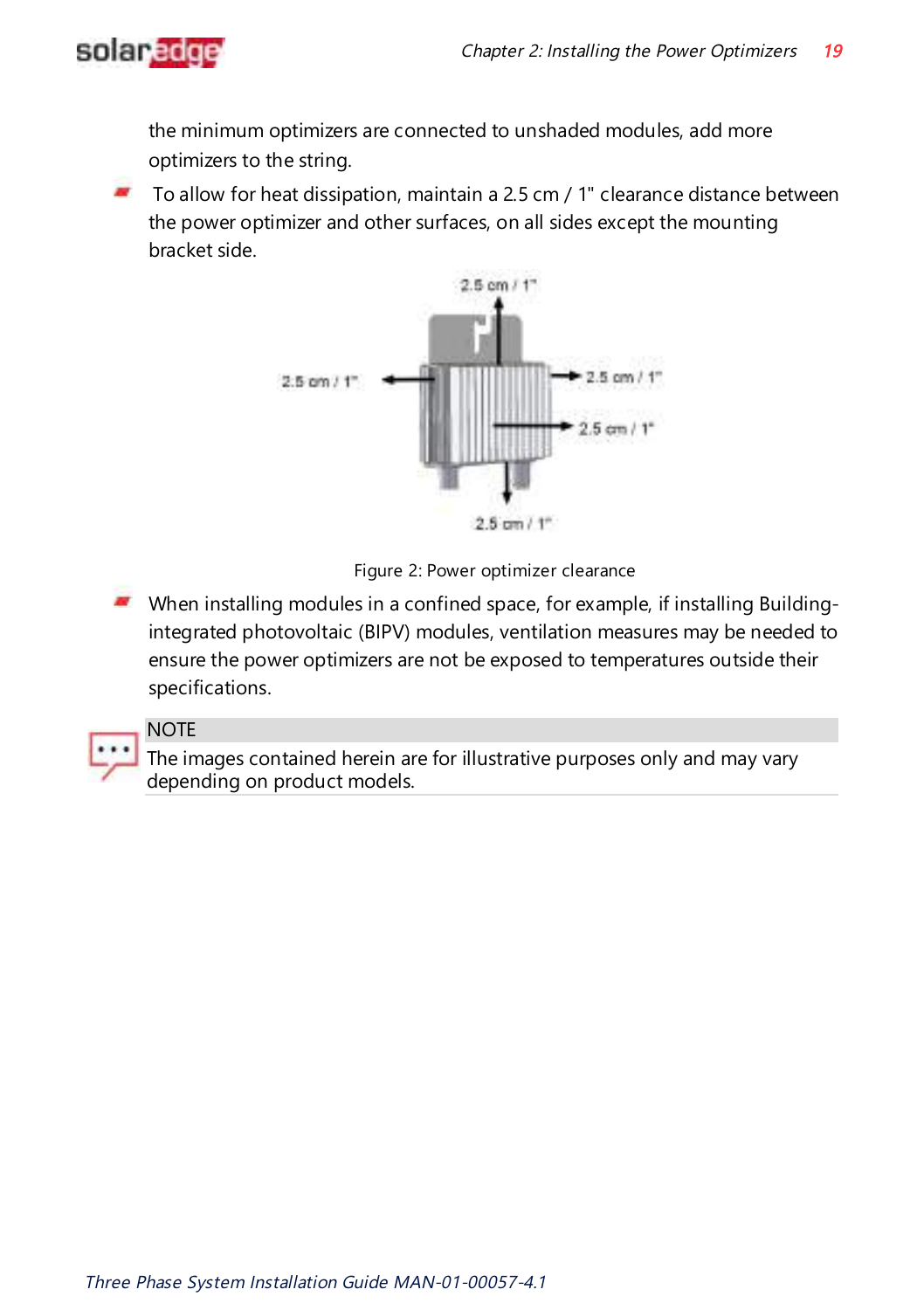### <span id="page-20-0"></span>Step 1: Mounting the Power Optimizers

For each of the power optimizers<sup>(1)</sup>:

1. Determine the power optimizer mounting location and use the power optimizer mounting brackets to attach the power optimizer to the support structure . It is recommended to mount the power optimizer in a location protected from direct sunlight. For frame-mounted power optimizers follow the instructions supplied with the optimizers,





solanado

or refer to [https://www.solaredge.com/sites/default/files/installing\\_frame\\_mounted\\_power\\_](https://www.solaredge.com/sites/default/files/installing_frame_mounted_power_optimizers.pdf) [optimizers.pdf](https://www.solaredge.com/sites/default/files/installing_frame_mounted_power_optimizers.pdf).

2. If required, mark the mounting hole locations and drill the hole.

#### CAUTION!



Drilling vibrations may damage the power optimizer and will void the warranty. Use a torque wrench or an electric drill with adjustable clutch that meets the mounting torque requirements. Do not use impact drivers for mounting the power optimizer.

Do not drill through the power optimizer or through the mounting holes.

- 3. Attach each power optimizer to the rack using M6 (1/4'') stainless steel bolts, nuts and washers or other appropriate mounting hardware. Apply torque of 9-10  $N<sup>*</sup>m$  / 6.5-7 lb\*ft.
- 4. Verify that each power optimizer is securely attached to the module support structure.
- 5. Record power optimizer serial numbers and locations, as described in *[Step](#page-40-1) 4*: Reporting and [Monitoring](#page-40-1) Installation Data on [page](#page-40-1) 40.

### <span id="page-20-1"></span>Step 2: Connecting a PV Module to a Power Optimizer

#### **NOTE**

Images are for illustration purposes only. Refer to the label on the product to identify the plus and minus input and output connectors.

For each of the power optimizers:

Connect the Plus  $(+)$  output connector of the module to the Plus  $(+)$  input connector of the power optimizer.

<sup>(1)</sup>Not applicable to smart modules.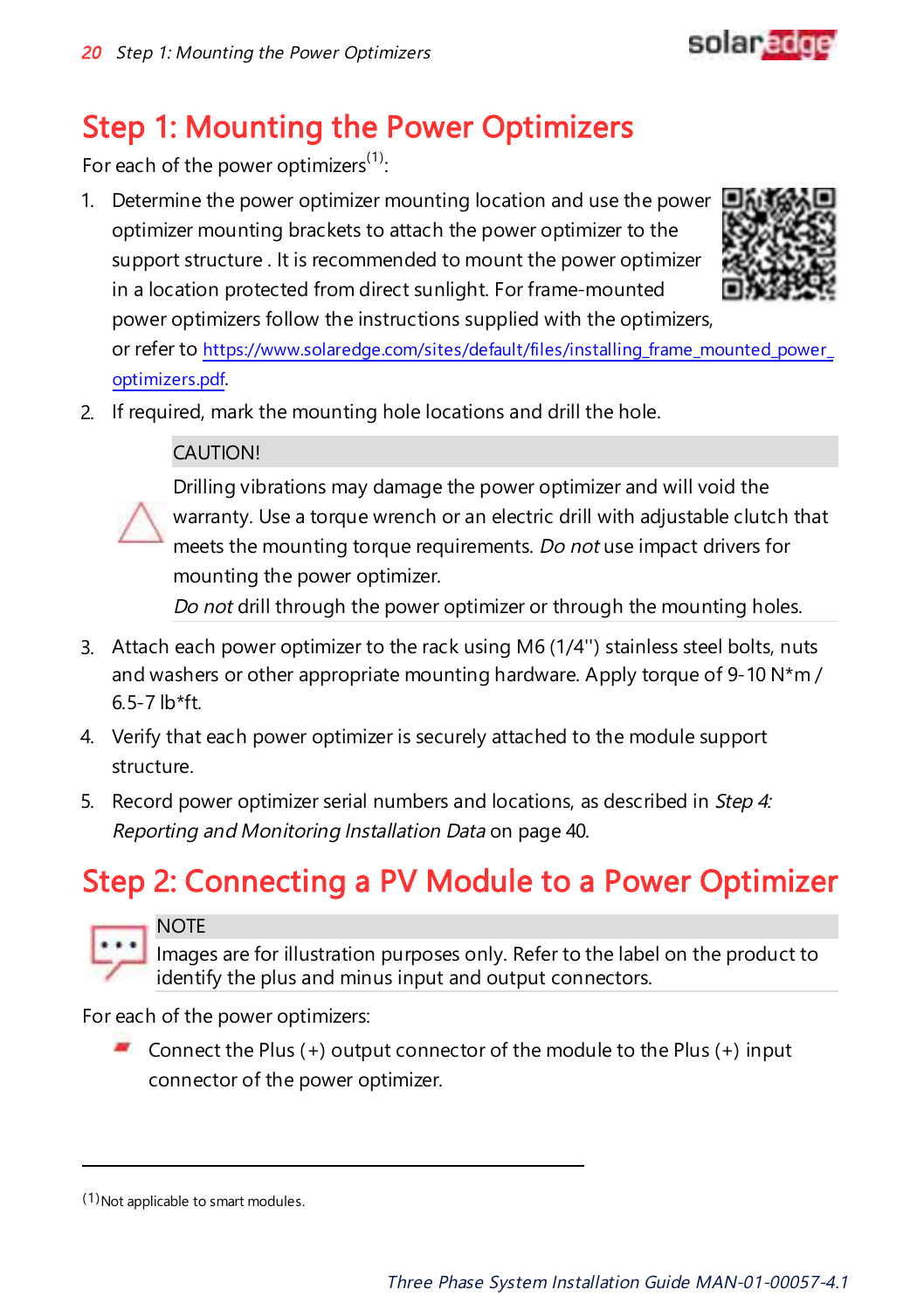

Connect the Minus (-) output connector of the module to the Minus (-) input connector of the power optimizer.



Figure 3: Power optimizer connectors

### <span id="page-21-0"></span>Step 3: Connecting Power Optimizers in Strings

You can construct parallel strings of unequal length, that is, the number of power optimizers in each string does not have to be the same. The minimum and maximum string lengths are specified in the power optimizer datasheets. Refer to the [Designer](https://www.solaredge.com/products/installer-tools/designer#/) for string length verification.



- 1. Connect the Minus (-) output connector of the string's first power optimizer to the Plus (+) output connector of the string's second power optimizer.
- 2. Connect the rest of the power optimizers in the string in the same manner.



#### **WARNING!**

If using a dual-input power optimizer and some inputs are not used, seal the unused input connectors with the supplied pair of seals.



Figure 4: Power optimizers connected in series

3. If you intend to monitor the installation, using the monitoring platform, record the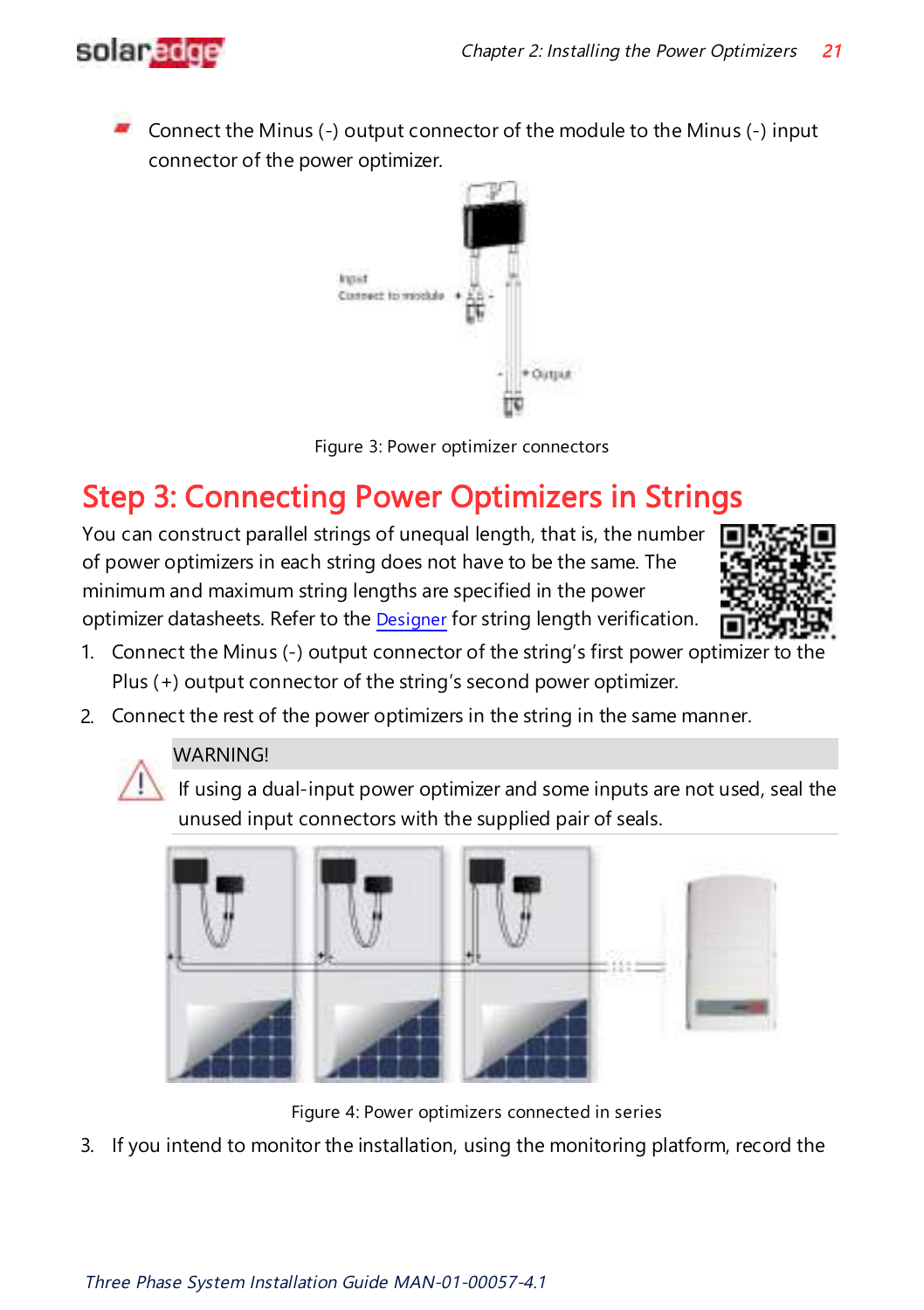

physical location of each power optimizer, as described in [Creating](#page-41-1) Logical and Physical Layout using Installation [Information](#page-41-1) on [page](#page-41-1) 41.

### <span id="page-22-0"></span>Step 4: Verifying Proper Power Optimizer Connection

When a module is connected to a power optimizer, the power optimizer outputs a safe voltage of 1V  $(\pm 0.1V)$ . Therefore, the total string voltage should equal 1V times the number of power optimizers connected in series in the string. For example, if 10 power optimizers are connected in a string, then 10V should be produced.

Make sure the PV modules are exposed to sunlight during this process. The power optimizer will only turn ON if the PV module provides at least 2W.

In SolarEdge systems, due to the introduction of poweroptimizers between the PV modules and the inverter, the short circuit current  $I_{SC}$  and the open circuit voltage  $V_{OC}$ hold different meanings from those in traditional systems.

For more information about the SolarEdge system's string voltage and current, refer to the *V<sub>OC</sub> and I<sub>SC</sub> in SolarEdge Systems Technical Note*, available on the SolarEdge website at:



[https://www.solaredge.com/sites/default/files/isc\\_and\\_voc\\_in\\_solaredge\\_sytems\\_](https://www.solaredge.com/sites/default/files/isc_and_voc_in_solaredge_sytems_technical_note.pdf) technical note.pdf.

#### $\blacksquare$  To verify proper power optimizer connection:

Measure the voltage of each string individually before connecting it to the other strings or to the inverter. Verify correct polarity by measuring the string polarity with a voltmeter. Use a voltmeter with at least 0.1V measurement accuracy.



#### **NOTE**

Since the inverter is not yet operating, you may measure the string voltage and verify correct polarity on the DC wires inside the DC Safety Unit.

For troubleshooting power optimizer operation problems, refer to Power [Optimizer](#page-82-0) [Troubleshooting](#page-82-0) on [page](#page-82-0) 82.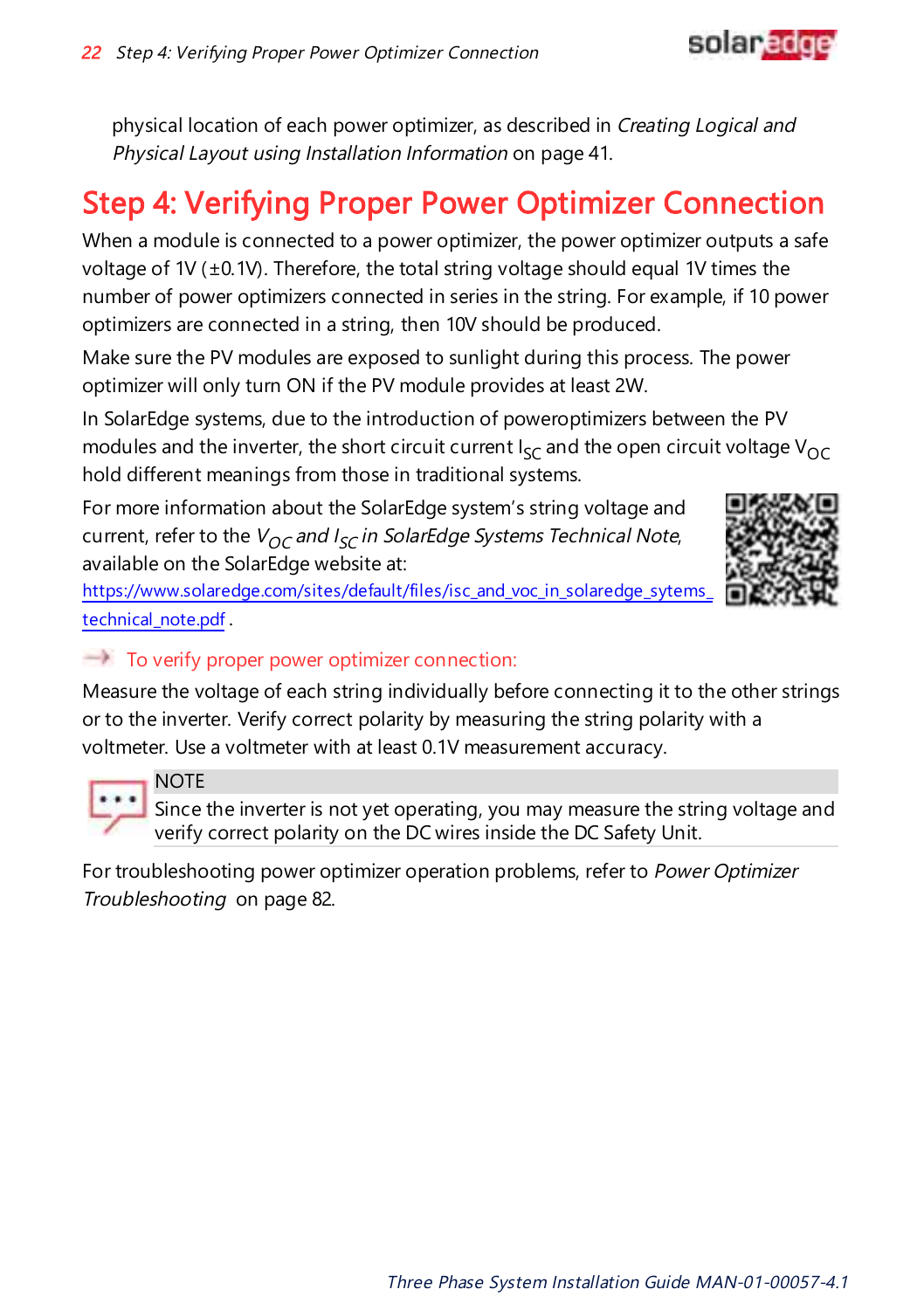<span id="page-23-0"></span>

### Chapter 3: Installing the Inverter

Install the inverter either before or after the modules and power optimizers have been installed.

#### **CAUTION!**

Do not rest the connectors at the bottom of the inverter on the ground, as it may damage them. To rest the inverter on the ground, lay it on its back, front or side.

### <span id="page-23-1"></span>Inverter Package Contents

- **COLO** One inverter with DC Safety Unit
- One mounting bracket
- **Two Allen screws for fastening the inverter to the mounting bracket**
- $\blacksquare$  Installation guide (with activation card and instructions)
- Optional (for wireless communication to monitoring platform) RF antenna and mounting bracket
- **AC** ferrite bead kit

### <span id="page-23-2"></span>Identifying the Inverter

Refer to the sticker on the inverter that specifies its Serial Number and its Electrical Ratings. Provide the serial number when contacting SolarEdge support. The serial number is also required when opening a new site in the monitoring platform.

### <span id="page-23-3"></span>Inverter Interfaces

The following figure shows the inverter connectors and components, located at the bottom of the inverter.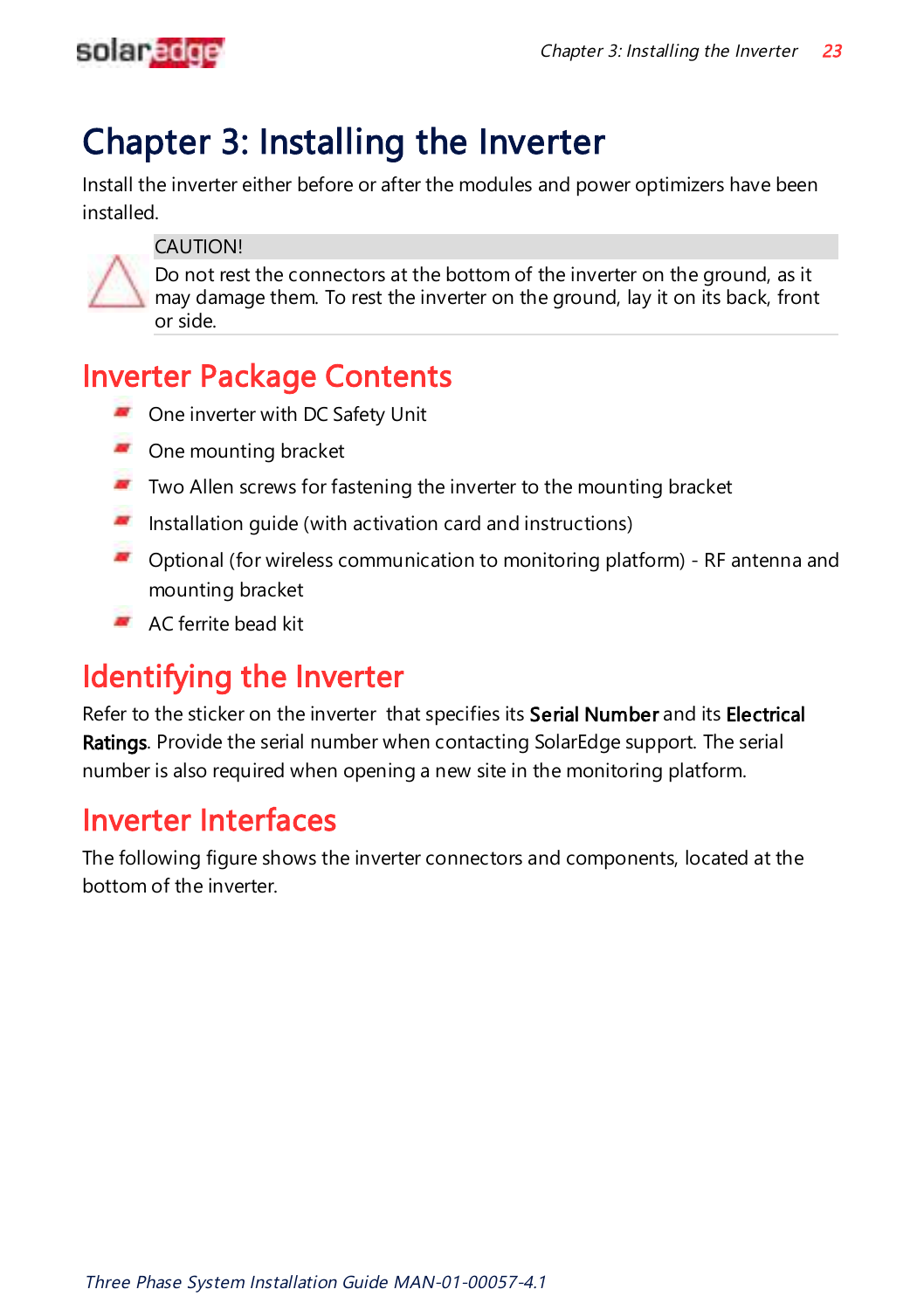### solaredge



Figure 5: Inverter Interfaces

- AC output: AC cable external gauge:
	- Single phase inverters: PG21 (9-16mmdiameter)
	- Three phase inverters: M32 (15-21mm diameter)
- DC inputs: For connection of the PV installation
- Two communication glands, for connection of inverter communication options. Each gland has three openings. Refer to Setting Up [Communication](#page-66-0) [on](#page-66-0) [page](#page-66-0) 66 for more information.
- **LCD light button**: Pressing this button lights up the LCD for 30 seconds. In addition, you can press this button to view inverter status screens and access configuration menu options, as described [Configuring](#page-48-0) the Inverter Using the LCD [Light](#page-48-0) Button on [page](#page-48-0) 48.
- ON/OFF switch: Turning this switch ON (after the power optimizers are paired with the inverter) starts the operation of the power optimizers, enables power production and allows the inverter to begin exporting power to the utility grid. Turning it OFF reduces the power optimizer voltage to a low safety voltage and inhibits exportation of power. When this switch is OFF, the inverter control circuitry remains powered up.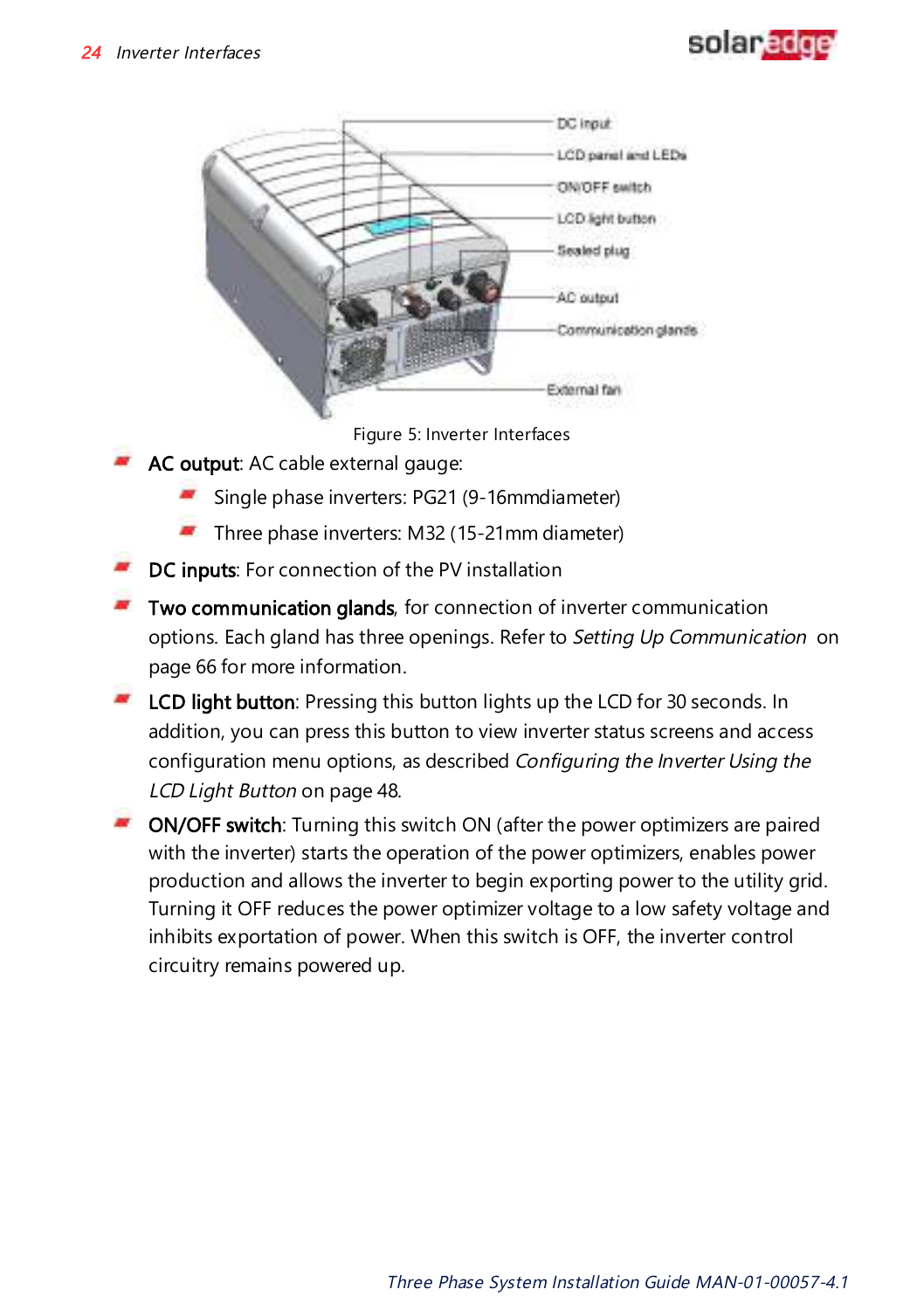

#### **WARNING!**

For inverters with manual Rapid Shutdown (PVRSS) functionality - Upon PVRSS, the internal circuitry remains up, therefore the inverter cover must be opened only after shutting off the inverter ON/OFF switch. This disables the DC voltage inside the inverter. Wait five minutes before opening the cover. Otherwise, there is a risk of electric shock from energy stored in the capacitors.

**CD** panel: displays inverter information and configuration parameters

**CD LEDs:** Three LEDs indicate the following inverter statuses:

| Color  | Description                                      | Functionality                                                                                                                                                                                                                                                                                                                  |  |  |  |
|--------|--------------------------------------------------|--------------------------------------------------------------------------------------------------------------------------------------------------------------------------------------------------------------------------------------------------------------------------------------------------------------------------------|--|--|--|
|        |                                                  | <b>On</b> - The inverter is producing power.                                                                                                                                                                                                                                                                                   |  |  |  |
| Green  | Power production                                 | Blinking - Standby mode. The inverter is in<br>Standby mode until its working voltage is<br>reached. The inverter then enters Production<br>mode and produces power.<br><b>Off</b> - The inverter is not producing power. This<br>may be during Night mode, when the inverter<br>ON/OFF switch is OFF or when an error occurs. |  |  |  |
|        |                                                  | <b>Blinking:</b>                                                                                                                                                                                                                                                                                                               |  |  |  |
| Yellow | Module<br>communication and<br>inverter shutdown | Monitoring information is being received<br>from a power optimizer.<br>The inverter is being shut down.<br>۳                                                                                                                                                                                                                   |  |  |  |
|        |                                                  | <b>On</b> - There is an error. Refer to <i>Errors and</i>                                                                                                                                                                                                                                                                      |  |  |  |
| Red    | Fault                                            | <i>Troubleshooting</i> on page 80 for more<br>information.<br><b>Blinking</b> - The inverter is being shut down.                                                                                                                                                                                                               |  |  |  |

All LEDs turn on while the inverter is being configured.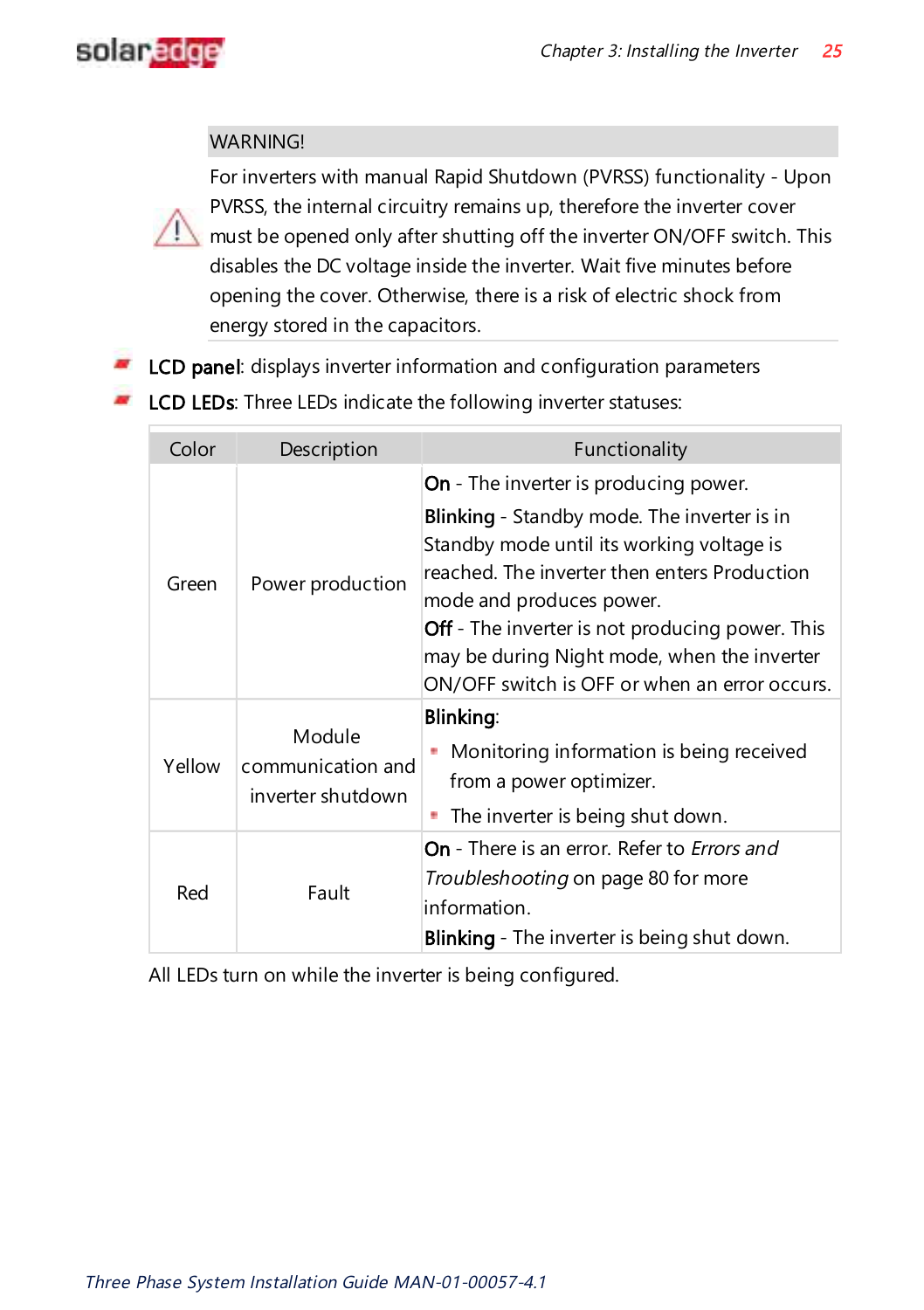



- **DC Safety Unit** (if applicable), including:
	- **ON/OFF switch**: connects and disconnects the DC power of the system
	- **AC output**: Cable gland for connection to the grid
	- **DC** input: Cable glands or MC4 connectors for connection of the PV installation
	- **Secondary grounding** (optional): Cable gland for grounding



Figure 7: DC Safety Unit

### <span id="page-26-0"></span>Mounting the Inverter

The inverter is typically mounted vertically, and the instructions in this section are applicable for vertical installation. Some three phase inverter models can be installed horizontally (above 10° tilt) as well as vertically, and at any tilt over 10° up to 90°. For information and instructions for horizontal mounting refer to



http://www.solaredge.com/sites/default/files/application\_note\_horizontal\_mounting\_of\_three [phase\\_inverters.pdf.](http://www.solaredge.com/sites/default/files/application_note_horizontal_mounting_of_three_phase_inverters.pdf)

The inverter is supplied with a mounting bracket.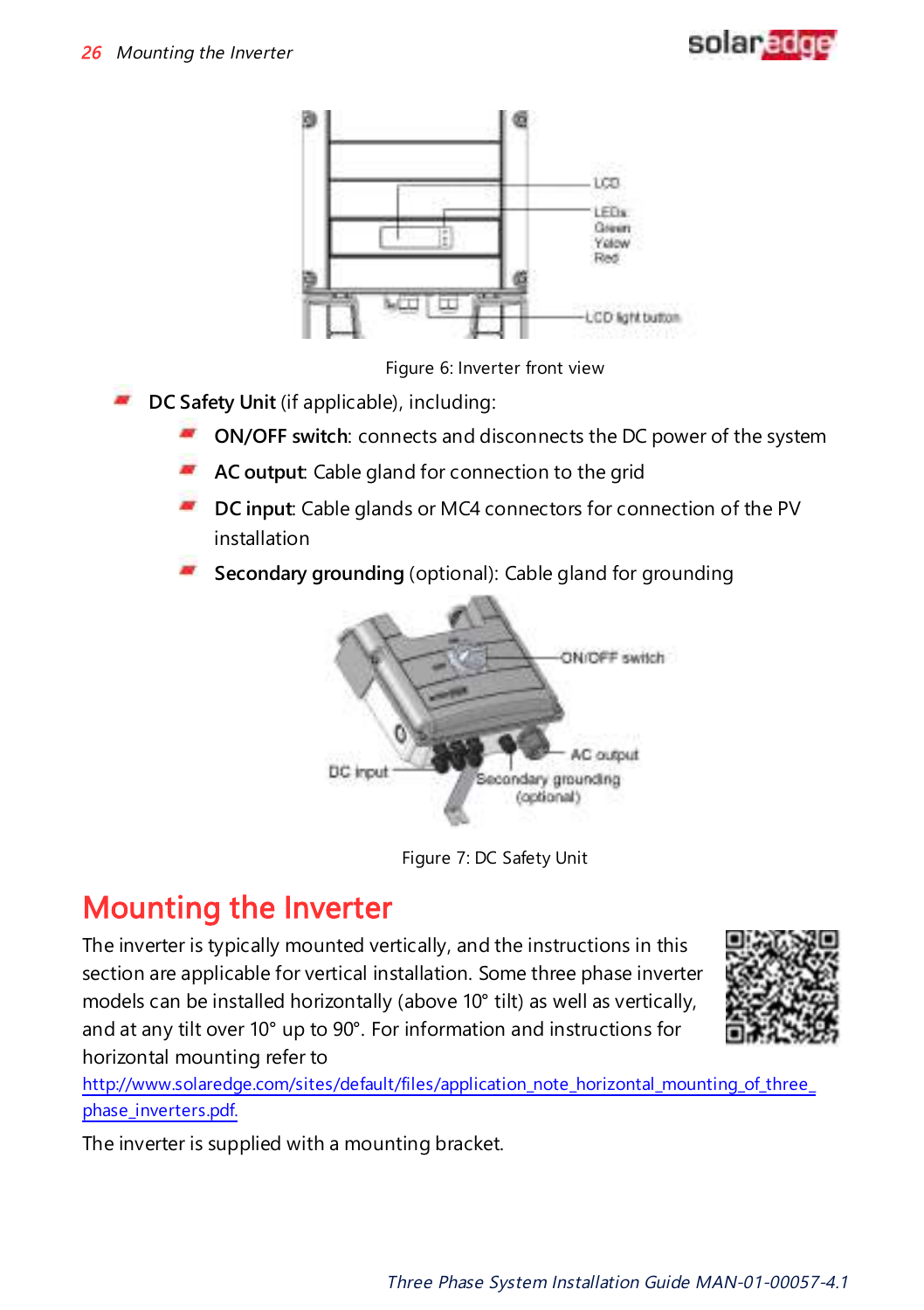



Figure 8: Mounting bracket



#### **NOTE**

Make sure the mounting surface or structure can support the weight of the inverter and bracket, and make sure that it spans the width of the bracket.



#### CAUTION!

HEAVY OBJECT. To avoid muscle strain or back injury, use proper lifting techniques, and if required - a lifting aid.

#### CAUTION!



SolarEdge inverters and power optimizers can be installed at a minimum distance of 50 m/ 164 ft from the shoreline of an ocean or other saline environment, as long as there are no direct salt water splashes on the inverter or power optimizer.

- 1. Determine the inverter mounting location, on a wall, stud framing or pole. It is recommended to mount the inverter in a location protected from direct sunlight.
- 2. To allow proper heat dissipation, maintain the following minimum clearance areas between the inverter and other objects:
	- $\blacksquare$  If installing a single inverter:
		- At least 20 cm (8") from the top and bottom of the inverter; if installing an inverter with a DC Safety Unit, make sure to leave sufficient clearance for cable entry.
		- $\blacksquare$  10 cm (4") from the right and left of the inverter. For easy access to the fans , a larger clearance is recommended.
	- $\blacksquare$  If installing multiple inverters:
		- When installing inverters one above the other, leave at least 40 cm (16") between inverters. If installing an inverter with a DC Safety Unit, leave 20 cm (8") between the top of an inverter and the bottom of the DC Safety Unit).
		- When installing inverters side by side, follow these clearance specifications: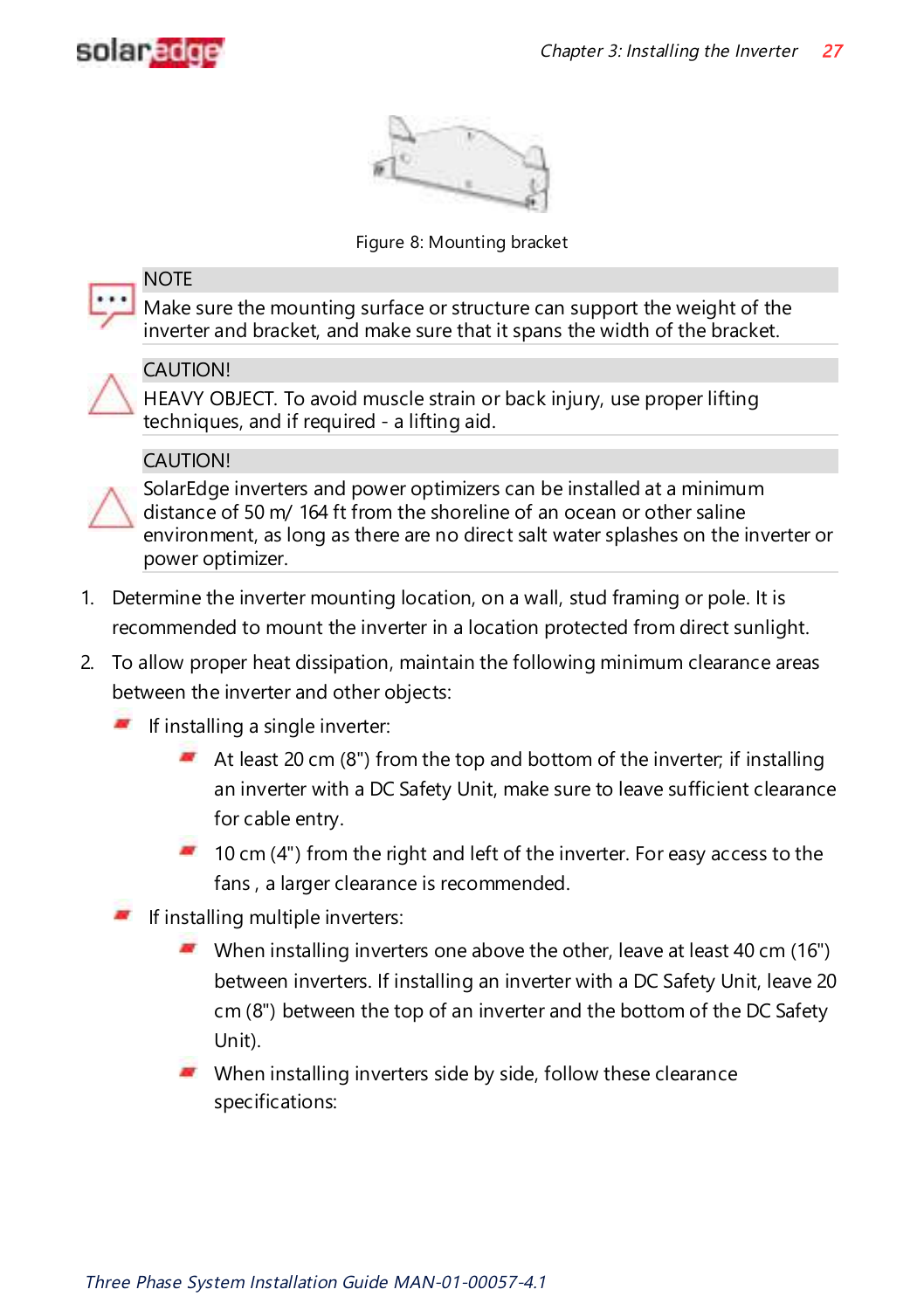

| Location                                                                                         | Indoor<br>Installation              | <b>Outdoor Installation</b>                                         |
|--------------------------------------------------------------------------------------------------|-------------------------------------|---------------------------------------------------------------------|
| Locations where the<br>annual average high<br>temperature <sup>(1)</sup> is below<br>25°C / 77°F | 20 cm / 8"<br>between<br>inverters  | 5 cm / 2" between inverters (if<br>inverters are also installed one |
| Locations where the<br>annual average high<br>temperature <sup>1</sup> is above<br>25°C / 77°F   | 40 cm / 16"<br>between<br>inverters | above the other, maintain the<br>indoor installation clearance)     |



Figure 9: Clearance

(1)Annual average high temperature – the average of the 12 monthly average highs, for example:

|                                | and the company of the state of the state of the state of the state of the state of the state of the state of the                                                                                                                                                                           |  |  |  |  |  |                         |
|--------------------------------|---------------------------------------------------------------------------------------------------------------------------------------------------------------------------------------------------------------------------------------------------------------------------------------------|--|--|--|--|--|-------------------------|
| <b>Avenue High Tensonature</b> |                                                                                                                                                                                                                                                                                             |  |  |  |  |  | <b>Flamin Front III</b> |
|                                |                                                                                                                                                                                                                                                                                             |  |  |  |  |  |                         |
|                                | $\mathbf{C} \left( \begin{array}{ccc} 0.043329 & 0.04 & 0.08 \\ 0.05 & 0.06 & 0.04 & 0.04 \\ 0.06 & 0.07 & 0.04 & 0.04 \\ 0.07 & 0.06 & 0.04 & 0.04 \\ 0.07 & 0.07 & 0.04 & 0.04 \\ 0.08 & 0.07 & 0.07 & 0.04 \\ 0.09 & 0.07 & 0.07 & 0.06 \\ 0.01 & 0.07 & 0.07 & 0.06 \\ 0.01 & 0.07 & 0$ |  |  |  |  |  |                         |

Refer to <http://www.weatherbase.com/> to find the value in your location.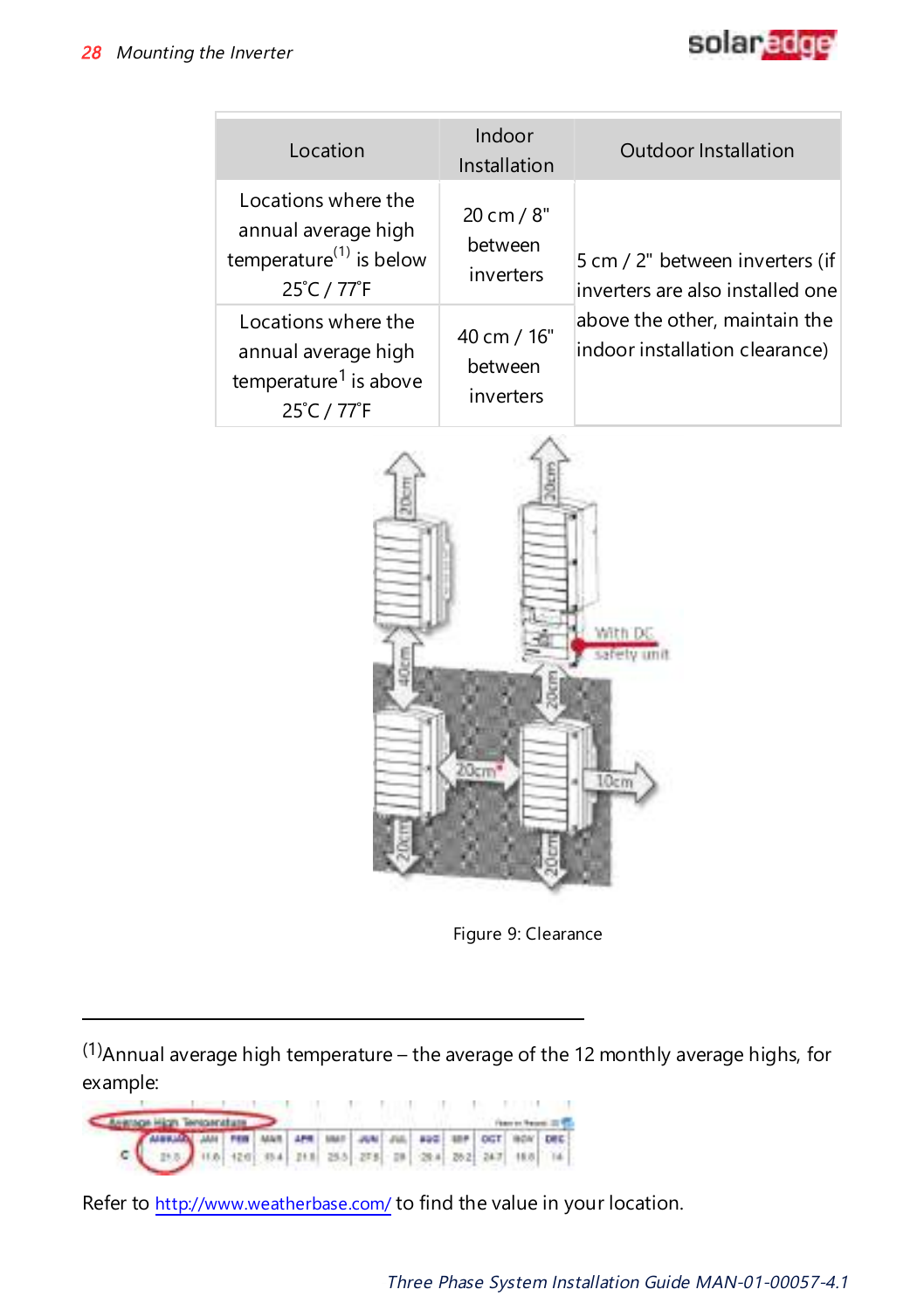

- 3. Position the mounting bracket against the wall/pole and mark the drilling hole locations (refer to Mechanical [Specifications](#page-84-0) on [page](#page-84-0) 84 for inverter and mounting bracket dimensions):
	- **E** Ensure that the flat edge of the bracket is at the bottom, as in *[Figure](#page-30-0) 10*.
	- Use at least two bracket holes. Additional holes can be used to fix the bracket. Determine which and how many holes to use according to mounting surface type and material.
- 4. Drill the holes and mount the bracket. Verify that the bracket is firmly attached to the mounting surface.

#### **NOTE**

When mounting an inverter on an uneven surface, you may use spacers/ washers behind the top mounting hole of the bracket. Depending on the angle, use the appropriate size and number of spacers so that the bracket is perpendicular to the ground. Recommended: a stainless steel 3/4" long screw,

with a 1/4" socket button head , two jam nuts and three washers.



- 5. Hang the inverter on the bracket (see [Figure](#page-30-0) 10): Lift the inverter from the sides, or hold it at the top and bottom of the inverter to lift the unit into place. Do not lift holding the Connection UnitDC Safety Unit as it may be damaged.
- 6. Align the two indentations in the inverter enclosure with the two triangular mounting tabs of the bracket, and lower the inverter until it rests on the bracket evenly.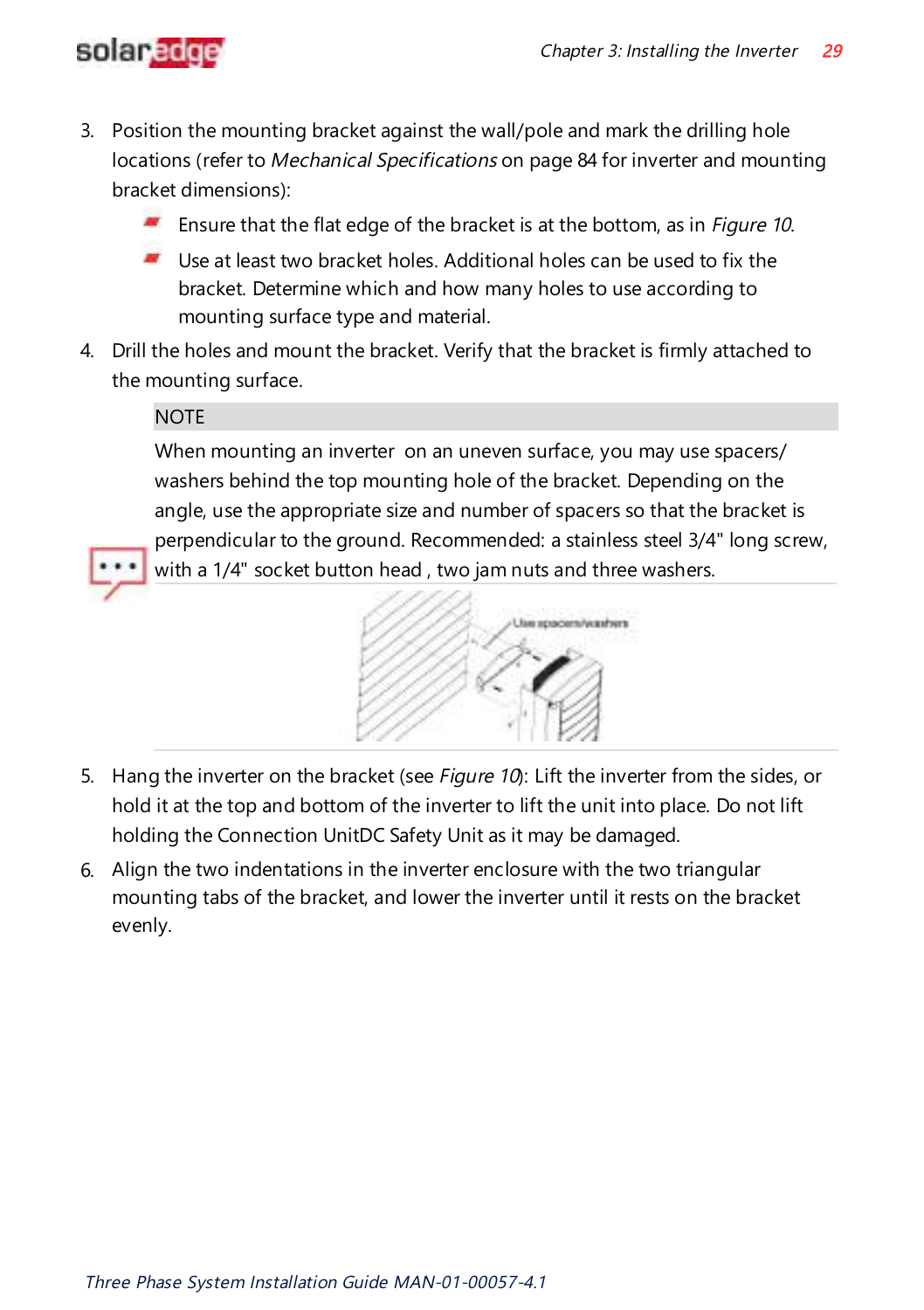



Figure 10: Hanging the inverter on the bracket

- <span id="page-30-0"></span>7. Secure the Connection Unit bracket to the wall:
- 8. For inverters with Connection Unit secure the Connection Unit bracket to the wall:
	- Mark the location of the bracket screw for the DC Safety Unit and drill the hole.
	- **Fasten the bracket using a standard bolt.**
	- $\blacksquare$  Verify that the bracket is firmly attached to the mounting surface.



Figure 11: DC Safety Unit bracket

9. Insert the two supplied screws through the outer heat sink fin on both sides of the inverter and into the bracket (see [Figure](#page-30-0) 10). Tighten the screws with a torque of 4.0 N\*m / 2.9 lb.\*ft.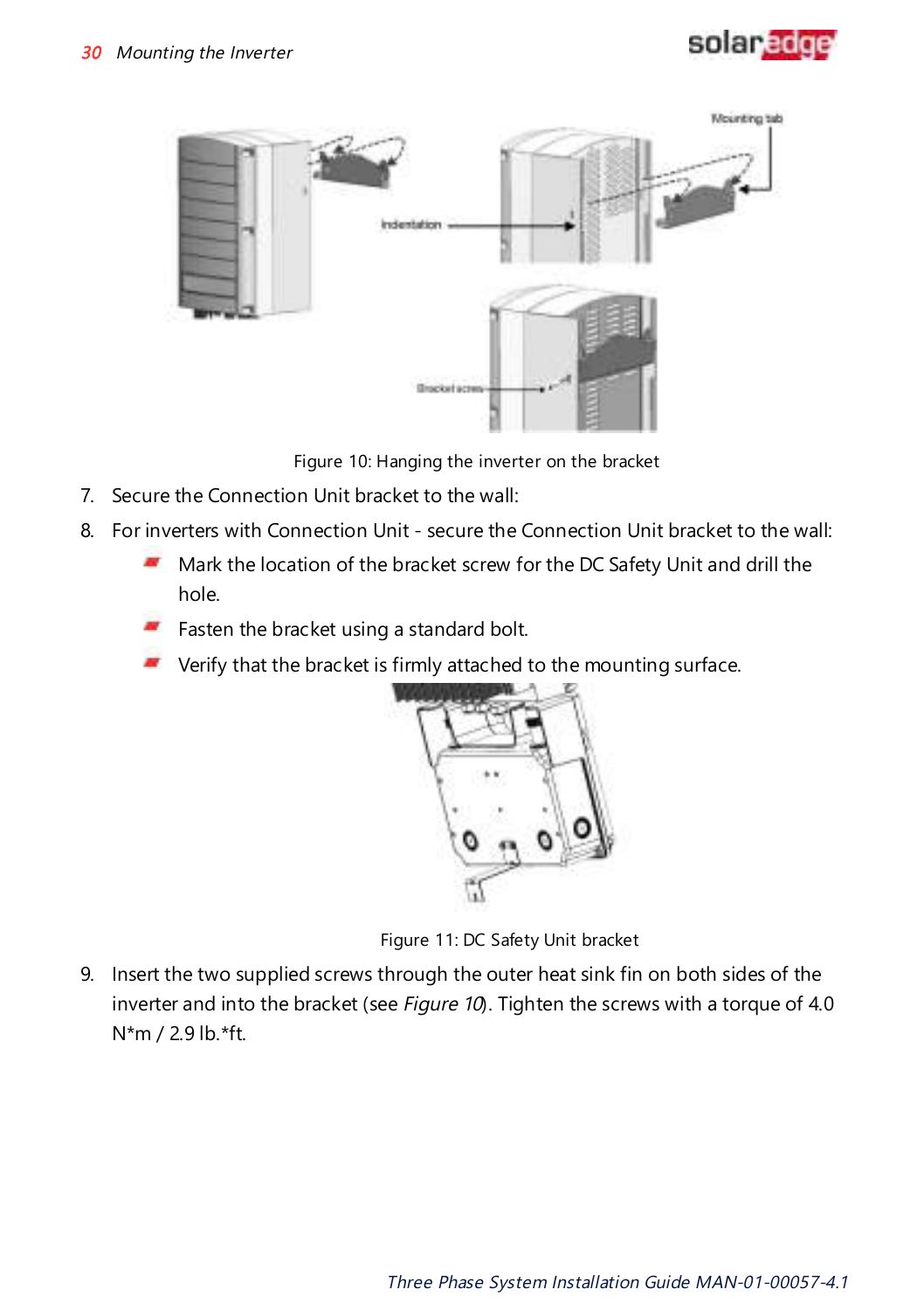<span id="page-31-0"></span>

### Chapter 4: Connecting the AC and the Strings to the Inverter

This chapter describes how to connect the inverter to the AC grid, and to the strings of modules with power optimizers.

If using an inverter with a DC Safety Unit, refer to the instructions in [Connecting](#page-85-0) the AC and [DC Strings](#page-85-0) to the DC Safety Unit on [page](#page-85-0) 85.

<span id="page-31-1"></span>Refer to the technical specifications provided with the inverter.

### Grid Connection Guidelines

- $\blacksquare$  In most countries, three phase inverters require neutral connection at all times. In some countries, the three phase inverters can be connected to delta grids; in other cases, multiple single phase inverters can be used. Prior to system installation, refer to:
	- **Three Phase Inverters for Delta Grids application note at** [https://www.solaredge.com/sites/default/files/se\\_three\\_phase\\_](https://www.solaredge.com/sites/default/files/se_three_phase_inverters_for_delta_grids.pdf) [inverters\\_for\\_delta\\_grids.pdf](https://www.solaredge.com/sites/default/files/se_three_phase_inverters_for_delta_grids.pdf)



- Supported Countries application note to confirm compatibility at [http://www.solaredge.com/sites/default/files/se\\_inverters\\_](http://www.solaredge.com/sites/default/files/se_inverters_supported_countries.pdf) supported countries.pdf; installing without confirmation may void the inverter warranty.
- For more wiring information refer to the SolarEdge Recommended AC Wiring Application Note, available on the SolarEdge website at [http://www.solaredge.com/files/pdfs/application](http://www.solaredge.com/files/pdfs/application-note-recommended-wiring.pdf)[note-recommended-wiring.pdf](http://www.solaredge.com/files/pdfs/application-note-recommended-wiring.pdf).
- For recommended circuit breaker size per model refer to [Determining](#page-98-0) the Circuit Breaker Size on [page](#page-98-0) 98

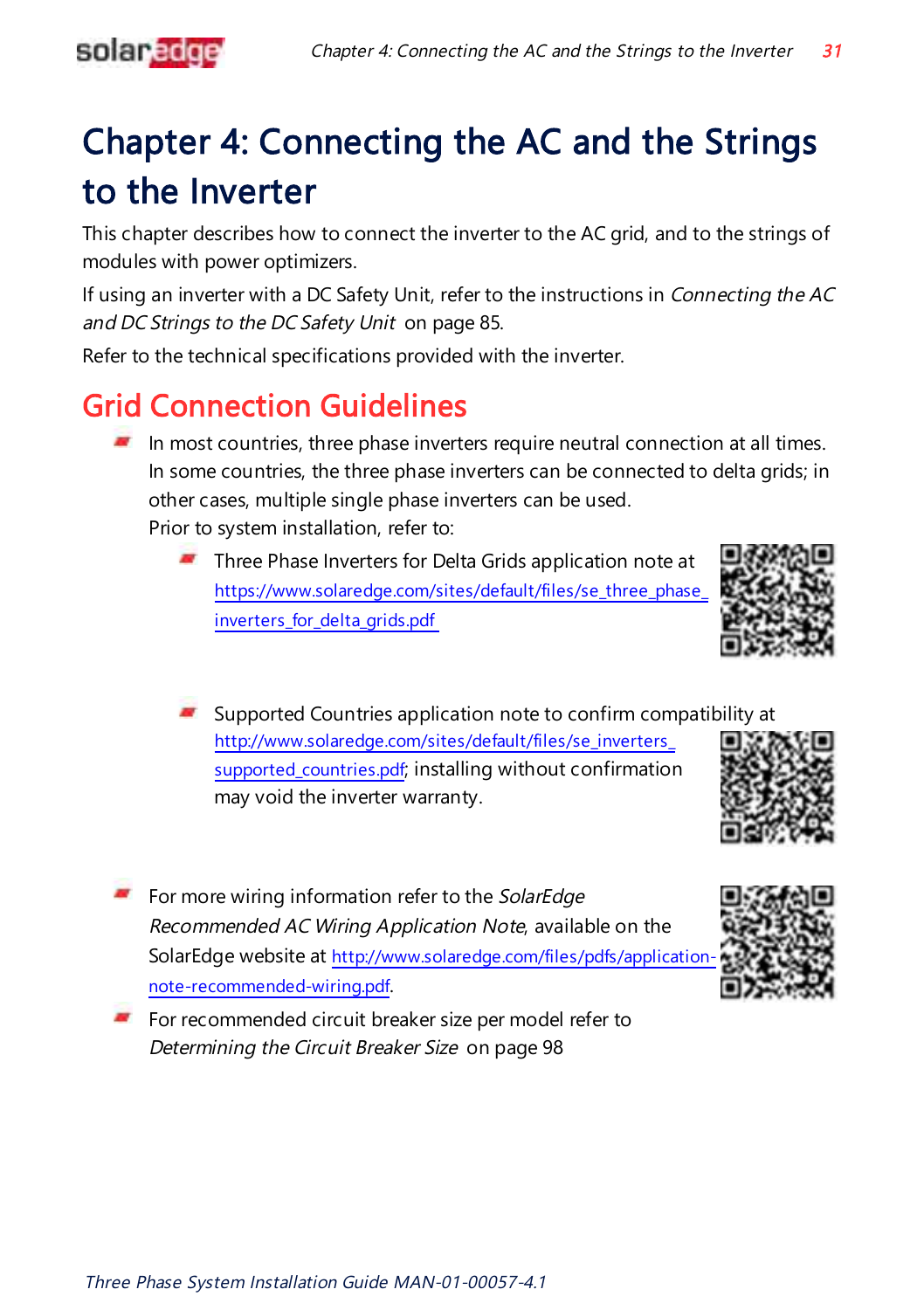

### <span id="page-32-0"></span>Connecting the AC Grid to the Inverter

Use a five-wire cable for three phase connection. The maximum wire size for the input terminal blocks is 16mm².

- 1. Turn OFF the AC circuit breaker.
- 2. Open the inverter cover: Release the six Allen screws and carefully move the cover horizontally before lowering it.

#### CAUTION!

When removing the cover, make sure not to damage internal components. SolarEdge will not be held responsible for any components damaged as a result of incautious cover removal.

3. Strip 58 mm / 2.32'' of the external cable insulation and strip 8 mm / 0.32'' of the internal wire insulation.



Figure 12: Insulation stripping – AC (3-wire cable)

4. Open the AC cable gland and insert the cable through the gland (see ).

#### WARNING!



Turn OFF the AC before connecting the AC terminals. If connecting equipment grounding wire, connect it before connecting the AC Line and Neutral wires.

- 5. For SE25K, SE27.6K, and SE33.3K three phase inverters, attach the supplied Ferrite bead to the AC wires:
	- 1. Insert the AC wires through the supplied bead.
	- 2. Connect the AC wires to the terminal blocks as described in the next steps.
	- 3. Tighten the wires to the bead using the supplied T-wrap.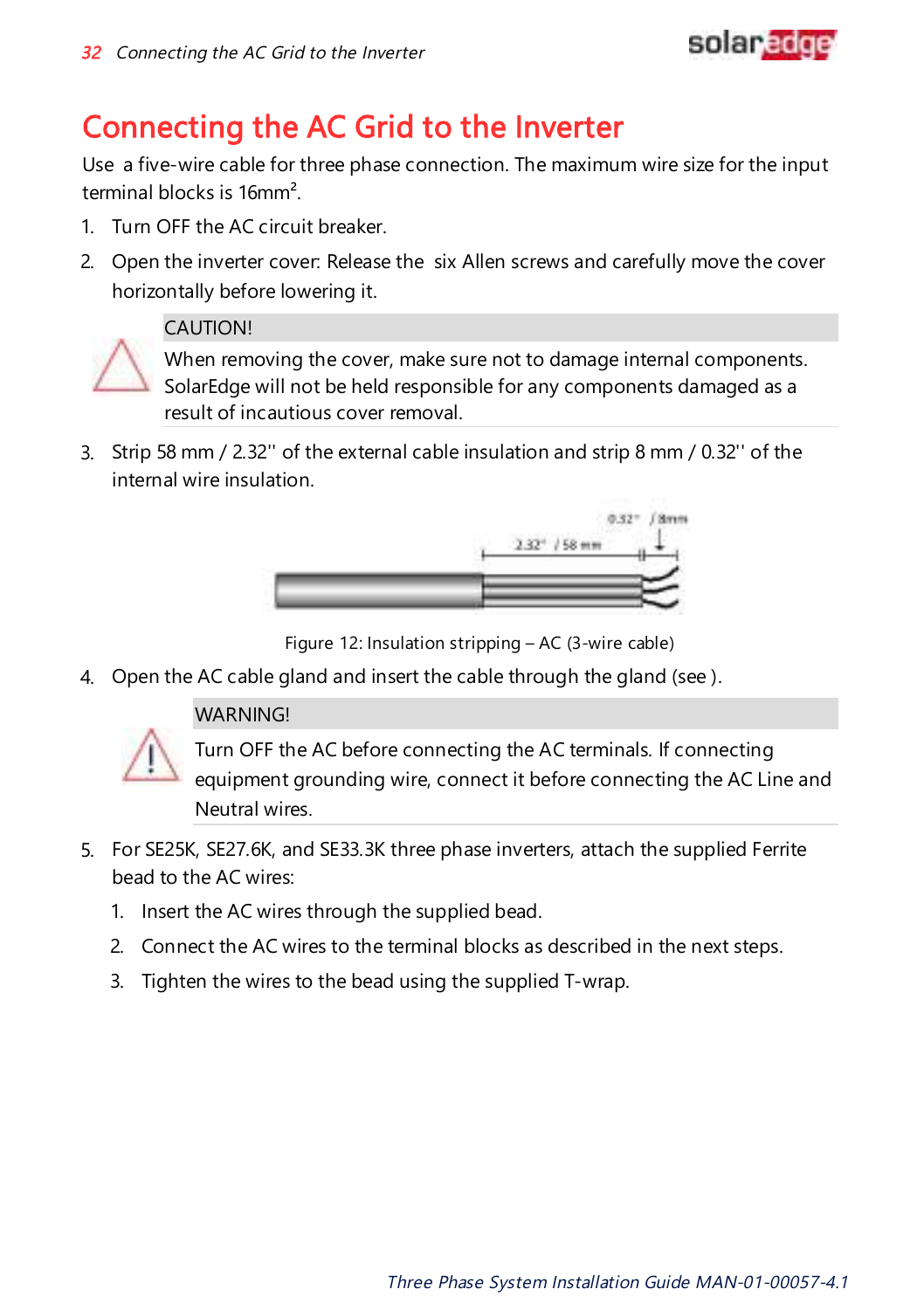



Figure 13: Attaching a Ferrite bead

6. Connect the AC, as follows. Connect the PE (grounding) wire first.

| Wire type      | Connect to<br>terminal |                         |
|----------------|------------------------|-------------------------|
| Line 1         | L1                     |                         |
| Line 2         | L <sub>2</sub>         |                         |
| Line 3         | L <sub>3</sub>         |                         |
| Neutral        | N                      |                         |
| PE (grounding) | <b>STATISTICS</b>      | Figure 14: AC Terminals |

#### **NOTE**

If power control is enabled, it is important to respect the order of grid lines connection to the inverter. A 120deg phase difference should be kept between L1 to L2 and between L2 to L3 (L1-L2-L3 and not, for example L1-L3- L2).

If the grid lines are not in this order, an error is displayed on the LCD screen and the inverter will not produce power.

- 7. Connect the wires to the appropriate terminal block connectors in the inverter. Tighten the terminal block screws with a torque of  $1.2$ -1.5 N\*m / 0.88-1.1 lb\*ft.
- 8. Check that the wires are fully inserted and cannot be pulled out easily.
- 9. Tighten the AC cable gland with a torque of 2.8-3.3 N\*m / 2.0-2.4 lb\*ft.
- 10. Verify that there are no unconnected wires to the inverter and that the unused terminal screws are tightened.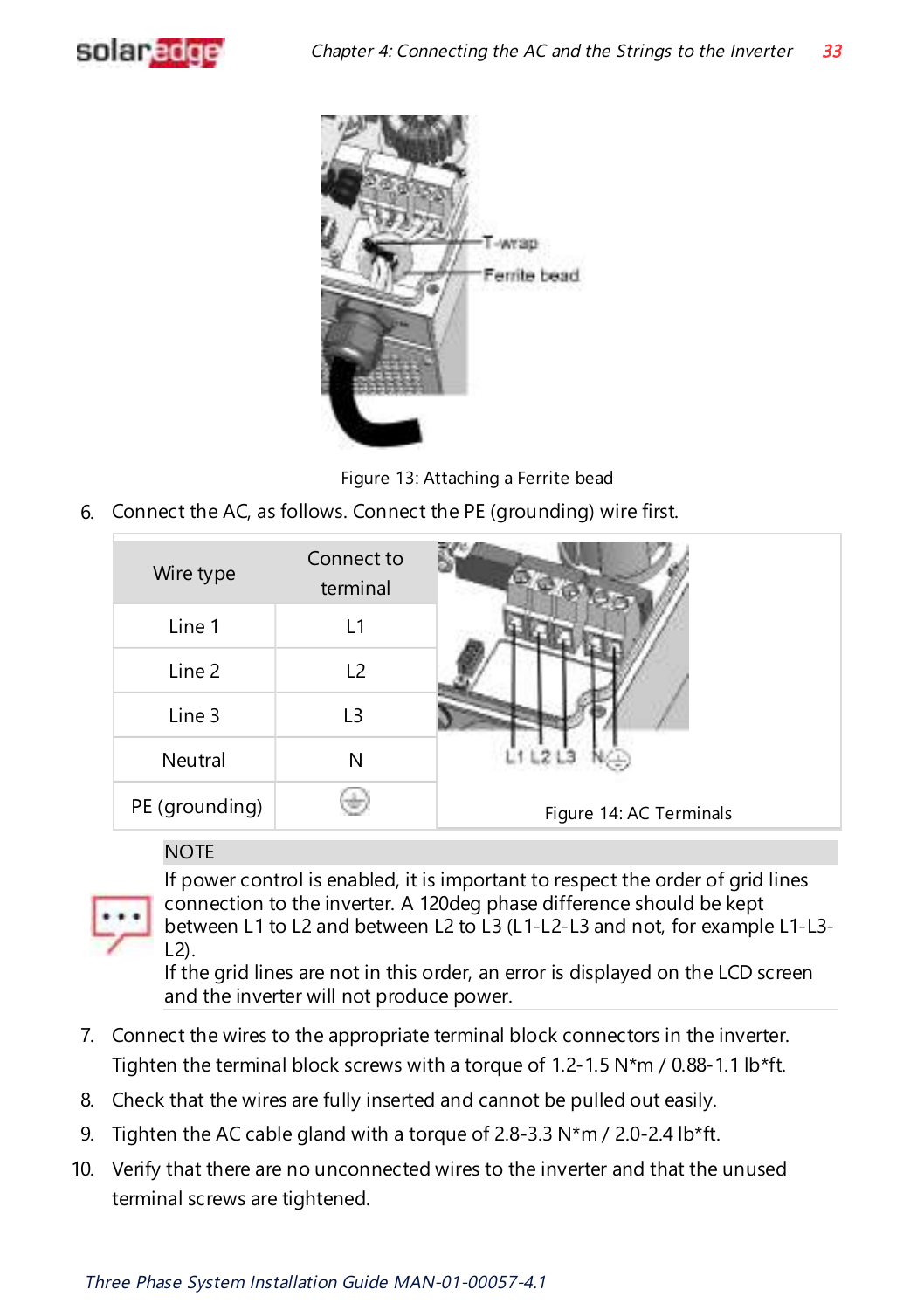

### <span id="page-34-0"></span>Connecting the Strings to the Inverter

Connect the string to the DC input pairs. If required, connect additional strings in parallel using an external combiner box/branch cables before connecting to the inverter.



Functional electrical earthing of DC-side negative or positive poles is prohibited because the inverter has no transformer. Grounding (earth ground) of module frames and mounting equipment of the PV array modules is acceptable. **NOTE** 



SolarEdge's fixed input voltage architecture enables the parallel strings to be of different lengths. Therefore, they do not need to have the same number of power optimizers, as long as the length of each string is within the permitted range.

Connect the DC connectors of each string to the DC+ and DC- connectors .





Figure 15: Inverter DC Connections

### <span id="page-34-1"></span>Selecting a Residual Current Device (RCD)

#### IMPORTANT SAFETY FEATURE



All SolarEdge inverters incorporate a certified internal Residual Current Device (RCD) in order to protect against possible electrocution and fire hazard in case of a malfunction in the PV array, cables or inverter. There are 2 trip thresholds for the RCD as required for certification (DIN VDE 0126-1-1). The default value for electrocution protection is 30 mA, and for slow rising current is 300 mA.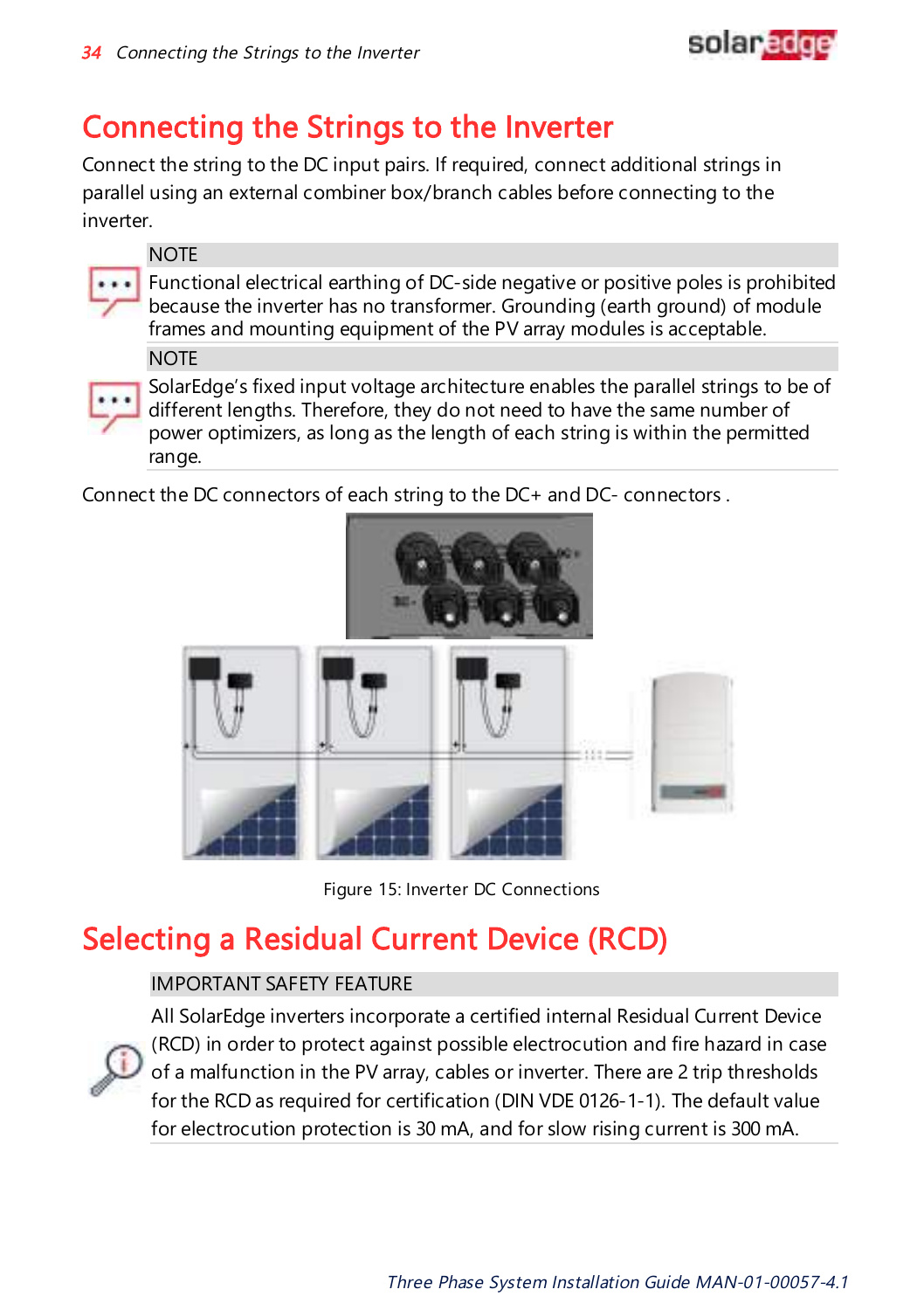

If an external RCD is required by local regulations, check which type of RCD is required for the relevant electric code. Install the residual-current device (RCD) in accordance with the applicable local standards and directives. SolarEdge recommends using a type-A RCD. The recommended RCD value is 100 mA or 300 mA unless a lower value is required by the specific local electric codes. For extended power three phase inverters (SE25K, SE27.6K and SE33.3K) an RCD value of 300 mA should be used. When required by local regulations, the use of an RCD type B is permitted.



### **NOTE**

For multiple inverters, an RCD per inverter is required.

In installations where the local electric code requires an RCD with a lower leakage setting, the discharge current might result in nuisance tripping of the external RCD. The following steps are recommended to avoid nuisance tripping of the external RCD:

- Select the appropriate RCD for correct operation of the installation: An RCD with a rating of 30 mA may actually trip at a leakage as low as 15 mA (according to IEC 61008). High quality RCDs will typically trip at a value closer to their rating.
- Configure the trip voltage of the inverter's internal RCD to a lower value than the trip current of the external RCD. The internal RCD will trip if the current is higher than the allowed current, but because the internal inverter RCD automatically resets when the residual currents are low it saves the manual reset.

For detailed information, refer to the RCD Selection for SolarEdge Inverters Application Note, available on the SolarEdge website at [http://www.solaredge.com/sites/default/files/application\\_note\\_ground\\_fault\\_](http://www.solaredge.com/sites/default/files/application_note_ground_fault_rcd.pdf) [rcd.pdf](http://www.solaredge.com/sites/default/files/application_note_ground_fault_rcd.pdf).

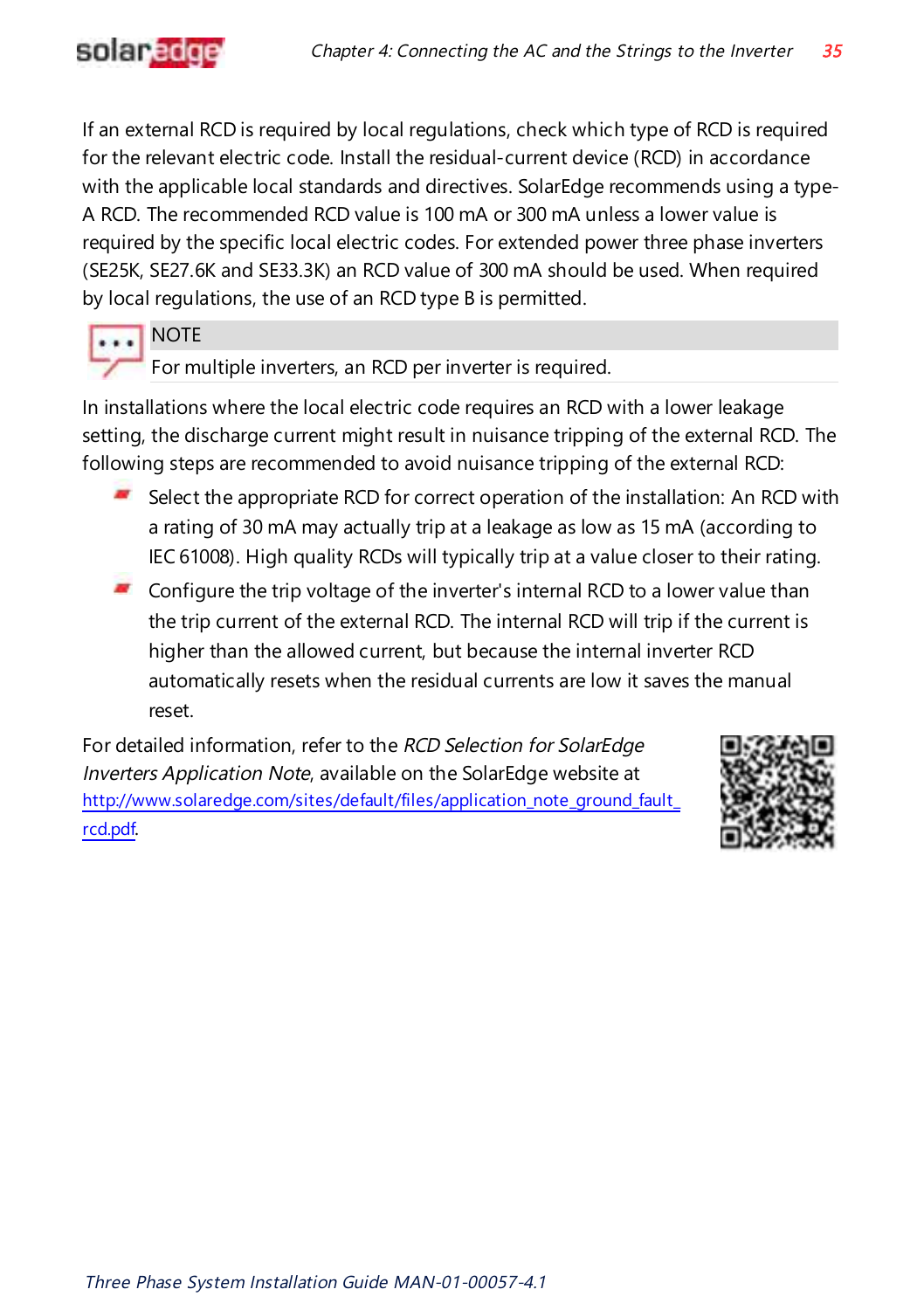

# Chapter 5: Commissioning the Installation

This chapter describes how to activate the system, pair the poweroptimizers to the inverter and verify the proper functioning of the system.

# Step 1: Activating the System

- 1. Verify that the inverter ON/OFF switch is OFF.
- 2. Verify that the DC Safety Unit (if applicable) is in the OFF position.
- 3. Remove the inverter cover: Open the inverter cover's six Allen screws and carefully pull the cover horizontally before lowering it.



### WARNING!

ELECTRICAL SHOCK HAZARD. Do not touch uninsulated wires when the inverter cover is removed.

- 4. Activate the inverter:
	- a. Verify that the card S/N matches the inverter S/N.
	- b. Insert the card into the "**CARD**" slot on the communication board.
	- c. Turn ON the AC switch of the main circuit board.
	- d. LCD shows: Running Script... > Done!



Figure 16: Activation card

If LCD shows: Failed:

- **Turn AC OFF and ON (reset), and repeat the activation process.**
- Use the activation code that appears on the certification inverter label to manually activate the inverter.
- If the problem persists, contact SolarEdge Support.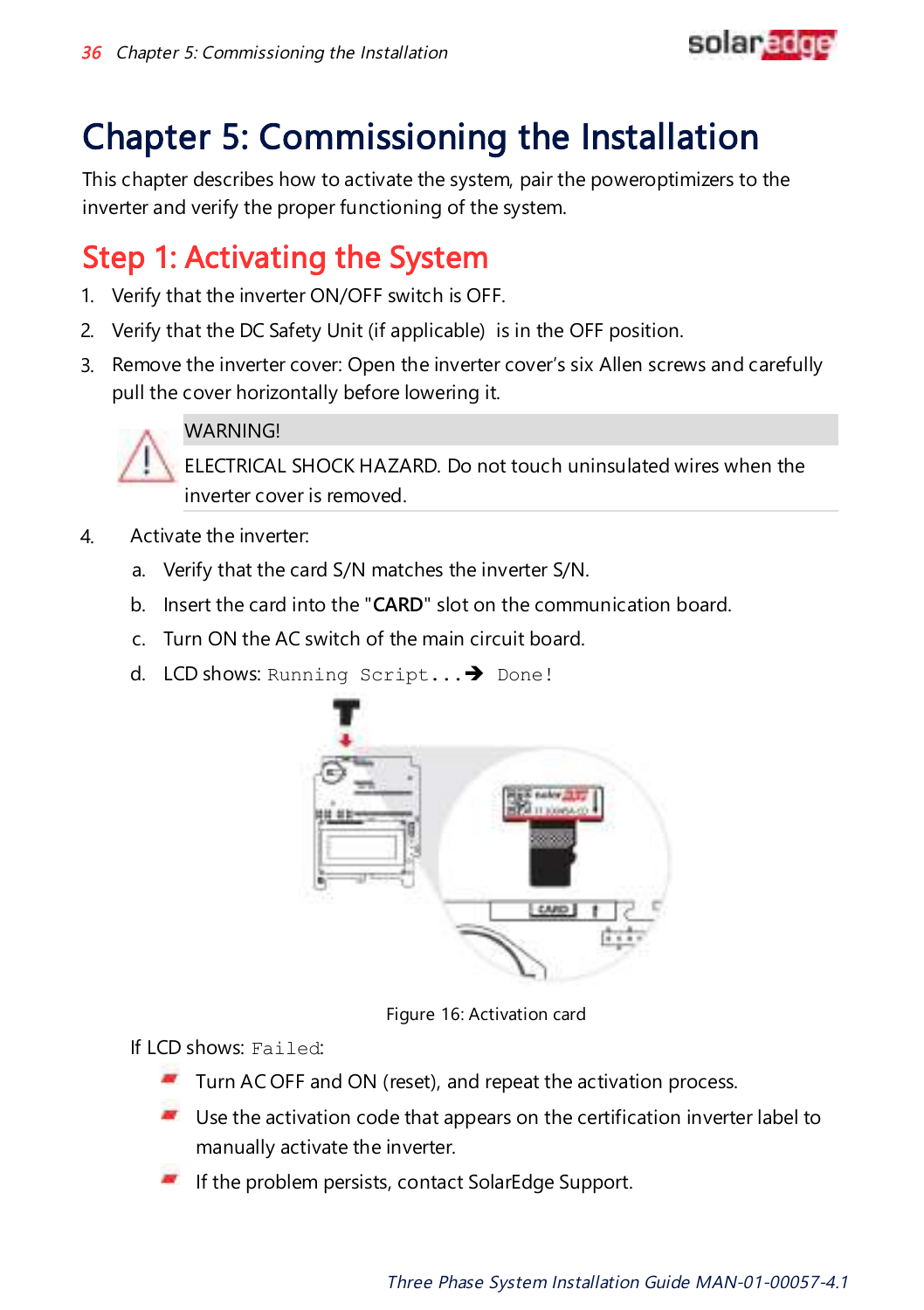

**NOTE** 



You can use the activation code that appears on the certification inverter label to activate the inverter in case of a script error or a missing activation card.

5. Verify that the inverter is configured to the proper country: Press the LCD light button until reaching the ID status screen:



- 6. If required, perform the following additional steps before closing the inverter cover:
	- **Country settings or inverter configuration using the internal LCD user** buttons – refer to [Country](#page-50-0) and Grid on [page](#page-50-0) 50.
	- $\blacksquare$  Communication options connection refer to [Setting](#page-66-0) Up [Communication](#page-66-0) on [page](#page-66-0) 66.
- 7. Close the inverter cover by tightening the screws with a torque of 10.3 N\*M/ 7.5 lb\*ft. For proper sealing, first tighten the corner screws and then the two central screws. The following figure illustrates recommended order:



Figure 17: Tightening order of the screws

8. Turn ON the DC Safety Unit (if applicable) . If an additional external DC switch is installed between the power optimizers and the inverter(s) then turn it ON. A status screen similar to the following appears on the LCD panel: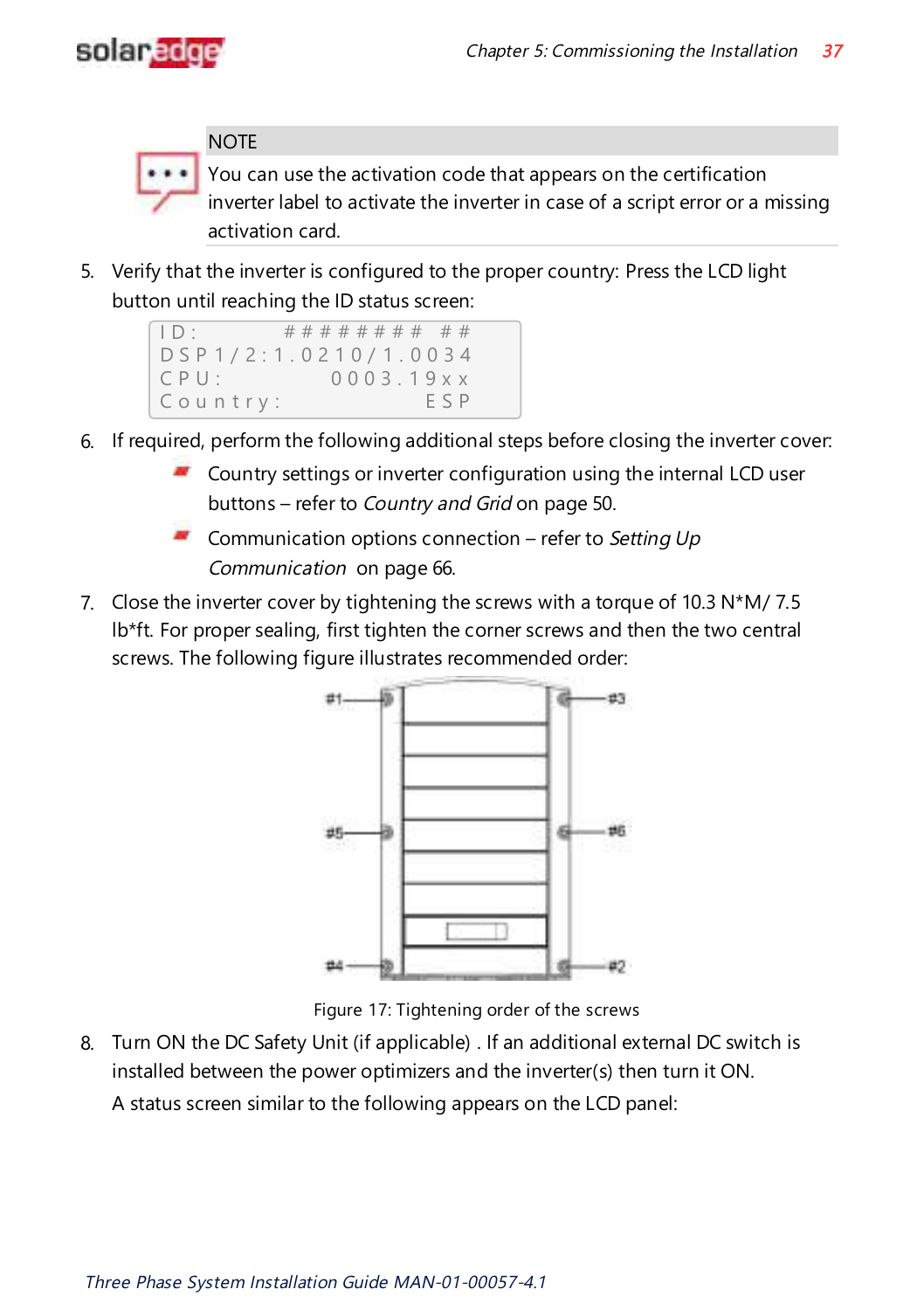

```
Vac [ V ] V d c [ V ] P a c [ w ]
240.7 14.1 0.0P O K: 0 0 0 / 0 0 0 < S _ O K >
  - - - - - - - - - - - - - - - O F F
```
- 9. Verify that the following information appears on the LCD panel:
	- P\_OK: Appears only upon pairing process completion and first telemetry reception from the power optimizers. Indicates connection to the power optimizers and that at least one power optimizer is sending monitoring data.
	- <sup>1</sup> 000/000: Appears only upon first telemetry reception from the power optimizers. Indicates the number of power optimizers that have been paired to this inverter.
	- S\_OK: The connection to the SolarEdge monitoring platform is successful (should appear only if the inverter is connected to the server).
	- **Vac [V]:** The grid AC output voltage. Verify the correct value.
	- $\blacksquare$  Vdc [V]: The DC input voltage of the longest string connected to the inverter. There should be a safety voltage of 1V for each power optimizer in the string.

```
NOTE
...
```
A measurement error on the inverter LCD of  $\pm 3$  V is acceptable.

- **Pac [w]:** The AC output power (should be  $0.0$  since the inverter is OFF).
- OFF: The inverter ON/OFF switch is in the OFF position.

# Step 2: Pairing Power Optimizers to the Inverter

Once all connections are made, all the power optimizers must be logically paired to their inverter. The power optimizers do not start producing power until they are paired. This step describes how to assign each inverter to the power optimizers from which it will produce power.

Perform this step when the modules are exposed to sunlight. If the string length is changed or a power optimizer is replaced, repeat the pairing process.

1. Perform pairing: Press and hold down the inverter LCD Light button for about 10 seconds. The following message is displayed:

```
Keep holding button
for pairing, release
to enter menu...
Remaining: 3 sec
```
Keep holding for 5 seconds until the following is displayed: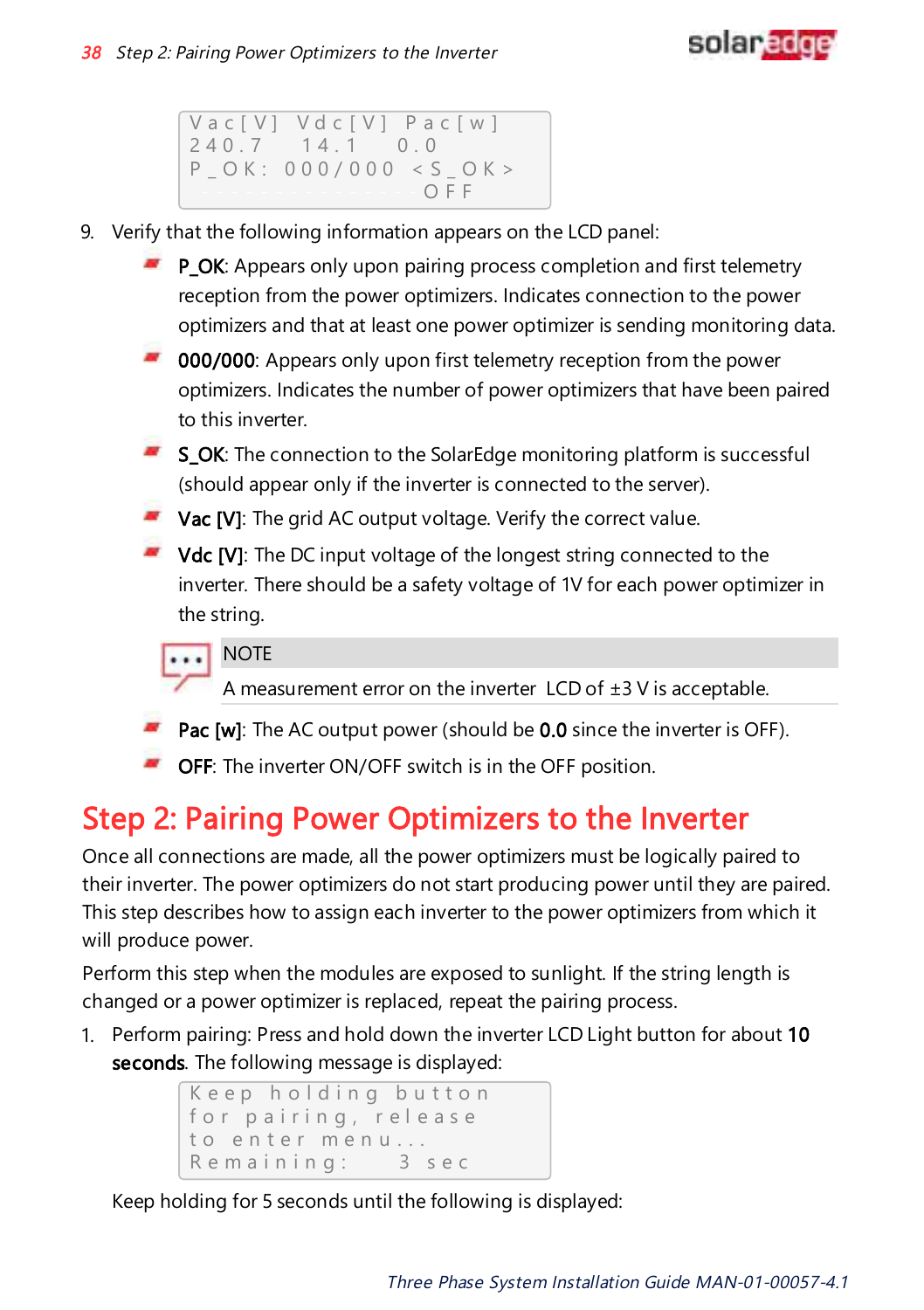

```
P a i r i n g
Turn Switch To On
```
2. Turn the inverter ON/OFF switch to ON within 5 seconds. If you wait longer than 5 seconds the inverter exits the pairing mode. The following message is displayed indicating that the inverter is performing the pairing:

```
Pairing
Remaining [sec]: 180
```
3. Wait for the completion of the pairing (remaining seconds is 0). If pairing fails, an error is displayed. In this case, repeat the pairing steps, and refer to Power [Optimizer](#page-82-0) [Troubleshooting](#page-82-0) on [page](#page-82-0) 82. If the problem persists, contact SolarEdge Support. When pairing succeeds, the following message is displayed:

```
Pairing
Pairing Completed
```
The system startup process begins:

nce the inverter is ON, the power optimizers start producing power and the inverter starts converting AC.



### WARNING!

When you turn ON the inverter ON/OFF switch, the DC cables carry a high voltage and the power optimizers no longer output a safe 1V output.

When the inverter starts converting power after the initial connection to the AC, the inverter enters Wakeup mode until its working voltage is reached. This mode is indicated by the flickering green inverter LED.

While the inverter is in Wakeup mode, it monitors the grid and verifies correct grid voltage and frequency. The following message is displayed:

```
Waking Up...
Remaining: 051 Sec
```
The countdown indicates the seconds remaining until entering the Production mode. This time is in accordance with local regulations and is typically between three to five minutes.

When countdown is complete, the inverter enters Production mode and produces power. The steadily lit green inverter LED indicates this mode.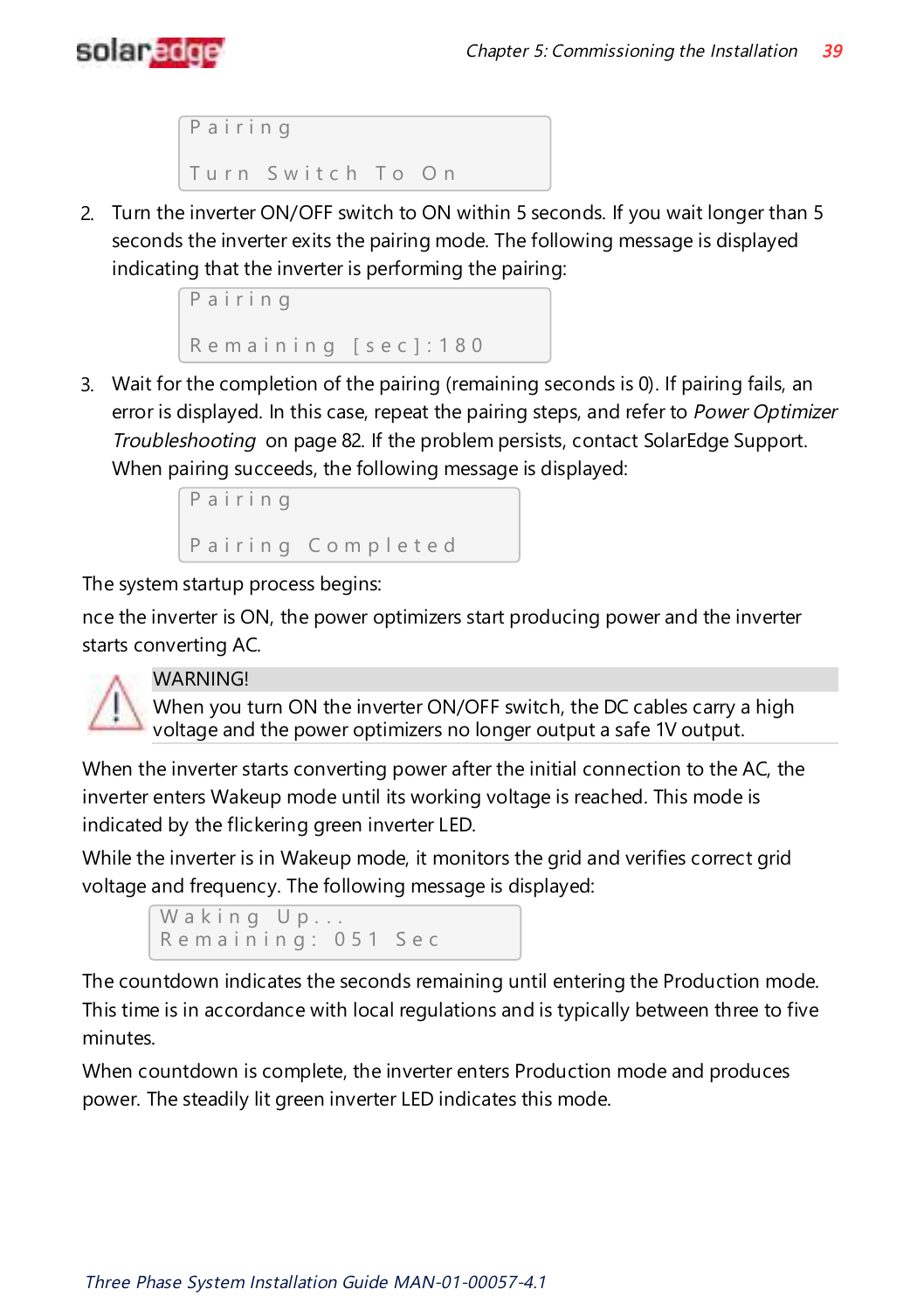

# Step 3: Verifying Proper Activation

After the wake-up time is over, a status screen similar to the following appears on the inverter LCD panel:

V a c [ V ] V d c [ V ] P a c [ W ] 2 4 0 . 7 3 7 1 . 9 2 3 4 9 . 3 P \_ O K : X X X / Y Y Y < S \_ O K > O N

- 1. Verify the following:
	- $\blacksquare$  The green inverter LED is steadily lit.
	- The ON/OFF indicator on the LCD panel reads ON.
	- **P\_OK: XXX/YYY:** There is a connection to the power optimizers and at least one power optimizer is sending monitoring data. Optimizers send telemetries in a frequency of up to 10 minutes. Initially after pairing, both XXX and YYY values show 000 and the values increase as paired poweroptimizers are reported.



It may take up to 20 minutes for all power optimizers to transmit their telemetries and to be counted on the LCD screen.

- S\_OK appears, if the inverter is connected to the SolarEdge monitoring platform.
- $\blacksquare$  Vac [V] specifies the measured grid AC output voltage.
- $\blacksquare$  Vdc [v] specifies the DC input voltage, which should be approximately the inverter DC voltage (model dependent; refer to the inverter datasheet)
- Pac [W] specifies the AC output power produced.
- 2. Take note of the serial number on the inverter label using the detachable 2D barcode sticker on each device. This information is used in the SolarEdge monitoring platform to identify this inverter.

Your SolarEdge power harvesting system is now operational.

# Step 4: Reporting and Monitoring Installation Data

#### **NOTE**

Monitoring the site requires connecting the inverter to the monitoring platform, using any of the wired or wireless options available from SolarEdge. Refer to Setting Up [Communication](#page-66-0) on [page](#page-66-0) 66.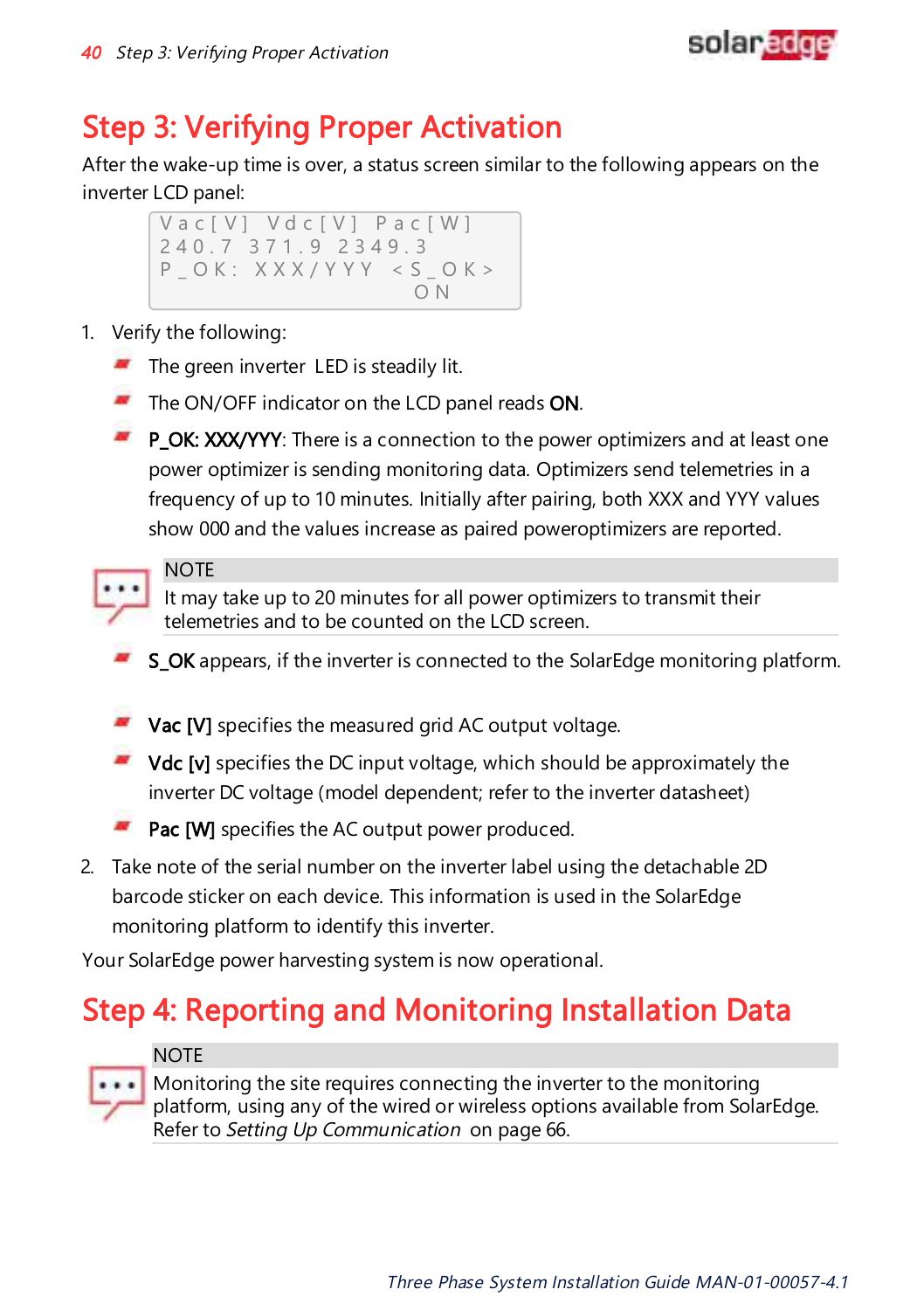

## The Monitoring Platform

The monitoring platform provides enhanced PV performance monitoring and yield assurance through immediate fault detection and alerts at the module , string and system level.

Using the platform, you can:

- View the latest performance of specific components.
- $\blacksquare$  Find under-performing components, such as modules, by comparing their performance to that of other components of the same type.
- Pinpoint the location of alerted components using the physical layout.

The monitoring platform enables accessing site information, including up-to-date information viewed in a physical or logical view:

- **Logical Layout:** Shows a schematic tree-layout of the components in the system, such as: inverters, strings, modules, meters and sensors, as well as their electrical connectivity. This view enables you to see which modules are connected in each string, which strings are connected to each inverter, and so on.
- **Physical Layout:** Provides a bird's eye view of the actual placement of modules in the site, and allows pinpoint issues to the exact location of each module on a virtual site map.

If you do not report the mapping of the installed power optimizers, the monitoring platform will show the logical layout indicating which power optimizers are connected to which inverter, but will not show strings or the physical location of power optimizers.

The monitoring platform includes a built-in help system, that guides you through the monitoring functionality.

For more information, refer to [https://www.solaredge.com/products/pv](https://www.solaredge.com/products/pv-monitoring#/)[monitoring#/](https://www.solaredge.com/products/pv-monitoring#/).



## Creating Logical and Physical Layout using Installation Information

To display a logical layout, insert the inverterserial number in the new site created in the monitoring platform. When the communication between the inverter and the monitoring server is established, the logical layout is displayed.

To display a physical layout, you need to map the locations of the installed power optimizers. To map the locations, use one of the methods described in the next sections.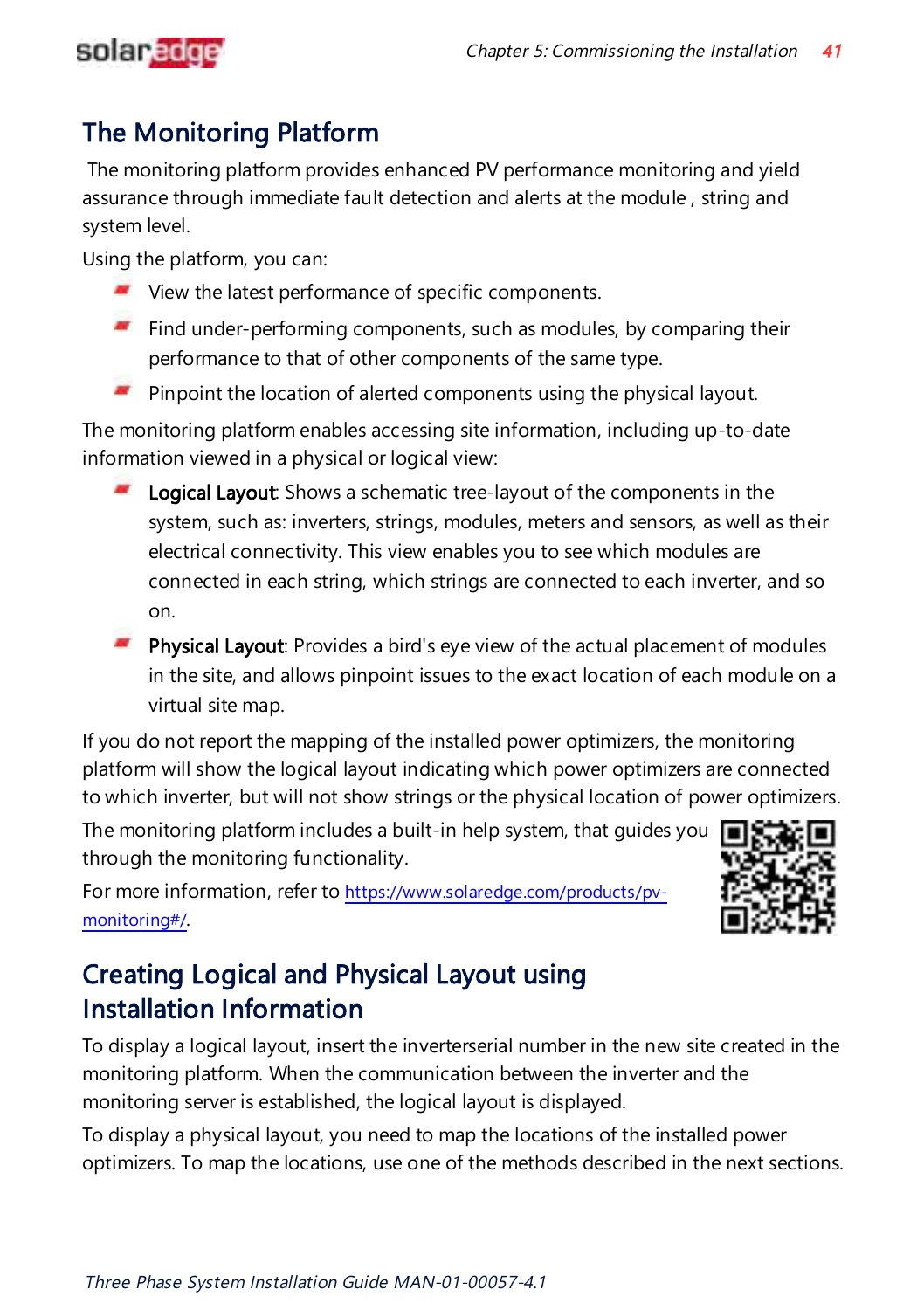### **Designer**

Designer recommends inverter and power optimizer selection per site size and enables report generation.You can create a project in Designer and export the site design with the string layout to the monitoring platform.

For more information, refer to <https://www.solaredge.com/products/installer-tools/designer#/>.

## Mapper Application

Use the Mapper smart phone application to scan the power optimizer and inverter 2D bar-codes and create a virtual map of a PV site for enhanced monitoring and easier maintenance.

Th Mapper application is integrated with the monitoring platform and enables:

- Simple on-site registration of new systems.
- **Creating, editing and verifying system physical layout.**
- Scanning and assigning the power optimizer serial number to the correct module in the system physical layout.

For detailed information, refer to the Mapper demo movies:

- Creating new sites using the Mapper mobile [application](https://www.youtube.com/watch?v=NM4FbleGNUc)
- Mapping existing sites using the Mapper mobile [application](https://www.youtube.com/watch?v=JbriIDSrsOQ)

## Physical Layout Editor

- 1. If you are a registered installer, access the monitoring platform site creation page at [https://monitoring.solaredge.com/solaredge](https://monitoring.solaredge.com/solaredge-web/p/home#createSites)[web/p/home#createSites](https://monitoring.solaredge.com/solaredge-web/p/home#createSites). If you have not yet signed up, go to [https://monitoring.solaredge.com/solaredge-web/p/createSelfNewInstaller](https://monitoringpublic.solaredge.com/solaredge-web/p/createSelfNewInstaller?locale=en_US).
- 2. Fill out all required information in the screen, which includes information about your installation, as well as details about its logical and physical mapping.







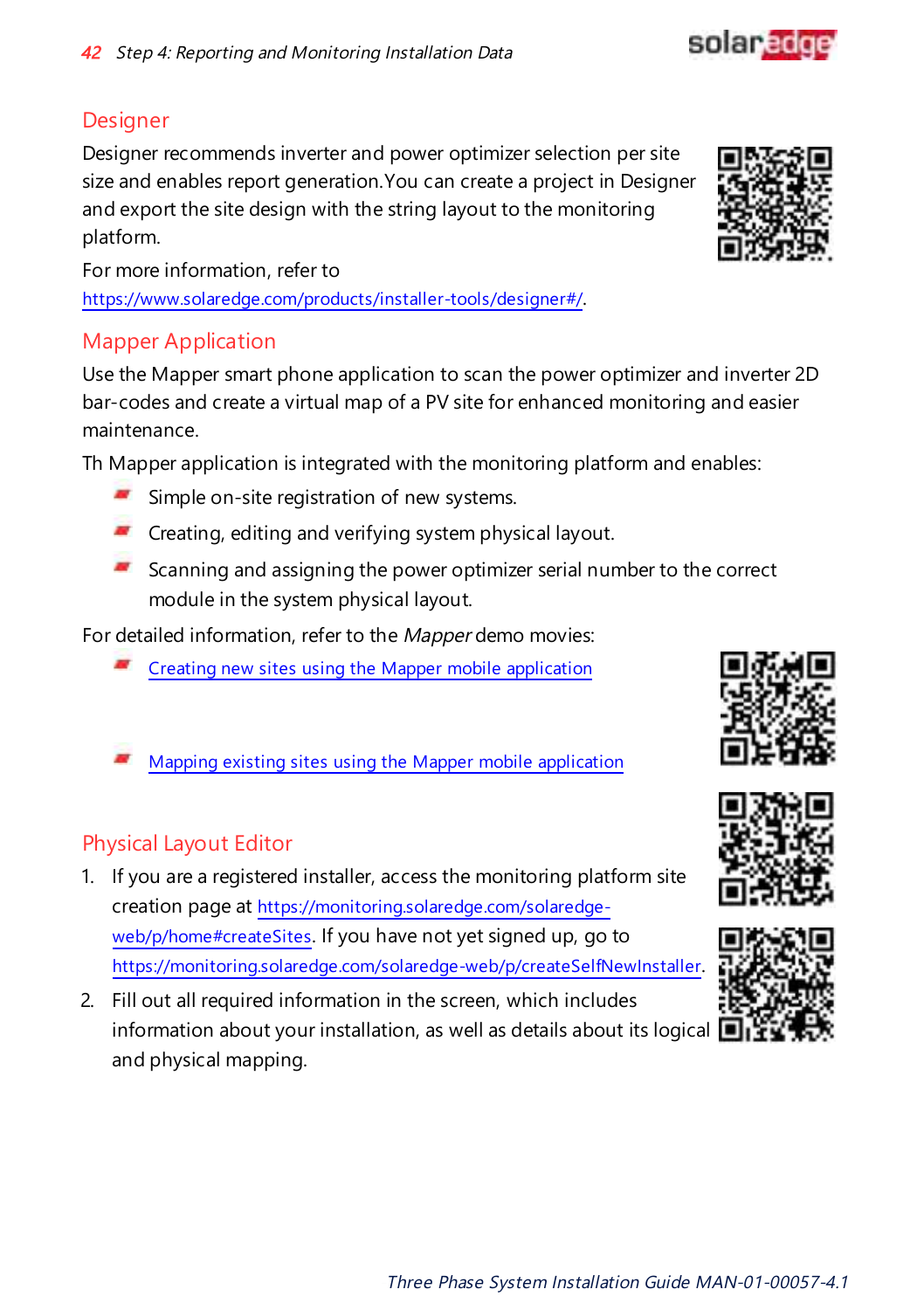

### Using a Paper Template

Fill out the Physical Layout Template (downloadable from the SolarEdge website [http://www.solaredge.com/files/pdfs/physical-layout](http://www.solaredge.com/files/pdfs/physical-layout-template.pdf)[template.pdf](http://www.solaredge.com/files/pdfs/physical-layout-template.pdf)) using the detachable 2D barcode stickers on each power optimizer. Once the form is completed, use the Mapper to scan the 2D codes and create the map in the monitoring platform. Optionally, you can send the sticker sheet to SolarEdge Support for physical layout creation.

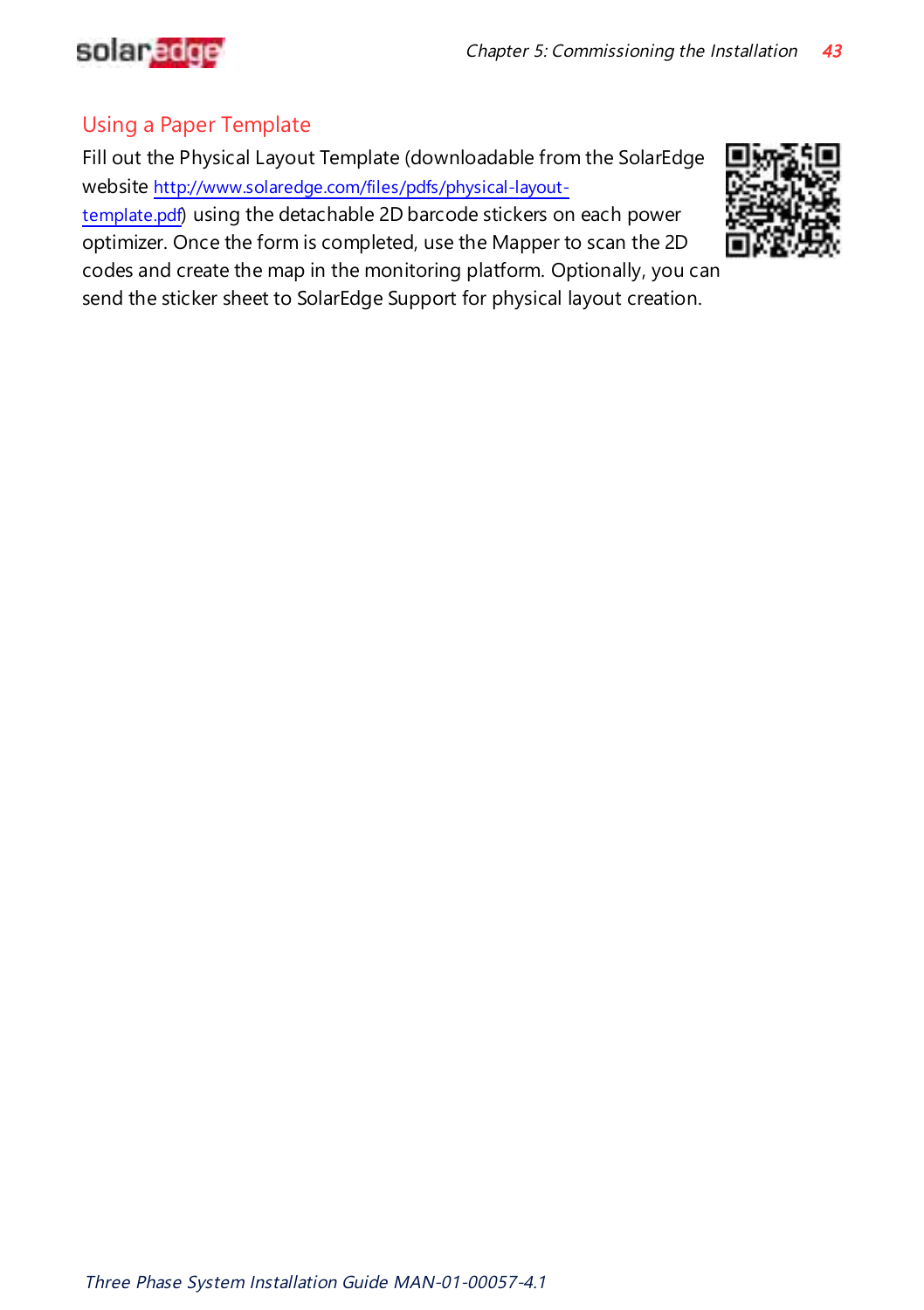

# Chapter 6: User Interface

# LCD User Buttons

Four buttons are located inside the inverter above the LCD panel and are used for controlling the LCD menus, as shown below:



Figure 18: LCD Internal menu buttons

Use the four user buttons to control the LCD panel menus:

- a. **Esc**: Moves the cursor (>) to the beginning of the currently displayed parameter; goes to the previous menu, and cancels a value change with a long press (until **Aborted** is displayed).
- **Up** (1) and **Down** (2): Moves the cursor from one menu option to another, moves among the characters of a displayed parameter, and toggles between possible characters when setting a value.
- **Enter (3)**: Selects a menu option and accepts a value change with a long press (until **Applied** is displayed).

Use the three rightmost buttons for entering the digits **123** when entering the Setup mode password **12312312**.

The LCD screen displays status information of the system and various menus for configuration options. The LCD panel and buttons are used during the following processes:

Operational mode: The LCD panel allows checking for proper system operation. Refer to Status Screens - [Operational](#page-57-0) Mode on [page](#page-57-0) 57 for a description of this option.Use the LCD light button to toggle through the informative displays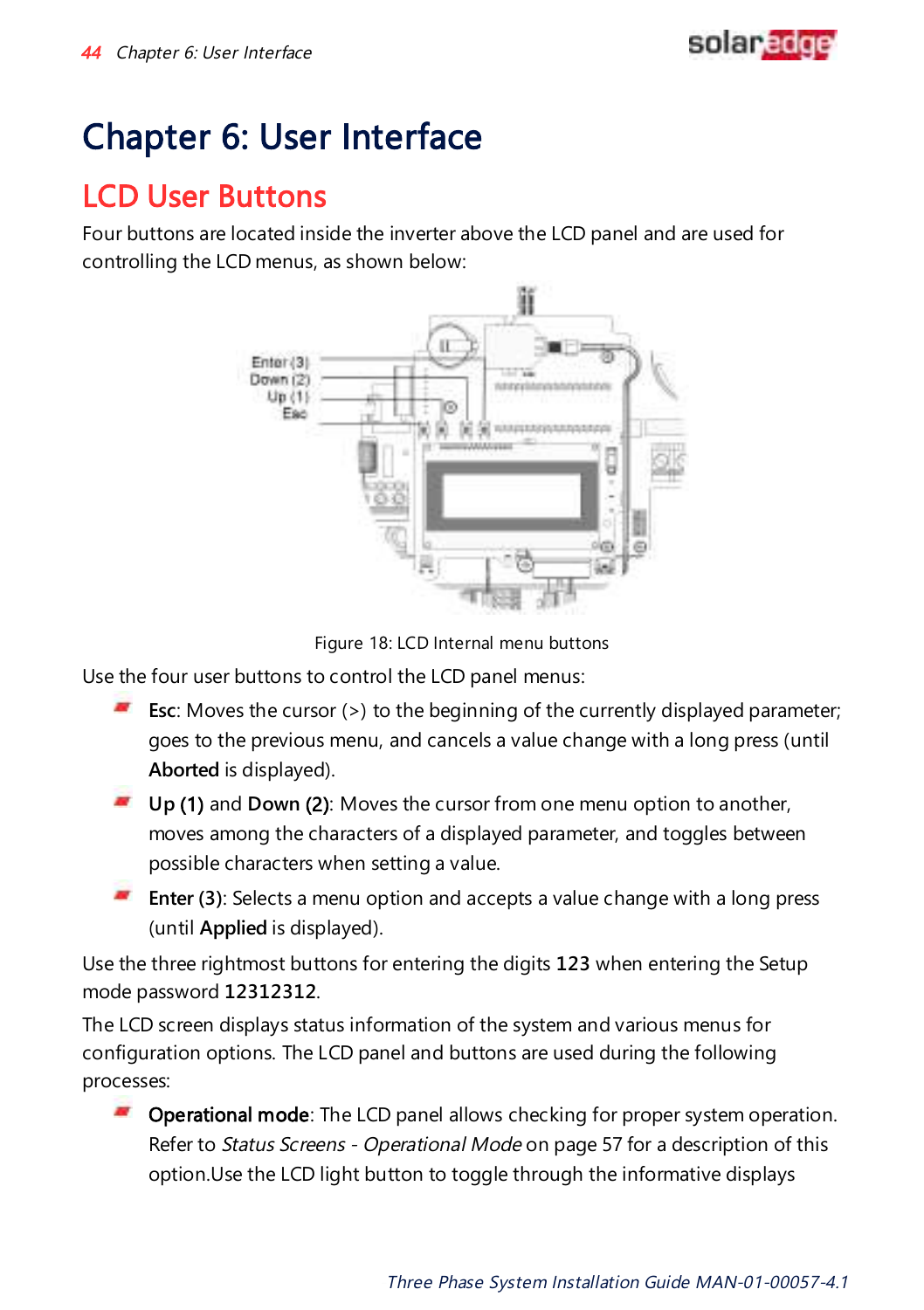# solaredge

- Setup mode: Upon installation, an installer may perform basic configuration, as described in [Inverter Configuration](#page-46-0) – Setup Mode on [page](#page-46-0) 46.
- **Error messages:** In the event of a problem, an error message may be displayed on the LCD panel.

For more information, refer to [http://www.solaredge.com/sites/default/files/se-inverter-installation](http://www.solaredge.com/sites/default/files/se-inverter-installation-guide-error-codes.pdf)[guide-error-codes.pdf](http://www.solaredge.com/sites/default/files/se-inverter-installation-guide-error-codes.pdf) and [Inverter Configuration](#page-46-0) – Setup Mode [on](#page-46-0) [page](#page-46-0) 46.

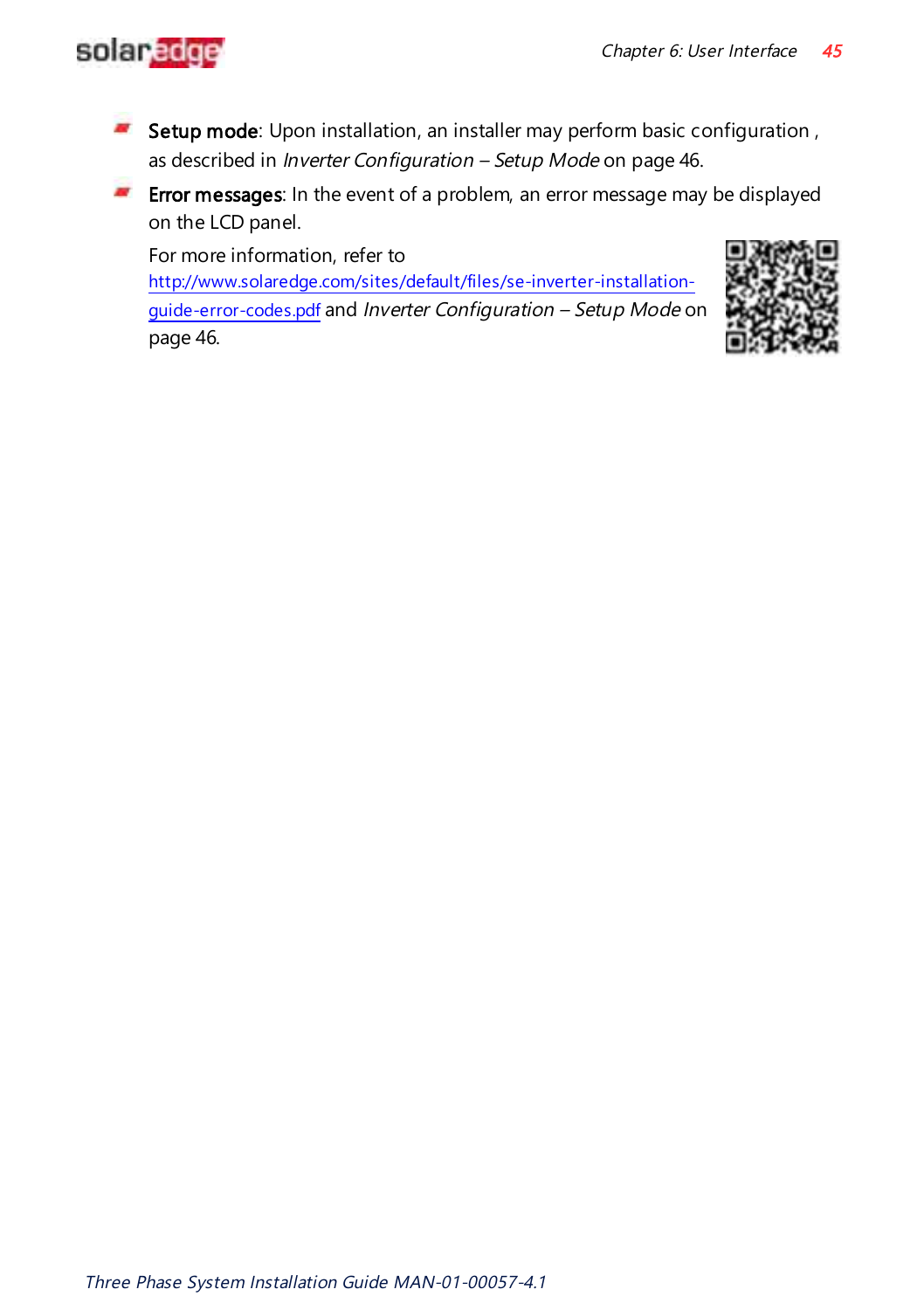

## <span id="page-46-0"></span>Inverter Configuration – Setup Mode

You can configure the inverter using one of the following:

- The [internal](#page-46-1) LCD user buttons. When using this option, the inverter cover is removed.
- The [external](#page-48-0) LCD light button. When using this option, removing the inverter cover is not required. This option of configuration includes a less detailed set of menus.

## <span id="page-46-1"></span>Configuring the Inverter Using the Internal LCD User Buttons

After inverter installation, an installer may perform basic system configuration. Configuration is done when the inverter is in Setup mode.

#### $\rightarrow$  To enter Setup mode:

1. Turn the inverter ON/OFF switch to OFF (AC remains ON).

#### **WARNING!**

If the inverter was operating properly (power was produced by the power optimizers), the following message is displayed.



| DC VOLTAGE NOT SAFE |  |  |
|---------------------|--|--|
| DO NOT DISCONNECT   |  |  |
| VDC: 72.0           |  |  |

This message is displayed until the DC voltage is safe (50V). Do not open the cover until the voltage is safe or until at least five minutes have passed.

2. Press the Enter button for at least 5 seconds. The following message is displayed:

```
Please enter
   P a s s w o r d
* * * * * * * *
```
3. Use the three rightmost internal LCD user buttons to type in the following password: 12312312. The following menu is displayed:

```
C o u n t r y < I t a I y >
L a n g u a g e < E n g >
C o m m u n i c a t i o n
Power Control
D i s p l a y
M a i n t e n a n c e
I n f o r m a t i o n
```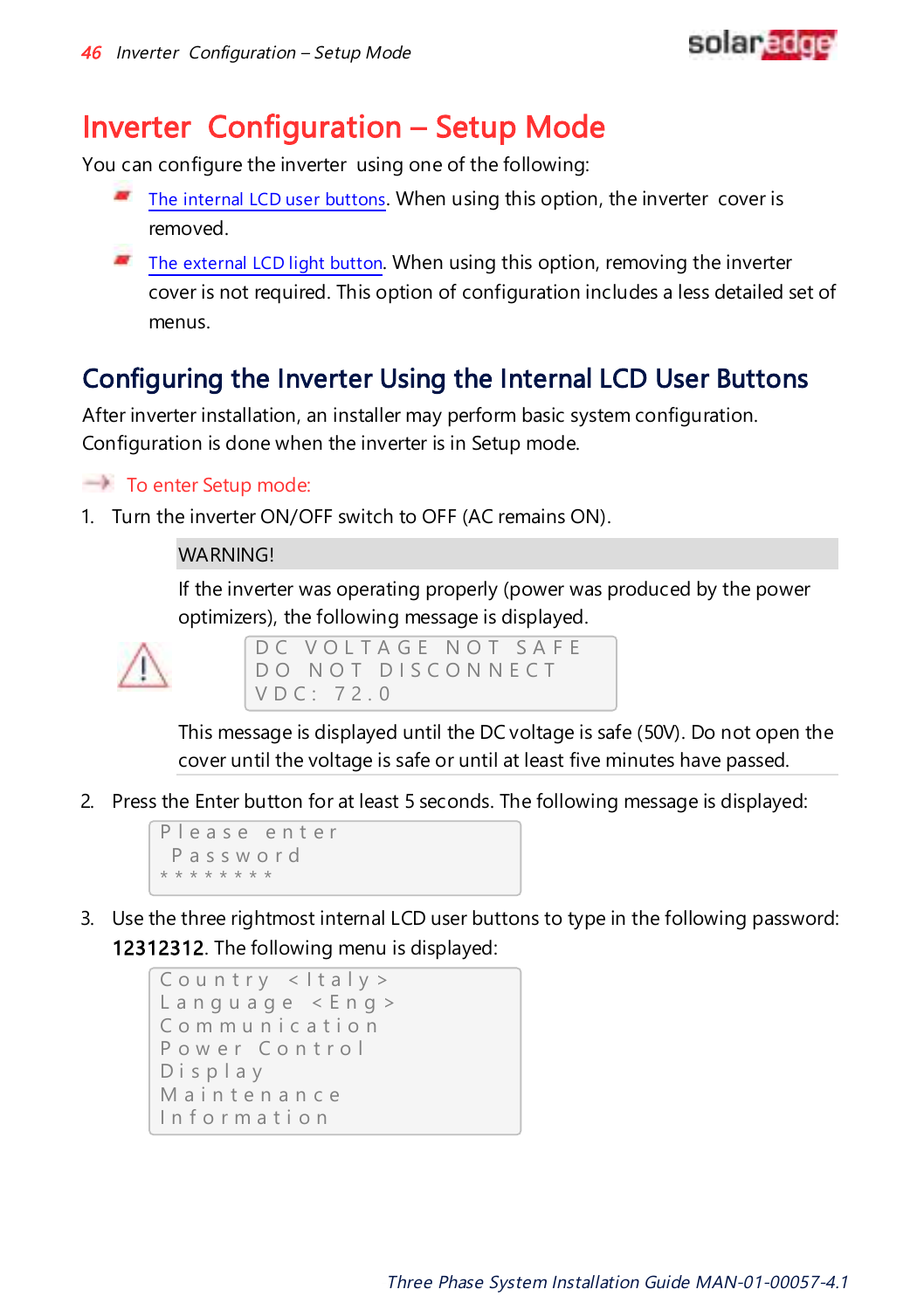

The inverter is now in Setup mode and all its LEDs are lit. The inverter automatically exits Setup mode if no buttons are pressed for more than 2 minutes.

The following shows a hierarchical tree of the menu options, which are described in [Configuration](#page-50-1) Menu Options on [page](#page-50-1) 50. Actual menus may vary from shown depending on the firmware version of the inverter and on the country.

#### Main menu:

```
C o u n t r y < I t a l y >
L anguage \lt Eng >Communication
Power Control
D i s p l a y
M a intenance
I n f o r m a t i o n
```
#### Country:

```
G e r m a n y +
S p a i n
F r a n c e
.
.
.
```
#### Language:

E n g l i s h G e r m a n S p a n i s h F r e n c h I t a l i a n

### Communication $<sup>(1)</sup>$ :</sup>

```
Server < LAN >
L A N C o n f
RS485 - 1 Conf < S >
Zig Bee Conf < S >
Wi-Fi Conf < N/A >
Cellular Conf
G P I O Conf \prec M T R >
```
(1)If ZigBee is connected, the Wi-Fi Conf menu is not displayed. If ZigBee is not connected, ZigBee Conf and Wi-Fi Conf are both displayed with <N/A>.

Three Phase System Installation Guide MAN-01-00057-4.1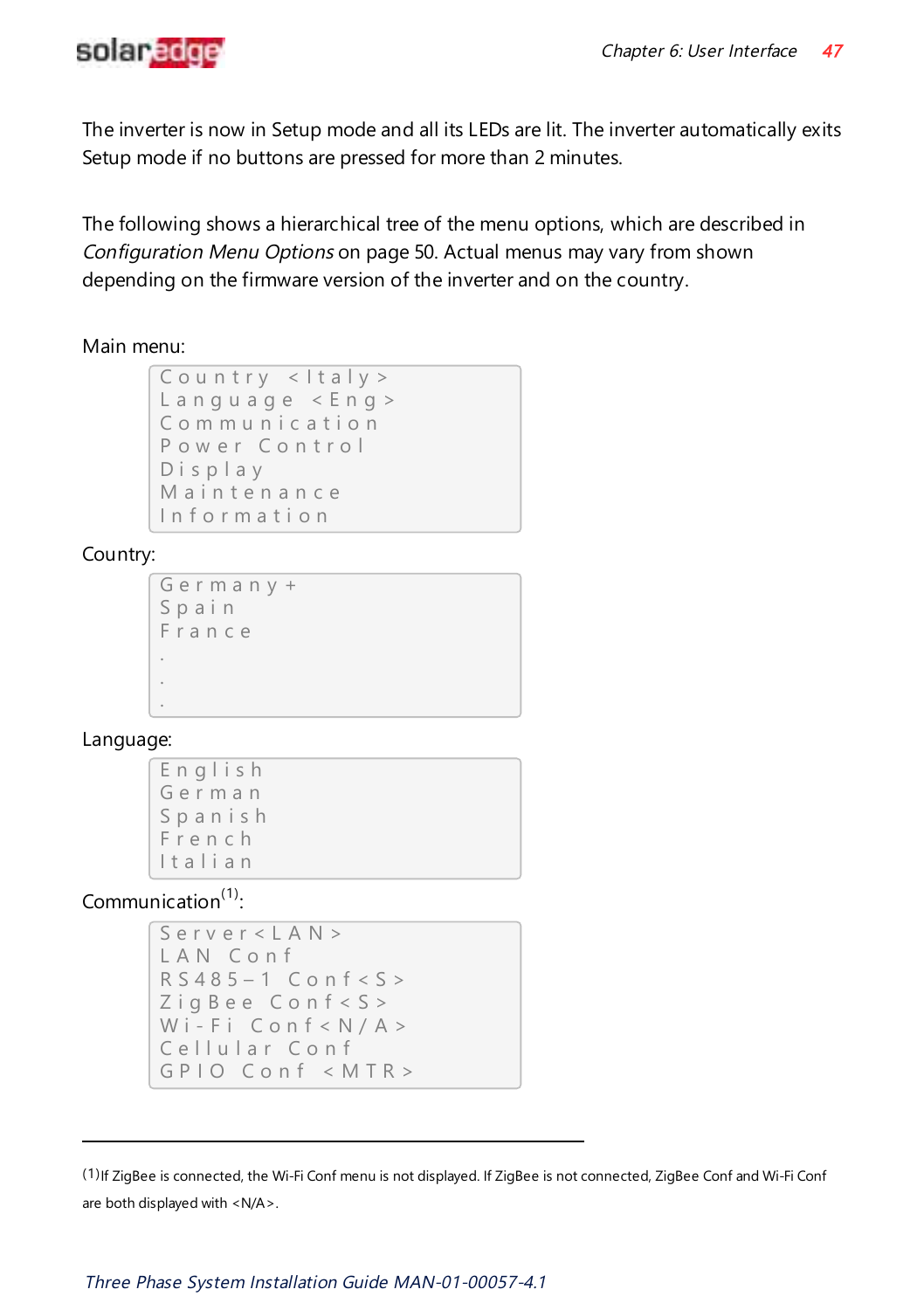

#### Power Control (1):

#### Display:

 $T$  e m p e r a t u r e < C > L C D O n Time  $\langle 30 \rangle$  $TLM$  On Time < 15 >

#### Maintenance:

```
D a t e and Time
Reset Counters
Factory Reset
F W U p g r a d e
D i a g n o s t i c s
Grid Protection
B o a r d R e p l a c e m e n t
```
#### Information:

```
V e r s i o n s
E r r o r L o g
Warning log
H a r d w a r e I D s
```
## <span id="page-48-0"></span>Configuring the Inverter Using the LCD Light Button

Use the LCD light button for communication setup and for displaying the Error log and Warning Log without having to open the Inverter cover. There are fewer menus available when using this configuration option; however, the functionality of these menus is the same as when using the internal LCD user buttons.

- 1. Turn the inverter ON/OFF switch to OFF.
- 2. Press and hold down the LCD light button until the following message is displayed:

```
Keep holding button
for pairing, release
to enter menu...
Remaining: 3 sec
```
Releasing the button displays the following menu:

<sup>(1)</sup>Phase Balance is applicable to single phase inverters only.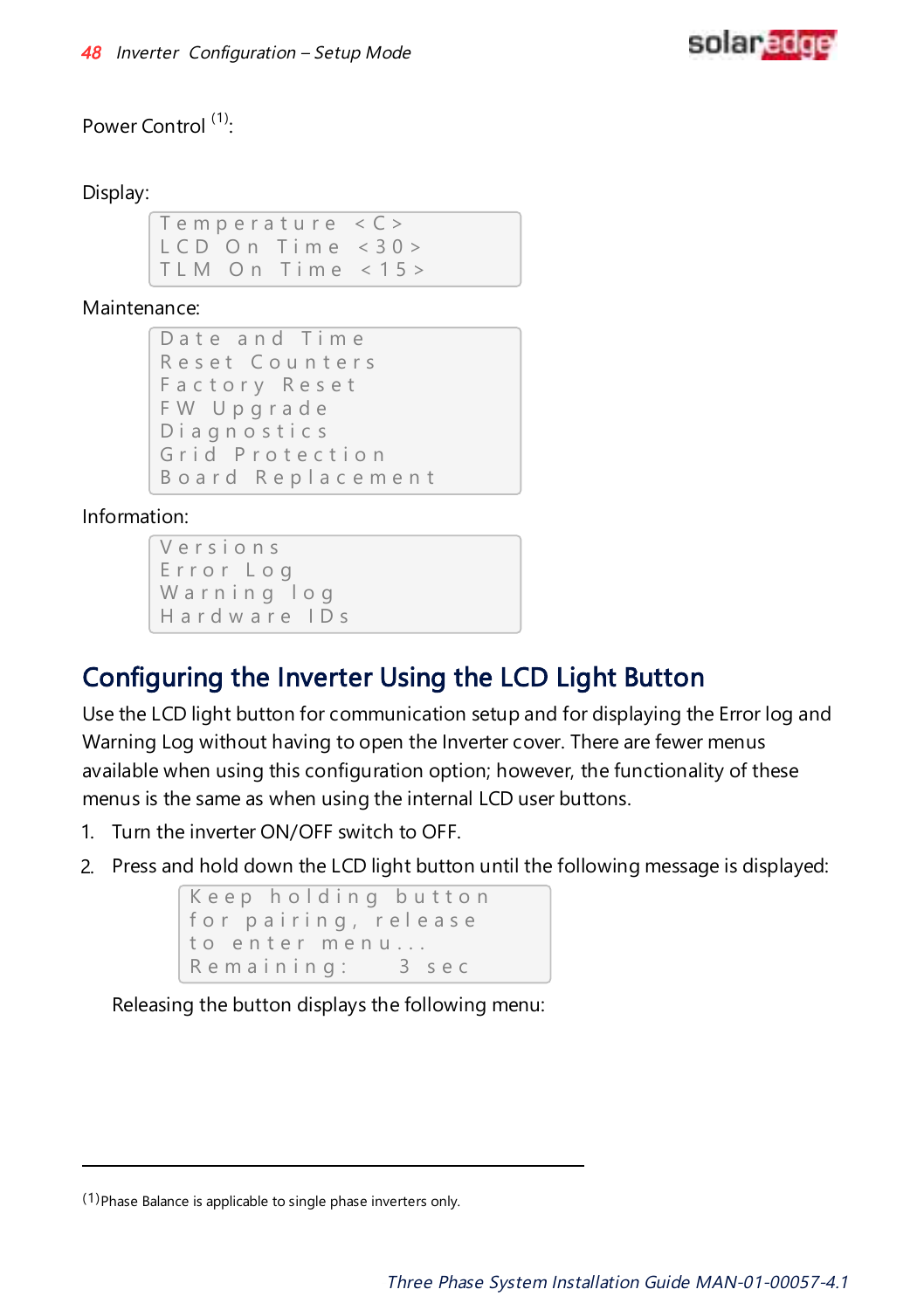

```
O p t i m i z e r p a i r i n g
Language <eng>
Communication
Maintenance
I n f o r m a t i o n
E x i t
```
3. Short-press (one second) to scroll down to the next menu option, and long-press (three seconds) to select the item. You can use the Exit option in these menus to move up one menu level or to exit the Setup mode from the main menu.

The following shows a hierarchical tree of the menu options that appear when using the LCD light button:

Main menu:

```
Optimizer pairing
L anguage \leq eng >C o m m u n i c a t i o n
M a intenance
I n f o r m a t i o n
E x i t
```
Language:

E n g l i s h G e r m a n S p a n i s h F r e n c h I t a l i a n E x i t

Communication<sup>(1)</sup>:

```
Server < LAN >
L A N C o n f
R S 4 8 5 - 1 Conf < S >
Zig Bee Conf < S >
Wi-Fi Conf < N/AGPIO Conf < MTR >
R S 2 3 2 C o n f
Cellular Conf
E x i t
```
Information:

<sup>(1)</sup>If Wi-Fi is connected, the ZigBee Conf menu is not displayed, and vice versa.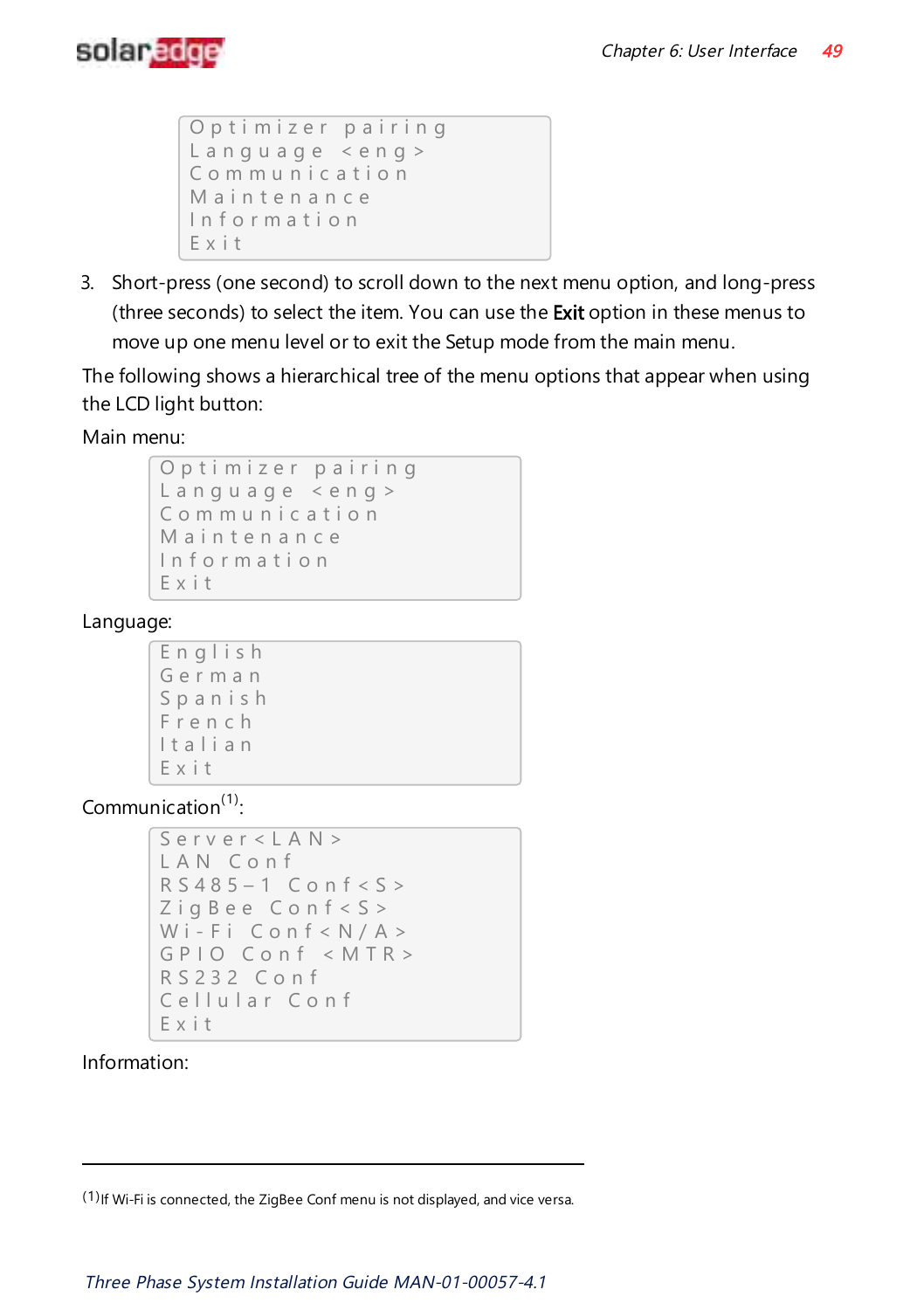

```
V e r s i o n s
E r r o r L o g
Warning log
H a r d w a r e I D s
E x i t
```
Maintenance:

```
Date and Time
Reset Counters
Factory Reset
S W U p g r a d e - S D C a r d
Manual AFCI Test
D i a g n o s t i c s
Grid Protection
B o a r d R e p l a c e m e n t
E x i t
```
<span id="page-50-1"></span>The options presented in these menus are described in the next section.

# Configuration Menu Options

This section describes how to use the LCD menus for configuring the inverter. Configuration is only available when the inverter ON/OFF switch is OFF. Use either the internal LCD user buttons or the external LCD light button to move between and select menu options.

## <span id="page-50-0"></span>Country and Grid

Configuring the country and grid is available using the internal user buttons only.

1. Select the **Country** option to specify the country or region in which the inverter is installed and the grid to which it is connected. This parameter may arrive preconfigured. If so, verify that it is set to the proper country or region.

#### **WARNING!**

The inverter must be configured to the proper country/ region in order to ensure that it complies with the country grid code and functions properly with the country grids.

A list of countries is displayed. If no country is configured, the value is <NONE>.

#### **NOTE**

If an inverter is not configured to any country, it will not produce energy, and the following message will be displayed on the LCD: No Country Selected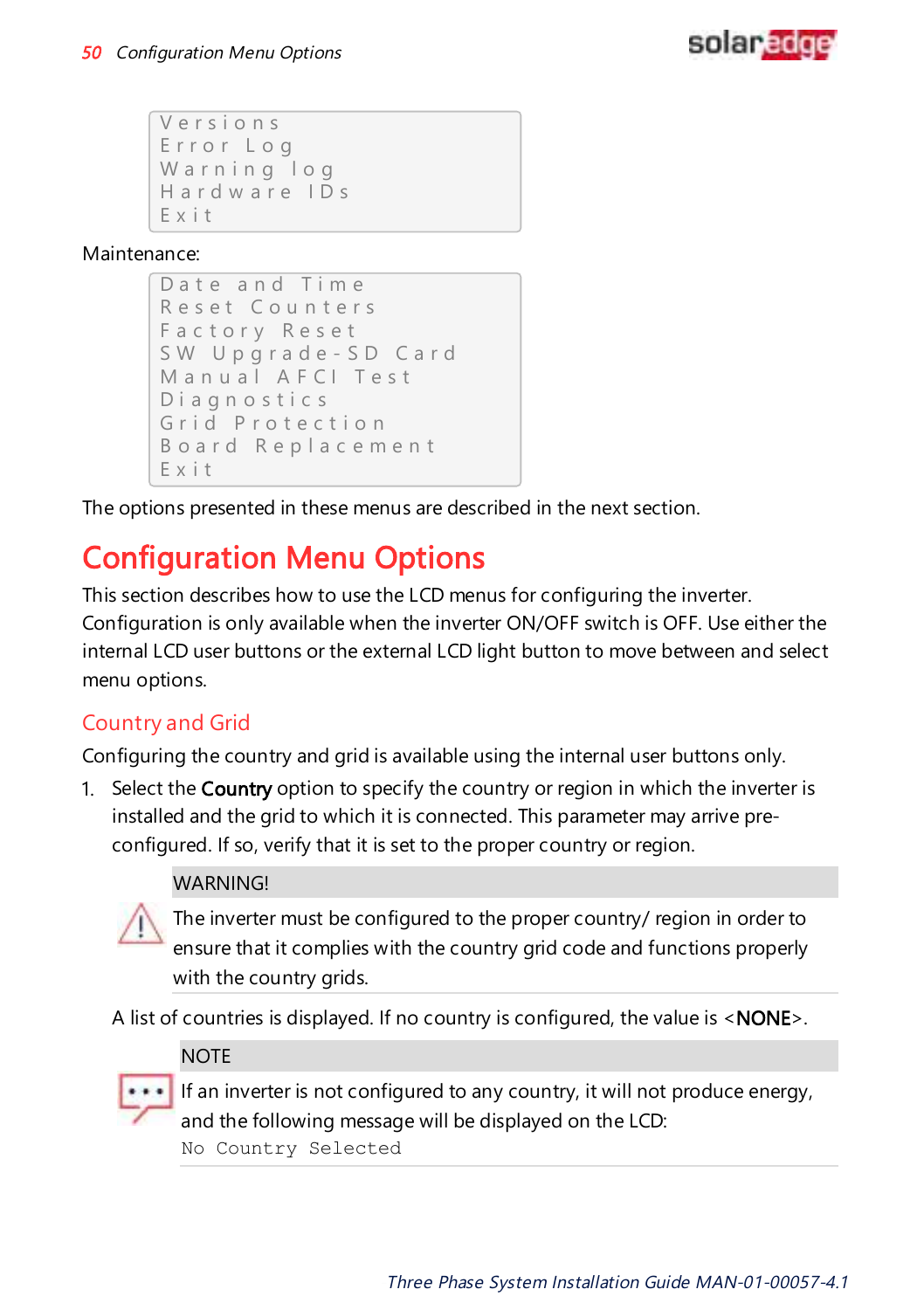

A plus sign (+) near the country indicates that another menu will be displayed after selection.

2. Confirm your country selection in the confirmation screen: Toggle to YES and press Enter.

### Language

- 1. Select the Language option to set the language in which the LCD should display.
- 2. Confirm your language selection in the confirmation screen: Toggle to YES and press Enter.

### Communication

- 1. Select the **Communication** option to define and configure:
	- $\blacksquare$  The communication option used by the inverter to communicate with the SolarEdge monitoring platform
	- $\blacksquare$  The communication option used to communicate between multiple SolarEdge devices or other external non-SolarEdge devices, such as energy meters or loggers.
- 2. Select **Server** to set which communication method is used to communicate between devices and the monitoring platform. Refer to Setting Up [Communication](#page-66-0) on [page](#page-66-0) [66](#page-66-0) for a full description of these communication options.

### **NOTE**

The Server menu shows only the communication options installed in the inverter.

The following shows a hierarchical tree of the menu options in the **Communication** menu.

For detailed information about all the configuration options, refer to the Communication Options Application Note, available on the SolarEdge website at [http://www.solaredge.com/files/pdfs/solaredge-communication\\_](http://www.solaredge.com/files/pdfs/solaredge-communication_options_application_note_v2_250_and_above.pdf) [options\\_application\\_note\\_v2\\_250\\_and\\_above.pdf.](http://www.solaredge.com/files/pdfs/solaredge-communication_options_application_note_v2_250_and_above.pdf) Communication $<sup>(1)</sup>,<sup>(2)</sup>$ :</sup>



(2)When using the SolarEdge GSM products, RS232 Conf menu is unavailable.

<sup>(1)</sup>If ZigBee is connected, the Wi-Fi Conf menu is not displayed. If ZigBee is not connected, ZigBee Conf and Wi-Fi Conf are both displayed with <N/A> and their menus are not accessible.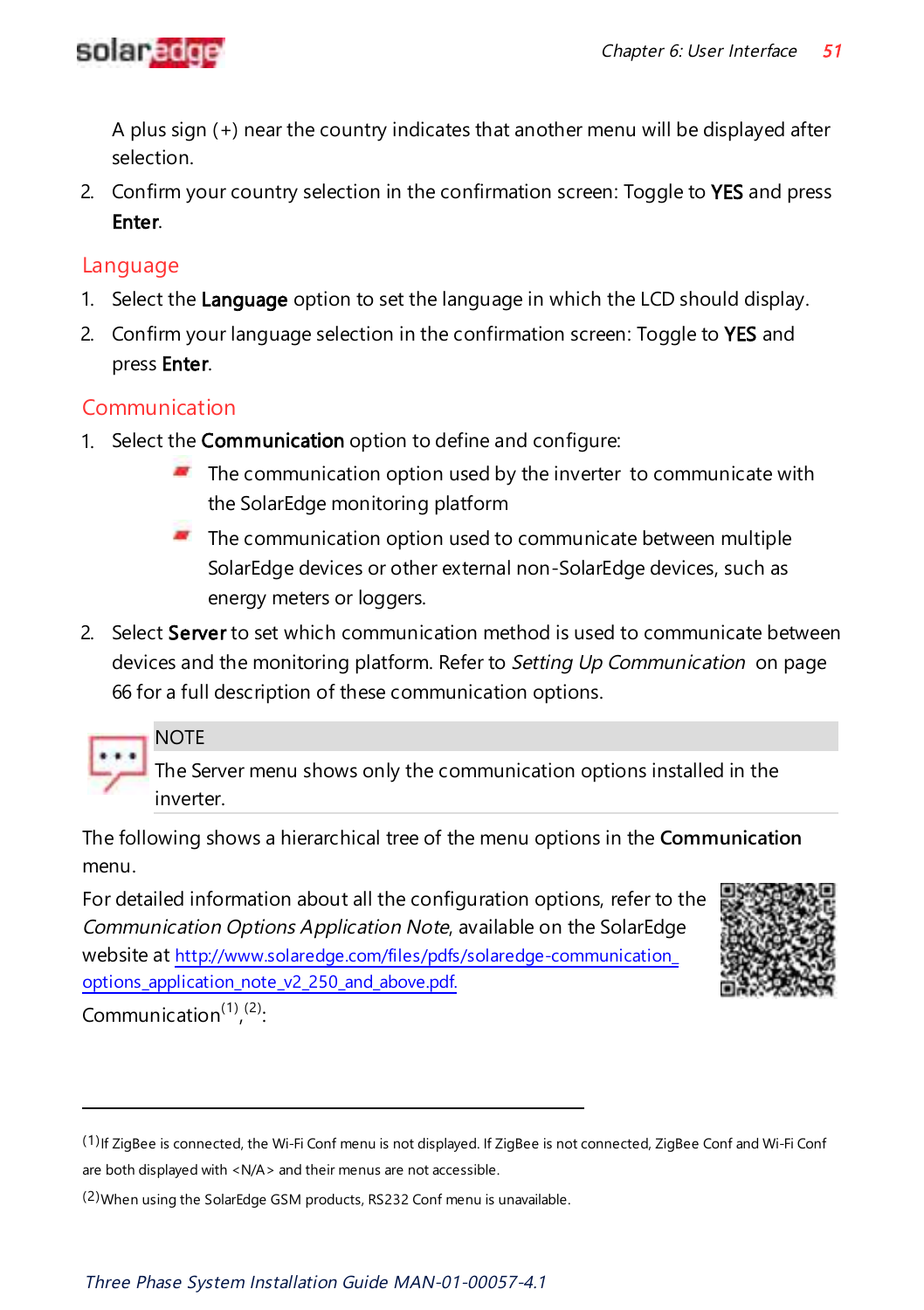

Server < LAN > L A N C o n f  $R S 4 8 5 - 1$  C o n f < S >  $Z$  i g B e e  $Conf < S >$ W i - F i  $Conf < N/A$  > Cellular Conf  $G$  P I O  $Conf \leq M$  T R >

Server:

| LAN         |
|-------------|
| RS485       |
| $Z$ igbee   |
| $W_i - F_i$ |
| Cellular    |
| None        |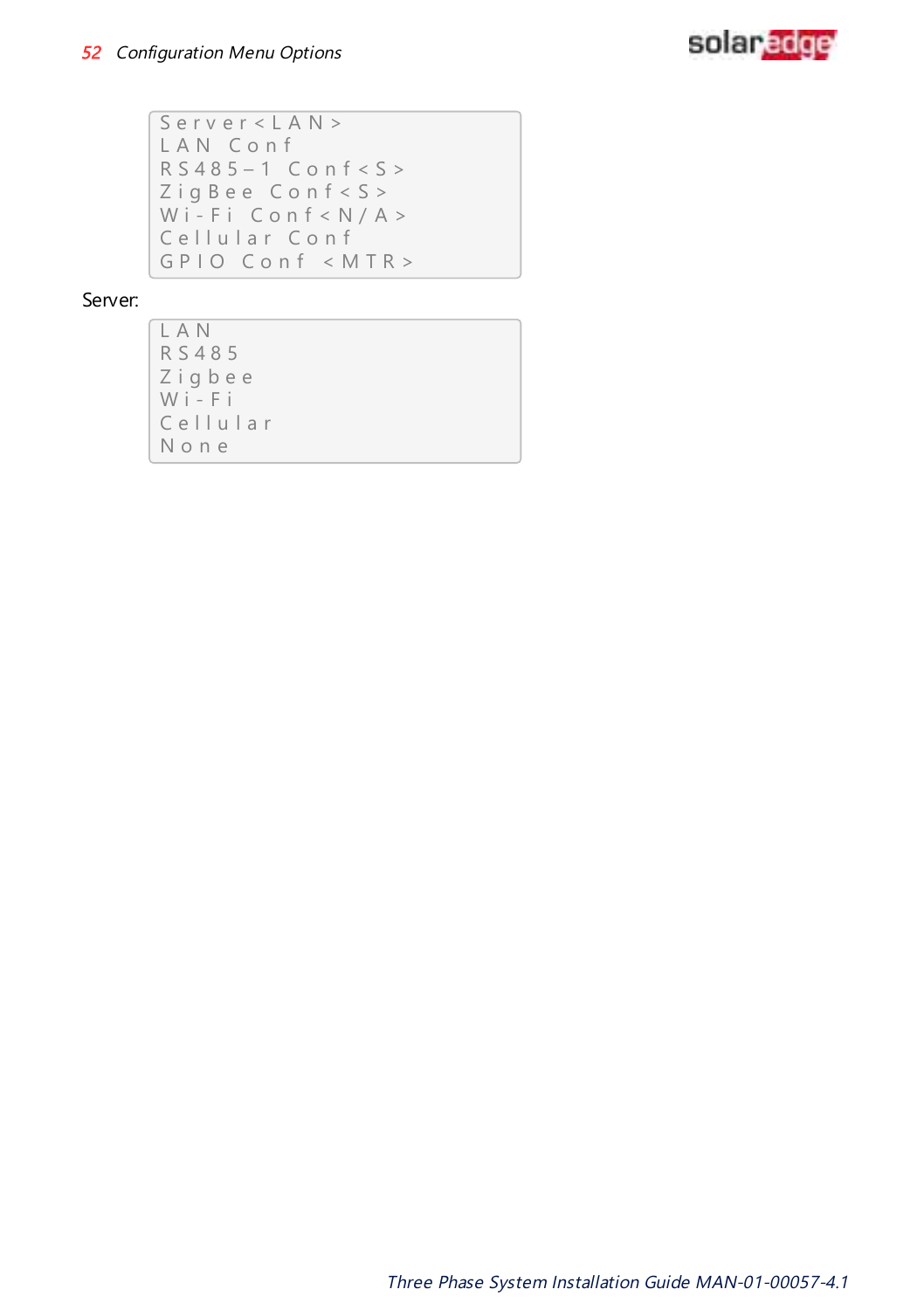

#### LAN Conf:

```
IP Config
Set DHCP \leq enS e t I P
S e t M a s k
Set Gateway
Set DNS
S e t S e r v e r A d d r
S e t S e r v e r P o r t
M o d b u s T C P < D i s >
```
#### RS485-1 Conf:

```
Device Type <SE >
P r o t o c o | < M >
Device |D| < 1Slave Detect \langle # \rangleCluster SLV Detect
Long Slave Detect <#>
Slave List <# >
Multi-Inv. Set
```
ZigBee Conf. (enabled only if the ZigBee internal card is connected):

```
D e v i c e T y p e < S E >
P r o t o c o l < M P S >
Device |D < 1>P A N I D
Scan Channel
Load ZB Defaults
```
Wi-Fi Conf (enabled only if the internal card is connected):

```
Scan Networks
S e t k e y
Load Defaults
```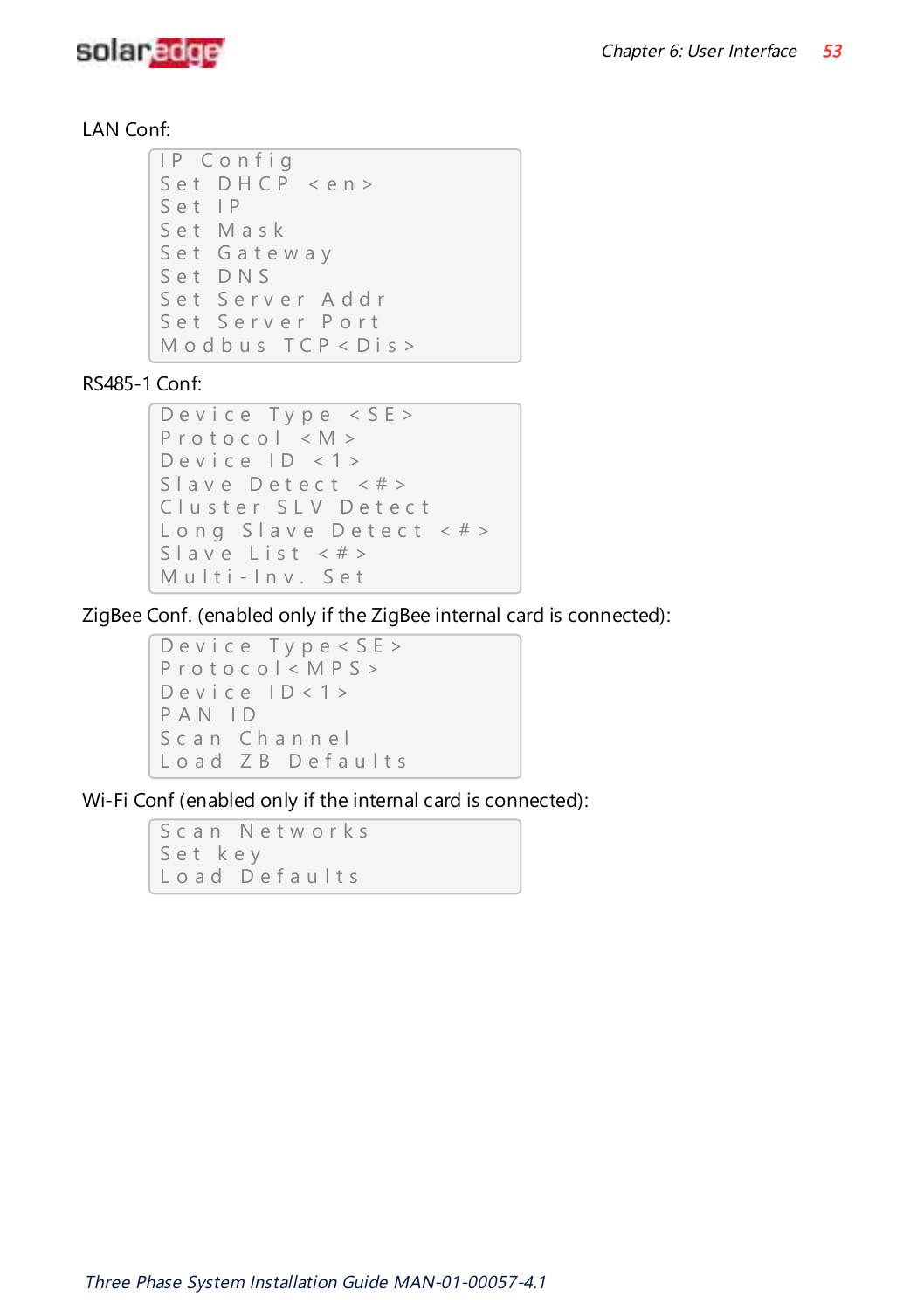

 $R$ S232  $Conf<sup>(1)</sup>$ 

Device Type < SE >  $Proofocol < GSM$ S e t A P N Set Modem Type Set User Name S e t P a s s w o r d

GPIO Conf:

Device Type <RRCR>

Power Control

Power control options are detailed in the Power Control Application Note, available on the SolarEdge website at [http://www.solaredge.com/files/pdfs/application\\_note\\_power\\_](http://www.solaredge.com/files/pdfs/application_note_power_control_configuration.pdf) [control\\_configuration.pdf](http://www.solaredge.com/files/pdfs/application_note_power_control_configuration.pdf).

The Grid Control option may be disabled. Enabling it opens additional options in the menu.

The Energy Manager option is used for setting power export limitation, as described in the Export Limitation Application Note, available on the SolarEdge website at [http://www.solaredge.com/files/pdfs/products/feed-in\\_](http://www.solaredge.com/files/pdfs/products/feed-in_limitation_application_note.pdf) [limitation\\_application\\_note.pdf](http://www.solaredge.com/files/pdfs/products/feed-in_limitation_application_note.pdf).

For P(Q) diagram refer to

[https://www.solaredge.com/sites/default/files/application\\_note\\_p\\_q\\_diagram\\_of\\_](https://www.solaredge.com/sites/default/files/application_note_p_q_diagram_of_se_inverters_en_and_na.pdf) [se\\_inverters\\_en\\_and\\_na.pdf](https://www.solaredge.com/sites/default/files/application_note_p_q_diagram_of_se_inverters_en_and_na.pdf)





### **NOTE**

SolarEdge inverters with "Grid Support" functionality (as marked on the inverter certification label), are compliant with UL 1741 Supplement A. The functionality is built into the inverter and no additional external device is required.

### **Display**

Select **Display** to set the following:

<sup>(1)</sup>When using the SolarEdge GSM products this menu is unavailable.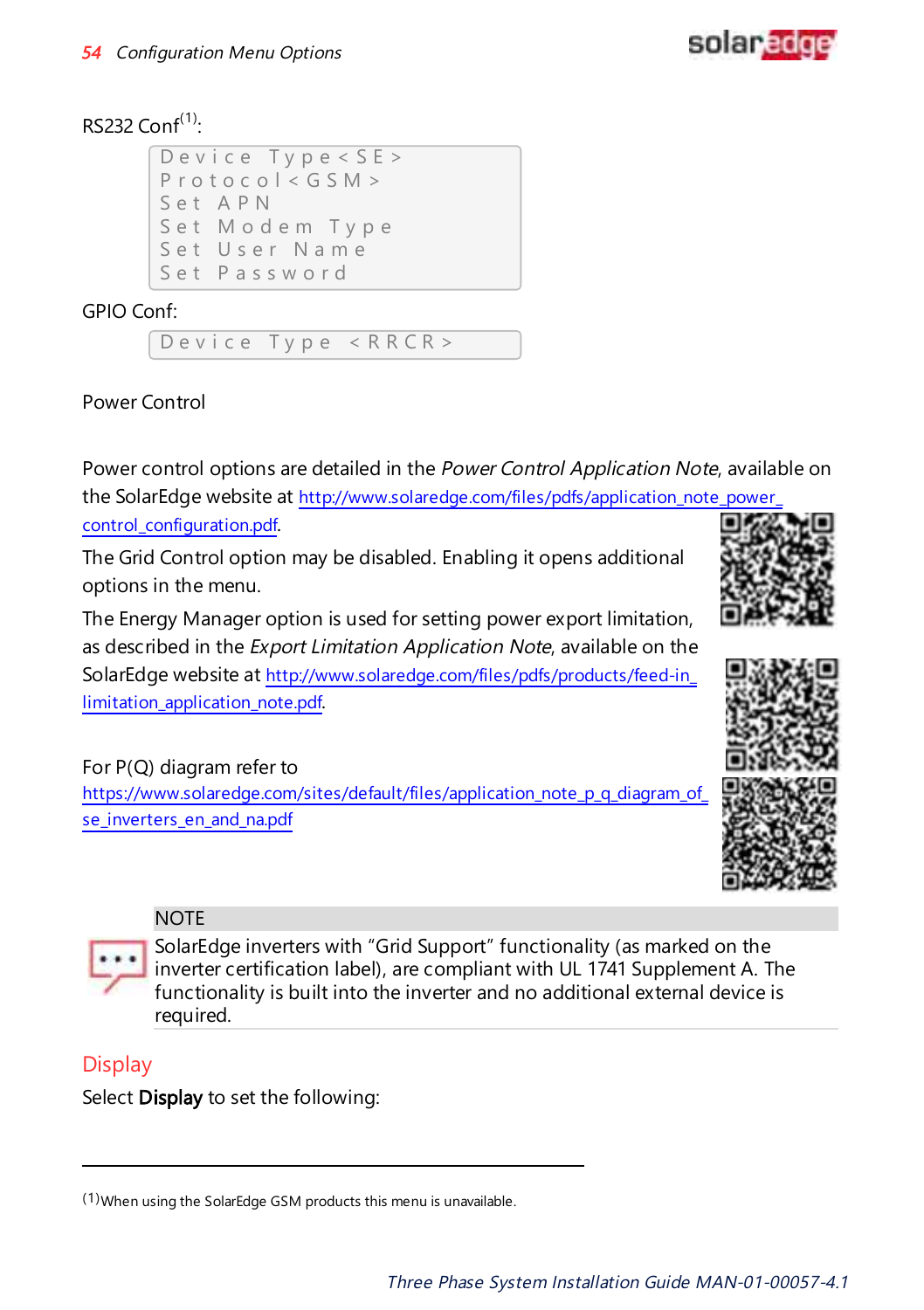

```
Temperature \langle C \rangleLCD On Time < 30 >
T | M \Omega n Time < 15 >
```
- **Temperature**: Select Celsius or Fahrenheit units.
- **LCD On Time <30>:** The number of seconds that the LCD backlight is ON after pressing the LCD light button. Set a value within the range of 10-120 seconds.
- TLM On Time <15>: The number of minutes that the LCD backlight is ON while viewing the Telemetry window. Set a value within the range of 1-120 minutes.

#### **Maintenance**

Select **Maintenance** to set the following options:

```
D a t e and Time
Reset Counters
Factory Reset
F W U p g r a d e
Diagnostics
Grid Protection
B o a r d R e p l a c e m e n t
```
### Information

Select **Information** to display the following options:

```
V e r s i o n s
E r r o r L o g
Warning log
H a r d w a r e I D s
```
- **Versions:** Displays inverter firmware versions:
	- **ID:** The inverter ID.
	- **DSP 1/2:** The DSP digital control board firmware version
	- CPU: The communication board firmware version



#### **NOTE**

Please have these numbers ready when you contact SolarEdge Support.

- **Error Log:** Displays the last five errors.
- **Warning Log:** Displays the last five warnings.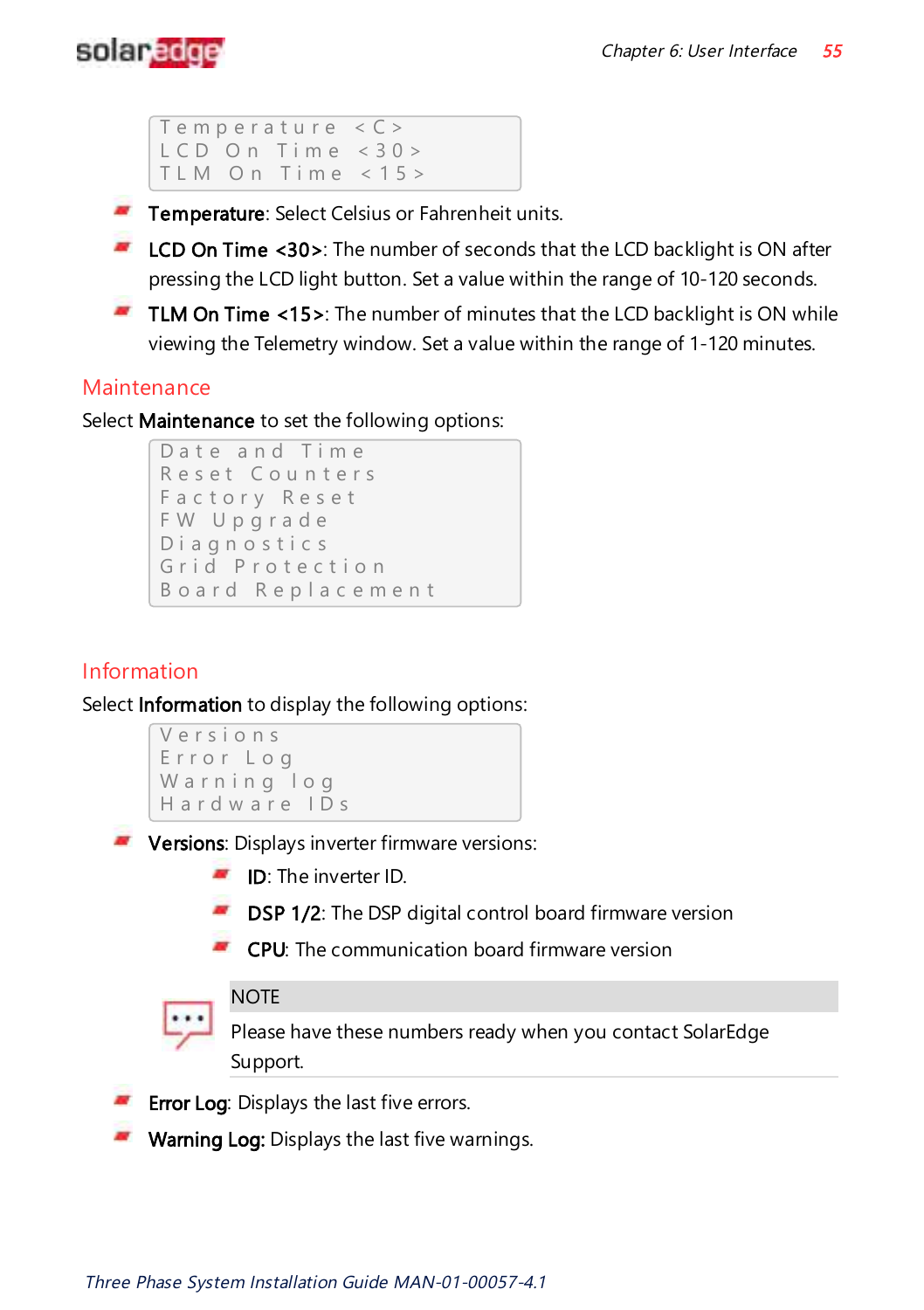

- $\blacksquare$  Hardware IDs: Displays the following HW serial numbers (if exist, and connected to the inverter):
	- **ID:** the inverter's ID
	- **RGM1** (Revenue Grade Meter): Energy Meter with Modbus Connection
	- **RGM2:** A second external Energy Meter with Modbus Connection
	- **ZB:** ZigBee MAC address
	- Cell: MEID (CDMA) or IMEI (GSM)
	- **WiFi: Wi-Fi MAC address**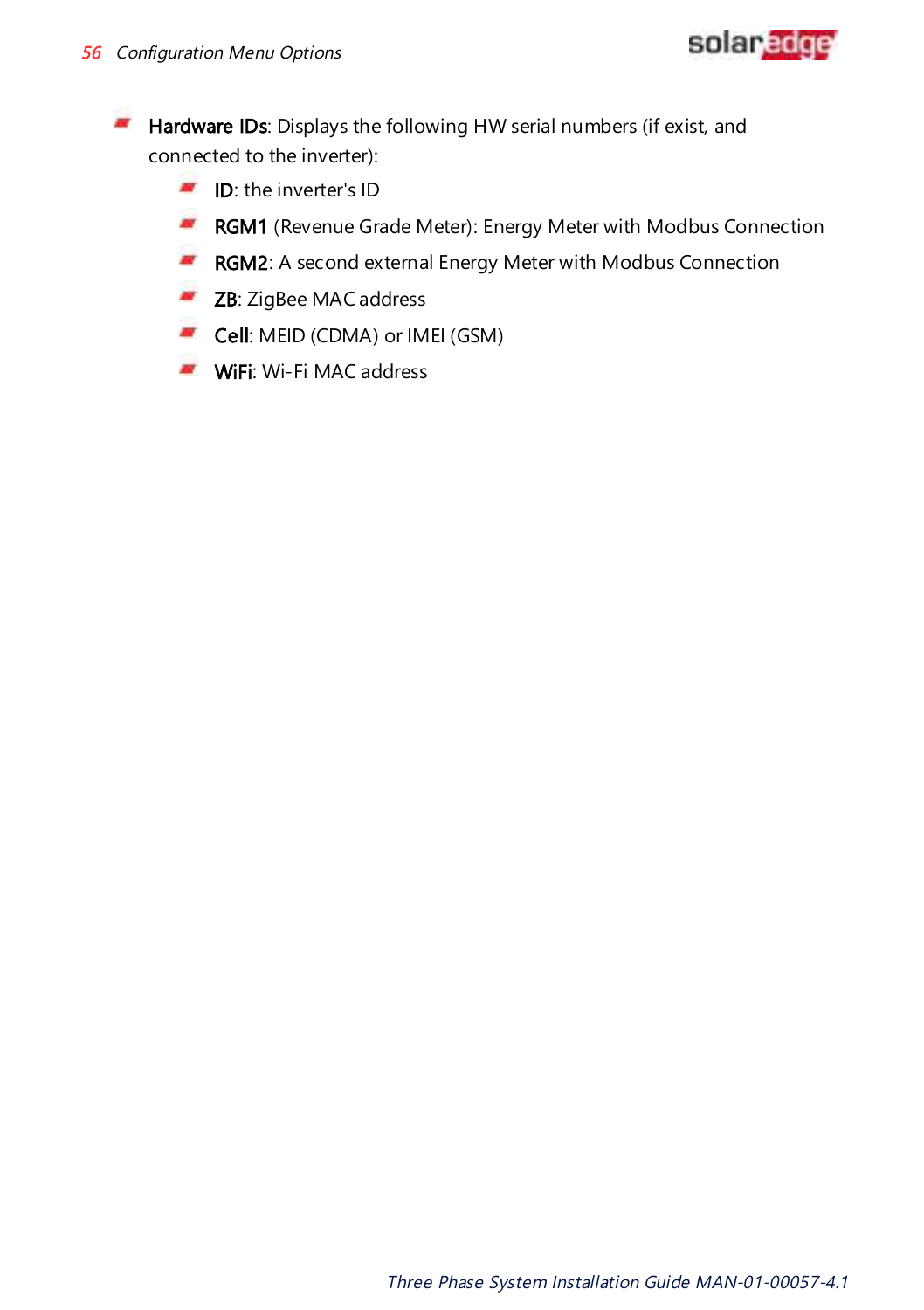

## <span id="page-57-0"></span>Status Screens - Operational Mode

During normal operation pressing the external LCD light button turns on the LCD backlight.

Additional presses display the following screens one after the other.

## Initial Status



- **Vac [V]**: The AC output voltage
- **Vdc [V]**: The DC input voltage
- **Pac [W]**: The AC output power
- **P\_OK: XXX/YYY:** There is a connection to the power optimizers and at least one power optimizer is sending monitoring data. XXX is the number of power optimizers for which telemetries have been received in the last two hours. YYY is the number of paired power optimizers identified during the most recent pairing process. If XXX and YYY are not equal, there may be a problem in one or more power optimizers.
- **S\_OK:** The connection to the SolarEdge monitoring platform is successful (appears only if the inverter is connected to the server).
- **ON/OFF**: Indicates the position of the inverter ON/OFF switch.

## Main Inverter Status

```
Vac [ V ] V d c [ V ] P a c [ W ]
2 4 0 . 7   3 7 1 . 9 3 2 1 0 . 0
Fac[Hz] OPs_Ok Temp
50.0 11 28.2
```
- **Vac [V]**: The AC output voltage.
- $\blacksquare$  Vdc [V]: The DC input voltage.
- **Pac [W]:** The AC output power.
- $\blacksquare$  Fac [Hz]: The AC output frequency.
- **OPs\_Ok:** Number of optimizers sending telemetries (indicating that they are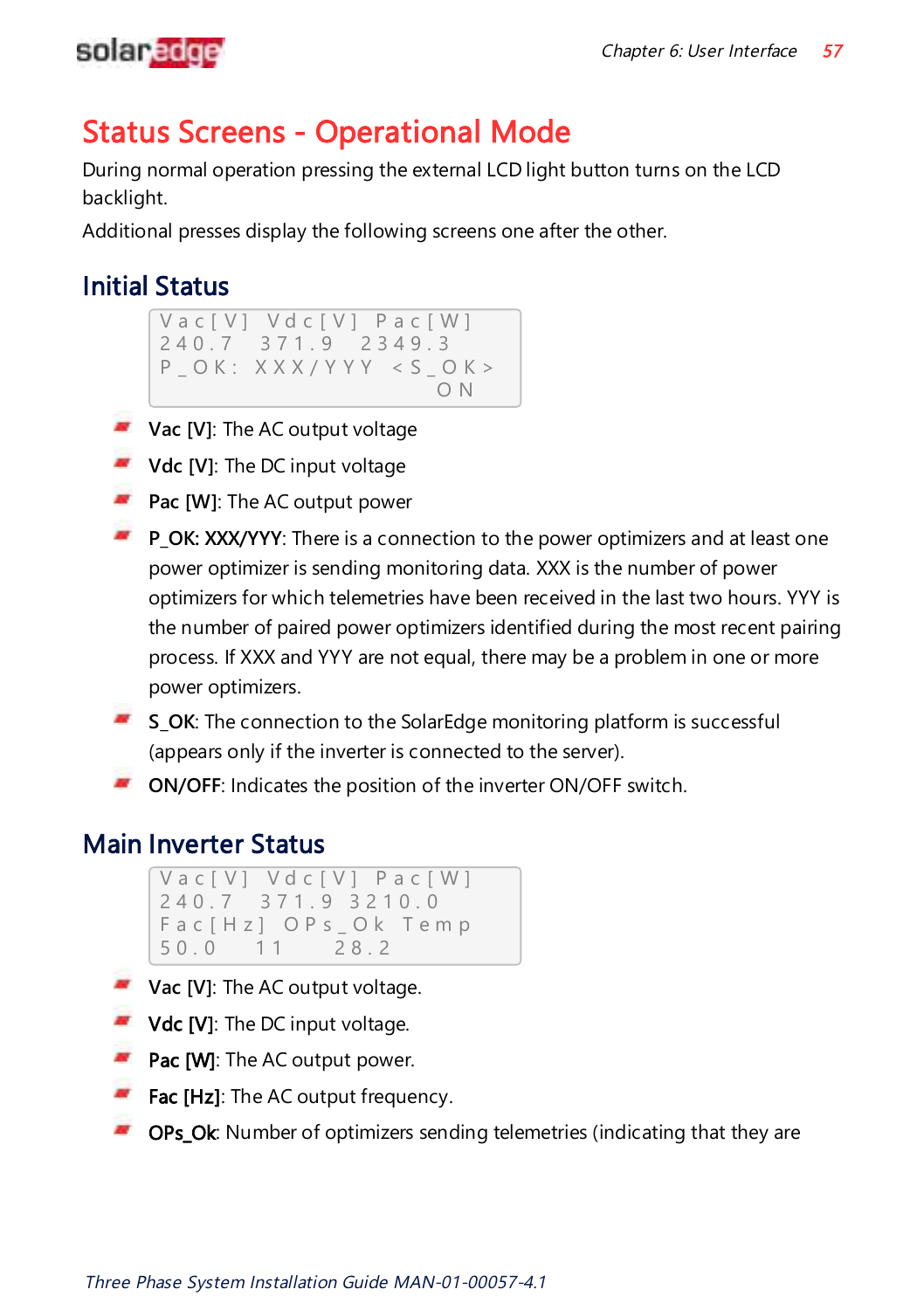

paired)

 $\blacksquare$  Temp [C or F]: The inverter heat sink temperature

## Energy Meter Status

Displays the total energy produced during the last day, month, year and since inverter installation.

```
D a y [ W h ] : 0.0<br>M o n t h [ K W h ] : 0.0
M o n t h K W h ]:Y e a r [ K W h ] : 0 . 0
Total KWh1: 0.0
```
- **Day**: since midnight
- **Month:** since 1st of the current month until today (inclusive)
- **Year**: since January 1st until today (inclusive)

If a meter is connected to the inverter, the following status screen, showing the power and energy readings, is displayed in addition to the above screen.

If the meter is set to Export +Import, there are two status screens, with the first line displaying: "Export Meter" or "Import Meter". The following is an example of an export meter status:

```
Export Meter
Status: < OK / Error # >
P o w e r [ W ] : x x x x x . x
Energy [Wh]: x x x x x . x
```
- **Status**: Displays OK if the meter is communicating with the communication board.
- $\blacktriangleright$  <**Error message**>: If there is a meter error, it is displayed in this line.
- **Power (W)**: Depending on the meter type connected to the inverter, this line displays the exported or imported power in Watts.
- Energy (Wh): The total energy read by the meter, in Watt/hour. The value displayed in this line depends on the meter type connected to the inverter and its location:
	- $\blacksquare$  If a bidirectional meter is connected at the consumption point, this value is the consumed energy.
	- If the meter is installed at the production connection point, this value is the energy produced by the site.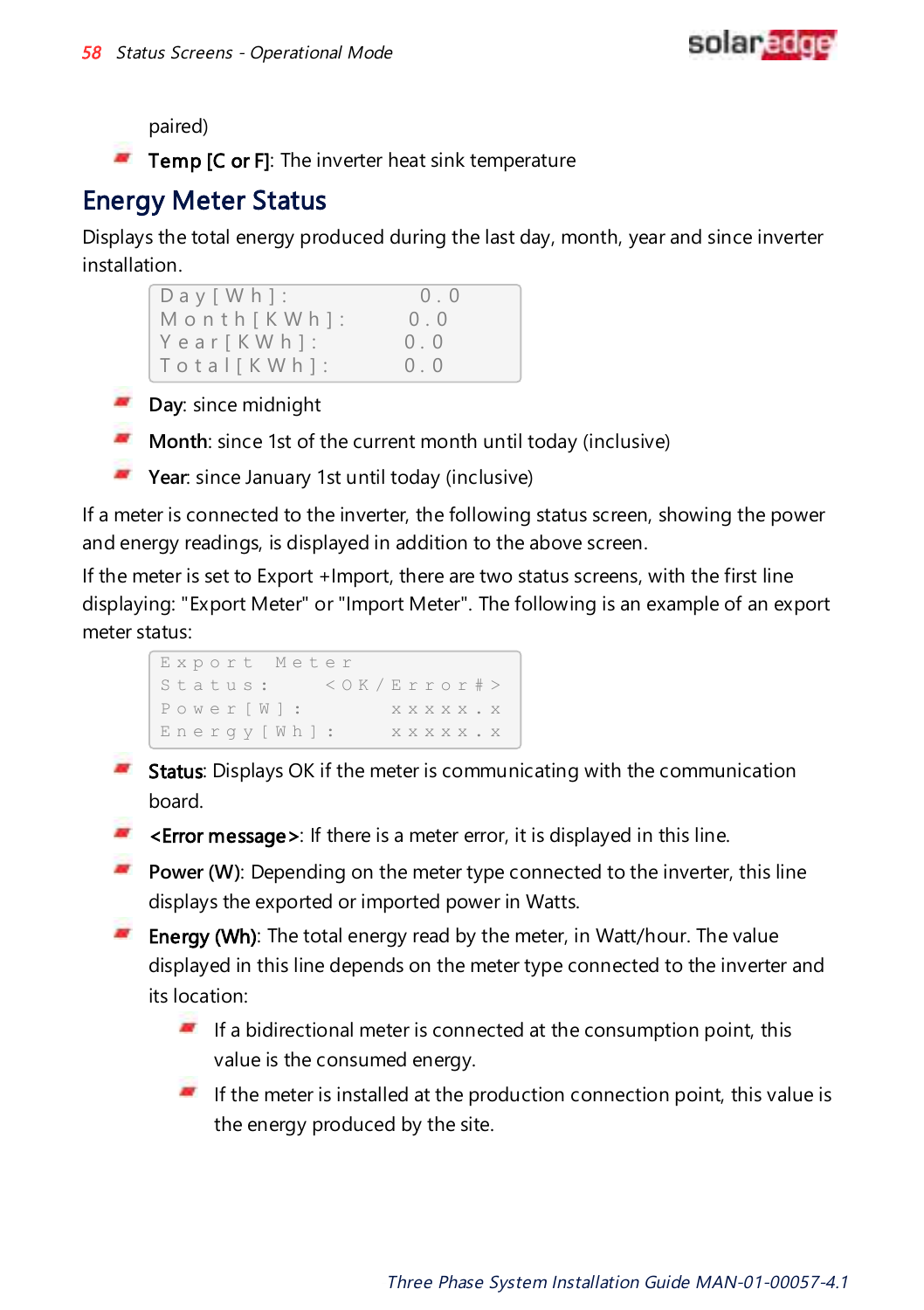

 $\blacksquare$  If the meter is installed at the grid connection point, this value is the energy exported to the grid.

If the inverter is connected to the SolarEdge server, this value will also be displayed in the monitoring platform.

```
NOTE
```
This data is accumulated according to an internal real-time clock.

## Telemetry Status

This screen displays the last power optimizer telemetry received. The display changes as each power optimizer sends its telemetry.

In order to verify proper installation, the installer may view the Telemetry window for some time in order to observe the power optimizers' report process.



- **Module**: Power optimizer serial number
- **Energy:** power optimizer energy
- Vdc O: Power optimizer output voltage
- $\blacksquare$  Vdc I: Power optimizer input voltage (module voltage)
- **I** in: Power optimizer input current
- **Temp**: Power optimizer temperature

## ID Status

This screen displays the inverter software version and the country to which the inverter is configured.

I D : # # # # # # # # # # D S P 1 / 2 : 1 . 0 2 1 0 / 1 . 0 0 3 4 C P U : 0003.19 x x<br>C o u n t r v : F S P  $Country:$ 

- ID: The inverter ID.
- DSP 1/2: The DSP digital control board firmware version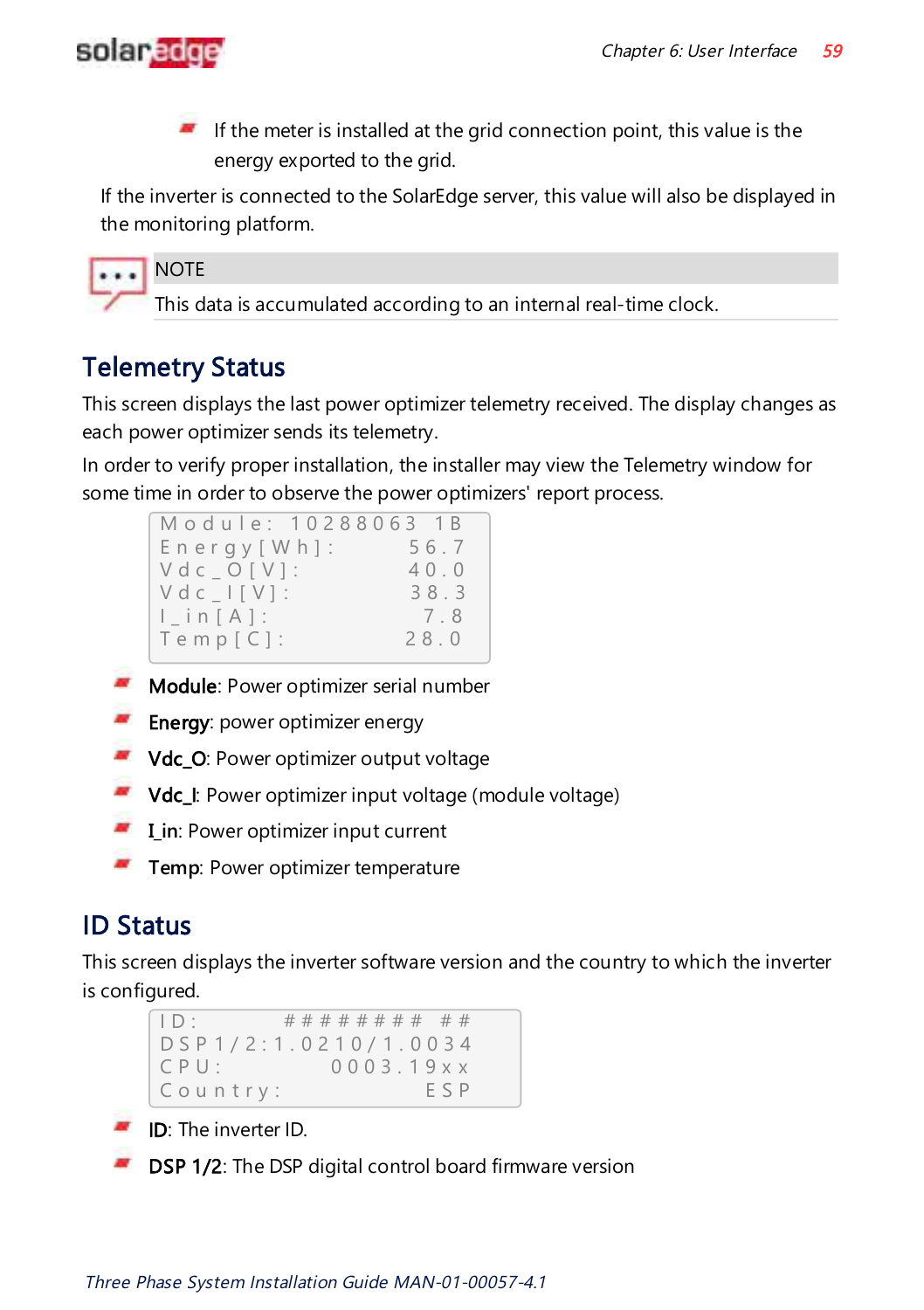

- CPU: The communication board firmware version
- **Country:** the current country setting

## Server Communication Status

```
S e r v e r : L A N < S O K >
Status: < OK        x x x x x x x x
< E R R O R M E S S A G E >
```
#### **NOTE**



If the connection method is CDMA (referred to as "Cellular" in the status screens) or GSM, the server screen is replaced with the Cellular or GSM status screens (see Status Screens - [Operational](#page-57-0) Mode on [page](#page-57-0) 57 and [GSM Status](#page-61-0) [on](#page-61-0) [page](#page-61-0) 61).

- Server: The method of connection to the SolarEdge monitoring platform.
- S\_OK: The connection to the SolarEdge monitoring platform is successful (should appear only if the inverter is connected to the server).
- **Status:** Displays OK if the inverter established successful connection and communication with the specified server port/device (LAN, RS485, Wi-Fi or ZigBee Plug-in).
- xxxxxxxx: Eight-bit Ethernet communication connection status: A string of 1s and 0s is displayed. 1 indicates OK, 0 indicates an error. For a list of the possible errors and how to troubleshoot them, refer to [Troubleshooting](#page-80-0) Communication on [page](#page-80-0) 80
- **Error message**, according to failure. Refer to [http://www.solaredge.com/sites/default/files/se-inverter-installation](http://www.solaredge.com/sites/default/files/se-inverter-installation-guide-error-codes.pdf)[guide-error-codes.pdf](http://www.solaredge.com/sites/default/files/se-inverter-installation-guide-error-codes.pdf).



### IP Status

This screen describes the Ethernet configuration: IP, Mask, Gateway and MAC address (Media Access Control) of the Inverter.

I P 1 9 2 . 1 6 8 . 2 . 1 1 9 M S K 2 5 5 . 2 5 5 . 2 5 5 . 0 G W 192.168.2.1 M A C 0 - 2 7 - 0 2 - 0 0 - 3 9 - 3 6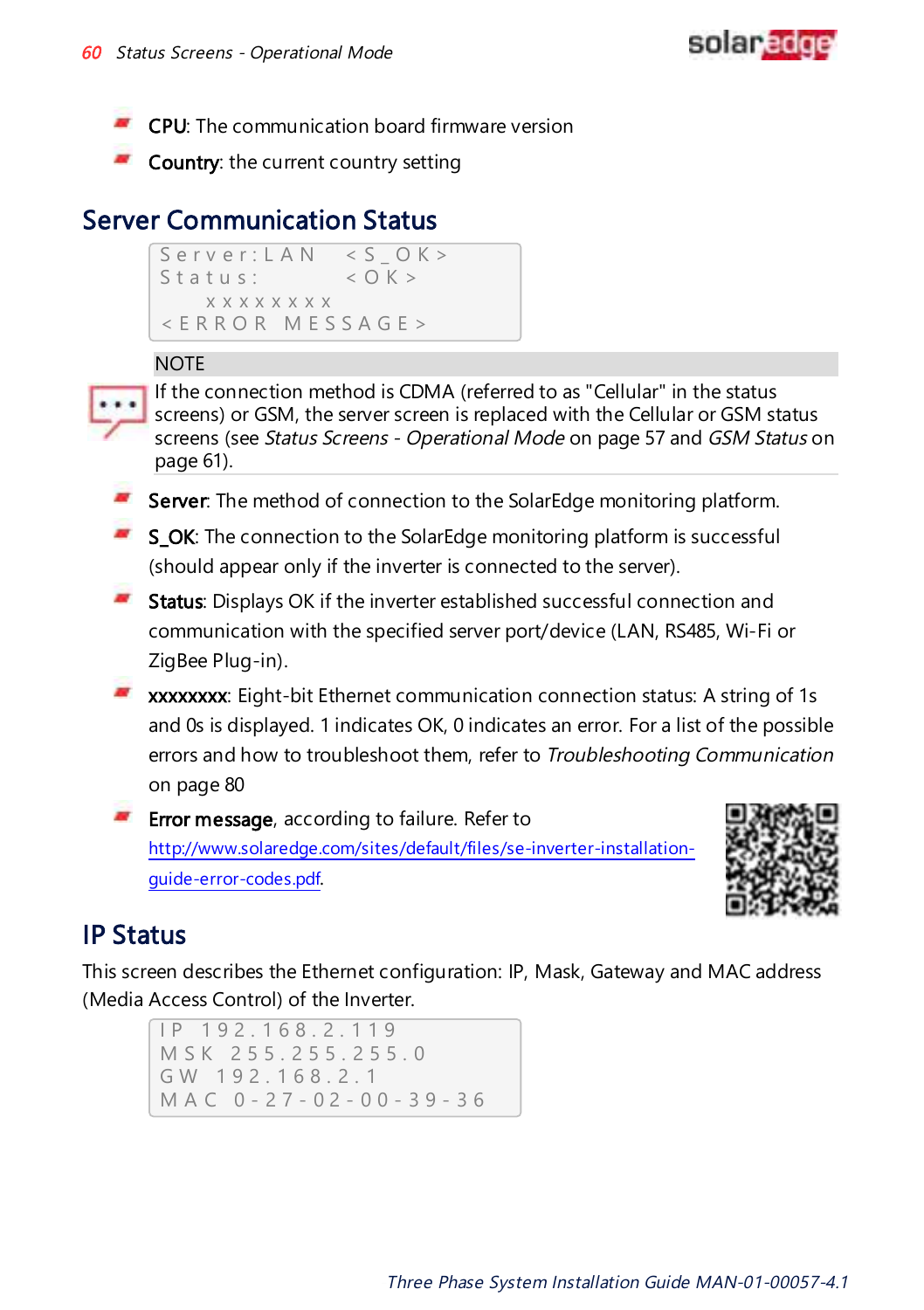

## ZigBee Status

This screen describes the ZigBee configuration:

```
P A N : X X X X X
C H : X X / X X X X R S S I : < L >
M I D : X X X X X X X
```
- **RSSI:** The receive signal strength indication of the closest ZigBee in the system.  $L = low$ ,  $M = medium$ ,  $H = high$  and  $(-) = no$  signal.
- **PAN ID:** The ZigBee transceiver PAN ID (Personal Area Network Identification), the ID uniquely represents a device in a Zigbee network.
- **Ch.:** The ZigBee transceiver channel
- **ID:** The ZigBee transceiver ID
- **MID:** The Master ID of the coordinator (master) ZigBee Plug-in. This field is shown only in devices with router (slave) ZigBee cards, and after a successful ZigBee association. If a ZigBee Plug-in is not connected, a No ZigBee message is displayed instead of the MID field.

## Wi-Fi Status

This screen describes the Wi-Fi configuration:

```
I P : 1 9 2 . 1 6 8 . 2 . 1 1 9
G W : 1 9 2 . 1 6 8 . 2 . 1
S S I D : x x x x x x x x
RSSI: < L/M/H/->
```
- **IP:** The DHCP provided address
- **GW:** The gateway IP address
- SSID: Service Set Identifier the name of a wireless local area network (WLAN). All wireless devices on a WLAN must employ the same SSID in order to communicate with each other.
- RSSI: The receive signal strength indication of the closest Wi-Fi in the SolarEdge system.  $L = low$ ,  $M = medium$ ,  $H = high$  and  $- = no$  signal.

## <span id="page-61-0"></span>GSM Status

If a GSM Plug-in is connected, this screen replaces the Server status screen: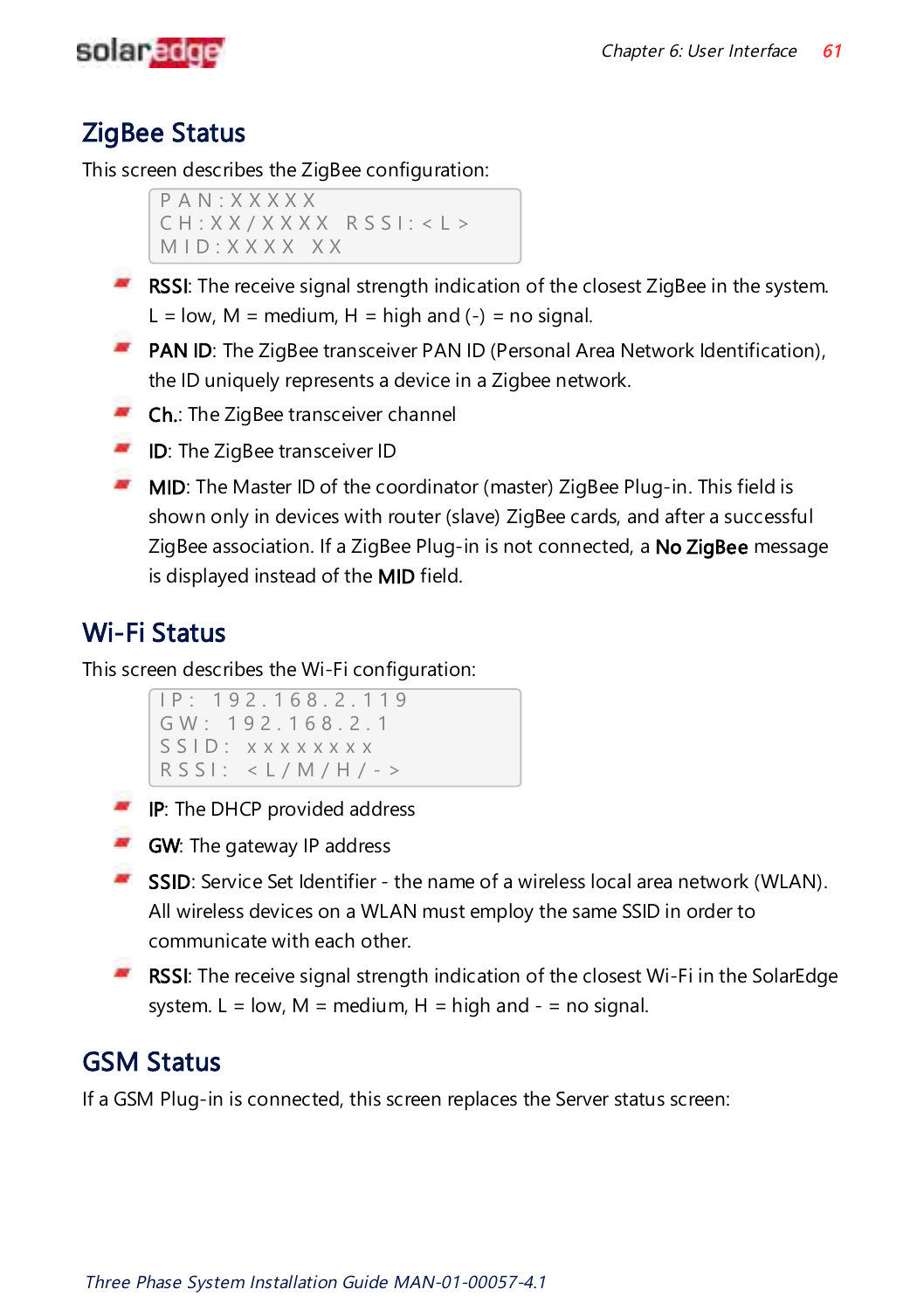

```
S e r v e r : C e | | < S _ O K >
Status: < OK>M N O: < x x x x x x x > Sig: 5
< E r r o r m e s s a g e >
```
- **Server:** The method of communication to the SolarEdge monitoring platform. Should display **Cell**.
- **Status**: Displays OK if the inverter established a successful physical connection to the modem.
- **S\_OK:** The last communication to the SolarEdge monitoring platform was successful (appears if the inverter is connected to the platform). If S\_OK is not displayed, refer to Status Screens - [Operational](#page-57-0) Mode on [page](#page-57-0) 57.
- **MNO**: The mobile network operator name
- **Sig**: The signal strength, received from the modem. A value between 0-5, (0 = no signal;
	- 5 = excellent signal)
- **Error message**: per communication connection status failure

## Communication Ports Status

```
Dev Prot #RS485 - 1 < SE > S > -1Z i g B e e < S E > < M P S > < - - >
```
- **##:** The total number of slaves detected on the specific port
- **Dev**: The type of device that was configured to a specific port (based on the port's functionality), as follows:
	- **SE:** SolarEdge device (default)
	- **LGR: Non-SolarEdge logger**
	- **MLT:** Multiple devices, such as meters and batteries
	- **HA:** Home automation devices (for Smart Energy)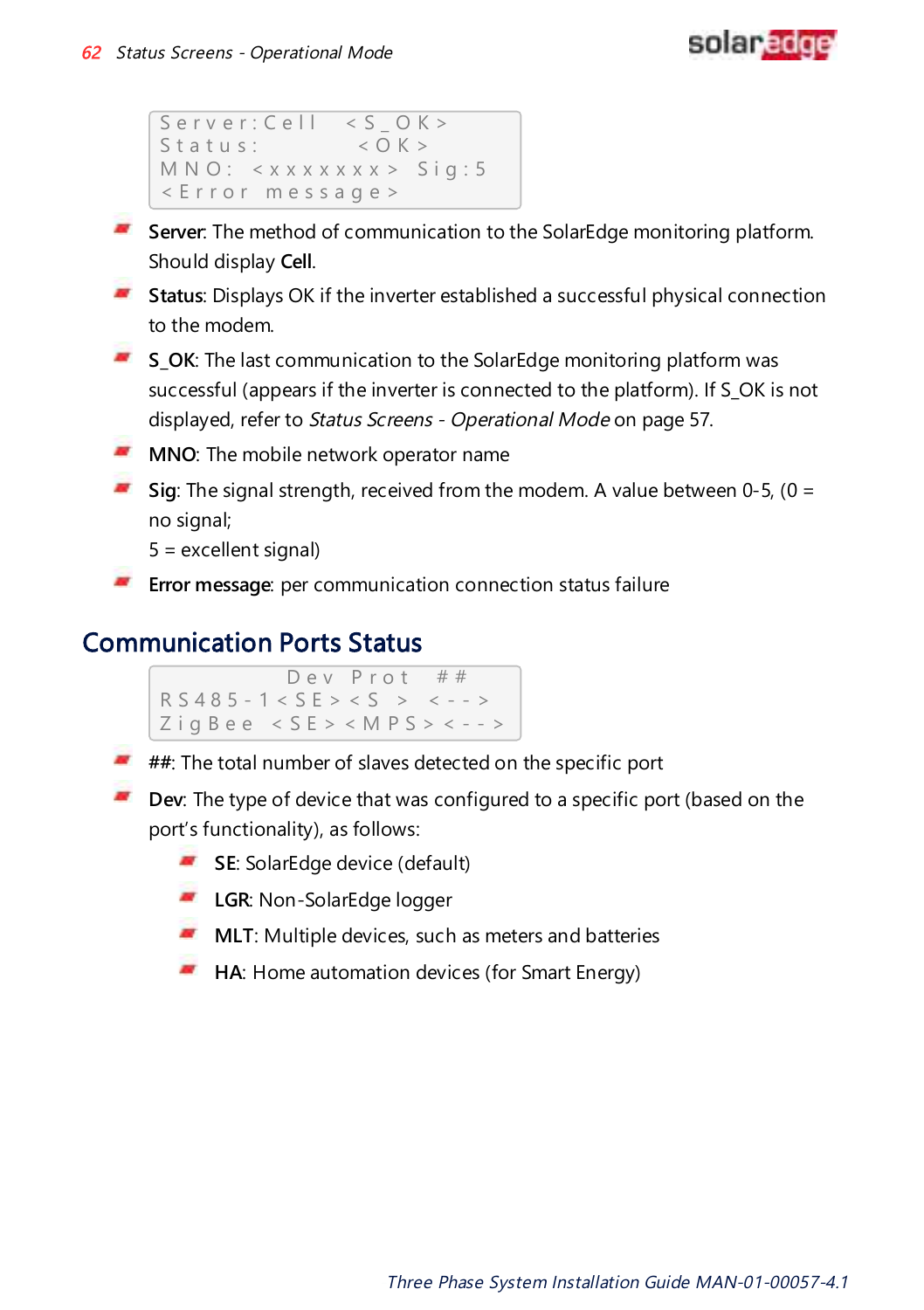

**PROT:** The protocol type to which the port is set:

For a SolarEdge device:

| RS485 protocol      | ZigBee protocol                                                                                     |  |  |  |
|---------------------|-----------------------------------------------------------------------------------------------------|--|--|--|
| S: SolarEdge slave  |                                                                                                     |  |  |  |
| M: SolarEdge master |                                                                                                     |  |  |  |
|                     | <b>P2P:</b> ZigBee point-to-point                                                                   |  |  |  |
|                     | MPM: ZigBee multipoint master (for<br>the ZigBee gateway or for load<br>management by the inverter) |  |  |  |
|                     | <b>MPS:</b> ZigBee multipoint slave (for a<br>ZigBee router card)                                   |  |  |  |

For electricity meters, refer to the application note -Connecting an Electricity Meter to SolarEdge Devices at [http://www.solaredge.com/files/pdfs/solaredge-meter](http://www.solaredge.com/files/pdfs/solaredge-meter-installation-guide.pdf)[installation-guide.pdf](http://www.solaredge.com/files/pdfs/solaredge-meter-installation-guide.pdf).



**SS**: SunSpec - for a non-SolarEdge logger (monitoring and control)

## Smart Energy Management Status

This screen is displayed only when Smart Energy Management is enabled. The screen shows energy details of the site:



- Site Limit: The limit that was defined for the site
- $\blacksquare$  Site Prod: The power produced by the site
- **Site Export:** The power that is fed into the grid
- Self-consume: The PV power consumed by the site

For more information, refer to the Export Limitation Application Note, available on the SolarEdge website at

[http://www.solaredge.com/files/pdfs/products/feed-in\\_limitation\\_application\\_](http://www.solaredge.com/files/pdfs/products/feed-in_limitation_application_note.pdf) [note.pdf](http://www.solaredge.com/files/pdfs/products/feed-in_limitation_application_note.pdf).

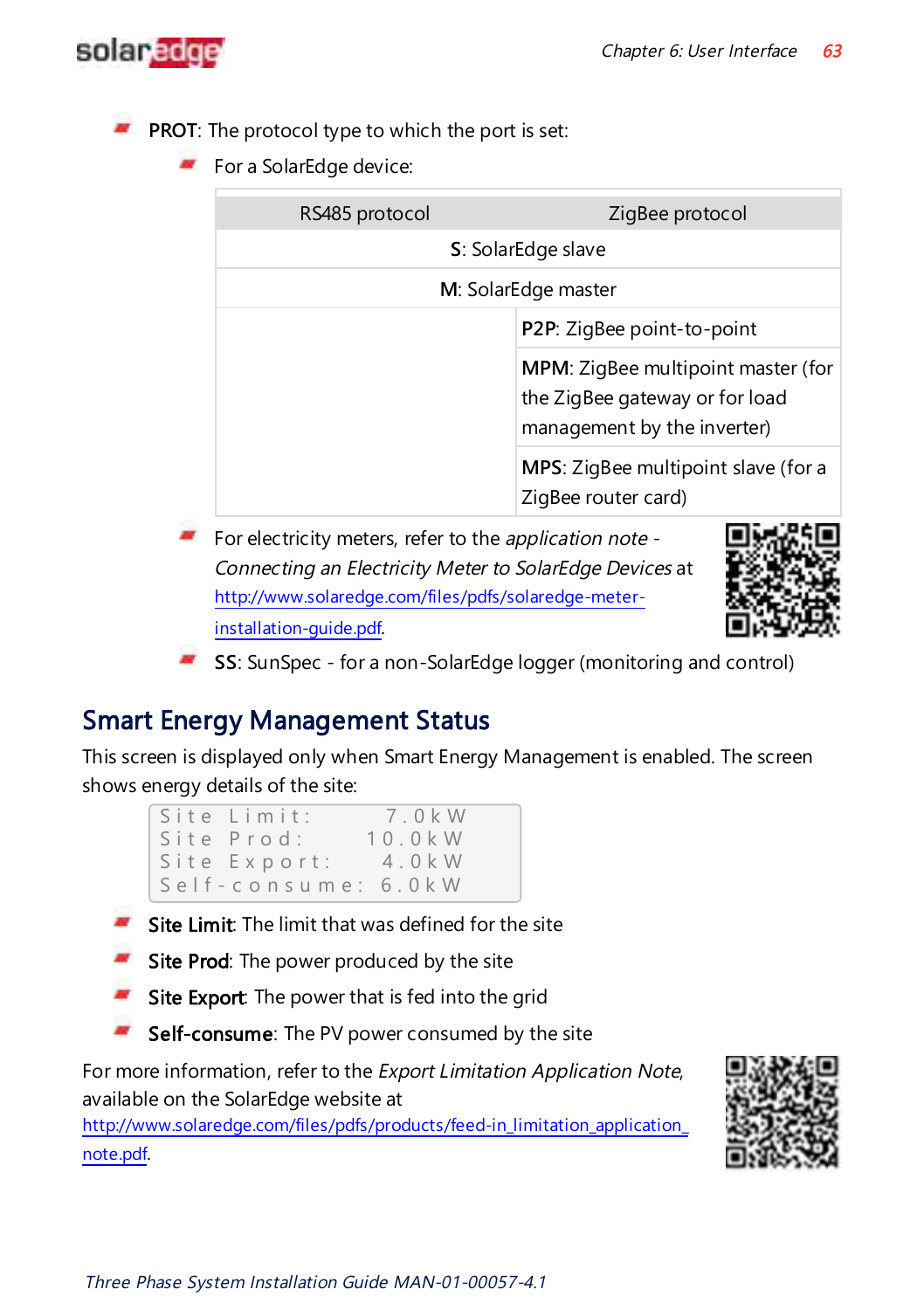

## Fan Status

This screen is applicable to inverters equipped with external or internal fans, and provides information about the fan status:

```
Fan Status:
Fan 1: Not Working
Fan 2: Operating
```
or

```
Fan Status:
Int: Not Working
Ext: Operating
```
Each fan can have one of the following statuses:

- **Operating**: Fan OK
- **Not Working:** This status may indicate a system error and not necessarily a faulty fan. Turning AC OFF and ON again may clear this status. If the status does not change, replace the fan.

For more information, refer to External Fan Maintenance and [Replacement](#page-91-0) on [page](#page-91-0) 91.

## Power Control Status

This screen is displayed only when Power Control is enabled (available from communication board (CPU) firmware version 2.7xx/3.7xx and later).

```
P W R C T R L : R E M O T E
P W R L i m i t : 10.04 k W
CosPhi : 0.9P o w e r P r o d : 7000 W
```
**PWR CTRL:** The power control status:

REMOTE - Communication with the RRCR or smart energy manager is confirmed/validated.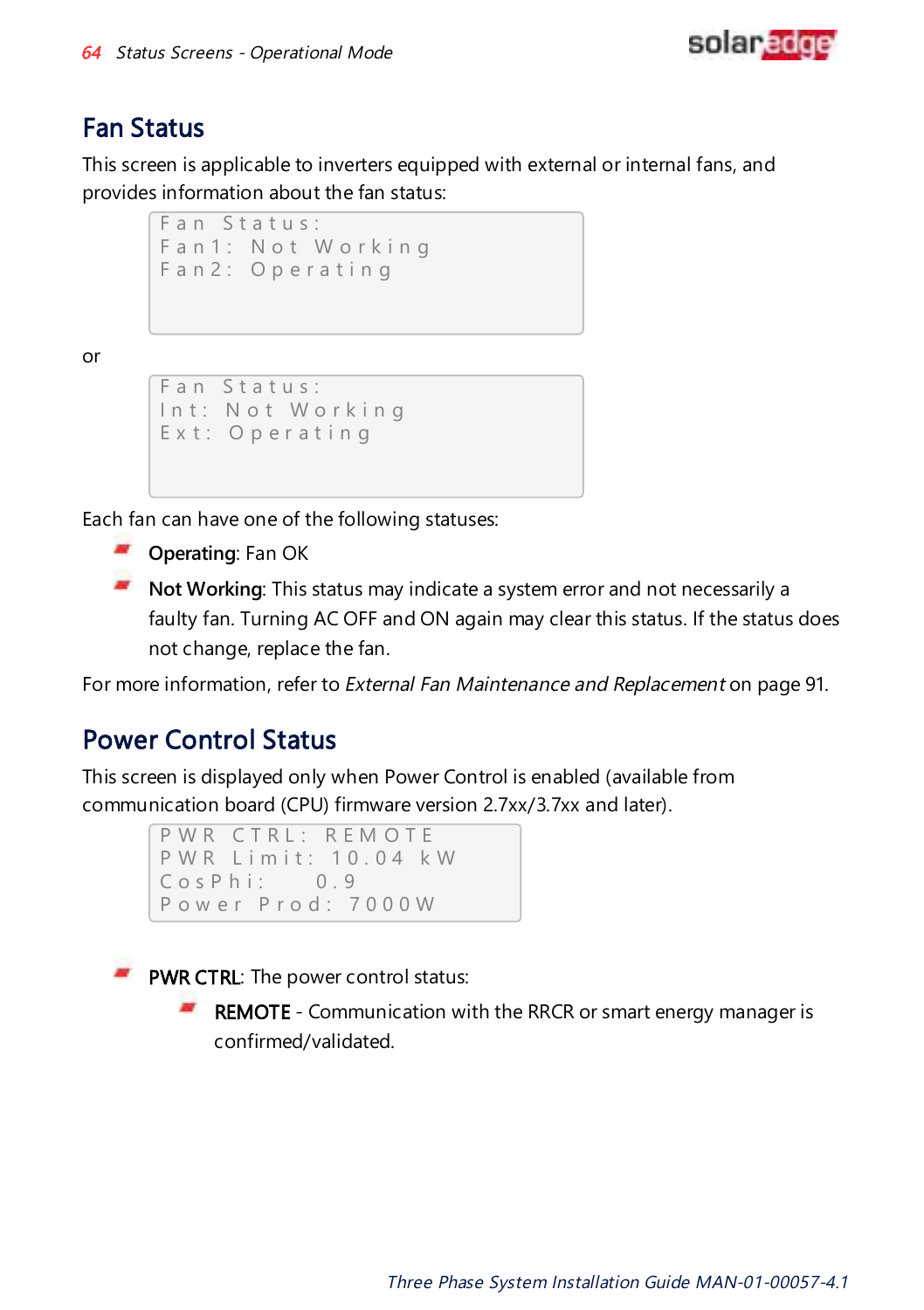

- $\blacksquare$  LOCAL The power is controlled locally (e.g. by a fixed limit), or this inverter limits the PV power production to its relative portion of the feed-in power limit, as a result of disconnected communication with the smart energy manager. If this status appears, check the communication to the smart energy manager or the communication to the meter.
- **PWR Limit:** The inverter maximum output power set by one of the power limiting options:
	- $R  
	R  
	CR$
	- **Smart energy manager (Feed-in limitation)**
	- $\blacksquare$  P(f)
	- $P(U)$
	- $\blacksquare$  Q(U)
- Cos Phi: The ratio between active to reactive power
- Power Prod: The power produced by the inverter

For more information, refer to the Power Control Application Note, available on the SolarEdge website at [http://www.solaredge.com/files/pdfs/application\\_note\\_power\\_control\\_](http://www.solaredge.com/files/pdfs/application_note_power_control_configuration.pdf) [configuration.pdf](http://www.solaredge.com/files/pdfs/application_note_power_control_configuration.pdf).

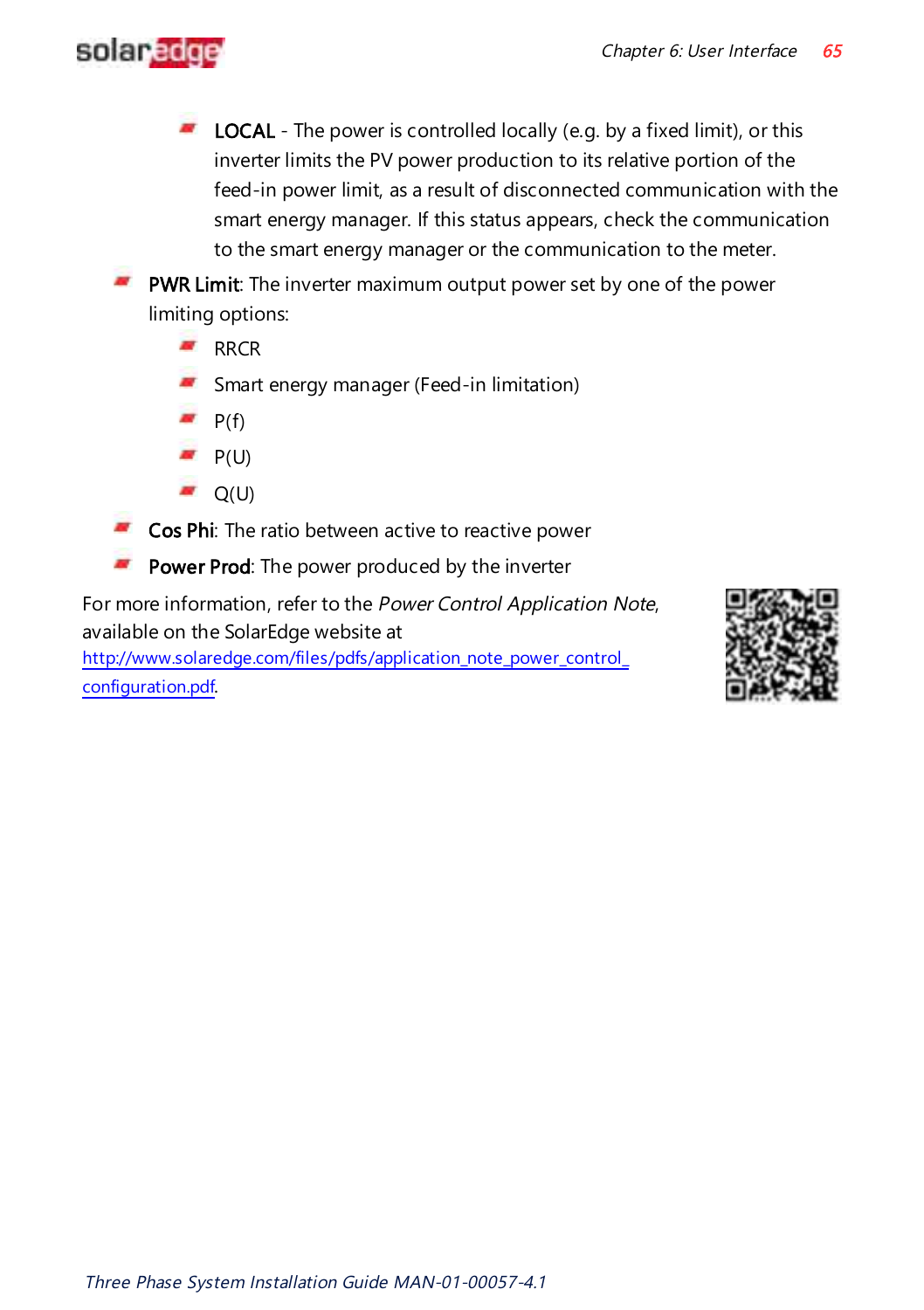

# <span id="page-66-0"></span>Chapter 7: Setting Up Communication

The inverter sends the following information to the monitoring platform:

- Power optimizer information received via the DC power lines (the PV output circuit).
- $\blacksquare$  Inverter information
- Information of any other connected devices.

This chapter describes setting up communication between:

- The inverter and the monitoring platform through the Internet (wired/ wireless), or through a cellular connection.
- Multiple inverters for a master/slave configuration.

Communication setup is not required for power harvesting, however it is needed for using the monitoring platform.

#### CAUTION!

When connecting the communication cables, make sure that the ON/OFF switch at the bottom of the inverter (and the switch of the DC Safety Unit if applicable) is turned OFF, and the AC is turned OFF.

When configuring the communication parameters while the inverter cover is removed, make sure that the ON/OFF switch (and the switch of the DC Safety Unit if applicable) is OFF, and the AC is turned ON.

# Communication Options

The following types of communication can be used to transfer the monitored information from the inverter to the monitoring platform.

Only communication products offered by SolarEdge are supported.

Always connect the communication options when the relevant devices are powered down - Commercial Gateway, inverter, etc.

## Ethernet

Ethernet is used for a LAN connection. For connection instructions refer to .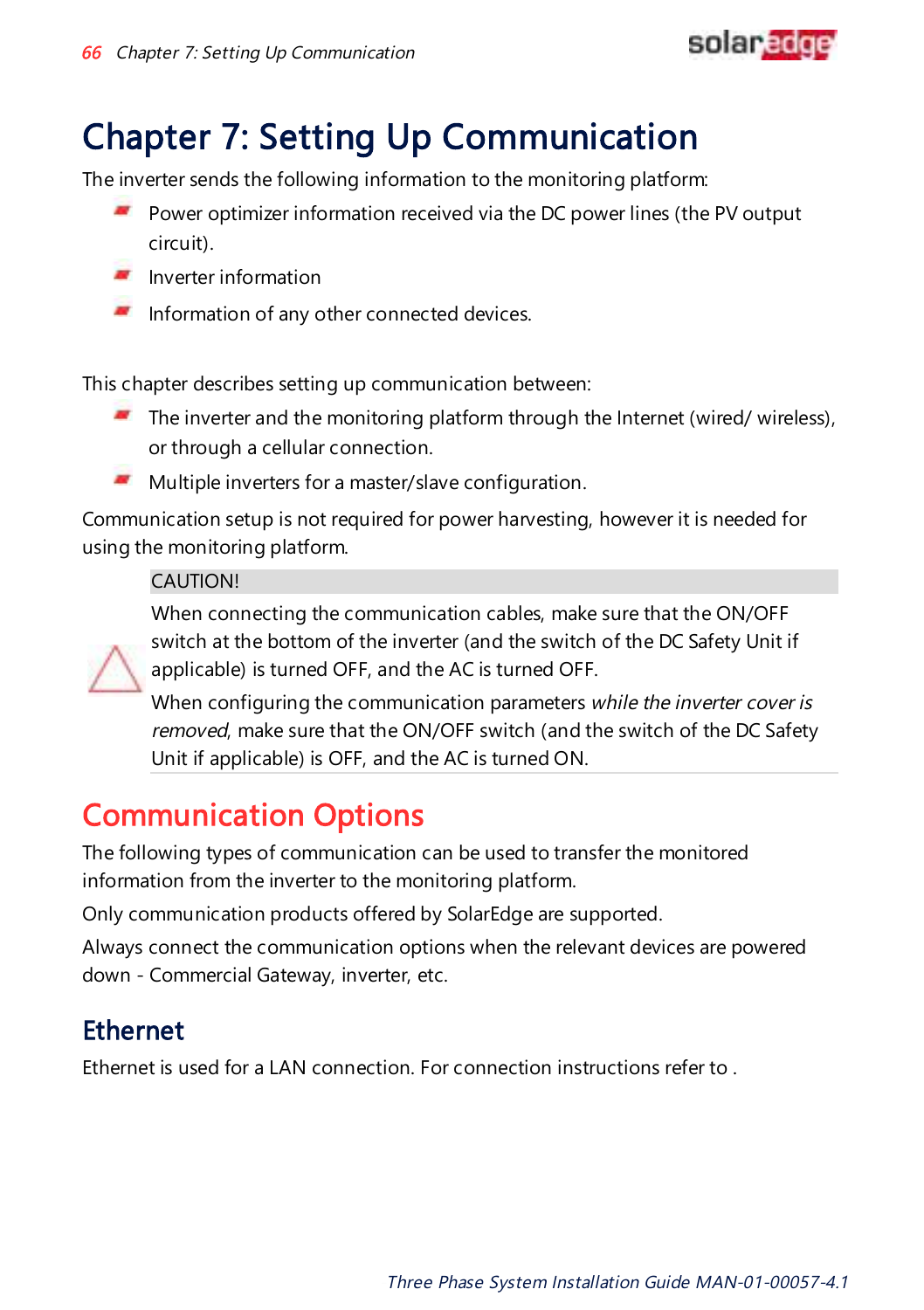## RS485

solaredge

RS485 is used for the connection of multiple SolarEdge devices on the same bus in a master-slave configuration. RS485 can also be used as an interface to external devices, such as meters and third party data loggers.

- RS485-1: Enables the connection of multiple devices (inverters/Commercial Gateway) over the same bus, such that connecting only one device to the Internet is sufficient to provide communication services for all the devices on the bus.
- RS485 Plug-in: Purchased separately, the RS485 Plug-in provides an additional RS485 port (referred to as RS485-E) for the inverter for enhanced communications. The plug-in is a 3 pin terminal block which is installed on the communication board. This kit is provided with an installation guide, which should be reviewed prior to connection see,



[https://www.solaredge.com/sites/default/files/RS485\\_expansion\\_kit\\_installation\\_](https://www.solaredge.com/sites/default/files/RS485_expansion_kit_installation_guide.pdf) [guide.pdf](https://www.solaredge.com/sites/default/files/RS485_expansion_kit_installation_guide.pdf)

For connection instructions refer to Creating an RS485 Bus [Connection](#page-74-0) on [page](#page-74-0) 74 For connection instructions refer to .

## Wi-Fi

This communication option enables using a Wi-Fi connection for connecting to the monitoring platform.

The Wi-Fi option requires a Wi-Fi Plug-in and an external antenna, available from SolarEdge in a kit, which can be purchased separately and assembled during system installation. The Wi-Fi Plug-in kit is provided



with a user manual, which should be reviewed prior to connection. Refer to [http://www.solaredge.com/sites/default/files/se\\_wifi\\_communication\\_solution\\_installation\\_](http://www.solaredge.com/sites/default/files/se_wifi_communication_solution_installation_guide.pdf) [guide.pdf](http://www.solaredge.com/sites/default/files/se_wifi_communication_solution_installation_guide.pdf)

# Cellular (GSM, CDMA)

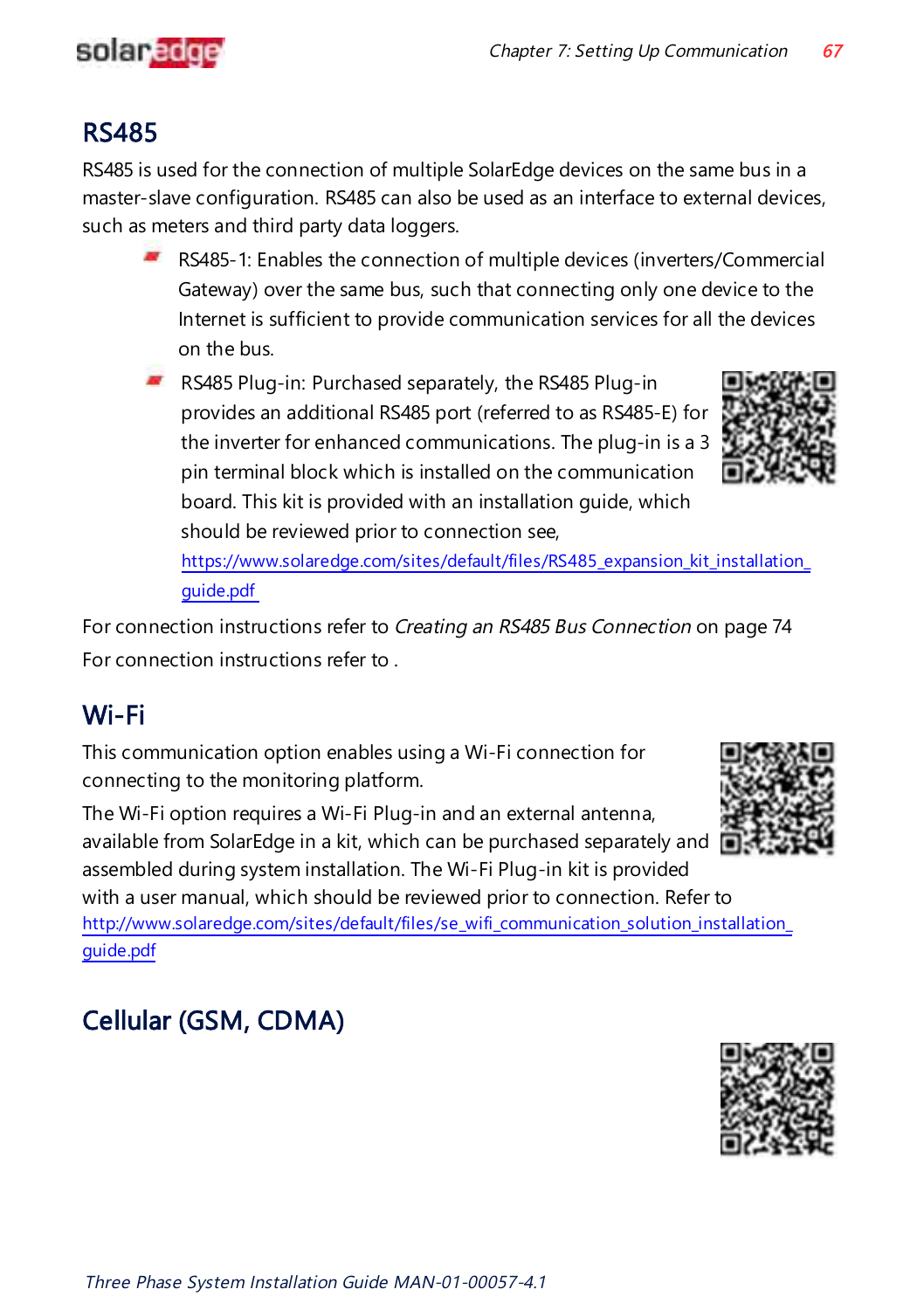-Three Phase System Installation Guide MAN-01-00057-4.1

This wireless communication option (purchased separately) enables using a cellular connection to connect one or several devices (depending on the data plan used) to the monitoring platform.

The GSM/CDMA Plug-in is provided with a user manual, which should be reviewed prior to connection. Refer to

[https://www.solaredge.com/sites/default/files/cellular\\_gsm\\_installation\\_guide.pdf](https://www.solaredge.com/sites/default/files/cellular_gsm_installation_guide.pdf)

# **ZigBee**

This option enables wireless connection to one or several Smart Energy products, which automatically divert PV energy to home appliances.

This option enables wireless connection, and requires a ZigBee Plug-in and an external antenna. ZigBee connection is used for:

Monitoring - connection of one or several devices to a SolarEdge ZigBee Gateway, for wireless communication to the SolarEdge monitoring platform.

The ZigBee Gateway is provided with an installation guide, which should be reviewed prior to connection. Refer to

[https://www.solaredge.com/sites/default/files/se-zigbee-home-gateway-installation](https://www.solaredge.com/sites/default/files/se-zigbee-home-gateway-installation-guide.pdf)[guide.pdf](https://www.solaredge.com/sites/default/files/se-zigbee-home-gateway-installation-guide.pdf).

**S** Smart Energy Management - wireless connection to one or several Smart Energy products, which automatically divert PV energy to home appliances.

The Smart Energy products are provided with an installation guide, which should be reviewed prior to connection. Refer to <https://www.solaredge.com/products/device-control#/>.

The ZigBee Plug-in for Smart Energy is provided with an installation guide, which should be reviewed prior to connection. Refer to [https://www.solaredge.com/sites/default/files/se-device](http://www.solaredge.com/sites/default/files/se-zigbee-kit-wireless-communication-datasheet-na.pdf)[control-zigbee-module-installation-guide.pdf](http://www.solaredge.com/sites/default/files/se-zigbee-kit-wireless-communication-datasheet-na.pdf)









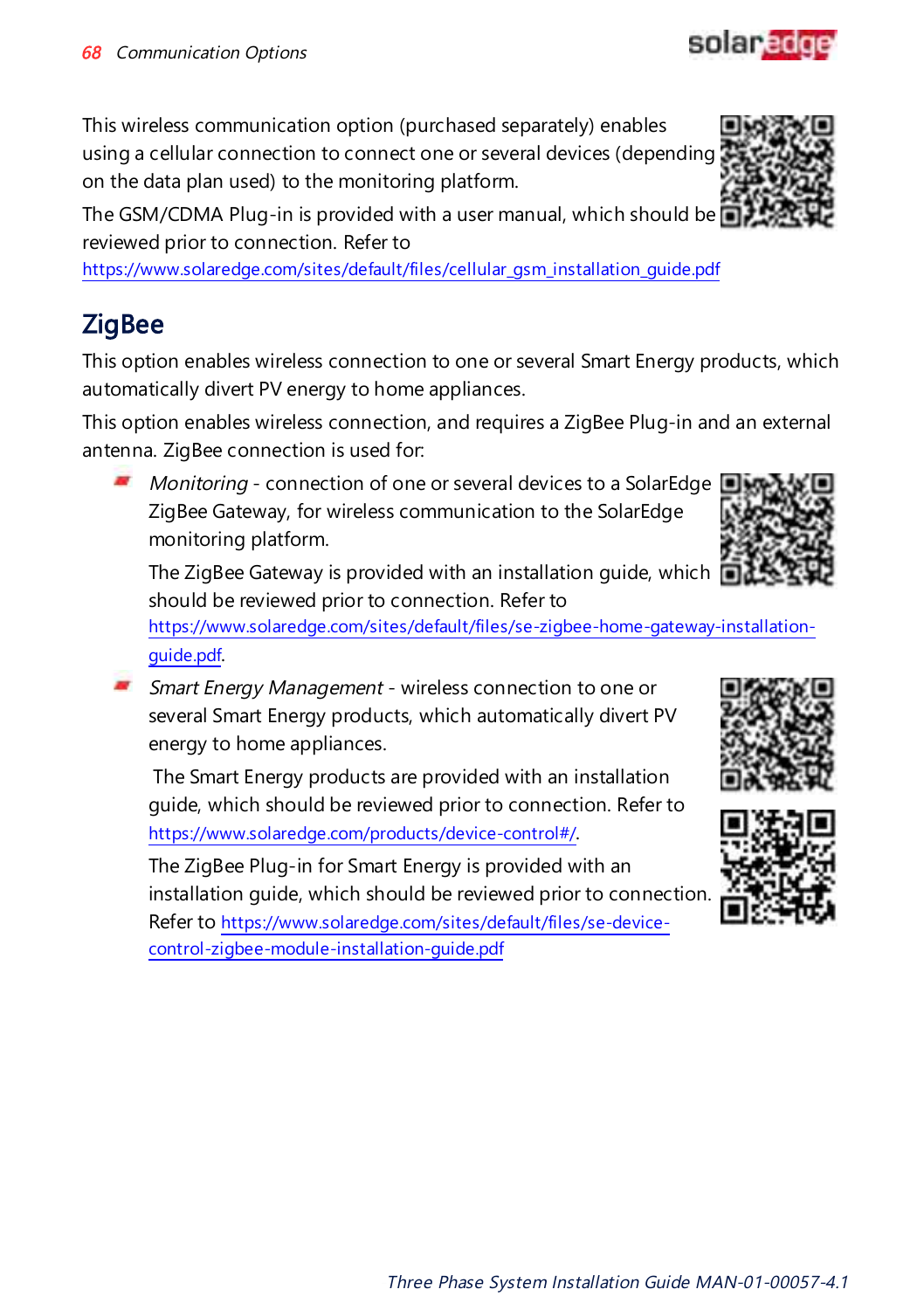

## Communication Connectors

Two communication glands are used for connection of the various communication options. Each gland has three openings. The table below describes the functionality of each opening. Unused openings should remain sealed.

| Gland#                 | Opening   | Functionality                                                           | Cable size (diameter) |  |  |
|------------------------|-----------|-------------------------------------------------------------------------|-----------------------|--|--|
|                        | One small | External antenna cable 2-4 mm                                           |                       |  |  |
| 1 (PG16)               | Two large | Ethernet connection<br>(CAT5/6), Cellular, ZigBee, 4.5-7 mm<br>or Wi-Fi |                       |  |  |
| $2$ (PG13.5) All three |           | RS485, power reduction 2.5-5 mm                                         |                       |  |  |
|                        |           |                                                                         |                       |  |  |

Communication glands

Figure 19: Communication Glands

The communication board has a standard RJ45 terminal block for Ethernet connection, and a 9-pin terminal block for RS485 connection, as shown below:



Figure 20: Internal connectors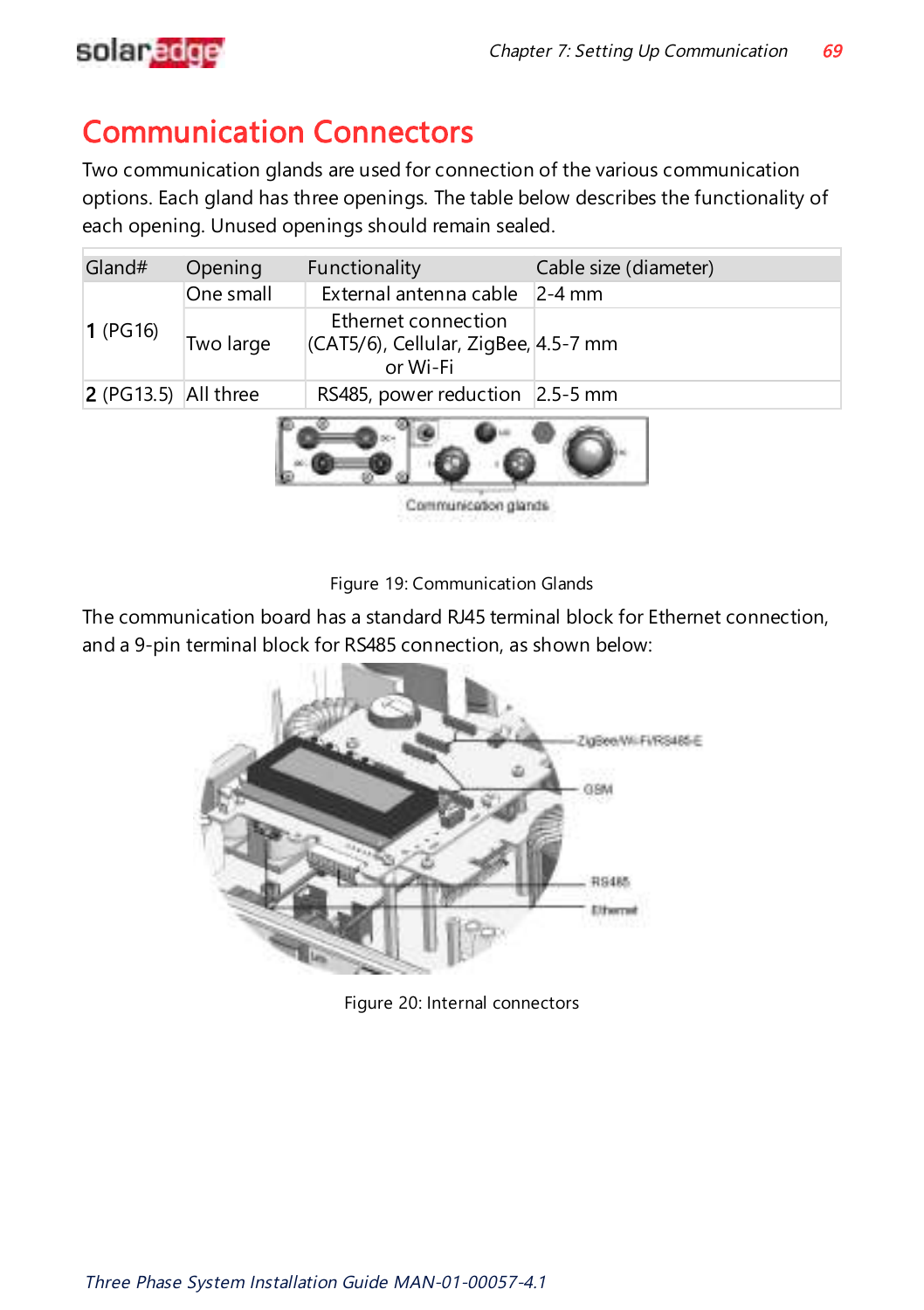

# Removing the Inverter Cover

If the inverter cover is not already removed, use the following procedure for cover removal.

### $\rightarrow$  To remove the inverter cover

1. Turn the inverter ON/OFF/P switch to OFF. Wait 5 minutes for the capacitors to discharge.

**WARNING!** 

If the inverter was operating properly (power was produced by the power optimizers), the following message is displayed.



|           | IDC VOLTAGE NOT SAFE |  |
|-----------|----------------------|--|
|           | I DO NOT DISCONNECT  |  |
| VDC: 72.0 |                      |  |

This message is displayed until the DC voltage is safe (50V). Do not open the cover until the voltage is safe or until at least five minutes have passed.

- 2. Turn the Connection Unit (if applicable) to OFF.
- 3. Disconnect the AC to the inverter by turning OFF the circuit breakers on the distribution panel.
- 4. Open the Allen screws of the inverter cover and carefully pull the cover horizontally before lowering it.

CAUTION!



When removing the inverter cover, make sure not to damage the internal components. SolarEdge will not be held responsible for any components damaged as a result of incautious cover removal.

# Creating an Ethernet (LAN) Connection

This communication option enables using an Ethernet connection to connect the inverter to the monitoring platform through a LAN.

Ethernet cable specifications:

- Cable type a shielded Ethernet cable (Cat5/5E STP) may be used
- Maximum distance between the inverter and the router 100 m/ 330 ft.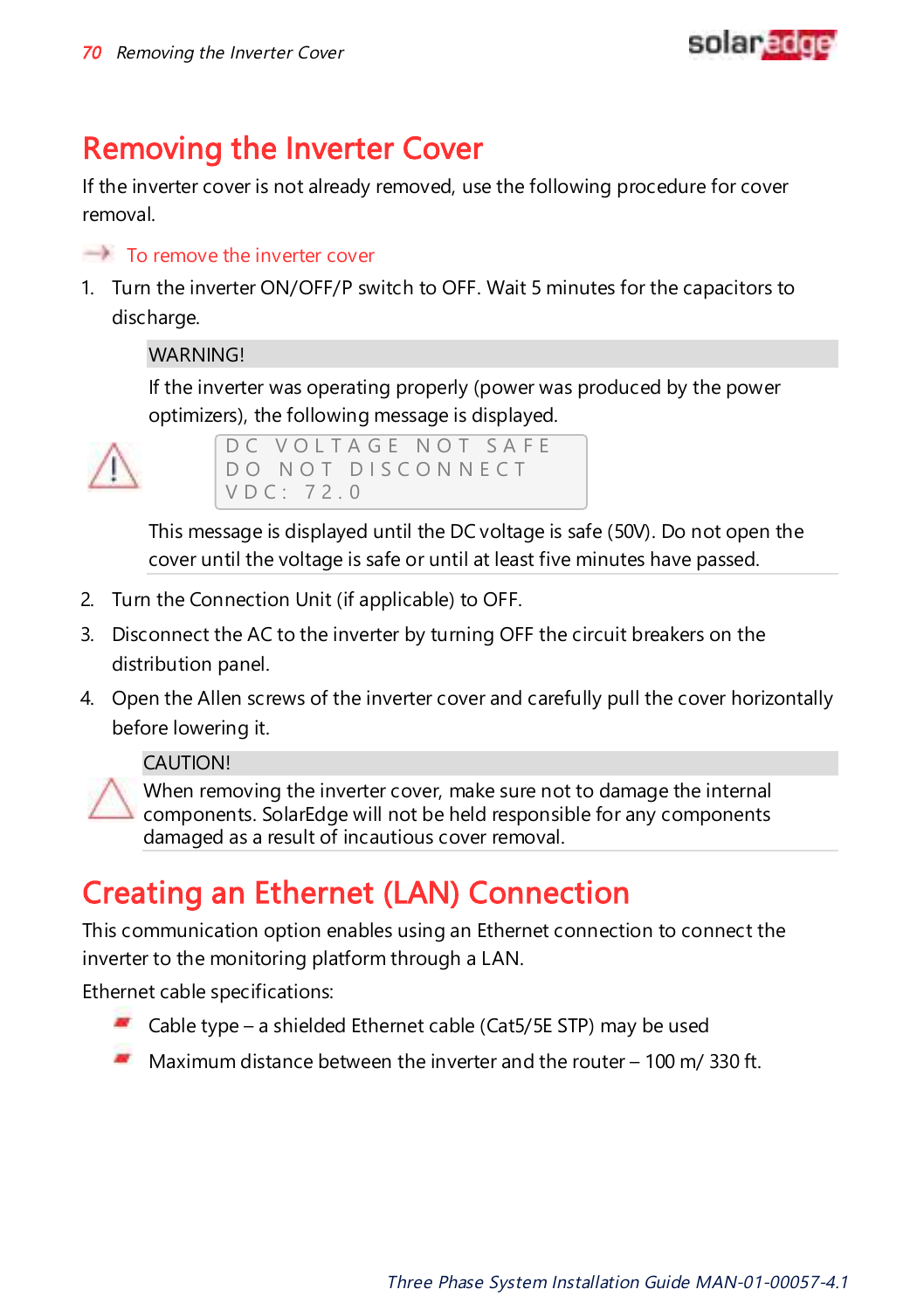

**NOTE** 



If using a cable longer than 10 m / 33 ft in areas where there is a risk of induced voltage surges by lightning, it is recommend to use external surge protection devices.



For details refer to: [http://www.solaredge.com/files/pdfs/lightning\\_](http://www.solaredge.com/files/pdfs/lightning_surge_protection.pdf) [surge\\_protection.pdf](http://www.solaredge.com/files/pdfs/lightning_surge_protection.pdf).



Figure 21: Example of Ethernet connection

### $\rightarrow$  To connect the Ethernet cable:

- 1. Remove the inverter cover .
- 2. Open the communication gland #1.



#### CAUTION!

The gland includes a rubber waterproof fitting, which should be used to ensure proper sealing.

- 3. Remove the plastic seal from one of the large opening .
- 4. Remove the rubber fitting from the gland and insert the CAT5/6 cable through the gland and through the gland opening in the inverter .
- 5. Push the cable into the cut opening of the rubber fitting.

Cut openings

Figure 22: Rubber fitting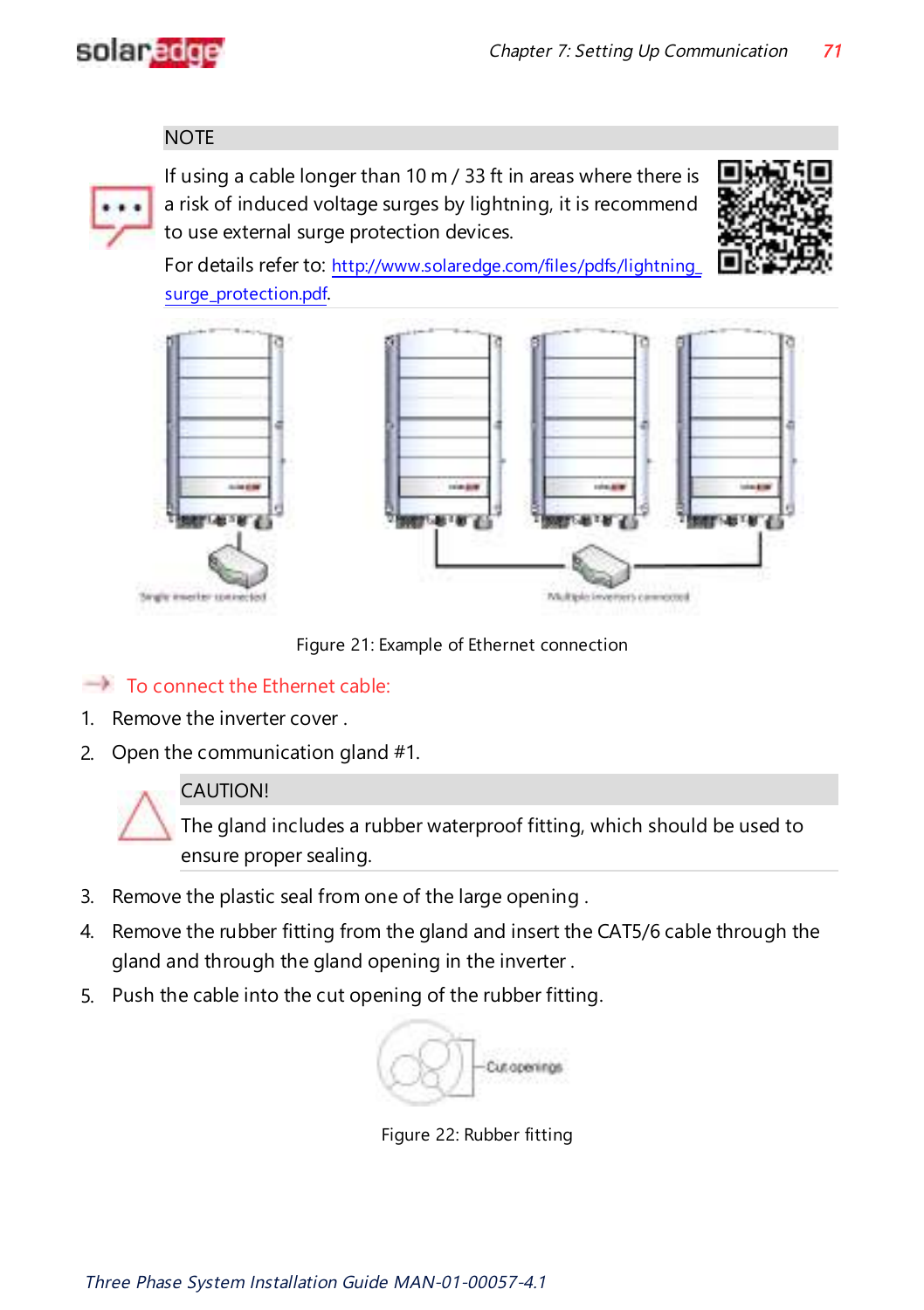

CAT5/6 standard cables have eight wires (four twisted pairs), as shown in the diagram below. Wire colors may differ from one cable to another. You can use either wiring standard, as long as both sides of the cable have the same pin-out and color-coding.

| RJ45 Pin $#$ | Wire Color <sup>(1)</sup> | 10Base-T Signal |                   |
|--------------|---------------------------|-----------------|-------------------|
|              | T568B                     | T568A           | 100Base-TX Signal |
| 1            | White/Orange              | White/Green     | Transmit+         |
| 2            | Orange                    | Green           | Transmit-         |
| 3            | White/Green               | White/Orange    | Receive+          |
| 4            | Blue                      | Blue            | Reserved          |
| 5            | White/Blue                | White/Blue      | Reserved          |
| 6            | Green                     | Orange          | Received-         |
| 7            | White/Brown               | White/Brown     | Reserved          |
| 8            | Brown                     | <b>Brown</b>    | Reserved          |



Figure 23: Standard cable wiring

- <span id="page-72-0"></span>6. Use a pre-crimped cable to connect via gland #1 to the RJ45 plug on the inverter's communication board or, if using a spool of cable, connect as follows:
	- a. Insert the cable through gland #1.
	- b. Remove the cable's external insulation using a crimping tool or cable cutter and expose eight wires.
	- c. Insert the eight wires into an RJ45 connector, as described in [Figure](#page-72-0) 23.
	- d. Use a crimping tool to crimp the connector.
	- e. Connect the Ethernet connector to the RJ45 port on the communication board.

<sup>(1)</sup>The inverter connection does not support RX/TX polarity change. Supporting crossover Ethernet cables depends on the switch capabilities.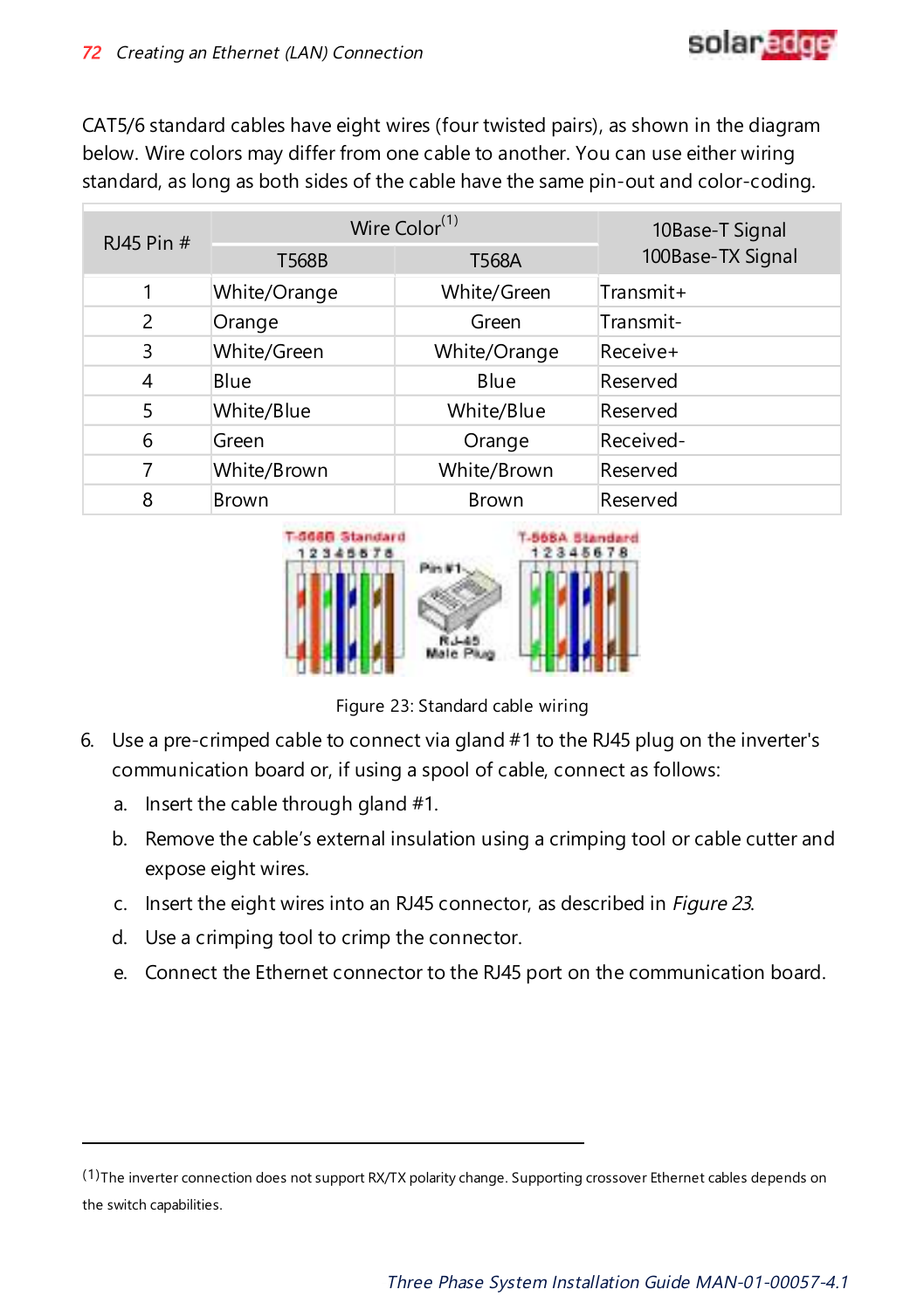



Figure 24: The RJ45 Ethernet connection

- 7. For the switch/router side, use a pre-crimped cable or use a crimper to prepare an RJ45 communication connector: Insert the eight wires into the RJ45 connector in the same order as above ([Figure](#page-72-0) 23).
- 8. Connect the cable RJ45 connector to the RJ45 port of the Ethernet switch or router. You can connect more than one inverter to the same switch/router or to different switches/routers, as needed. Each inverter sends its monitored data independently to the monitoring platform.
- 9. The inverter is configured by default to LAN. If reconfiguration is required:
	- a. Make sure the ON/OFF switch is OFF.
	- b. Turn ON the AC to the inverter by turning ON the circuit breaker on the main distribution panel.
	- c. Use the internal user buttons to configure the connection, as described in [Communication](#page-51-0) on [page](#page-51-0) 51.

### **NOTE**



- If your network has a firewall, you may need to configure it to enable
- the connection to the following address:
	- Destination Address: prod2.solaredge.com
	- TCP Port: 22222, 22221, or 80 (for incoming and outgoing data)
- 10. Verify the connection, as described in *[Verifying](#page-78-0) the Connection* on [page](#page-78-0) 78.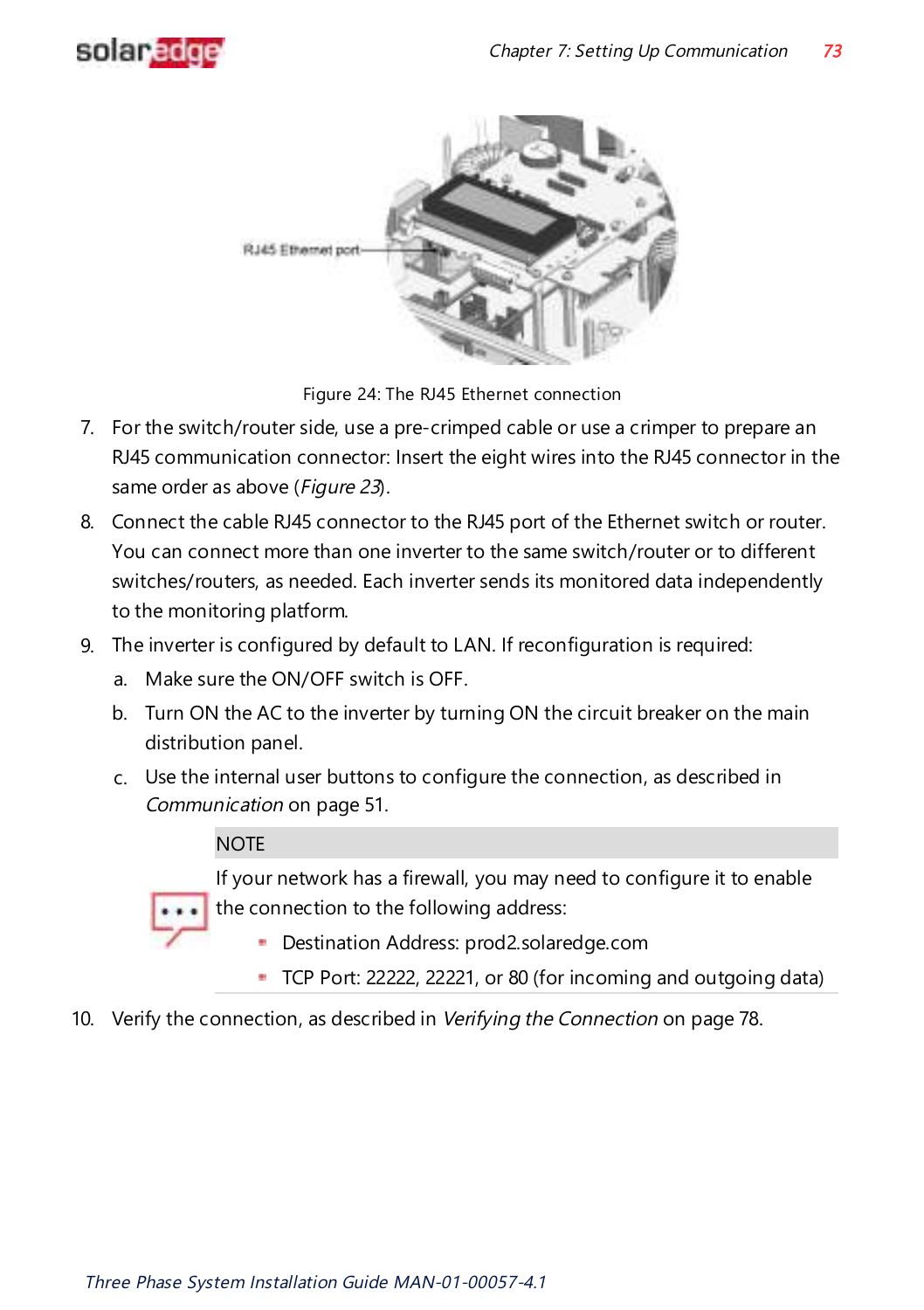

The RS485 option enables creating a bus of connected inverters, consisting of up to 31 slave inverters and 1 master inverter. Using this option, inverters are connected to each other in a bus (chain), via their RS485 connectors. The first and last inverters in the chain must be terminated as described on page [76.](#page-76-0)

RS485 wiring specifications:

- Cable type: Min. 3-wire shielded twisted pair (a shielded Ethernet cable (Cat5/5E STP) may be used)
- Wire cross-section area: 0.2- 1 mm<sup>2</sup>/ 24-18 AWG (a CAT5 cable may be used)
- Maximum nodes: 32
- Maximum distance between first and last devices: 1 km /3300 ft.

### **NOTE**

If using a cable longer than 10 m/33 ft in areas where there is a risk of induced voltage surges by lightning, it is recommend to use external surge protection devices. For details refer to: [https://www.solaredge.com/sites/default/files/lightning\\_surge\\_](https://www.solaredge.com/sites/default/files/lightning_surge_protection.pdf) [protection.pdf](https://www.solaredge.com/sites/default/files/lightning_surge_protection.pdf).



If grounded metal conduit are used for routing the communication wires, a lightning protection device is not required.

If not using surge protection, connect the grounding wire to the first inverter in the RS485 chain; ensure it is not in contact with other wires. For inverters with a DC Safety Unit, connect the grounding wire to the grounding bus-bar in the DC Safety Unit.

### **NOTE**

An additional RS485 port (RS485-Plug-in) is available from SolarEdge, allowing the creation of RS485 Bus Connection; Refer to [http://www.solaredge.com/files/pdfs/RS485\\_expansion\\_kit\\_](http://www.solaredge.com/files/pdfs/RS485_expansion_kit_installation_guide.pdf) installation\_quide.pdf



The following sections describe how to physically connect the RS485 bus and how to configure the bus.

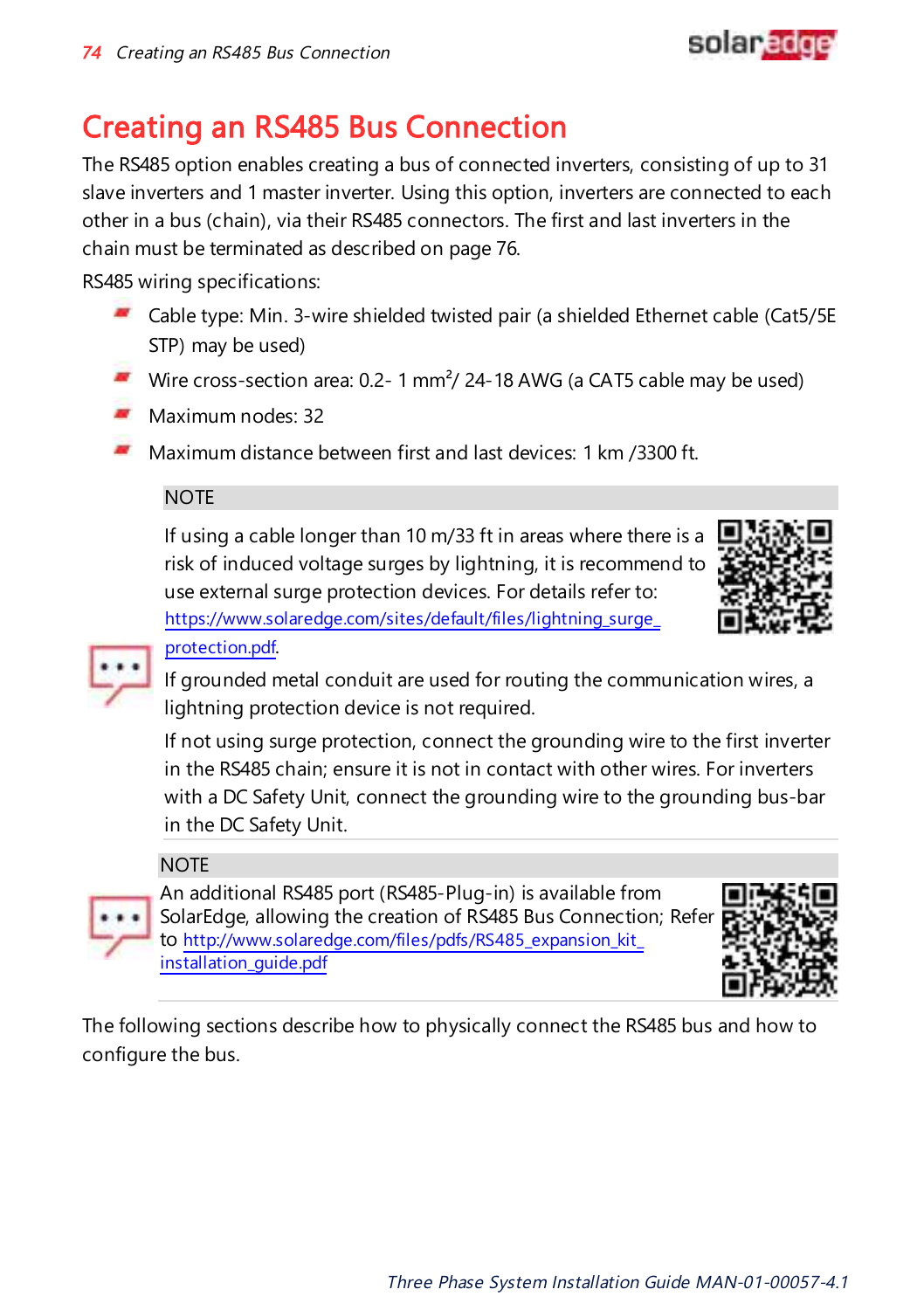

### $\blacksquare$  To connect the RS485 communication bus:

- 1. Remove the inverter cover as described in [Removing](#page-70-0) the Inverter Cover on [page](#page-70-0) 70.
- 2. Remove the seal from one of the openings in communication gland #2 and insert the wire through the opening.
- 3. Pull out the 6-pin RS485 terminal block connector, as shown below:



Figure 25: The RS485 terminal block

4. Loosen the screws of pins A(+), B(-), and G on the left of the RS485 terminal block (RS485-1 or RS485-2).



Figure 26: RS485 terminal block

5. Insert the wire ends into the G, A and B pins shown above. Use Four- or six-wire twisted pair cable for this connection.

You can use any color wire for each of the A, B and G connections, as long as:

- $\blacksquare$  The same color wire is used for all A pins the same color for all B pins and the same color for all G pins
- $\blacksquare$  The wire for G is not from the same twisted pair as A or B.
- 6. For creating an RS485 bus connect all B, A and G pins in all inverters. The following

Three Phase System Installation Guide MAN-01-00057-4.1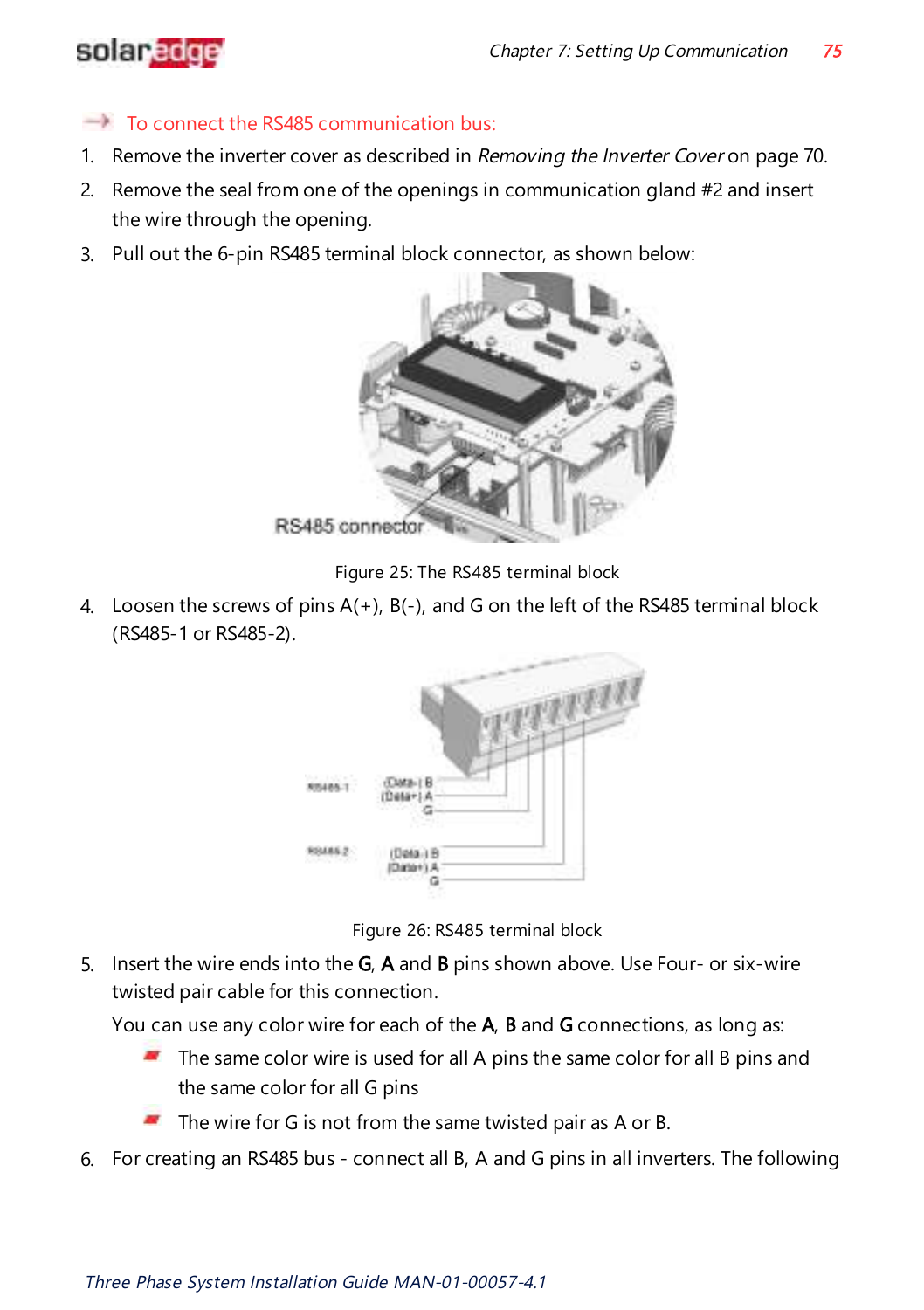### solaredge



figure shows this connection schema:

Figure 27: Connecting the inverters in a chain

|  | <b>NOTE</b>                            |
|--|----------------------------------------|
|  | Do not cross-connect B, A and G wires. |

- 7. Tighten the terminal block screws.
- <span id="page-76-0"></span>8. Check that the wires are fully inserted and cannot be pulled out easily.
- 9. Push the RS485 terminal block firmly all the way into the connector on the right side of the communication board.
- 10. Terminate the first and last SolarEdge device in the chain by switching a termination DIP-switch inside the inverter to ON (move the left switch up). The switch is located on the communication board and is marked SW7SW1.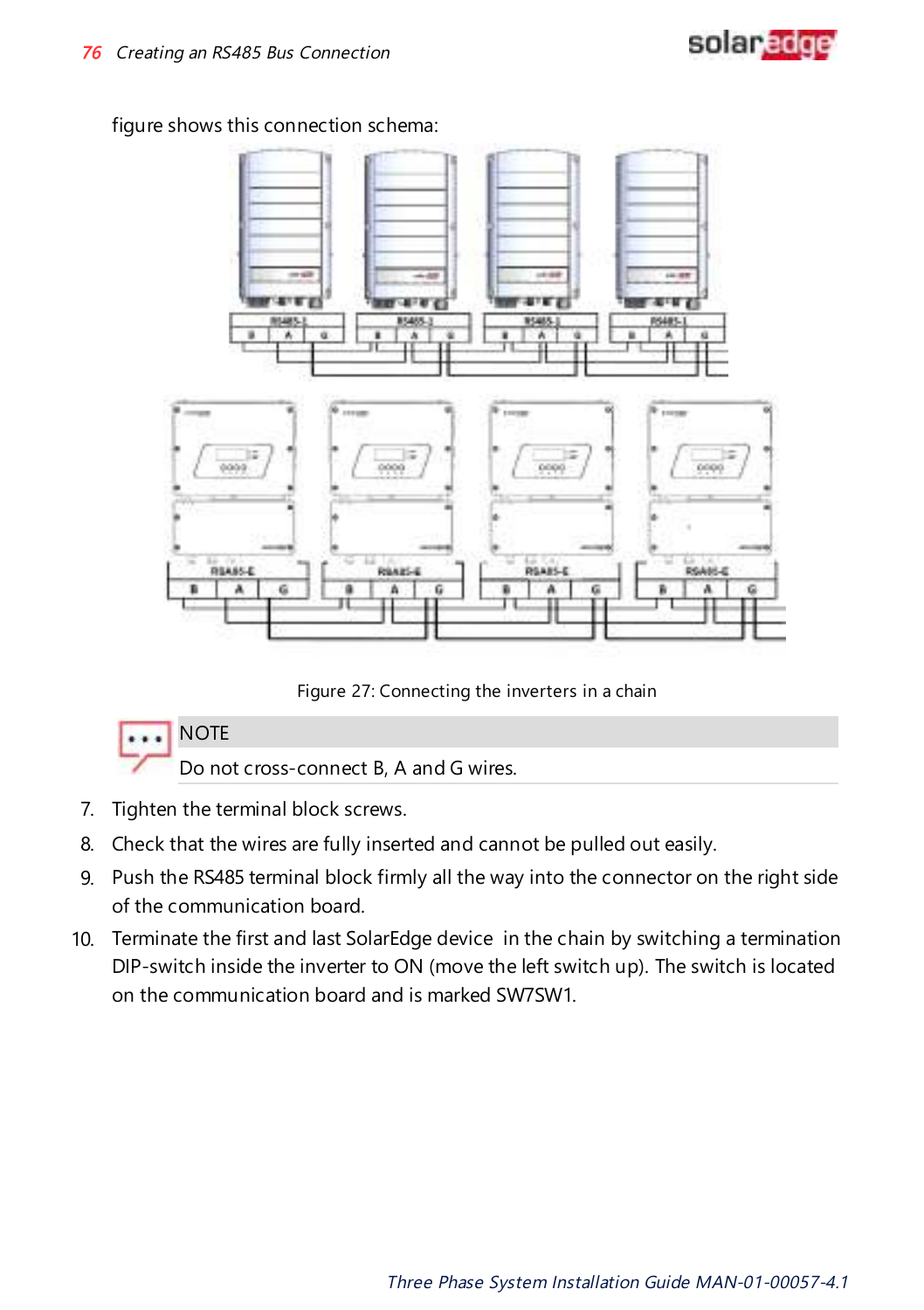



Figure 28: RS485 termination switch

### **NOTE**



11. If not using surge protection, connect the grounding wire to the first inverter in the RS485 chain; make sure the grounding wire is not in contact with other wires. For inverters with a DC Safety Unit, connect the grounding wire to the grounding busbar in the DC Safety Unit.

### $\blacksquare$  To connect to the monitoring platform:

- 1. Designate a single inverter as the connection point between the RS485 bus and the SolarEdge monitoring platform. This inverter will serve as the master inverter.
- 2. Connect the master to the SolarEdge monitoring platform via the LAN or ZigBee or cellular communication option.
- 3. Install an RS485 Plug-in in every EV Charging single phase inverter , refer to the 'Installing the RS485 Expansion Module' chapter in the RS485 Expansion Kit [Installation](http://www.solaredge.com/files/pdfs/RS485_expansion_kit_installation_guide.pdf) [Guide](http://www.solaredge.com/files/pdfs/RS485_expansion_kit_installation_guide.pdf) and to configure the RS485 bus refer to the following sections.

### $\blacksquare$  To configure the RS485 communication bus:

All inverters are configured by default as slaves. If reconfiguration is required: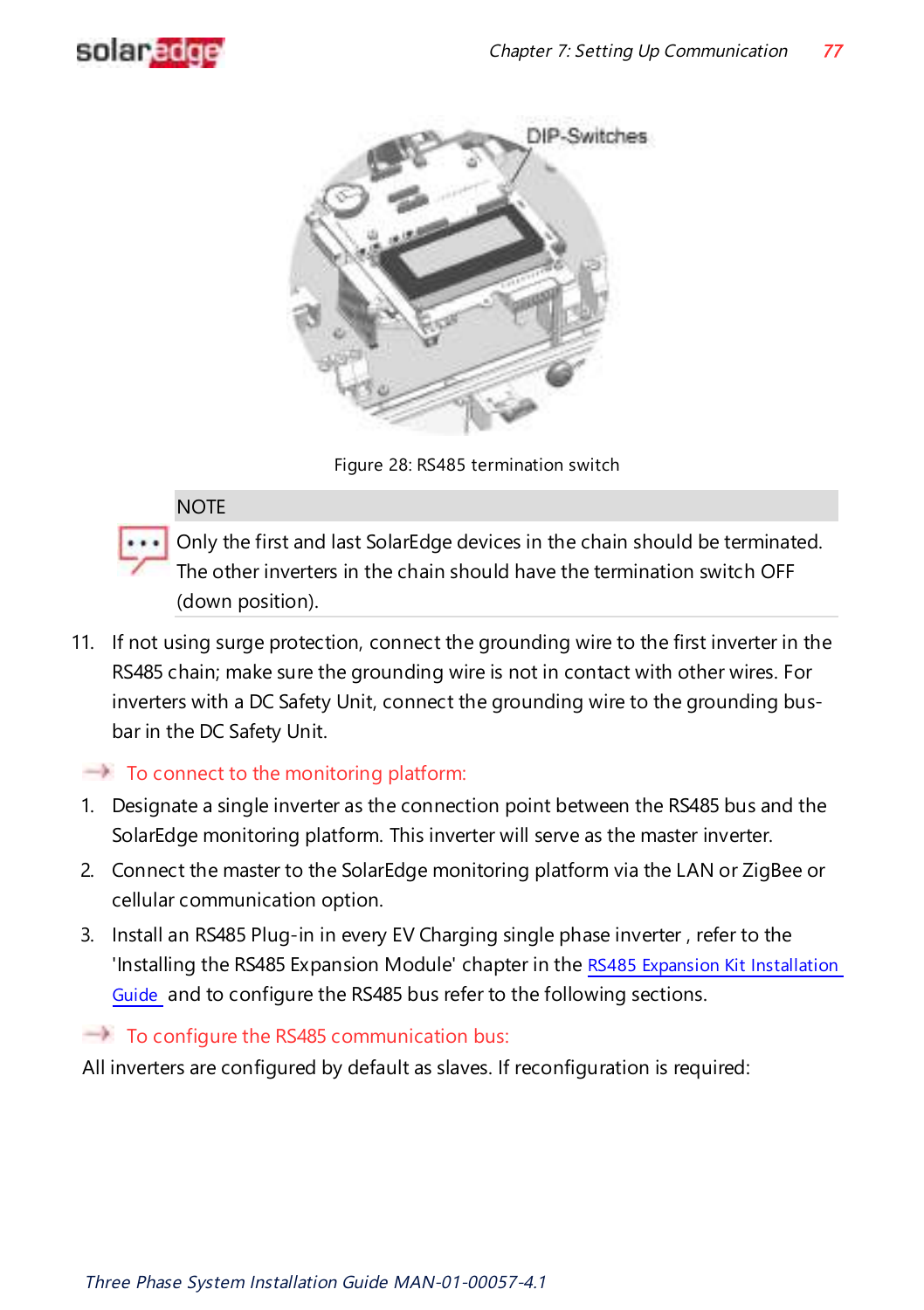

- 1. Make sure the ON/OFF switch is OFF.
- 2. Turn ON the AC to the inverter by turning ON the circuit breaker on the main distribution panel.

#### WARNING!

ELECTRICAL SHOCK HAZARD. Do not touch uninsulated wires when the inverter cover is removed.

- 3. Use the internal buttons to configure the connection. To set the inverter designated as master, select the following in the LCD menus:
	- Communication → Server → LAN, ZigBeeor Wi-Fi
	- RS485- Conf.  $\rightarrow$  Device Type  $\rightarrow$  SolarEdge
	- RS485- Conf.  $\rightarrow$  Protocol  $\rightarrow$  Master
	- RS485- Conf.  $\rightarrow$  Slave Detect

The system starts automatic detection of the slave inverters connected to the master inverter. The inverter should report the correct number of slaves. If it does not, verify the connections and terminations.

4. Verify the connection of the master to the monitoring platform, as described in the next section.

## <span id="page-78-0"></span>Verifying the Connection

After connecting and configuring a communication option, perform the following steps to check that the connection to the monitoring server has been successfully established.

- 1. Close the inverter cover: Attach the inverter cover and secure it by tightening the screws with a torque of 10.3 N\*m/ 7.6 lb.\*ft. For proper sealing, first tighten the corner screws and then the two central screws (see also [Figure](#page-37-0) 17).
- 2. If not already ON Turn ON the AC to the inverter by turning ON the circuit breaker on the main distribution panel and turning on the DC Safety Unit (if applicable).
- 3. Wait for the inverter to connect to the SolarEdge monitoring platform. This may take up to two minutes.
- A status screen similar to the following appears on the LCD panel:

Vac [ V ] V d c [ V ] P a c [ w ] 2 4 0 . 7 1 4 . 1 0 . 0  $P_0$   $K: 000/000 < S_0$   $K > 0$ - - - - - - - - - - - - - - - O F F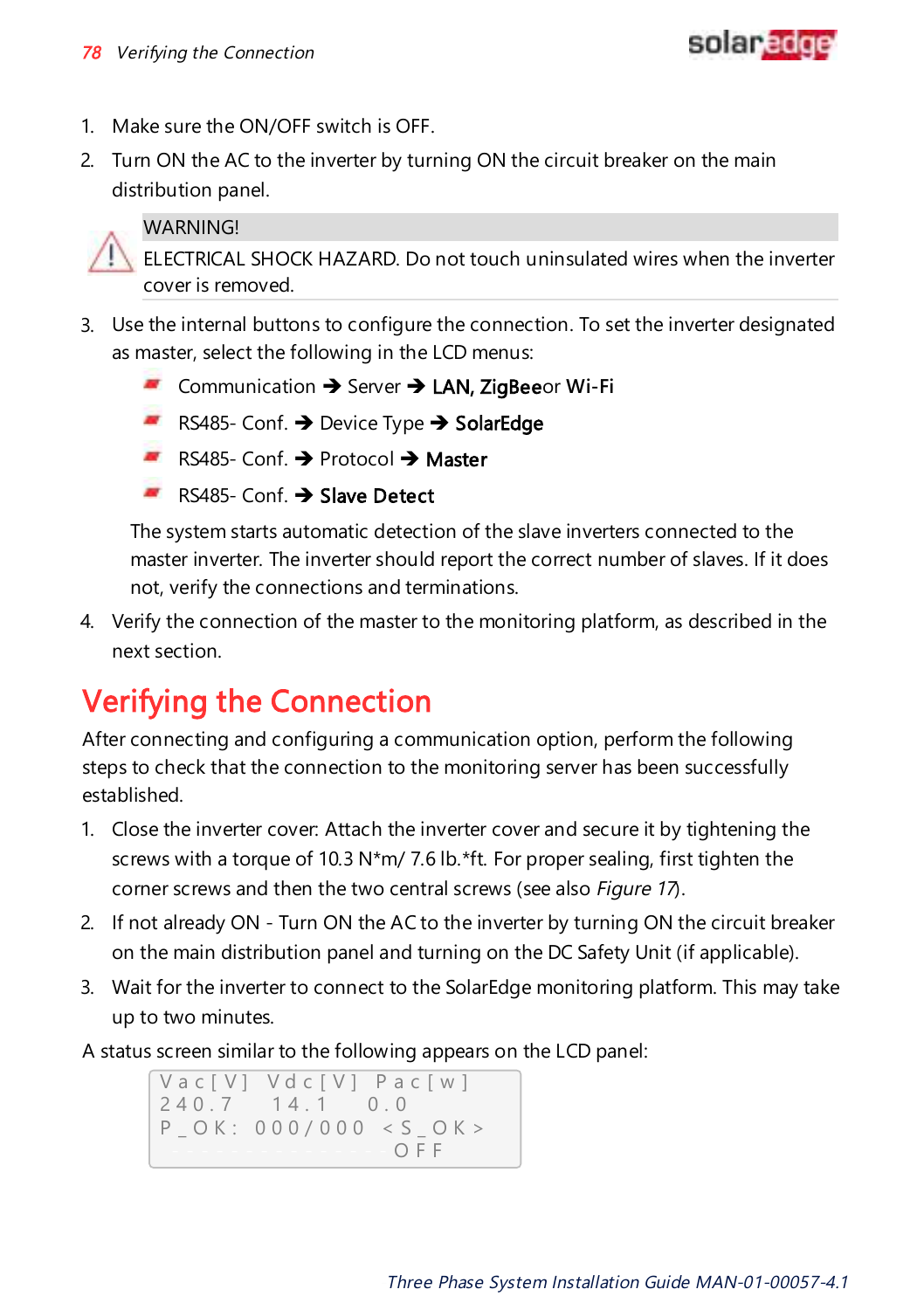

S\_OK: Indicates that the connection to the SolarEdge monitoring platform is successful. If S\_OK is not displayed, refer to Errors and [Troubleshooting](#page-80-0) on [page](#page-80-0) 80.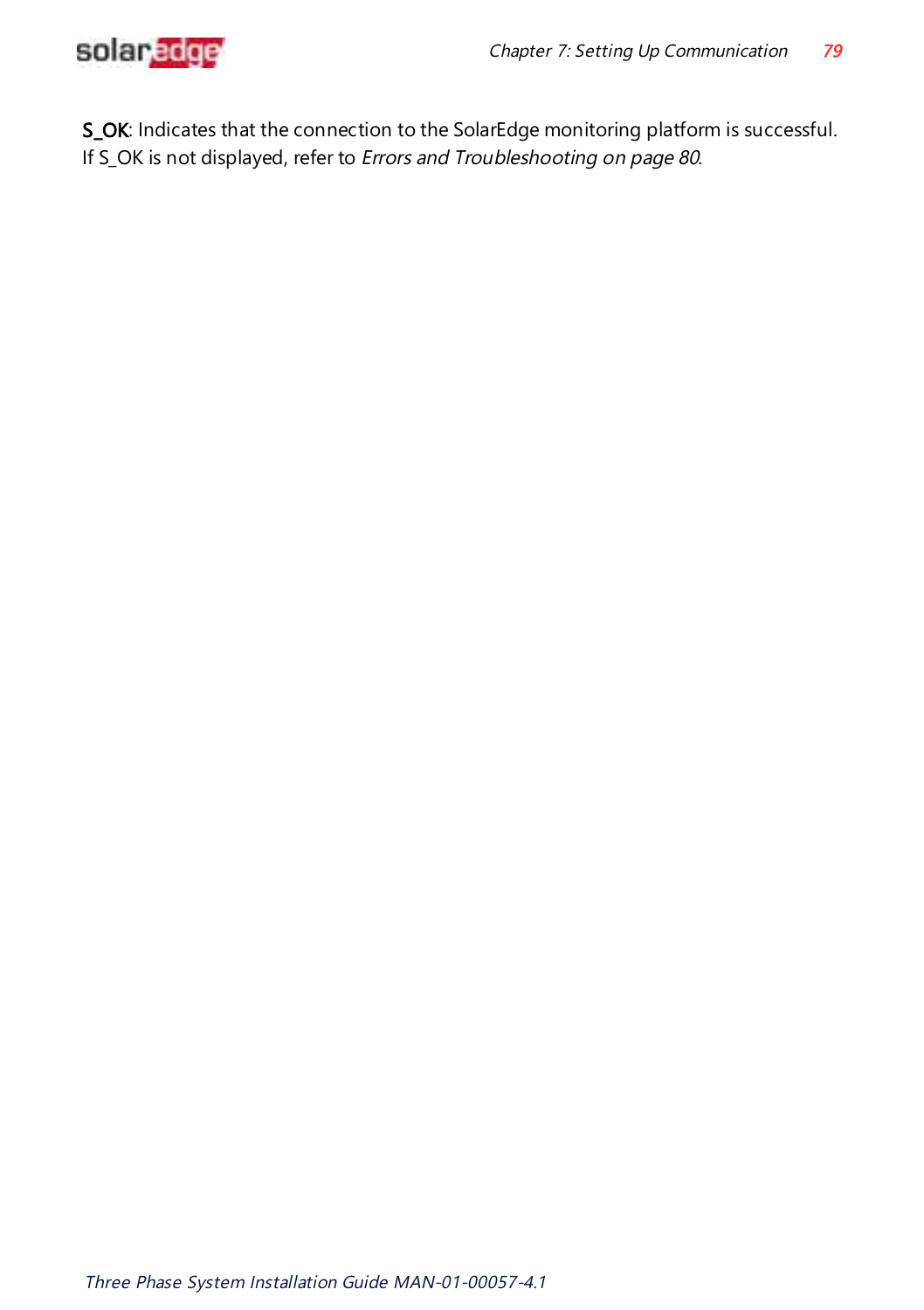

# <span id="page-80-0"></span>Appendix A: Errors and Troubleshooting

This appendix describes general system problems, and how to troubleshoot them. For further assistance, contact SolarEdge Support.

For information on the error and warning messages that appear on the LCD panel when an error occurs, refer to

[http://www.solaredge.com/sites/default/files/se-inverter-installation-guide](http://www.solaredge.com/sites/default/files/se-inverter-installation-guide-error-codes.pdf)[error-codes.pdf](http://www.solaredge.com/sites/default/files/se-inverter-installation-guide-error-codes.pdf)[https://www.solaredge.com/sites/default/files/troubleshooting\\_](https://www.solaredge.com/sites/default/files/troubleshooting_for_se_inverter_insallation_guide_addendum_na.pdf) for se inverter insallation quide addendum na.pdf.

# Troubleshooting Communication



## Troubleshooting Ethernet Communication

When using Ethernet communication, use the Server Communication Status window to identify the location of the error:

#### S e r v e r : L A N < S \_ O K ><br>S t a t u s : < O K >  $Status:$  x x x x x x x x < E R R O R M E S S A G E >

xxxxxxxx is a string of 1s and 0s showing an eight-bit communication connection status. 1 indicates OK and 0 indicates an error.

| <b>Bit</b><br>Location | Error Message                       | Cause and Troubleshooting                                                                                                                                                                                                                                                          |
|------------------------|-------------------------------------|------------------------------------------------------------------------------------------------------------------------------------------------------------------------------------------------------------------------------------------------------------------------------------|
| 1st                    | <b>LAN Disconnected</b>             | Physical connection fault. Check the cable pin-<br>out assignment and cable connection. Refer to<br>Creating an Ethernet (LAN) Connection on<br>page 70                                                                                                                            |
| 2 <sub>nd</sub>        | DHCP Failed, or Invalid DHCP Config | IP settings issue. Check the router and inverter<br>configuration. Consult your network IT.                                                                                                                                                                                        |
| 3rd                    | Gateway Ping Failed                 | Ping to router failed. Check the physical<br>connection to the switch/router. Check that the<br>link LED at the router/switch is lit (indicating phy-<br>link). If OK - contact your network IT, otherwise<br>replace the cable or change it from cross to<br>straight connection. |
| 4th                    | G Server Ping Failed                | Ping to google.com failed. Connect a laptop and<br>check for internet connection. If internet access is<br>unavailable, contact your IT admin or your<br>internet provider.                                                                                                        |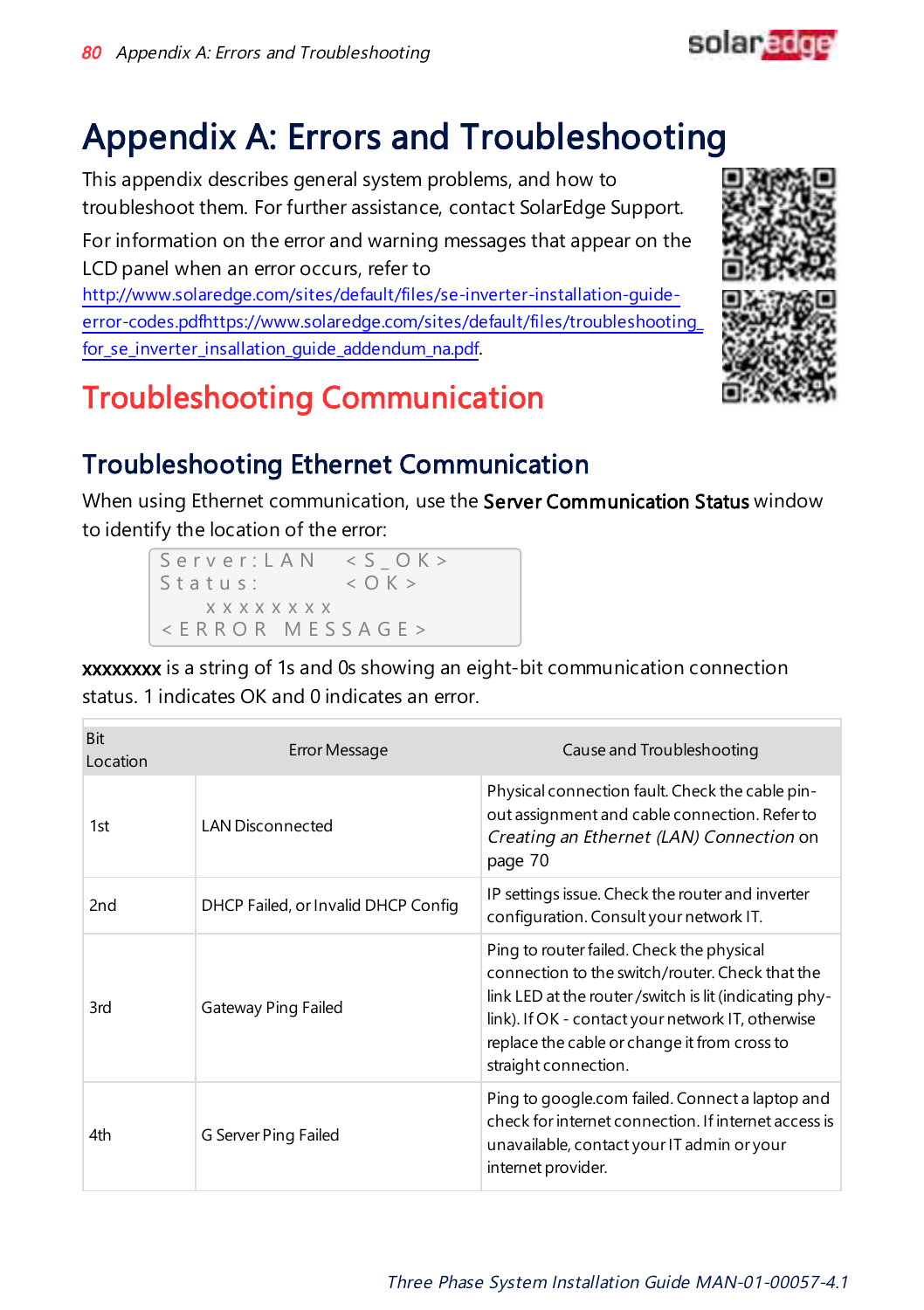

| <b>Bit</b><br>Location | Error Message        | Cause and Troubleshooting                                                                                      |  |  |
|------------------------|----------------------|----------------------------------------------------------------------------------------------------------------|--|--|
|                        |                      | For Wi-Fi networks, ensure that username and<br>password are as defined in the internet provider<br>AP/router. |  |  |
| 5th                    |                      | Ping or connection to SolarEdge server<br>failed. Check the SolarEdge server                                   |  |  |
| 6th                    | Server x Ping Failed | address, under LAN Conf submenu:                                                                               |  |  |
|                        |                      | Address: prod.solaredge.com                                                                                    |  |  |
| 7th                    |                      | Port: 22222<br>Check with your network administrator whether a                                                 |  |  |
| 8th                    | Tcp Connect. Failed  | firewall or another device is blocking<br>transmission.                                                        |  |  |

- 1. If the message Master Not Found appears, check the connections to the master device and fix if required.
- 2. If after slave detection the number of slaves displayed in the master under **RS485-X Conf → Slave Detect** is smaller than the actual number of slaves, use one of the following methods to identify missing slaves and troubleshoot connectivity problems:
	- Use the **Long slave Detect** to retry connecting to slaves
	- Analyze the **Slave List** to check for missing slaves, and check their connection



Refer to [https://www.solaredge.com/sites/default/files/troubleshooting\\_](https://www.solaredge.com/sites/default/files/troubleshooting_undetected_RS485_devices.pdf) [undetected\\_RS485\\_devices.pdf](https://www.solaredge.com/sites/default/files/troubleshooting_undetected_RS485_devices.pdf)

### Additional Troubleshooting

- 1. Check that the modem or hub/router is functioning properly.
- 2. Check that the connection to the internal connector on the communication board is properly done.
- 3. Check that the selected communication option is properly configured.
- 4. Use a method independent of the SolarEdge device to check whether the network and modem are operating properly. For example, connect a laptop to the Ethernet router and connect to the Internet.
- 5. Check whether a firewall or another type of network filter is blocking communication.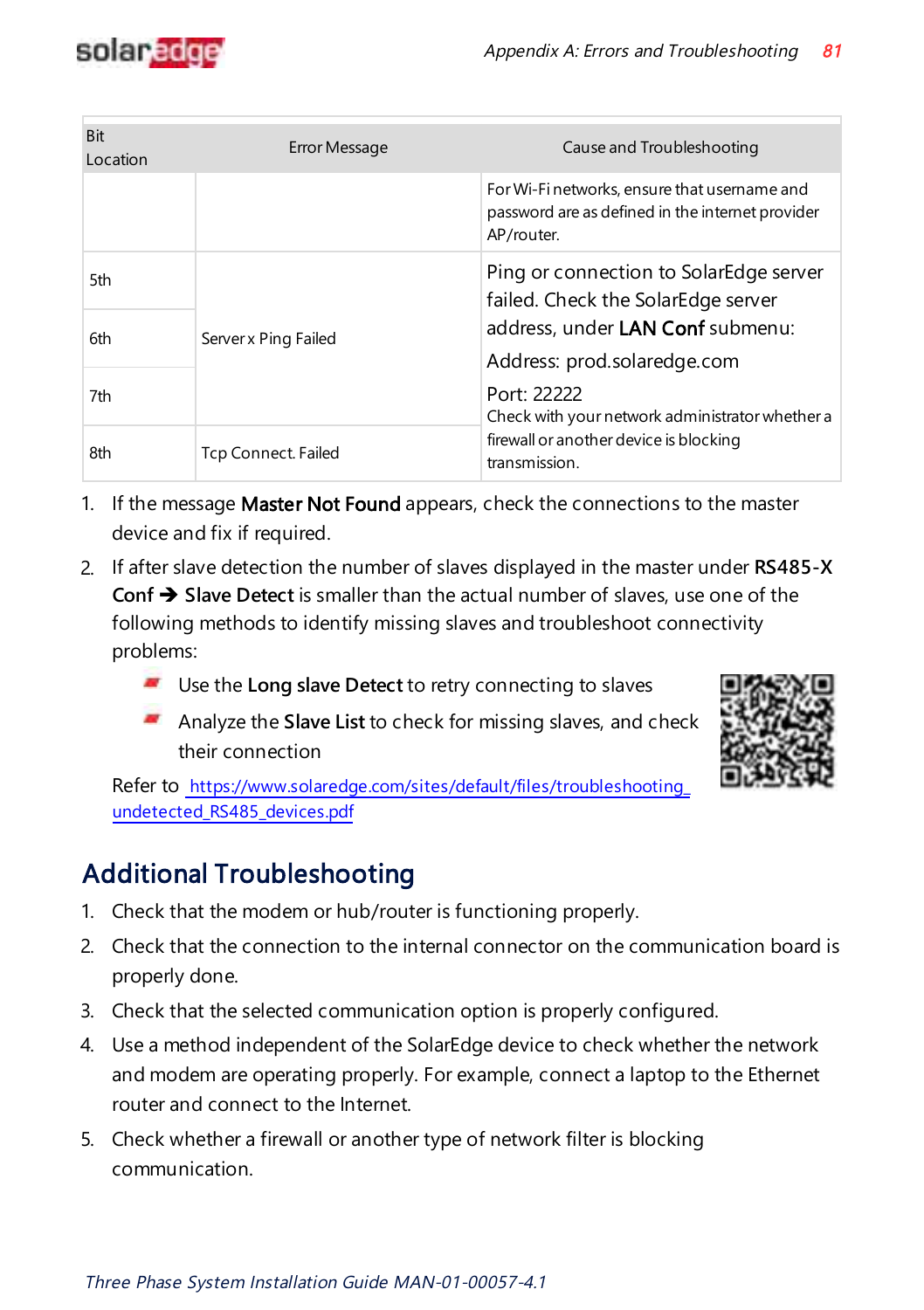

## Power Optimizer Troubleshooting

If the inverter status screen indicates that not all power optimizers are paired or not all are reporting (P\_OK xxx/yyy, and x<y), those optimizers can be identified through the LCD. Refer to

[https://www.solaredge.com/sites/default/files/non\\_reporting\\_power\\_](https://www.solaredge.com/sites/default/files/non_reporting_power_optimizers.pdf) [optimizers.pdf](https://www.solaredge.com/sites/default/files/non_reporting_power_optimizers.pdf)



| Problem                                                      | Possible cause and troubleshooting                                                                                                                                                                           |
|--------------------------------------------------------------|--------------------------------------------------------------------------------------------------------------------------------------------------------------------------------------------------------------|
|                                                              | Power optimizers are shaded.                                                                                                                                                                                 |
| Pairing failed                                               | If you connected the inverter to the monitoring<br>platform, retry pairing remotely (during<br>sunlight). Make sure to leave the inverter<br>ON/OFF switch ON and that S OK appears in<br>the status screen. |
|                                                              | Power optimizer (s) output is disconnected.                                                                                                                                                                  |
| String voltage is OV                                         | Connect all power optimizer outputs.                                                                                                                                                                         |
|                                                              | Power optimizer(s) not connected in the string.                                                                                                                                                              |
|                                                              | Connect all power optimizers                                                                                                                                                                                 |
| String voltage not 0V but lower than<br>number of optimizers | Module(s) not connected properly to power<br>optimizer inputs (not applicable to smart<br>modules).                                                                                                          |
|                                                              | Connect the modules to the optimizer inputs                                                                                                                                                                  |
|                                                              | String reverse polarity.                                                                                                                                                                                     |
|                                                              | Check string polarity using a voltmeter and<br>correct if needed.                                                                                                                                            |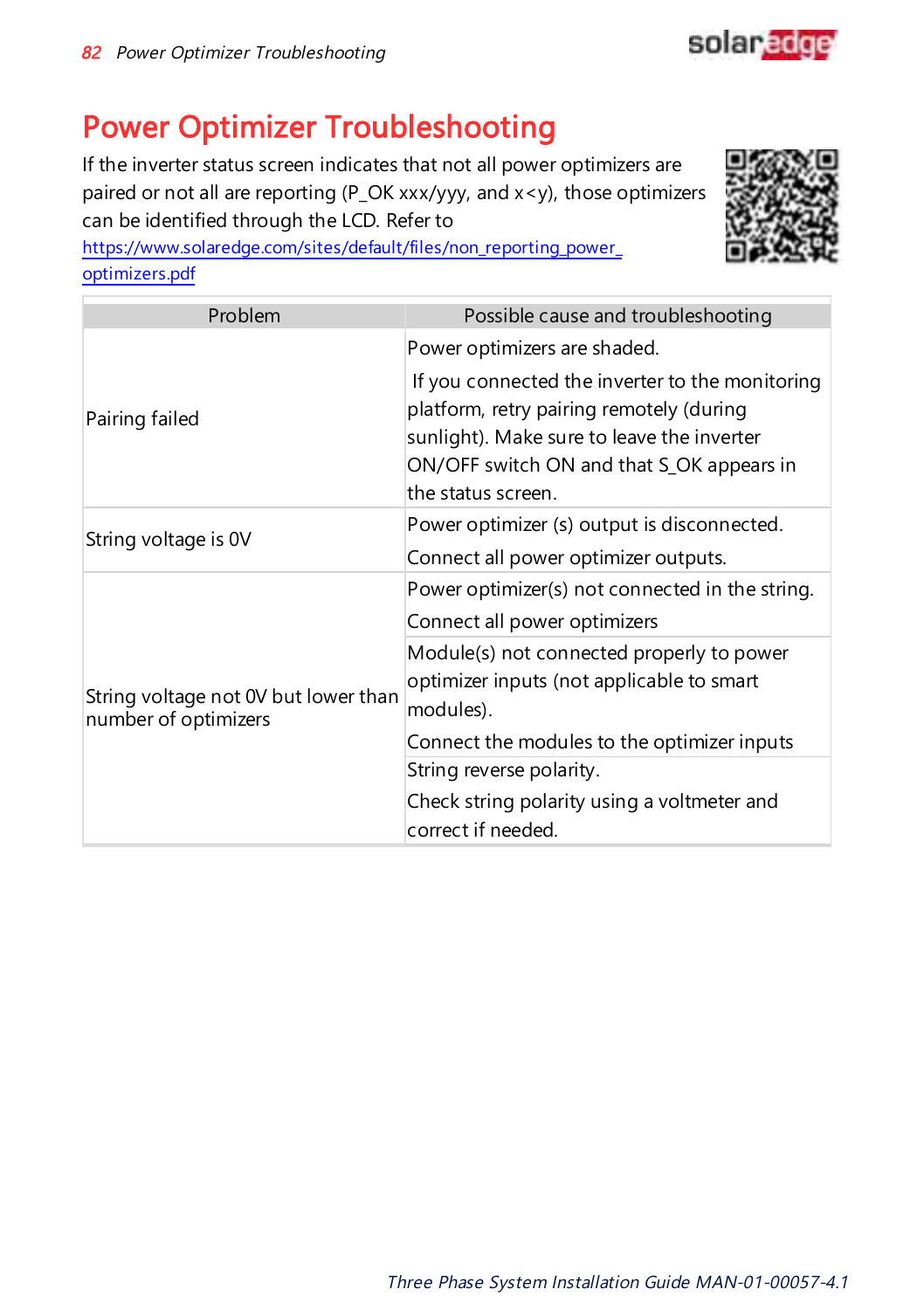

| Problem                                                                                                                                                                     | Possible cause and troubleshooting                                                                                                                                                                                                                                                                                                 |
|-----------------------------------------------------------------------------------------------------------------------------------------------------------------------------|------------------------------------------------------------------------------------------------------------------------------------------------------------------------------------------------------------------------------------------------------------------------------------------------------------------------------------|
|                                                                                                                                                                             | Extra power optimizer(s) connected in the string<br>(not applicable to smart modules).                                                                                                                                                                                                                                             |
|                                                                                                                                                                             | Check if an extra power optimizer is connected<br>in the string. If not - proceed to next solution.                                                                                                                                                                                                                                |
|                                                                                                                                                                             | A module is connected directly to the string,<br>without a power optimizer (not applicable to<br>smart modules).                                                                                                                                                                                                                   |
| of optimizers                                                                                                                                                               | Verify that only power optimizers are connected<br>in the string and that no module outputs are<br>String voltage is higher than number connected without a power optimizer. If the<br>problem persists, proceed to the next step.                                                                                                 |
| <b>WARNING!</b>                                                                                                                                                             | Power optimizer(s) malfunction.                                                                                                                                                                                                                                                                                                    |
| If the measured voltage is<br>too high, the installation<br>may not have a safe low<br>voltage. PROCEED WITH<br>CARE! A deviation of $\pm 1\%$<br>per string is reasonable. | Disconnect the wires connecting the power<br>1.<br>optimizers in the string.<br>Measure the output voltage of each power<br>2.<br>optimizer to locate the power optimizer that<br>does not output 1V safety voltage. If a<br>malfunctioning power optimizeris located,<br>check its connections, polarity, module, and<br>voltage. |
|                                                                                                                                                                             | 3. Contact SolarEdge Support. Do not continue<br>before finding the problem and replacing the<br>malfunctioning power optimizer. If a<br>malfunction cannot be bypassed or resolved,<br>skip the malfunctioning power optimizer,<br>thus connecting a shorter string.                                                              |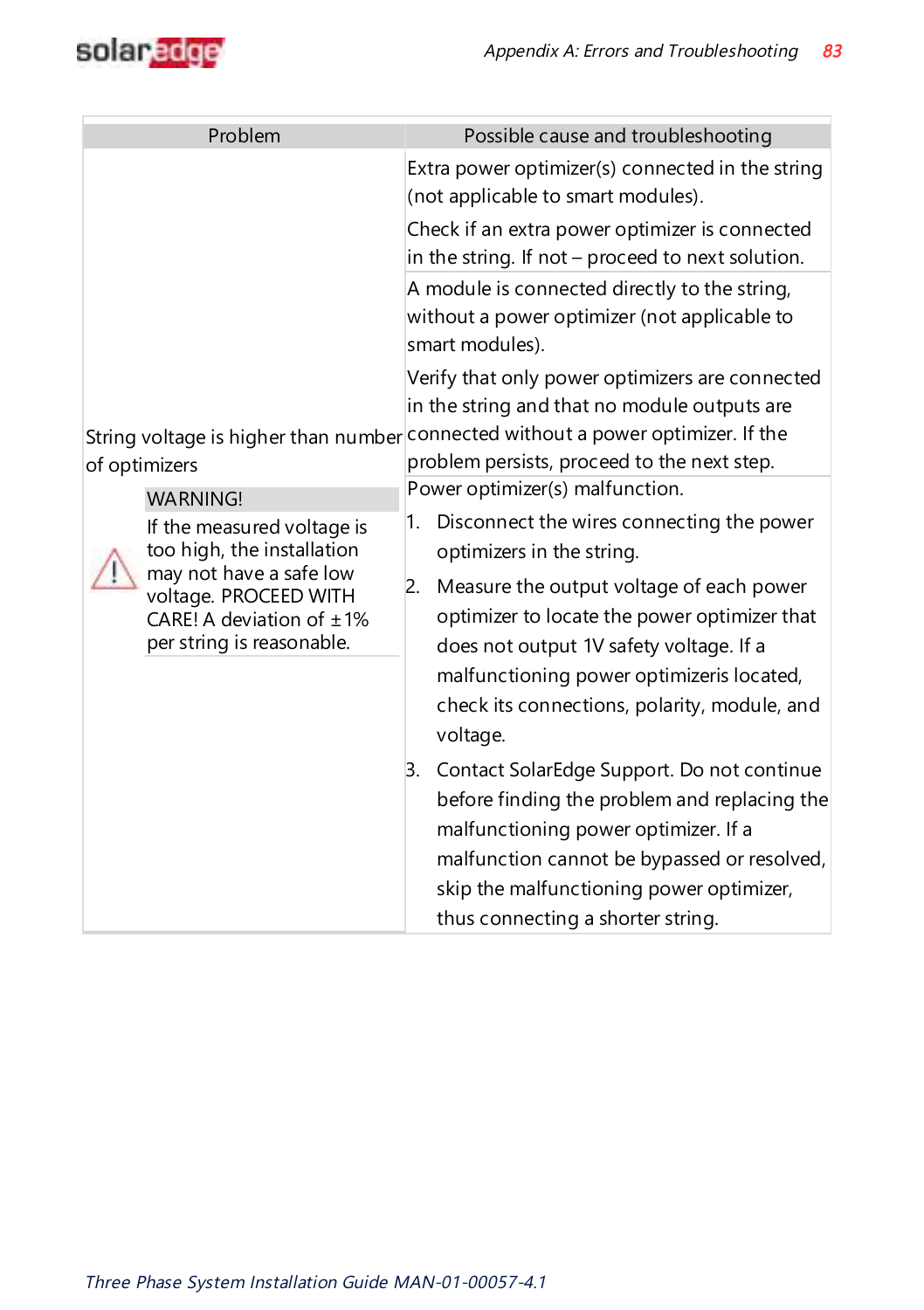



# Appendix B: Mechanical Specifications



Figure 29: Inverter with bracket - front, side and rear views



Figure 30: Inverter mounting bracket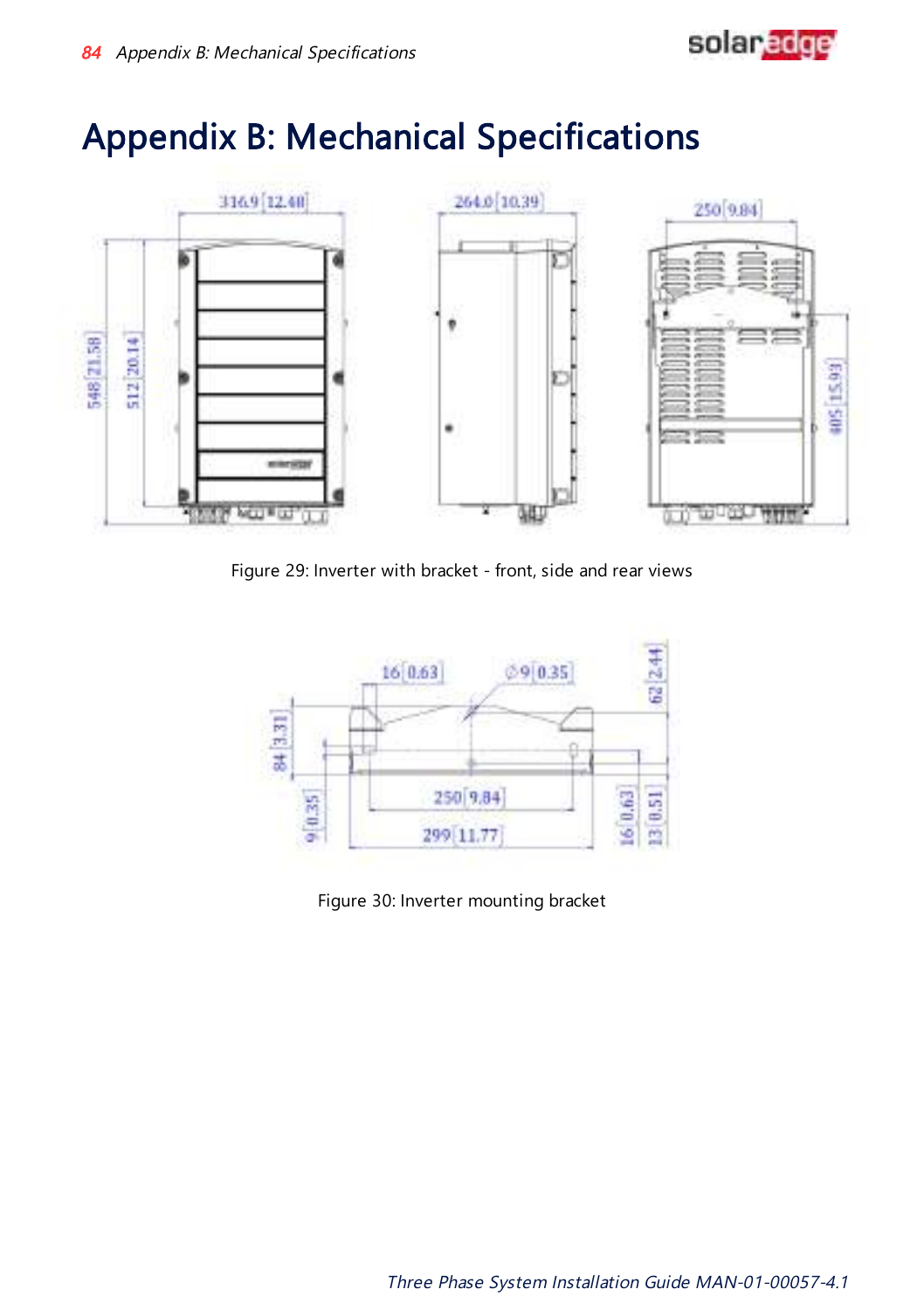

# Appendix C: Connecting the AC and DC Strings to the DC Safety Unit

Some inverter models are supplied with an integrated DC Safety Unit. This appendix describes how to connect the AC grid and DC strings to the DC Safety Unit.

The DC Safety Unit includes:

- a a Mechanical DC switch (2-pole disconnection)
- a, DC surge protection (SPD, Type II)
- a, DC fuses (plus & minus; optional)

This appendix describes connections to DC Safety Unit with or without fuses. The following figure illustrates the DC Safety Unit supplied with fuses.

<span id="page-85-0"></span>

Figure 31: Inside the DC Safety Unit with fuses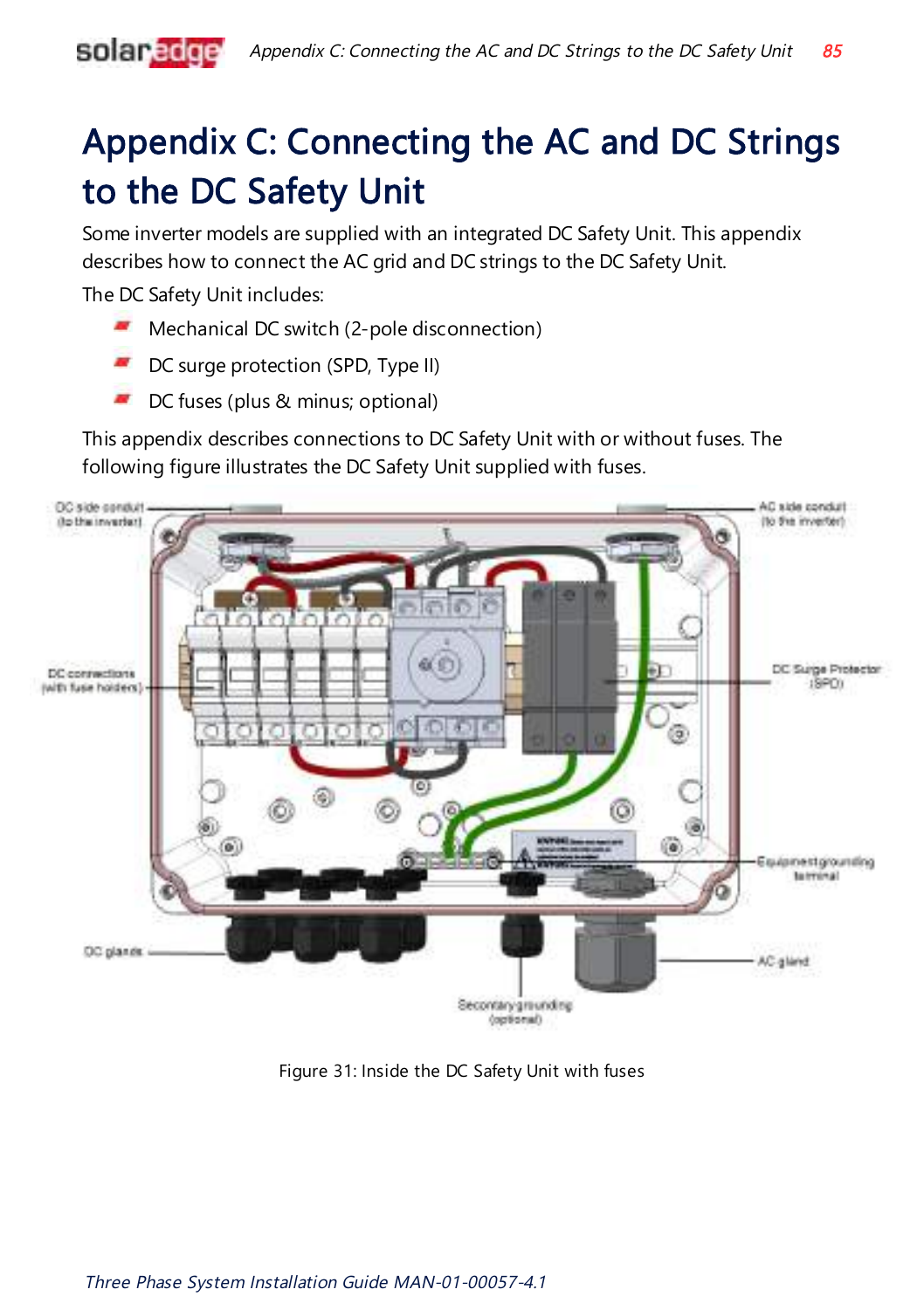

# Connecting the AC Grid to the Inverter

Use a five-wire cable for this connection. The maximum wire size for the input terminal blocks is 16 mm².

 $\Box$  To connect the AC grid to the inverter via the DC Safety Unit:

- 1. Turn OFF the following:
	- The inverter ON/OFF switch
	- The AC circuit breaker
	- The DC Safety Unit
- 2. Open the inverter cover: Release the Allen screws and carefully move the cover horizontally before lowering it.

CAUTION!



When removing the cover, make sure not to damage internal components. SolarEdge will not be held responsible for any components damaged as a result of incautious cover removal.

3. Loosen the screws on the front cover of the DC Safety Unit, as shown below:



Figure 32: Opening the DC Safety Unit cover

- 4. Remove the DC Safety Unit cover.
- 5. Strip 35 cm of the external cable insulation and strip 8 mm of the internal wire insulation.



Figure 33: Insulation stripping – AC

6. Open the AC cable gland and insert the cable through the gland (see [Figure](#page-85-0) 31).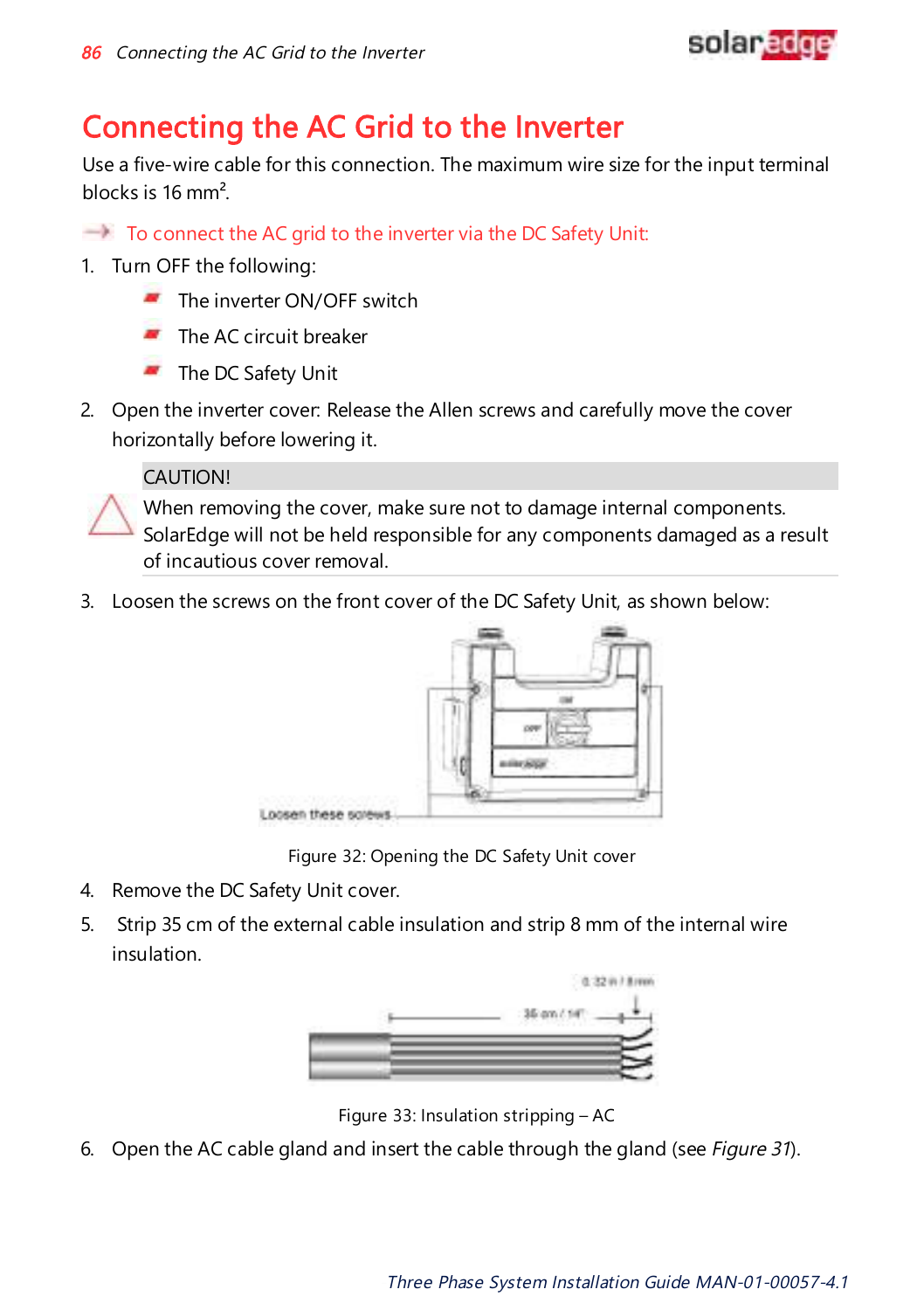

7. Connect the grounding wire to the equipment grounding terminal in the DC Safety Unit.



Connect the equipment grounding before connecting the AC wires to the AC terminal block.

8. Insert the remaining four wires through the AC conduit to the inverter, and connect them to the appropriate terminal blocks in the inverter according to the labels on the terminal blocks (N, L1, L2 and L3).



Figure 34: AC Terminals

- 9. Tighten the screws of each terminal with a torque of 1.2-1.5  $N<sup>*</sup>m / 0.88$ -1.1 lb<sup>\*</sup>ft.
- 10. Check that the wires are fully inserted and cannot be pulled out easily.
- 11. Tighten the AC cable gland with a torque of  $5.0 N<sup>*</sup>m / 44 lb<sup>*</sup>in.$
- 12. Verify that there are no unconnected wires.
- 13. Make sure the SPDs are tightly attached to the DIN rail.

### **NOTE**



If power control is enabled, it is important to respect the order of grid lines connection to the inverter. A 120deg phase difference should be kept between L1 to L2 and between L2 to L3 (L1-L2-L3 and not, for example L1-L3-L2). If the grid lines are not in this order, an error is displayed on the LCD screen and the inverter will not produce power.

# Connecting the Strings to the DC Safety Unit

Up to three strings may be connected in parallel to the DC input pairs of the switch. The terminals are suitable for connection of copper conductors only.

 $\blacksquare$  To connect the strings to the DC Safety Unit:

- 1. Strip 8 mm of the DC wire insulation.
- 2. Insert the wires into the DC input glands of the DC Safety Unit .
- 3. Connect the DC wires according to the DC+ and DC- labels:

Three Phase System Installation Guide MAN-01-00057-4.1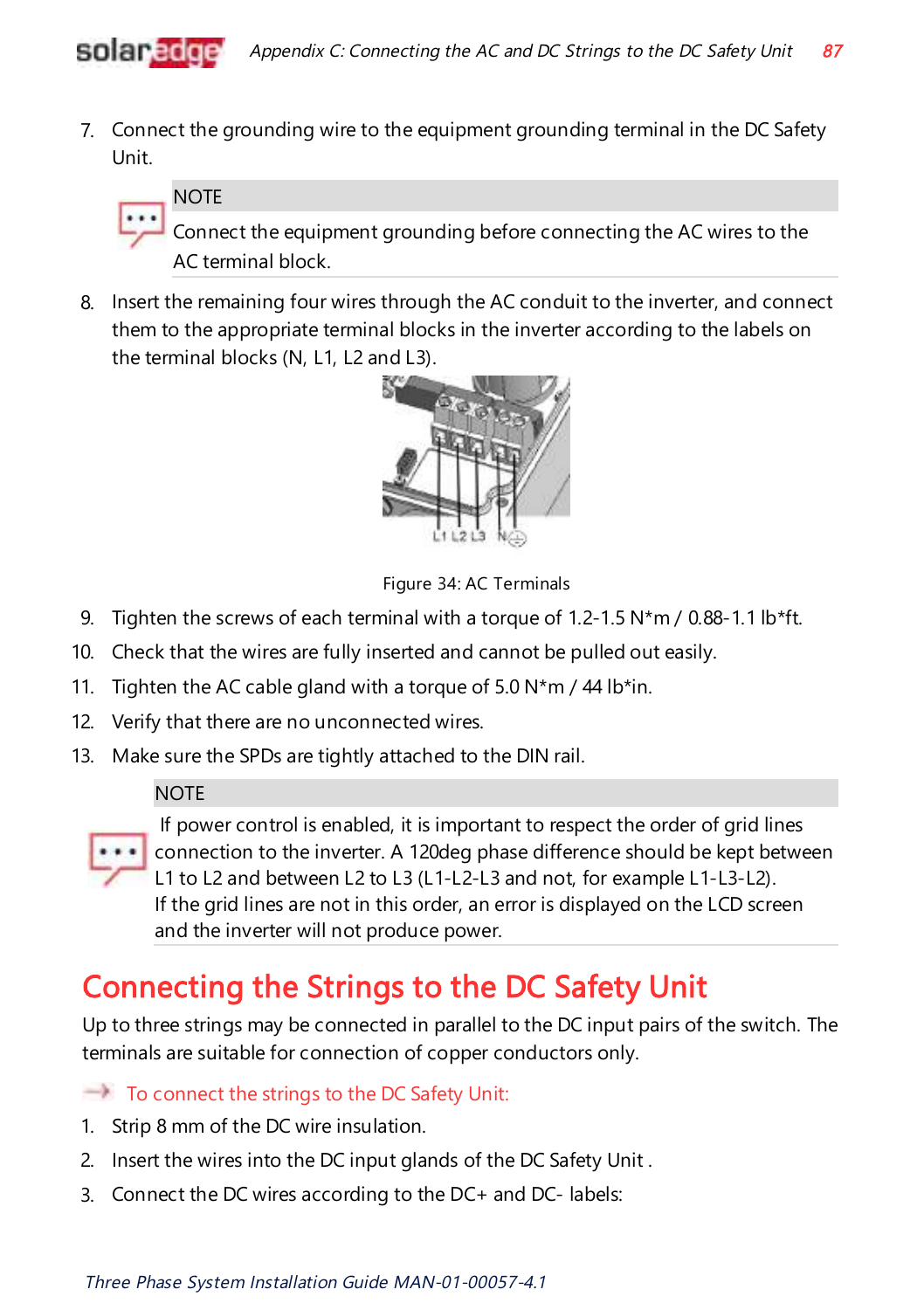

- For DC terminals *without fuses*: Use a standard flat-blade screwdriver to connect the wires to the spring-clamp terminals.
	- $\blacksquare$  The screwdriver blade should fit freely in the terminal opening. Too large a blade can crack the plastic housing.
	- $\blacksquare$  Insert the screwdriver and press the release mechanism and open the clamp.
	- $\blacksquare$  Insert the conductor into the round opening and remove the screwdriver – the wire is automatically clamped.



Figure 35: Spring-clamp terminals

 $\blacksquare$  For DC terminals with fuses:

- $\blacksquare$  Insert the wires into the side openings.
- Fasten the screws at the top of the fuses. Apply torque of 3.4 N\*M / 30 lb\*in.



Figure 36: DC connection with fuses

- 4. Verify that there are no unconnected wires.
- 5. Close the DC Safety Unit cover: Attach the cover and secure it by tightening the four screws with a torque of 1.2 N\*m / 0.9 ft.\*lb.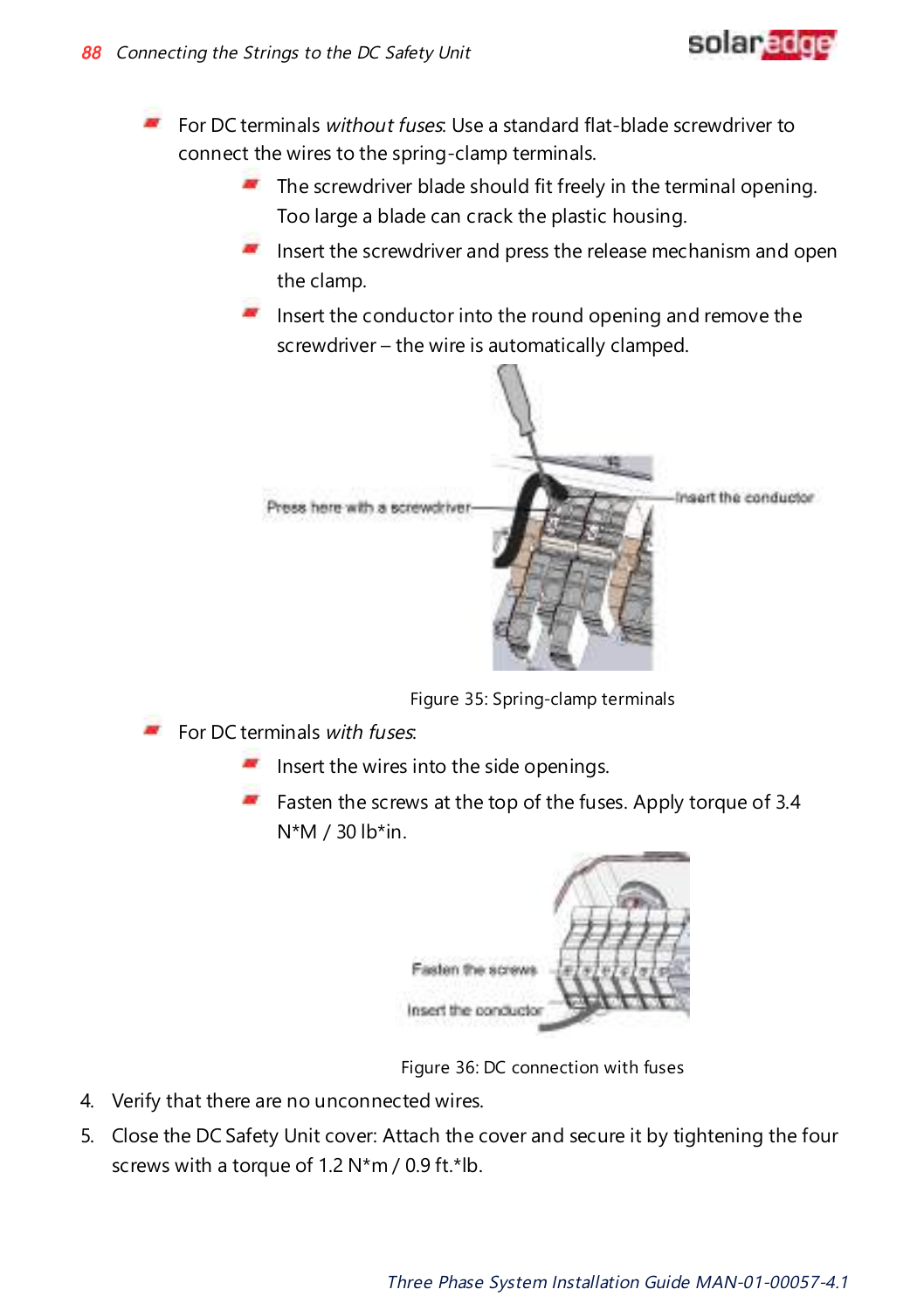

6. Ensure proper cable entry sealing: inspect the entire cable run and use standard sealants to avoid water penetration.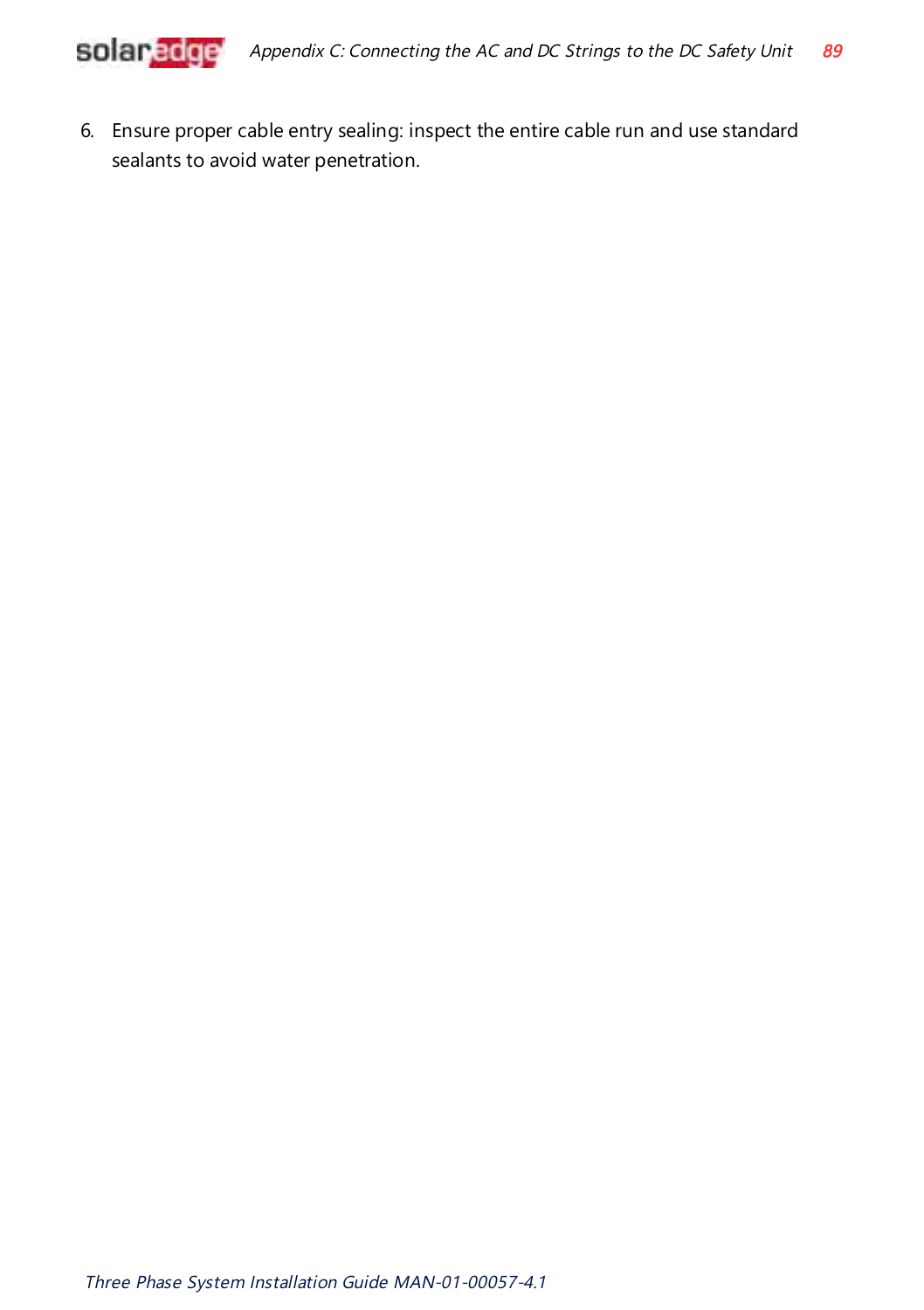

# Appendix D: SafeDC™

When AC supply to the inverter is shut off (by shutting off the AC breaker at the site), or when the inverter ON/OFF switch is turned to OFF, the DC voltage drops to a safe voltage of 1V per optimizer.

The SolarEdge inverters are certified for compliance with the following standards as disconnection devices for PV generators, meaning that they can replace a DC disconnect:

- IEC 60947-3:1999 + Corrigendum: 1999 + A1:2001 + Corrigendum 1:2001 + A2:2005;
- DIN FN 60947-3
- VDE 0660-107:2006-03
- IEC 60364-7-712:2002-05
- a an DIN VDE 0100-712:2006-06.

In compliance with these standards, the disconnection mechanism operates as follows:

1. Turn the inverter ON/OFF switch, located at the bottom of the inverter, to OFF, or disconnect the AC by shutting off the AC breaker at the site. The DC voltage displayed on the inverter LCD begins to decrease.

If the AC breaker was shut off, the LCD does not display. In this case, wait five minutes.

2. When the DC voltage reaches a safe voltage, the PV connectors at the input to the inverter can be disconnected. A galvanic separation then exists between the PV array and the inverter.

### WARNING!

SafeDC complies with IEC60947-3 when installing the system with a worst case SafeDC voltage (under fault conditions) < 120V.



The worst case voltage is defined as: Voc,max+ (String Length-1)\*1V, where:

- Voc,max = Maximum Voc (at lowest temperature) of the PV module in the string (for a string with multiple module models, use the max value)
- **String Length = number of power optimizers in the string**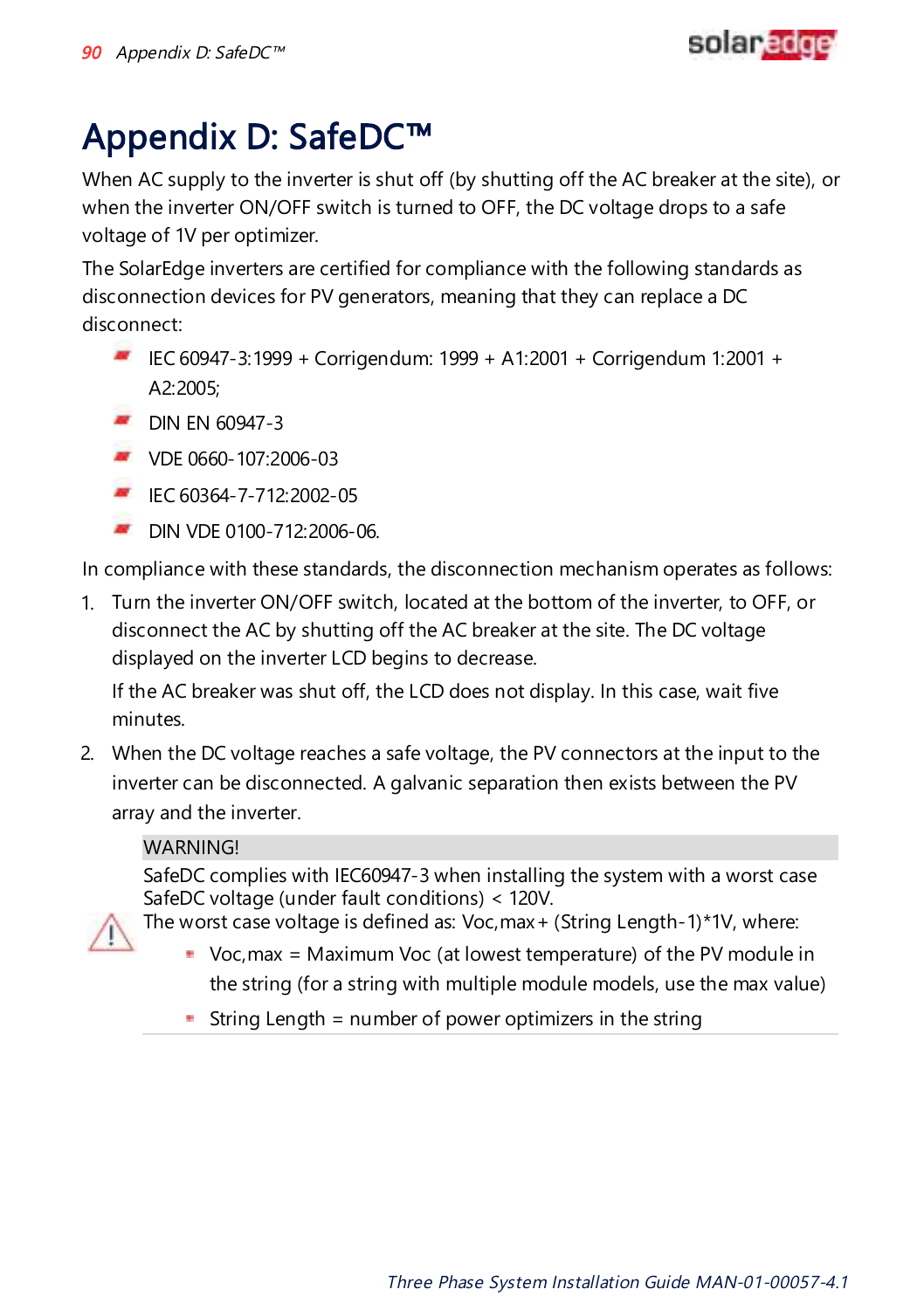

# Appendix E: External Fan Maintenance and Replacement

The inverters have two fans: one is internal and the other is accessible from the outside of the inverter.

A fan replacement kit is available from SolarEdge.



Figure 37: Inverter external fan

# Fan Maintenance

- 1. At least once a year, open the fan screen and clean the accumulated dust using a brush.
- 2. Check the Fan [Status](#page-64-0) screen on the LCD (refer to Fan Status on [page](#page-64-0) 64).
- 3. If one of the following occurs, replace the fan as described below:
	- When the fan stops operating
	- $\blacksquare$  Fan status is **Not Working**; Before replacing the fan, turn the inverter AC OFF and ON and check if the status is cleared
	- $\blacksquare$  The following Error is displayed:

```
F a n 2 F a i l u r e
```
## External Fan Replacement

1. Turn OFF the inverter ON/OFF switch, and wait until the LCD indicates that the DC voltage is safe (<50V), or wait five minutes before continuing to the next step.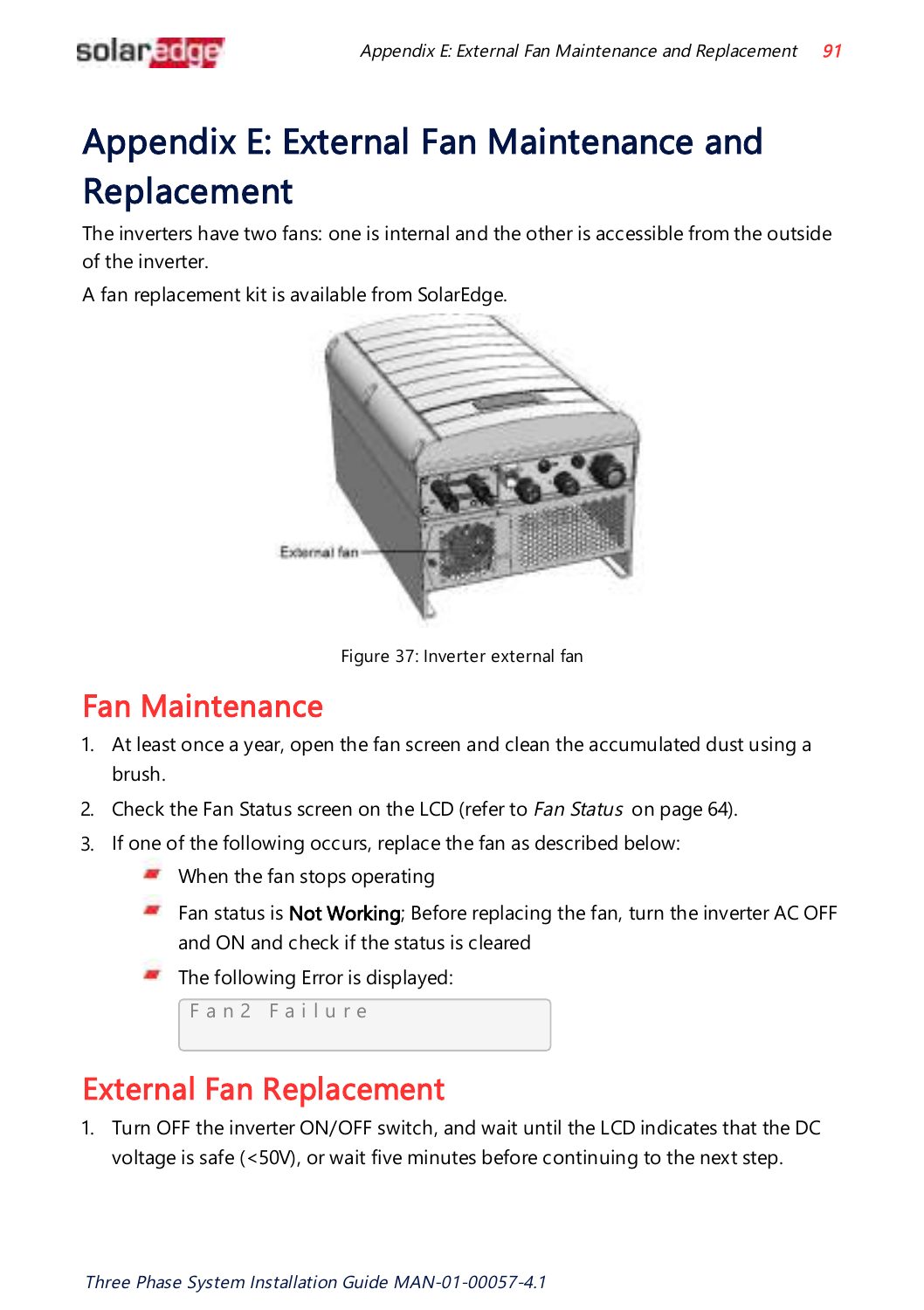

### WARNING!

If you cannot see the inverter panel, or if a malfunction is indicated on the LCD panel, wait five minutes for the input capacitors of the inverter to discharge.

- 2. Turn OFF the DC Safety Unit (if applicable) and the AC breaker of the distribution panel.
- 3. Use a standard screwdriver to unfasten the single screw of the fan cover.
- 4. Open the fan door.
- 5. Disconnect the fan connector and remove the fan.



#### Figure 38: Fan connector

- 6. Connect the fan connector to the new fan.
- 7. Close the fan door and fasten the cover screw.
- 8. After powering up the inverter, check the fan status screen as described in [Fan](#page-64-0) [Status](#page-64-0) on [page](#page-64-0) 64.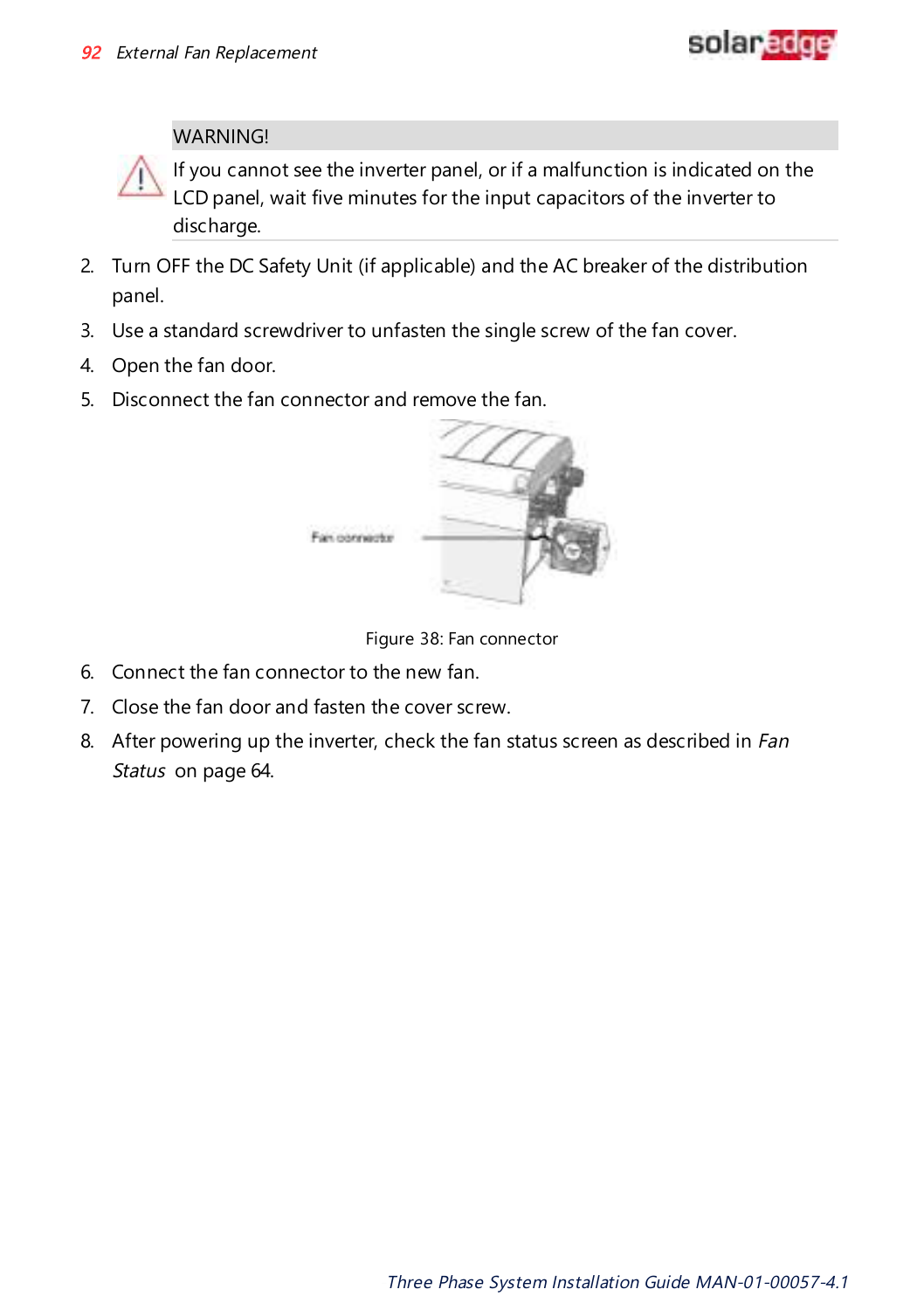# Appendix F: Replacing and Adding System **Components**

This appendix includes replacement procedures for the SolarEdge system components. For inverter or DC Safety Unit replacement, typically only the part to be replaced is supplied (not both inverter and DC Safety Unit). In this case, the DC Safety Unit should be disconnected from the inverter as described herein.



### **NOTE**

If you are permanently disassembling the installation or part of it, make sure to use the disposal methods dictated by local regulations.

CAUTION!



Do not remove the six screws on the DC metal panel as it may harm the inverter sealing and void the warranty.



# Replacing an Inverter

- 1. Turn OFF the DC Safety Unit (if applicable).
- 2. Turn OFF the inverter ON/OFF switch, and wait until the LCD indicates that the DC voltage is safe (<50V), or wait five minutes before continuing to the next step.

### **WARNING!**

If you cannot see the inverter panel, or if a malfunction is indicated on the LCD panel, wait five minutes for the input capacitors of the inverter to discharge.

- 3. Disconnect the AC to the inverter by turning OFF the circuit breakers on the distribution panel.
- 4. Open the inverter cover as described in [Removing](#page-70-0) the Inverter Cover on [page](#page-70-0) 70.
- 5. Disconnect the DC plugs and AC wires from the inverter.
- 6. For inverters with a DC Safety Unit, unscrew the two conduit nuts in the inverter securing the DC Safety Unit to the inverter.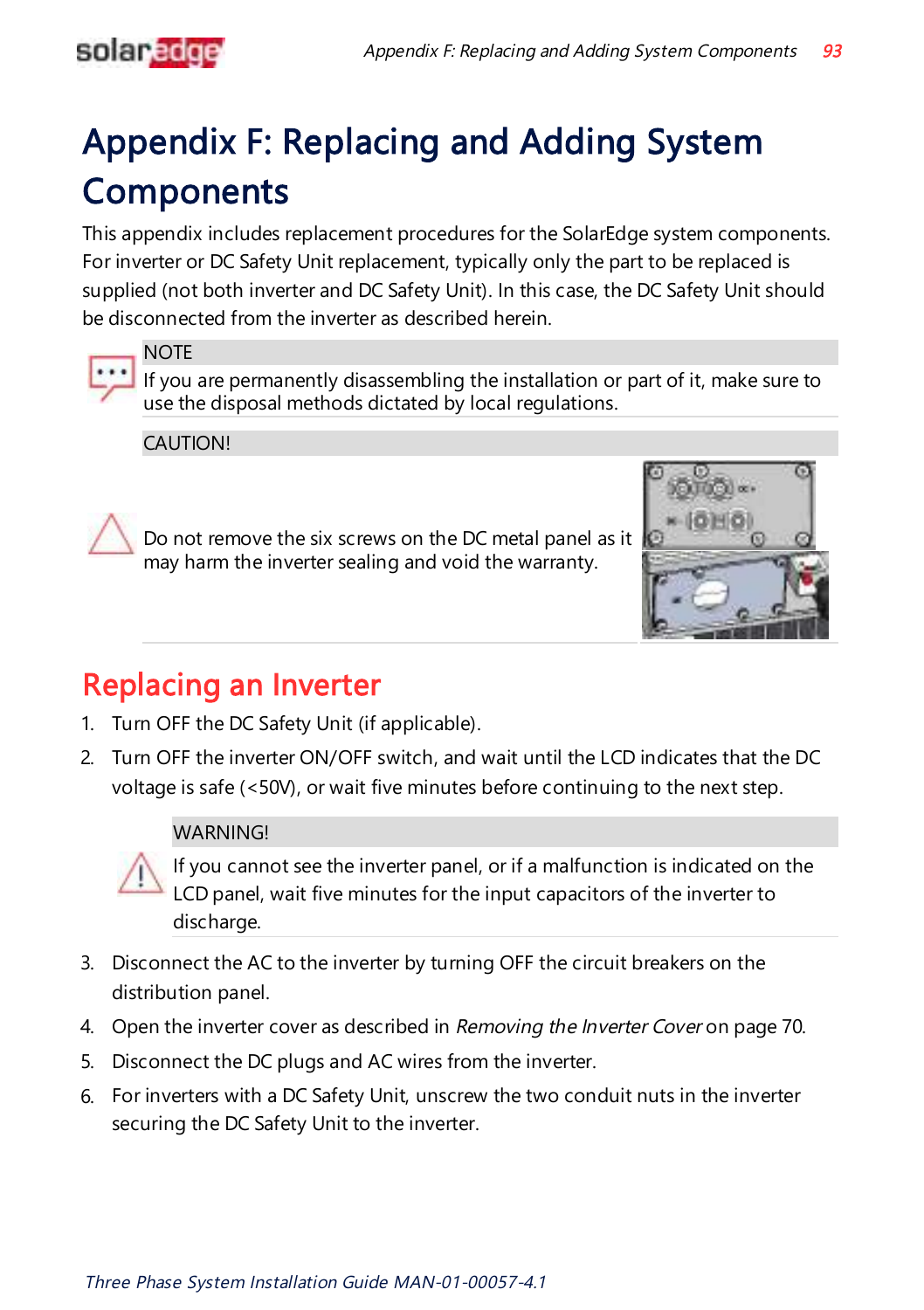





7. Remove the screws securing the inverter to the mounting bracket and remove the inverter from the mounting bracket.



### **NOTE**

If you remove the old inverter and do not immediately install a new one, use insulation tape to isolate each of the AC and DC wires

- 8. Place the new inverter on the mounting bracket; insert the screws securing the inverter to the mounting bracket.
- 9. For inverters with a Connection Unit, screwthe two conduit nuts in the inverter securing the DC Safety Unit to the inverter.
- 10. Connect all the wi[r](#page-23-0)es to the inverter: Follow the instructions of *[Installing](#page-23-0) the Inverter* on [page](#page-23-0) 23 and [Commissioning](#page-36-0) the Installation on [page](#page-36-0) 36.
- 11. Close the DC Safety Unit cover (if applicable) and the inverter cover.

# Replacing the DC Safety Unit

### Removing the DC Safety Unit

1. Turn OFF the inverter ON/OFF switch, and wait until the LCD indicates that the DC voltage is safe (<50V), or wait five minutes before continuing to the next step.

#### WARNING!

If you cannot see the inverter panel, or if a malfunction is indicated on the LCD panel, wait five minutes for the input capacitors of the inverter to discharge.

- 2. Turn OFF the DC Safety Unit and the AC breaker of the distribution panel.
- 3. Open the inverter cover.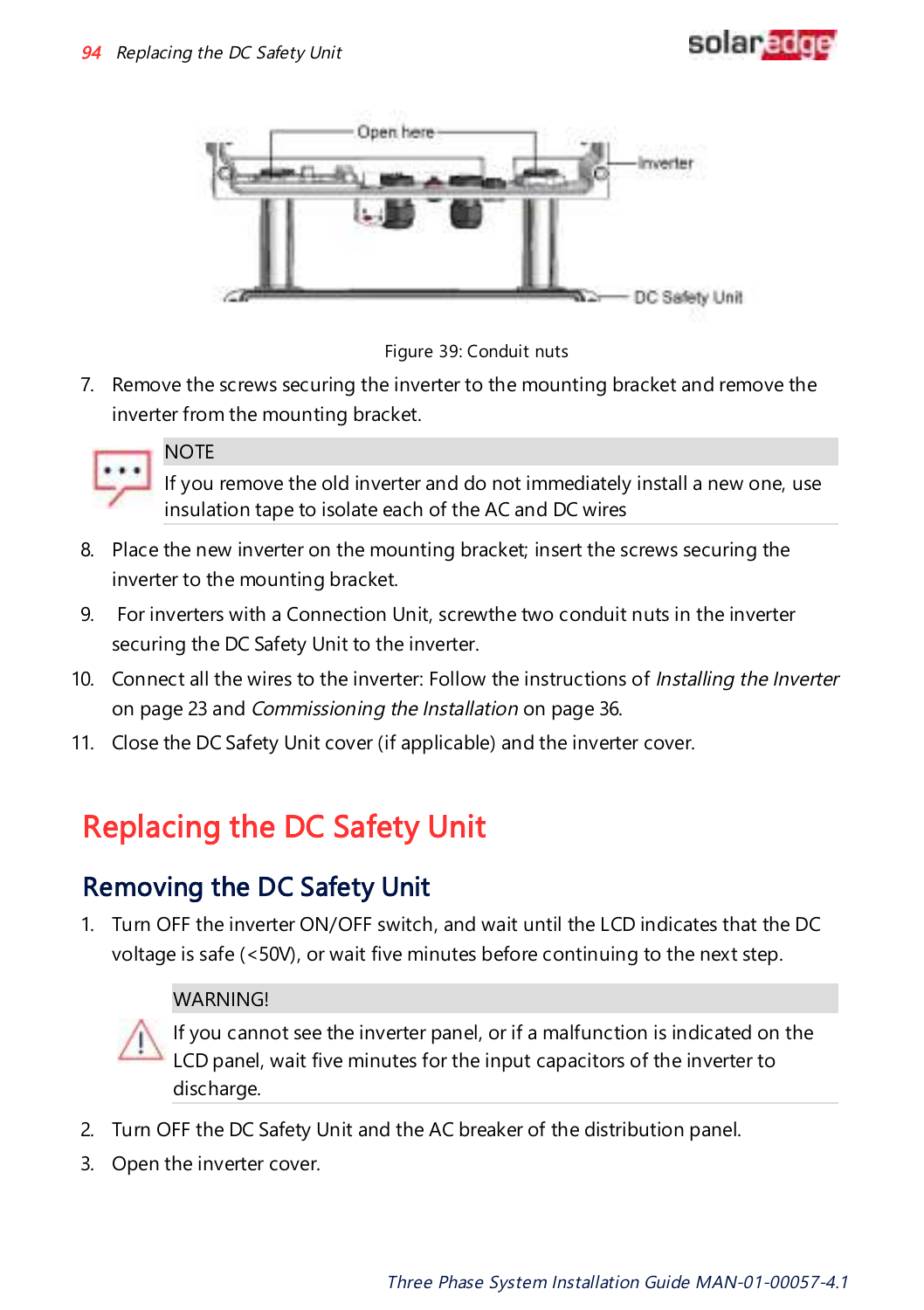

- 4. Disconnect the DC and AC wires from the inverter. If there are ferrite beads on the DC and AC wires in the inverter, open them and set aside.
- 5. Disconnect the RS485 connector from the inverter communication board.
- 6. Unscrew the two conduit nuts in the inverter securing the DC Safety Unit to the inverter, as shown below:



Figure 40: Disconnecting the conduits

- 7. Open the DC Safety Unit cover and disconnect the DC and AC wires. Unscrew the two conduit nuts securing the DC Safety Unit to the external conduits.
- 8. If the DC Safety Unit bracket is screwed to the wall, release it.
- 9. Carefully remove the DC Safety Unit with its mounting bracket from the wall.

### Installing a New DC Safety Unit

- 1. Open the conduit drill guides of the new DC Safety Unit .
- 2. Position the new DC Safety Unit below the inverter and from the inside of the inverter grab the AC and DC wires extending from the switch conduits.
- 3. Attach the DC Safety Unit with its bracket to the wall and slightly close the screws. Do not over tighten.
- 4. Securely screw the two conduit nuts onto the conduit ends in the inverter. Verify proper conduit sealing.

### Connecting the DC Safety Unit to the Inverter

- 1. If ferrite beads were removed from the DC and AC wires, place them on the wires and close them. Make sure the DC labeled ferrite bead is placed on the DC wires and the AC labeled ferrite bead is placed on the AC wires.
- 2. Connect the DC, as follows:
	- Connect the red wire to any of the  $DC+$  terminals in the inverter.
	- Connect the black wire to any of the DC- terminals in the inverter.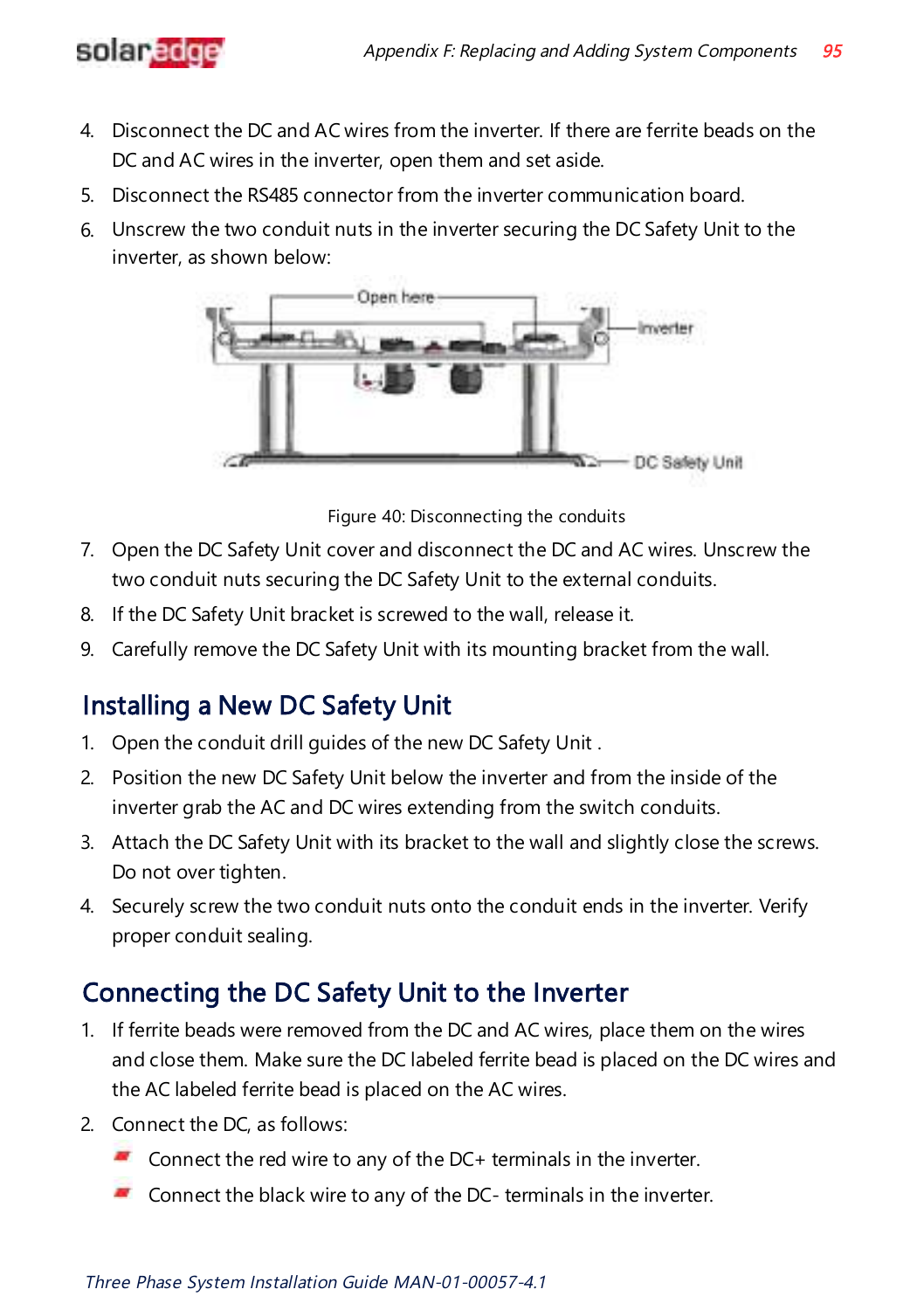

Figure 41: DC terminals

3. Connect the AC wires according to the labels on the AC terminal blocks, as follows:

| Wire type                 | Connect to terminal |                         |
|---------------------------|---------------------|-------------------------|
| Line 1                    | <b>L1</b>           |                         |
| Line 2                    | L <sub>2</sub>      |                         |
| Line 3                    | L <sub>3</sub>      |                         |
| PE (grounding) $\bigodot$ |                     |                         |
| Neutral                   | N                   | Figure 42: AC terminals |

- 4. Tighten the screws of each terminal with a torque of 1.2-1.5 N\*m / 0.88-1.1 lb.\*ft.
- 5. Verify that there are no unconnected wires at the output of the DC Safety Unit and that any unused terminal screws are tightened.
- 6. Connect the DC and AC wires to the DC Safety Unit. Refer to [Connecting](#page-31-0) the AC and the [Strings](#page-31-0) to the Inverter on [page](#page-31-0) 31.
- 7. Ensure proper cable entry sealing; inspect the entire cable run and use standard sealants to avoid water penetration.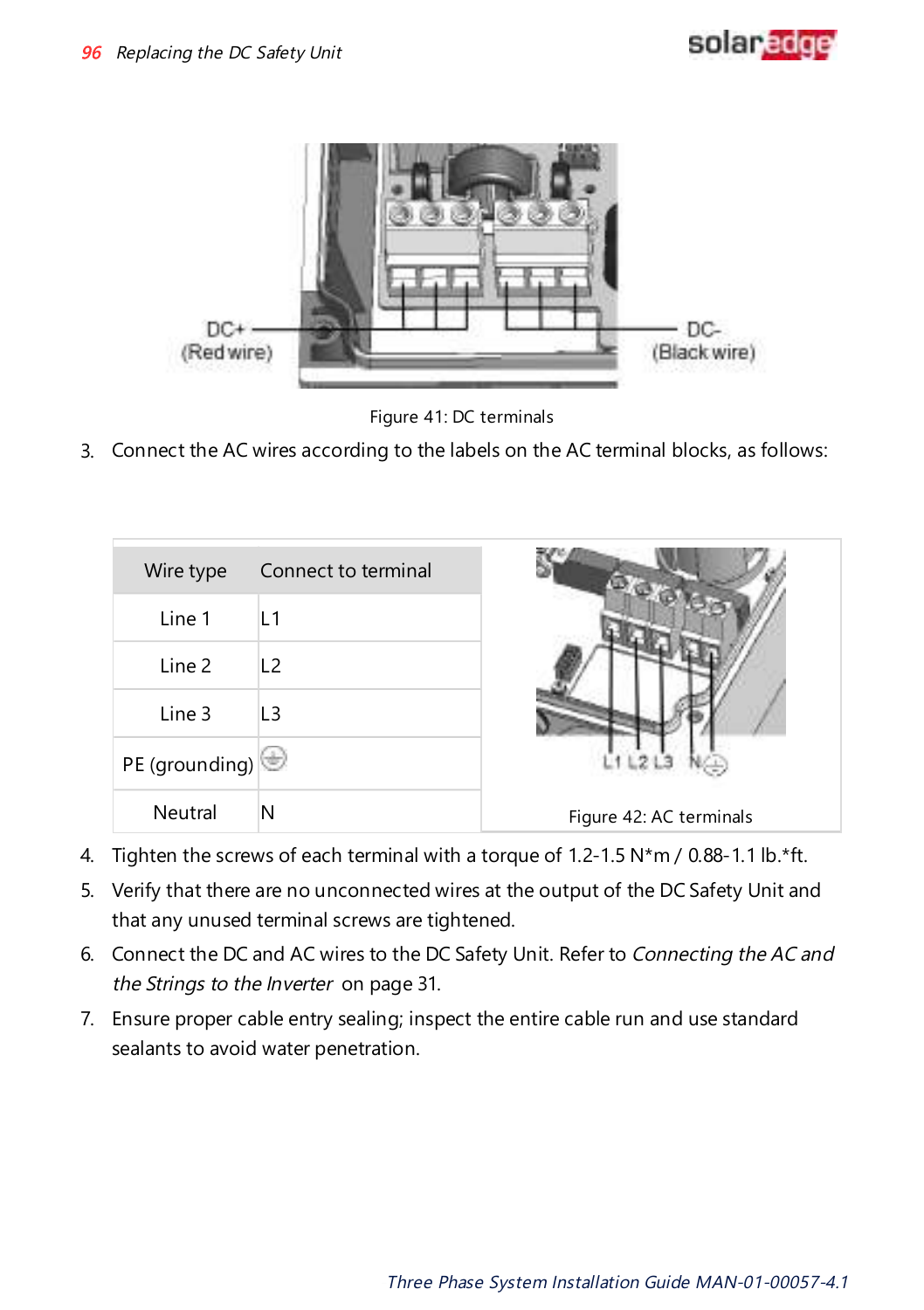

# Adding, Removing, or Replacing Power Optimizers

1. Turn OFF the inverter ON/OFF switch, and wait until the LCD indicates that the DC voltage is safe (<50V), or wait five minutes before continuing to the next step.

### WARNING!



If you cannot see the inverter panel, or if a malfunction is indicated on the LCD panel, wait five minutes for the input capacitors of the inverter to discharge.

- 2. Turn OFF the DC Safety Unit (if applicable).
- 3. Disconnect and connect the necessary power optimizers.
- 4. Perform pairing and other procedures described in [Commissioning](#page-36-0) the Installation on [page](#page-36-0) 36 on all inverters to which power optimizers were added or from which power optimizers were removed.
- 5. In the monitoring platform, use the **Replace** button in the **logical layout** tab (in site Admin). Replace the serial number of the removed power optimizer with the serial number of the newly installed power optimizer. Refer to [https://www.solaredge.com/sites/default/files/se](https://www.solaredge.com/sites/default/files/se-monitoring-portal-site-admin.pdf)[monitoring-portal-site-admin.pdf](https://www.solaredge.com/sites/default/files/se-monitoring-portal-site-admin.pdf)

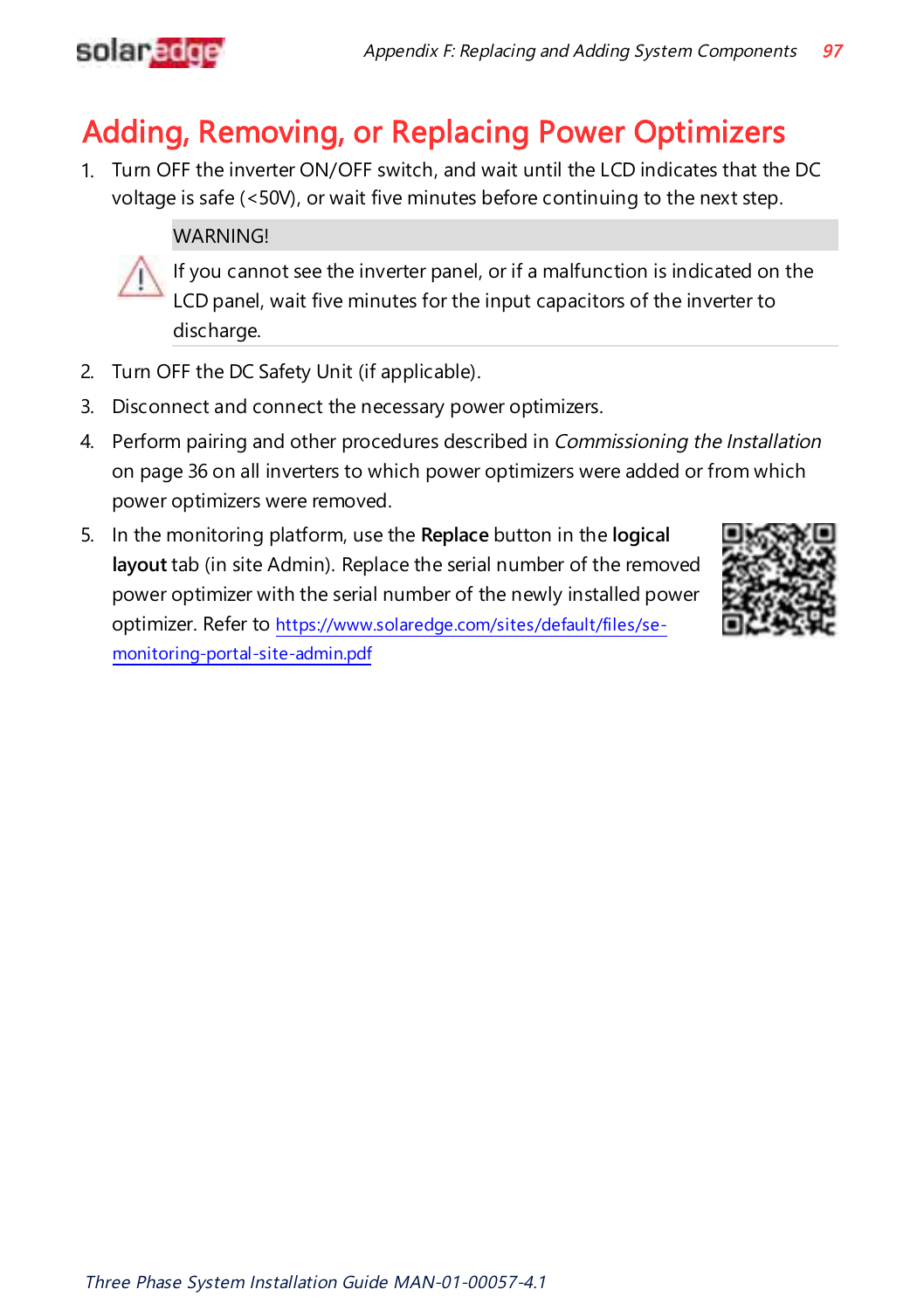# Appendix G: Determining the Circuit Breaker Size

# Revision History

Version 1.0 February 2019: first release

## Introduction

Inverters should be protected by circuit breakers. This document describes how to determine which circuit breaker to use in three phase commercial installations.

## Using Transformers in Commercial Three Phase Inverter Installations

Using transformers in a commercial installation is optional. In most cases a transformer is used to connect the installation to the medium voltage power grid. The following figure illustrates a typical transformer and commercial three phase inverter installation topology.



<span id="page-98-0"></span>Figure 43: Typical transformer and commercial three phase inverter installation topology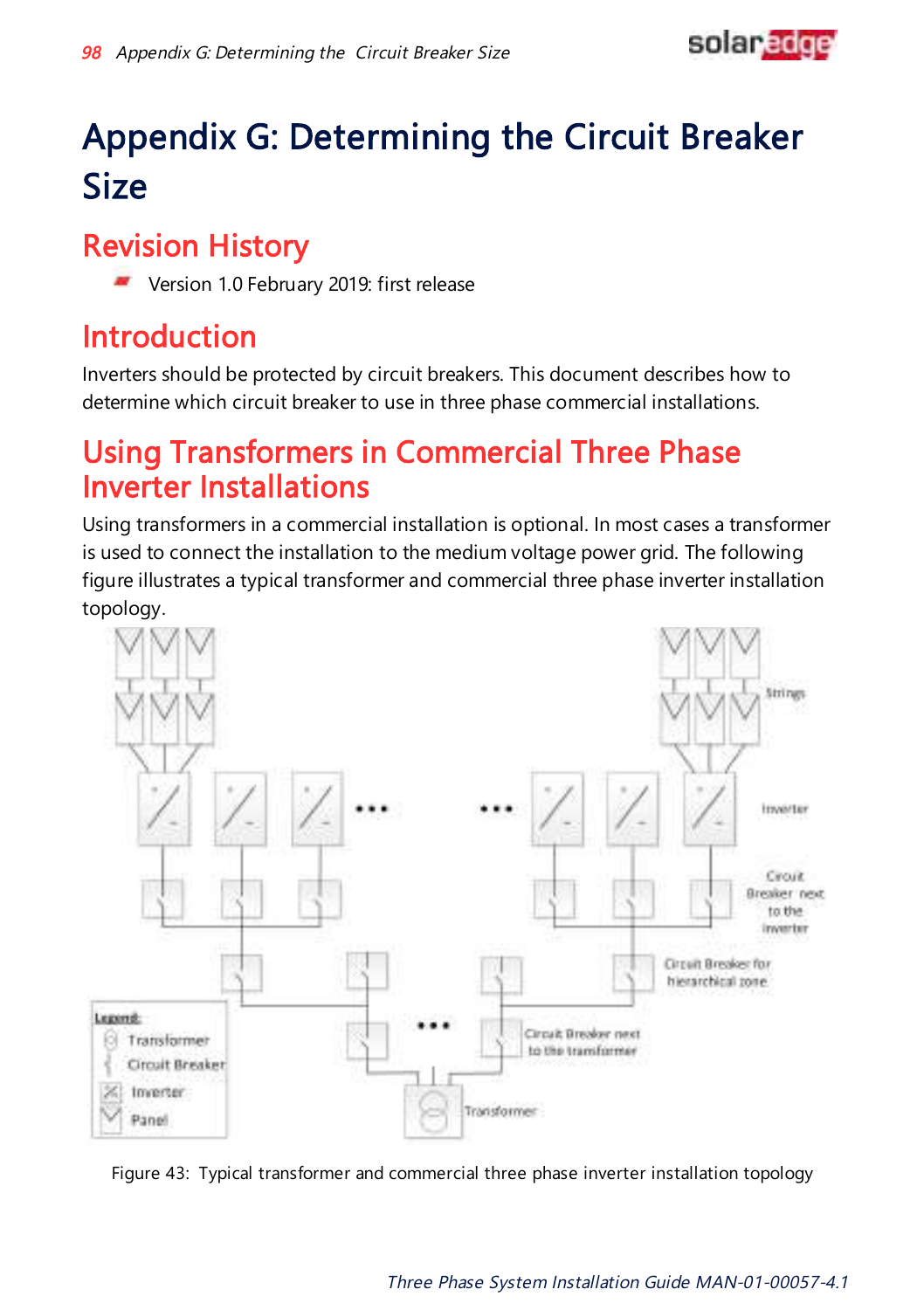

There are many considerations for selecting the suitable transformer and its associated current limiting devices such as circuit breakers and fuses. The considerations must include at least the following:

- The transformer should be designed for a typical PV system production profile: high daytime loads with no loads at night.
- $\blacksquare$  The current limiting devices should protect the electrical circuits and the inverters from the excess current created by an overload, or a short circuit. If a short circuit or other overcurrent occurs, the current limiting devices should block the current flow to the circuit, thus preventing damage to the electrical circuits and the inverters.

The circuit breakers and the fuses should comply with the transformer manufacturer recommendations and with the relevant sections in standards such as IEC 60909, IEC 60364, UL 508A and NEC 2017.

Some manufacturers provide detailed information about the transformer short circuit calculation procedure, and its effect on the selection of circuit breakers and fuses at the different hierarchical levels of the installation topology (see [Figure](#page-98-0) 43).

For an example of a calculation, refer to:

- [Guidelines](https://www.industry.usa.siemens.com/automation/us/en/industrial-controls/tools-and-resources/sccr/Documents/SIE SCCR Whitepaper Lo-res.pdf) on the Short Circuit Current Rating for Industrial Control Panels
- [Short-circuit](https://www.industry.usa.siemens.com/automation/us/en/industrial-controls/tools-and-resources/sccr/Documents/Acrobat Document.pdf) current rating (SCCR) of industrial control panels
- $\blacksquare$  To ensure that the circuit breaker and fuses trip as expected, follow their manufacturers' recommendations, especially with respect to the various derating considerations.

### **NOTE**

Transformer procurement, installation, maintenance and support are the responsibility of the installer. Damage to the inverter due to incorrect transformer installation, or use of a transformer that is incompatible with the SolarEdge system will render the SolarEdge warranty invalid.

### **NOTE**

Transformer procurement, installation, maintenance and support are the

responsibility of the installer. Damage to the inverter due to incorrect transformer installation, or use of a transformer that is incompatible with the SolarEdge system will render the SolarEdge warranty invalid.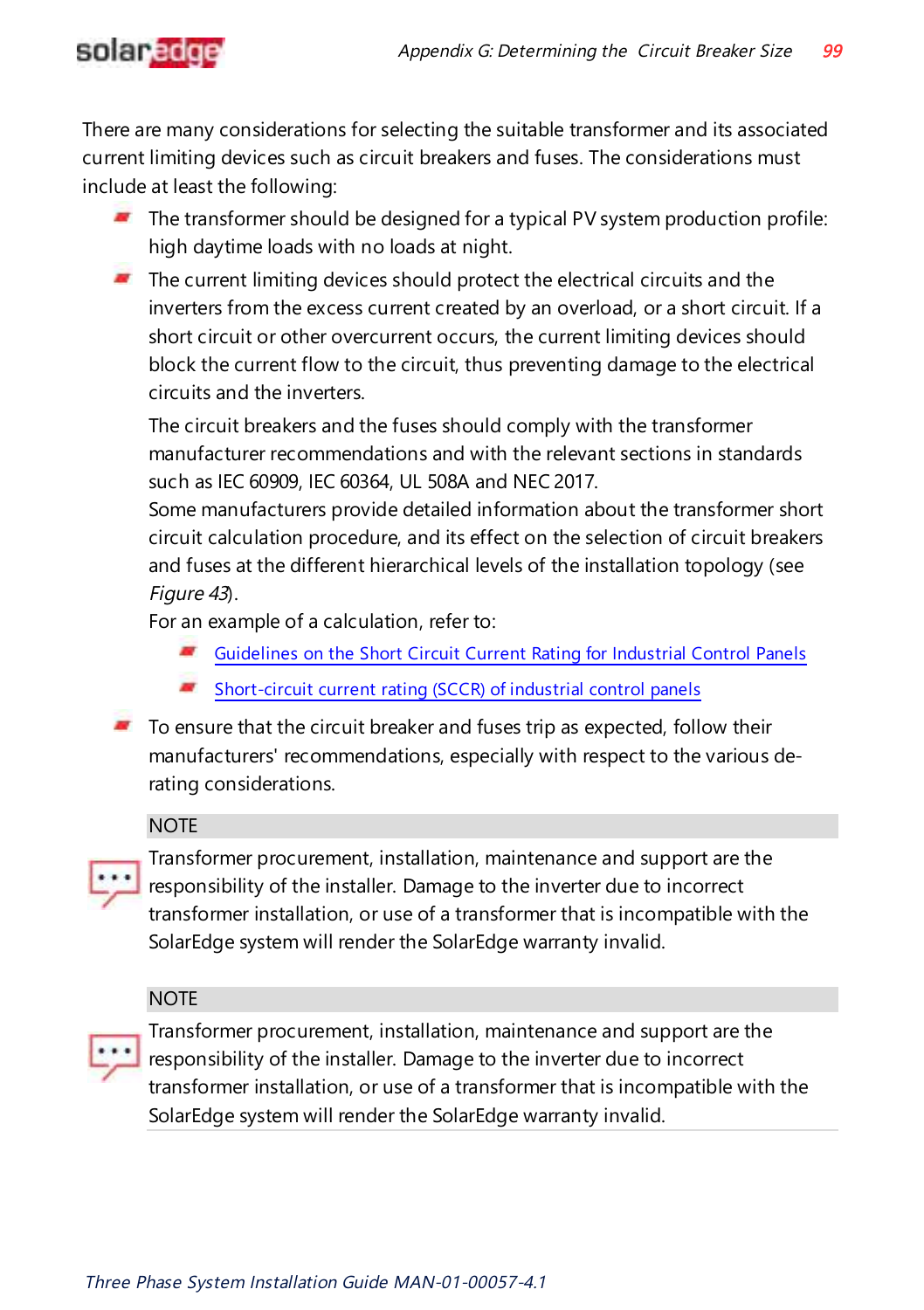

# Determining the Size of an Inverter Circuit Breaker

This section explains how to determine the rate of a circuit breaker next to an inverter. For an example of an inverter with a circuit breaker next to it see [Figure](#page-98-0) 43. Ensure you have the following parameters before determining the circuit breaker size:

- The inverter's maximum continuous output current as appears in the datasheet.
- Factor for the installation's country. This factor is dictated by regulation, applicable standards or common practice and is usually 1.25.

 $\blacksquare$  To determine the size of an inverter circuit breaker:

- 1. Multiply the inverter's maximum continuous output current by the factor. For example, 40A x 1.25= 50A
- 2. Round up the rated size, as calculated in step 1, to the closest standard circuit breaker size. See Circuit Breaker Criteria table below for standard sizes suitable for SolarEdge three phase inverters.



If the result has a decimal fraction smaller than 0.5 round it down.

- 3. To ensure that the selected circuit breaker trips as expected, at minimum consider the following:
	- $\blacksquare$  The circuit breaker rated voltage.
	- **Temperature de-rating due to both close proximity of other circuit breakers and** the effect of ambient temperature on the distribution board.
	- De-rating due to permanent load.

If the de-rated current of the selected circuit breaker is lower than the maximum output current of the inverter, consider selecting a circuit breaker that is designed for a higher rated current, or reducing the temperature de-rating effect by increasing the distance between adjacent circuit breakers.

**NOTE** 

- $\blacksquare$  Make sure to select cables that are suitable for the environmental conditions, the operating voltage and the selected circuit breaker.
- Three or four pole circuit breakers are required. It is recommended to use a four pole circuit breaker when applicable.

It is recommended to use a circuit breaker with tripping characteristic  $B$ or C.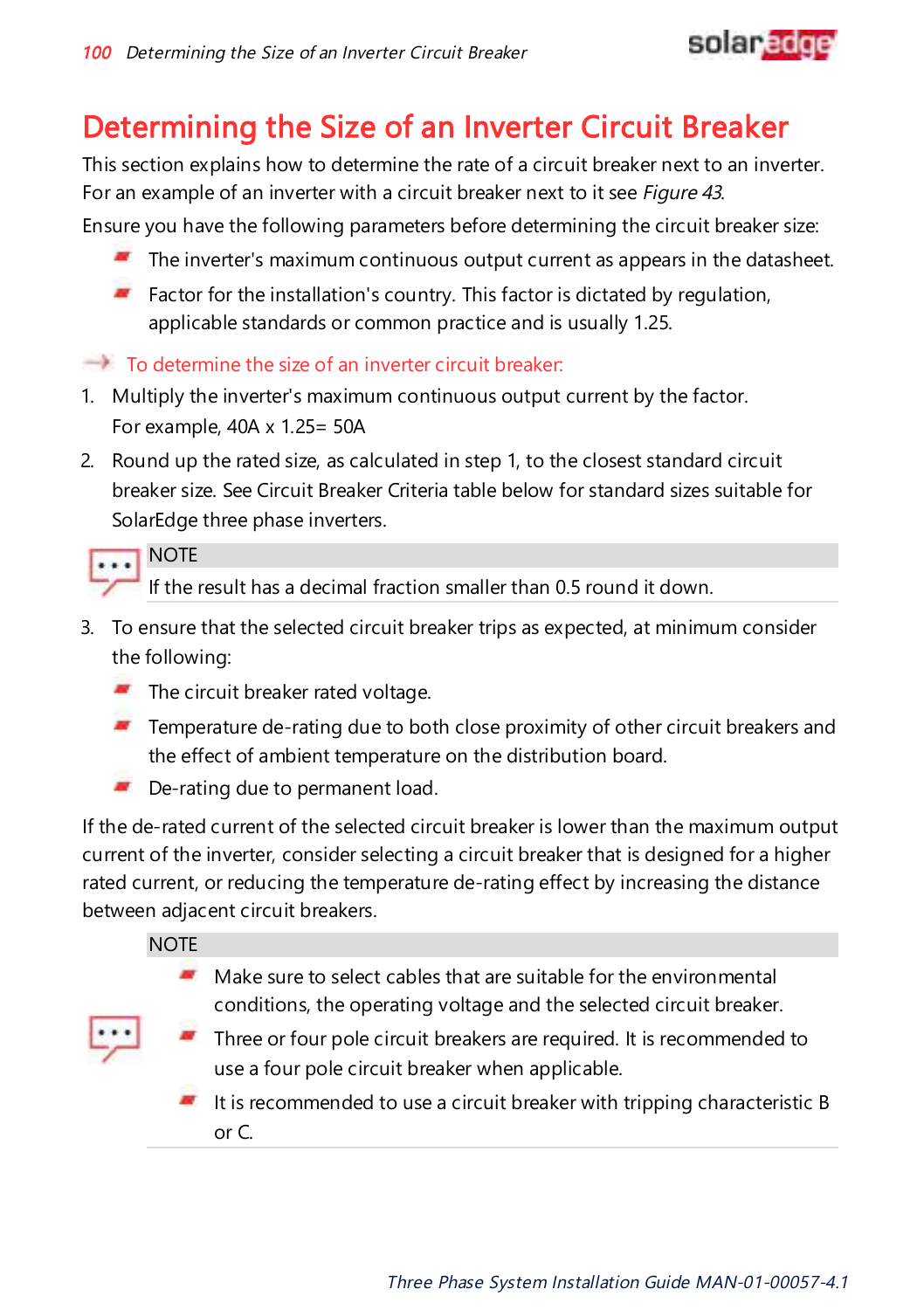

| Inverter           | Max. Continuous Output Current Recommended Circuit Breaker<br>(per Phase) |      |
|--------------------|---------------------------------------------------------------------------|------|
| <b>SE12.5K</b>     | 20A                                                                       | 25A  |
| SE14.4KUS          | 40A                                                                       | 50A  |
| SE15K              | 23A                                                                       | 32A  |
| SE <sub>16</sub> K | 25.5A                                                                     | 32A  |
| SE <sub>17</sub> K | 26A                                                                       | 32A  |
| SE <sub>25</sub> K | 38A                                                                       | 50A  |
| <b>SE27.6K</b>     | 40A                                                                       | 50A  |
| SE30K              | 36.5A                                                                     | 50A  |
| <b>SE33.3K</b>     | 40A                                                                       | 50A  |
| SE43.2KUS          | 120A                                                                      | 150A |
| SE50K              | 76A                                                                       | 100A |
| SE55K              | 80A                                                                       | 100A |
| SE66.6K            | 80A                                                                       | 100A |
| SE66.6KUS          | 80A                                                                       | 100A |
| SE75K              | 120A                                                                      | 150A |
| <b>SE82.8K</b>     | 120A                                                                      | 150A |
| <b>SE100K</b>      | 120A                                                                      | 150A |
| SE100KUS           | 120A                                                                      | 150A |

#### **Table 1: Circuit Breaker Criteria**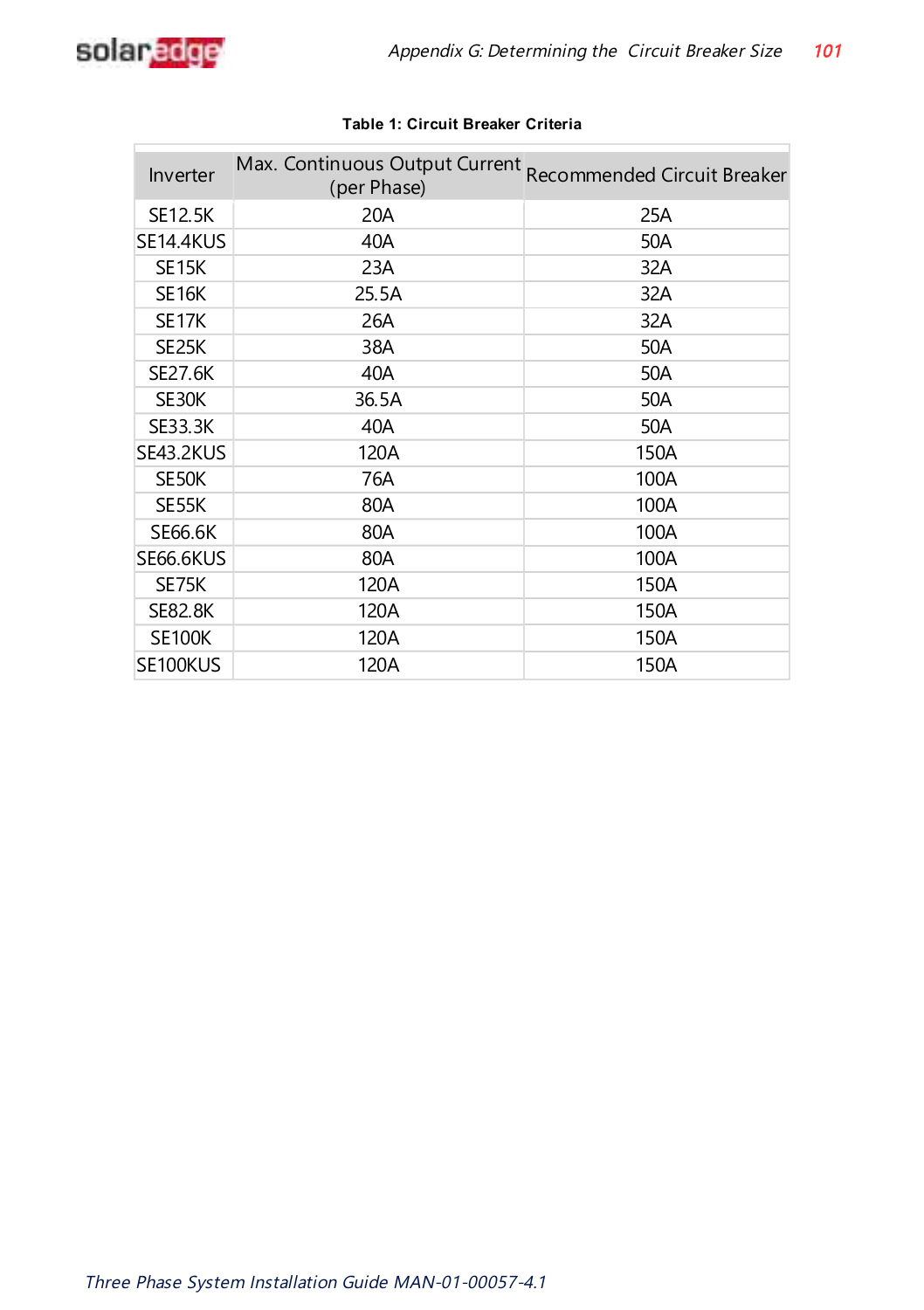

# Technical Specifications - Single Phase Inverters (Europe & APAC)

|                                                                                    | SE2200        | SE3000        | SE3500                           | SE4000 | SE4000-<br>16A | <b>SE5000</b> | SE6000 | Unit                |
|------------------------------------------------------------------------------------|---------------|---------------|----------------------------------|--------|----------------|---------------|--------|---------------------|
| <b>Output</b>                                                                      |               |               |                                  |        |                |               |        |                     |
| Rated AC power<br>output                                                           | 2200          | 3000          | 3500                             | 4000   | 4000           | $5000^{(1)}$  | 6000   | <b>VA</b>           |
| Maximum AC power<br>output                                                         | 2200          | 3000          | 3500                             | 4000   | 4000           | 50001         | 6000   | <b>VA</b>           |
| AC output voltage<br>(nominal)                                                     |               | 220/230/240   |                                  |        |                |               |        | Vac                 |
| AC output voltage<br>range                                                         | $184 - 264.5$ |               |                                  |        |                |               |        | Vac                 |
| AC frequency<br>(nominal)                                                          |               | $50/60 \pm 5$ |                                  |        |                |               | Hz     |                     |
| Maximum<br>continuous output<br>current                                            | 12            | $16.5^{(2)}$  | 19.52                            | 22     | 16             | 27            | 27     | A                   |
| Max. continuous<br>overcurrent<br>protection                                       | 12            | 16.52         | 19.52                            | 22     | 16             | 27            | 27     | A                   |
| Residual current<br>detector/ Residual<br>current step detector                    | 300/30        |               |                                  |        |                |               |        | mA                  |
| Inrush current AC<br>(Peak/Duration)                                               | 2.8/20        |               |                                  |        |                |               |        | Aac<br>(rms)<br>/ms |
| Max. output fault<br>current                                                       | 38            |               |                                  |        |                |               |        | A                   |
| Power factor range                                                                 |               |               | 1 (adjustable from -0.9 to +0.9) |        |                |               |        |                     |
| Total harmonic<br>distortion                                                       | $< 3\%$       |               |                                  |        |                |               |        |                     |
| Protective class                                                                   | Class I       |               |                                  |        |                |               |        |                     |
| Utility monitoring,<br>islanding protection,<br>country configurable<br>thresholds | Yes           |               |                                  |        |                |               |        |                     |

<sup>(1)</sup>Limited to 4600VA when the inverter is set to South Africa.

<sup>(2)</sup>16A when the country is set to Denmark, Portugal, UK, or Poland. For other countries, contact SolarEdge.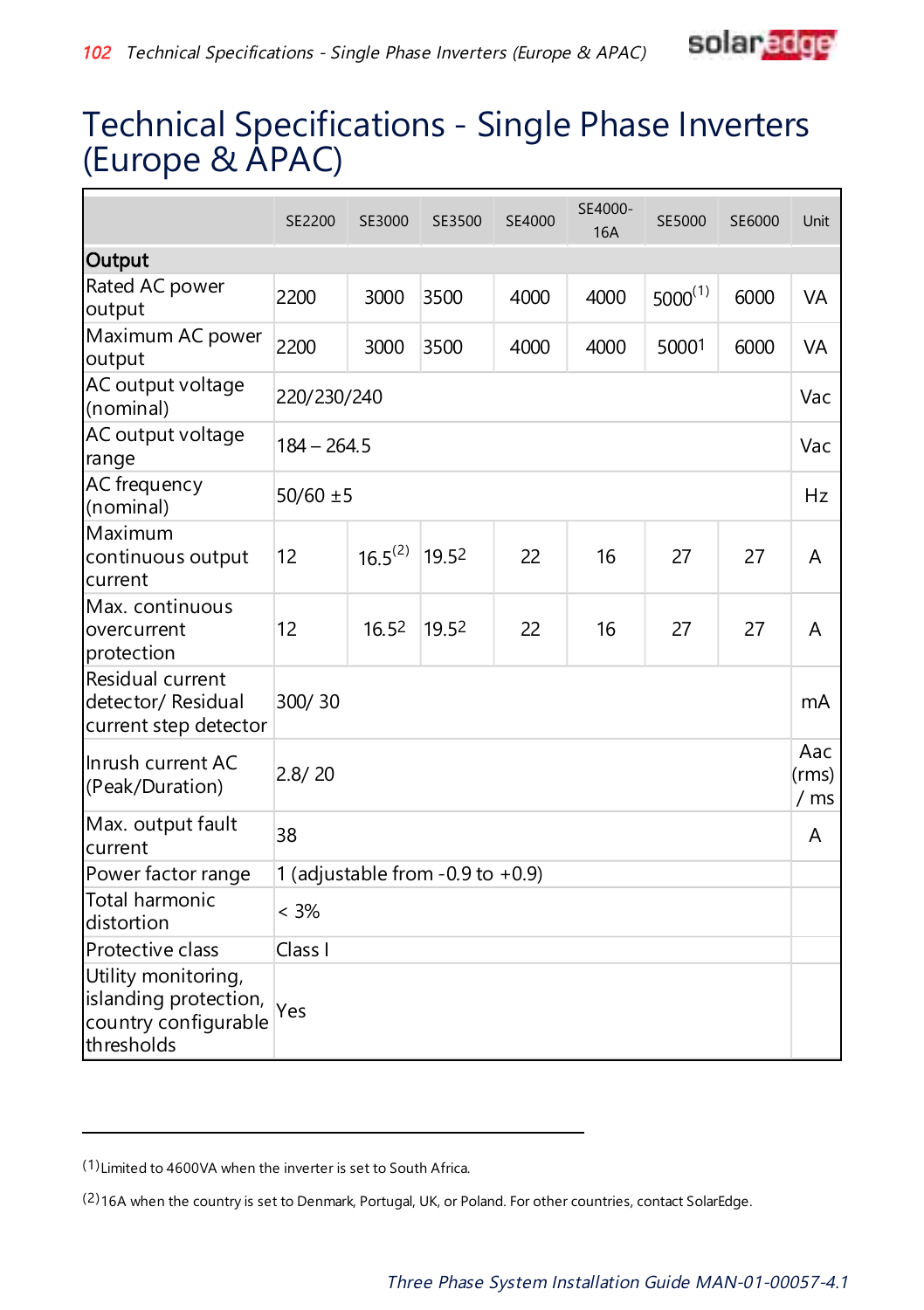

|                                                         | SE2200                     | SE3000                                                                | SE3500                                   | SE4000 | SE4000-<br><b>16A</b>                                  | SE5000 | SE6000 | Unit |
|---------------------------------------------------------|----------------------------|-----------------------------------------------------------------------|------------------------------------------|--------|--------------------------------------------------------|--------|--------|------|
| Overvoltage category III                                |                            |                                                                       |                                          |        |                                                        |        |        |      |
| Input                                                   |                            |                                                                       |                                          |        |                                                        |        |        |      |
| Maximum DC power<br>(Module STC)                        | 2950                       | 4050                                                                  | 4700                                     | 5400   | 5000                                                   | 6750   | 8100   | W    |
| Transformer-less.<br>ungrounded                         | Yes                        |                                                                       |                                          |        |                                                        |        |        |      |
| Maximum input<br>voltage                                | 500                        |                                                                       |                                          |        |                                                        |        |        |      |
| Nominal DC input<br>voltage                             | 350                        |                                                                       |                                          |        |                                                        |        |        | Vdc  |
| Maximum input<br>current                                | 8.5                        | 11.5                                                                  | 13.5                                     | 15.5   | 15.5                                                   | 19.5   | 23     | Adc  |
| Maximum back-feed<br>current                            | $\Omega$                   |                                                                       |                                          |        |                                                        |        |        | Adc  |
| Reverse-polarity<br>protection                          | Yes                        |                                                                       |                                          |        |                                                        |        |        |      |
| Ground-fault<br>isolation detection                     | 600 k $\Omega$ Sensitivity |                                                                       |                                          |        |                                                        |        |        |      |
| Overvoltage category II                                 |                            |                                                                       |                                          |        |                                                        |        |        |      |
| Maximum inverter<br>efficiency                          | 97.6                       |                                                                       |                                          |        |                                                        |        |        | %    |
| European weighted<br>efficiency                         | 97.6                       | 97.6                                                                  | 97.5                                     | 97.5   | 97.5                                                   | 97.4   | 97.4   | %    |
| Night-time power<br>consumption                         | < 2.5                      |                                                                       |                                          |        |                                                        |        |        | W    |
| <b>Additional Features</b>                              |                            |                                                                       |                                          |        |                                                        |        |        |      |
| Supported<br>communication<br>interfaces <sup>(1)</sup> |                            | RS485, RS232, Ethernet, ZigBee (optional), Built-in GSM<br>(optional) |                                          |        |                                                        |        |        |      |
| <b>Smart Energy</b><br>Management                       |                            |                                                                       | Export Limitation, StorEdge applications |        |                                                        |        |        |      |
| <b>Standard Compliance</b>                              |                            |                                                                       |                                          |        |                                                        |        |        |      |
| Safety                                                  |                            |                                                                       | IEC-62103 (EN50178), IEC-62109           |        |                                                        |        |        |      |
| Grid connection<br>standards                            |                            |                                                                       |                                          |        | VDE-AR-N-4105, VDE 0126-1-1, AS-4777, RD-1663, DK 5940 |        |        |      |

<sup>(1)</sup>Refer to Datasheets -> Communications category in Downloads page for specifications of optional communication options: <http://www.solaredge.com/groups/support/downloads>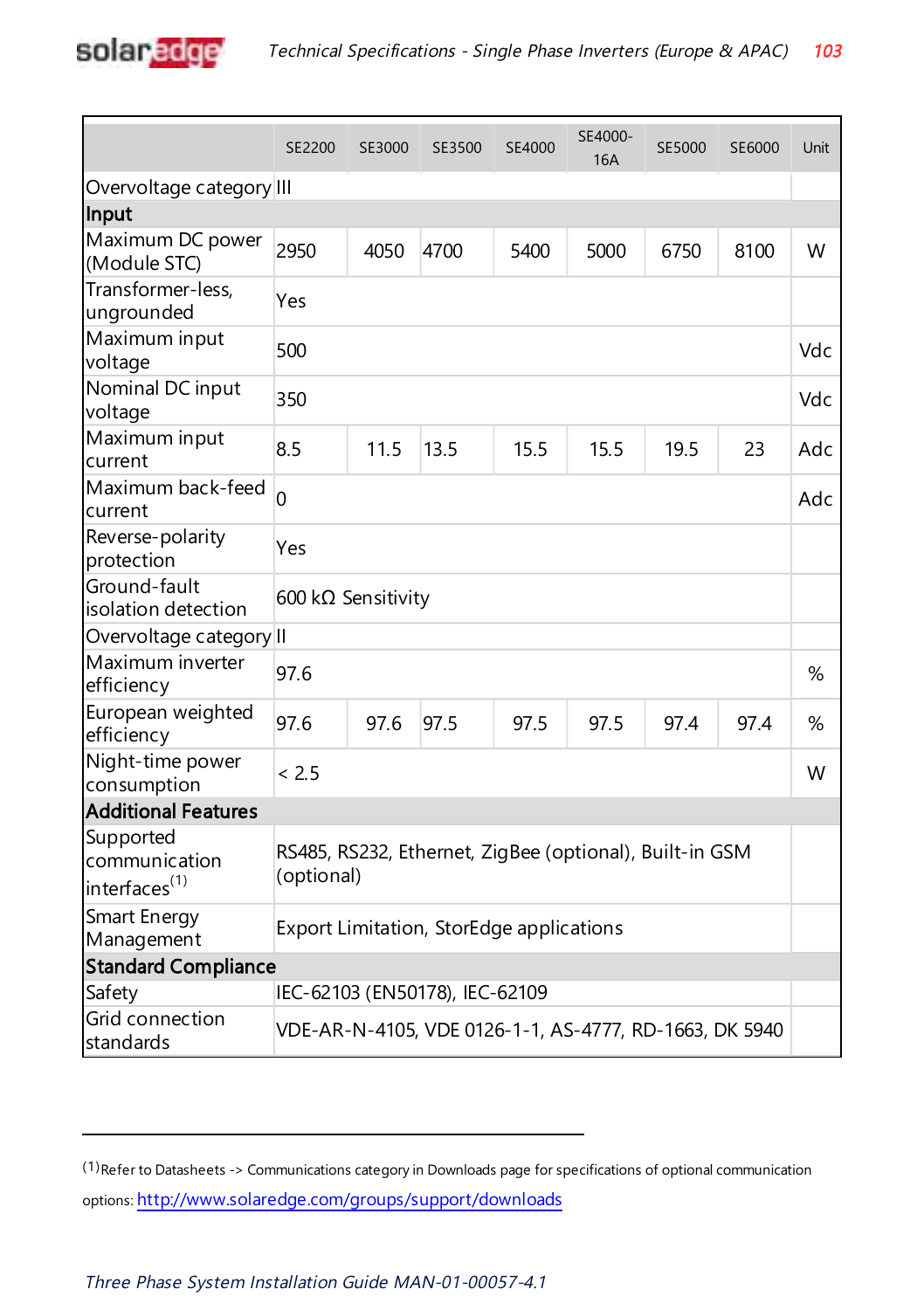

|                                                          | SE2200                      | SE3000                                                                           | SE3500 | SE4000          | SE4000-<br>16A | SE5000      | SE6000 | Unit |  |
|----------------------------------------------------------|-----------------------------|----------------------------------------------------------------------------------|--------|-----------------|----------------|-------------|--------|------|--|
| <b>Emissions</b>                                         |                             | IEC61000-6-2, IEC61000-6-3, IEC61000-3-11, IEC61000-3-12,<br>FCC part 15 class B |        |                 |                |             |        |      |  |
| <b>RoHS</b>                                              | Yes                         |                                                                                  |        |                 |                |             |        |      |  |
| <b>Installation Specifications</b>                       |                             |                                                                                  |        |                 |                |             |        |      |  |
| AC output                                                | Cable Gland - diameter 9-16 |                                                                                  |        |                 |                |             |        | mm   |  |
| $DC input^{(1)}$                                         | 1 MC4 pair                  |                                                                                  |        |                 |                | 2 MC4 pairs |        |      |  |
| Dimensions (W x L x<br>H)                                | 540 x 315 x 172             |                                                                                  |        | 540 x 315 x 191 |                |             |        | mm   |  |
| Weight                                                   | 20.2                        |                                                                                  |        |                 | 21.7           |             |        | kg   |  |
| Cooling                                                  | <b>Natural Convection</b>   |                                                                                  |        |                 |                |             |        |      |  |
| Noise (typical)                                          | < 50                        |                                                                                  |        |                 |                |             |        | dBA  |  |
| Operating<br>temperature range <sup>(2)</sup>            |                             | $-20 - +50$ (M40 version $-40$ to $+50$ )                                        |        |                 |                |             |        | °C   |  |
| Maximum altitude                                         | 2000                        |                                                                                  |        |                 |                |             |        | m    |  |
| Operating humidity -<br>non condensing                   | < 95                        |                                                                                  |        |                 |                |             |        | %    |  |
| Protection Rating /<br>Environmental<br>category         | IP65 – Outdoor and Indoor   |                                                                                  |        |                 |                |             |        |      |  |
| Pollution degree<br>classification (inside<br>/ outside) | 2/3                         |                                                                                  |        |                 |                |             |        |      |  |
| Bracket mounted (bracket provided)                       |                             |                                                                                  |        |                 |                |             |        |      |  |

<sup>(1)</sup>Connection of additional strings in parallel to a single input is allowed as long as the cumulative current does not exceed 45A.

<sup>(2)</sup>For inverter power derating refer to the application note at the following link:

<http://www.solaredge.com/files/pdfs/se-temperature-derating-note.pdf>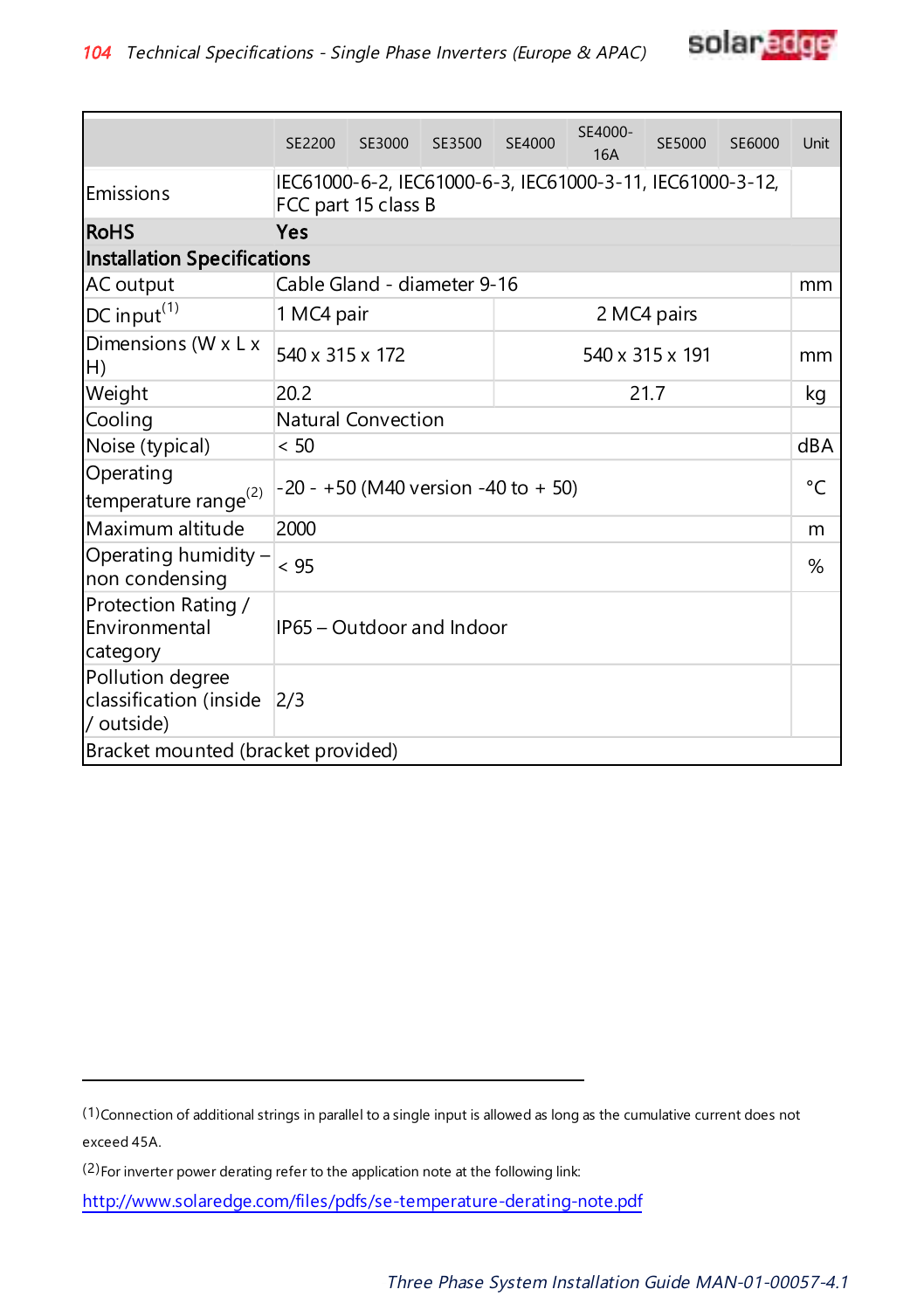

# Technical Specifications - Three Phase Inverters (Europe & APAC)

### SE4K - SE12.5K

|                                                                    | SE4K         | SE5K                 | SE7K | SE8K          | SE9K                             | <b>SE10K</b> | <b>SE12.5K</b>      | Unit      |
|--------------------------------------------------------------------|--------------|----------------------|------|---------------|----------------------------------|--------------|---------------------|-----------|
| Output                                                             |              |                      |      |               |                                  |              |                     |           |
| Rated AC power<br>output                                           | $4000^{(1)}$ | 5000                 | 7000 | 8000          | 9000                             | 10000        | 12500               | <b>VA</b> |
| Maximum AC power<br>output                                         | 4000         | 5000                 | 7000 | 8000          | 9000                             | 10000        | 12500               | <b>VA</b> |
| AC output voltage -<br>line to line / line to<br>neutral (nominal) |              | 380/220; 400/230     |      |               |                                  |              |                     | Vac       |
| AC output voltage<br>range                                         |              | $184 - 264.5$<br>Vac |      |               |                                  |              |                     |           |
| AC frequency                                                       |              |                      |      | $50/60 \pm 5$ |                                  |              |                     | Hz        |
| Maximum<br>continuous output<br>current (per phase)                | 6.5          | 8                    | 11.5 | 13            | 14.5                             | 16           | 20                  | A         |
| Maximum<br>continuous<br>overcurrent<br>protection                 | 6.5          | 8                    | 11.5 | 13            | 14.5                             | 16           | 20                  | A         |
| Residual current<br>detector / Residual<br>Current step detector   |              |                      |      | 300 / 30      |                                  |              |                     | mA        |
| Grid supported -<br>three phase                                    |              |                      |      |               | 3 / N / PE (WYE with Neutral)    |              |                     |           |
| Inrush current AC<br>(Peak/Duration)                               | 3/20         |                      |      |               |                                  |              | Aac<br>(rms)<br>/ms |           |
| Maximum output<br>fault current                                    |              | 33                   |      |               |                                  |              |                     |           |
| Power factor range                                                 |              |                      |      |               | 1 (adjustable from -0.9 to +0.9) |              |                     |           |
| <b>Total harmonic</b><br>distortion                                |              |                      |      | $< 3\%$       |                                  |              |                     |           |

(1)SE4K model is available in some countries; refer to the Certifications category in <http://www.solaredge.com/groups/support/downloads>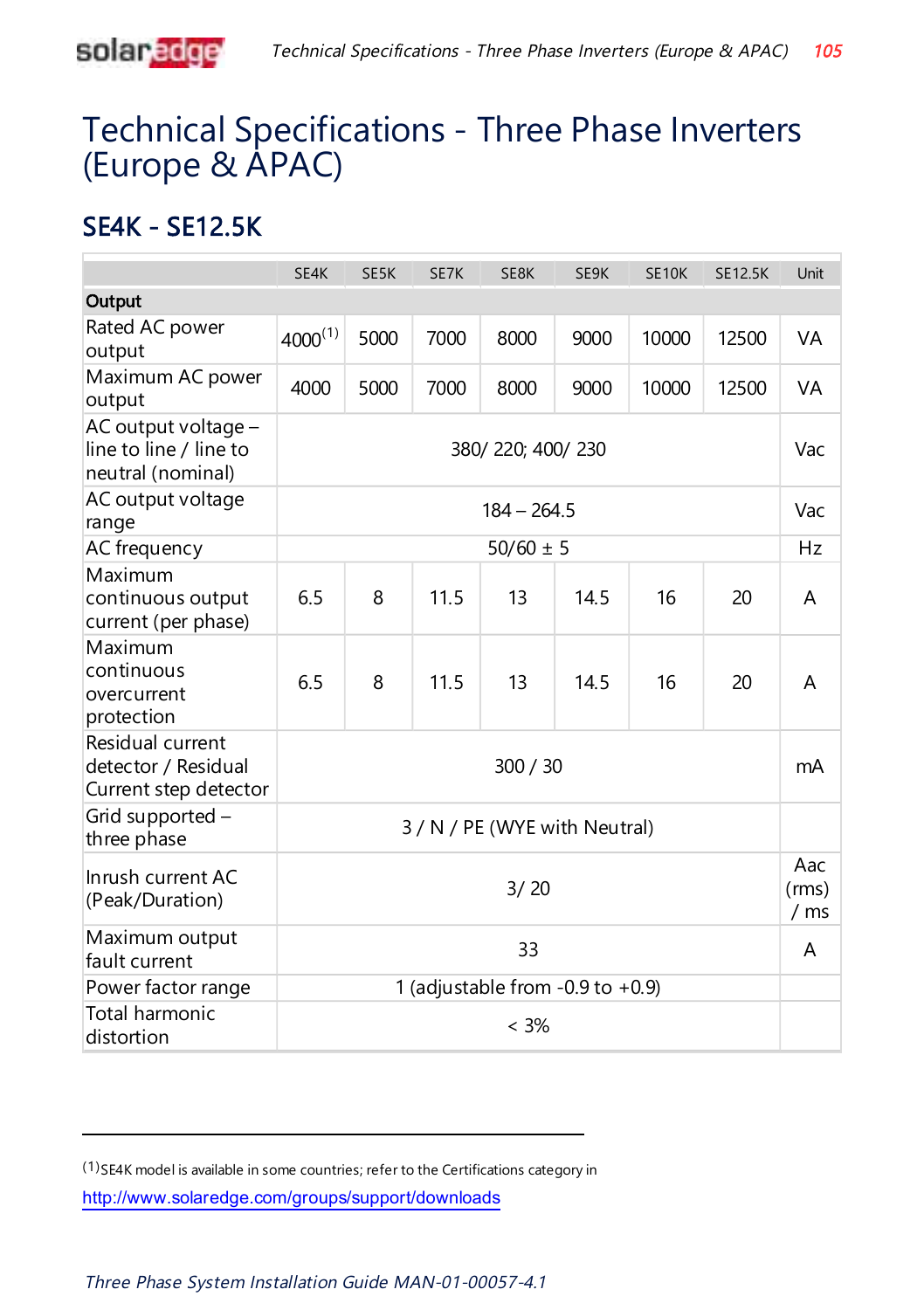

|                                                                                                                     | SE4K                     | SE5K    | SE7K | SE8K  | SE9K  | <b>SE10K</b> | <b>SE12.5K</b> | Unit |  |  |
|---------------------------------------------------------------------------------------------------------------------|--------------------------|---------|------|-------|-------|--------------|----------------|------|--|--|
| Protective class                                                                                                    |                          | Class I |      |       |       |              |                |      |  |  |
| Utility monitoring,<br>islanding protection,<br>configurable Power<br>Factor, country<br>configurable<br>thresholds | Yes                      |         |      |       |       |              |                |      |  |  |
| Overvoltage category                                                                                                |                          | III     |      |       |       |              |                |      |  |  |
| Input                                                                                                               |                          |         |      |       |       |              |                |      |  |  |
| Maximum DC power<br>(Module STC)                                                                                    | 5400                     | 6750    | 9450 | 10800 | 12150 | 13500        | 16850          | W    |  |  |
| Transformer-less,<br>ungrounded                                                                                     | Yes                      |         |      |       |       |              |                |      |  |  |
| Maximum input<br>voltage                                                                                            | 900                      |         |      |       |       |              |                |      |  |  |
| Nominal DC input<br>voltage                                                                                         | 750                      |         |      |       |       |              |                |      |  |  |
| Maximum input<br>current                                                                                            | $\overline{7}$           | 8.5     | 12   | 13.5  | 15    | 16.5         | 21             | Adc  |  |  |
| Maximum back-feed<br>current                                                                                        | 0                        |         |      |       |       |              |                |      |  |  |
| Reverse-polarity<br>protection                                                                                      | Yes                      |         |      |       |       |              |                |      |  |  |
| Ground-fault<br>isolation detection                                                                                 | $700k\Omega$ Sensitivity |         |      |       |       |              |                |      |  |  |
| Overvoltage category                                                                                                | $\mathbf{I}$             |         |      |       |       |              |                |      |  |  |
| Maximum inverter<br>efficiency                                                                                      | 98                       |         |      |       |       |              |                |      |  |  |
| European weighted<br>efficiency                                                                                     | 97.3                     | 97.3    | 97.3 | 97.5  | 97.5  | 97.6         | 97.7           | %    |  |  |
| Night-time power<br>consumption                                                                                     | < 2.5                    |         |      |       |       |              |                |      |  |  |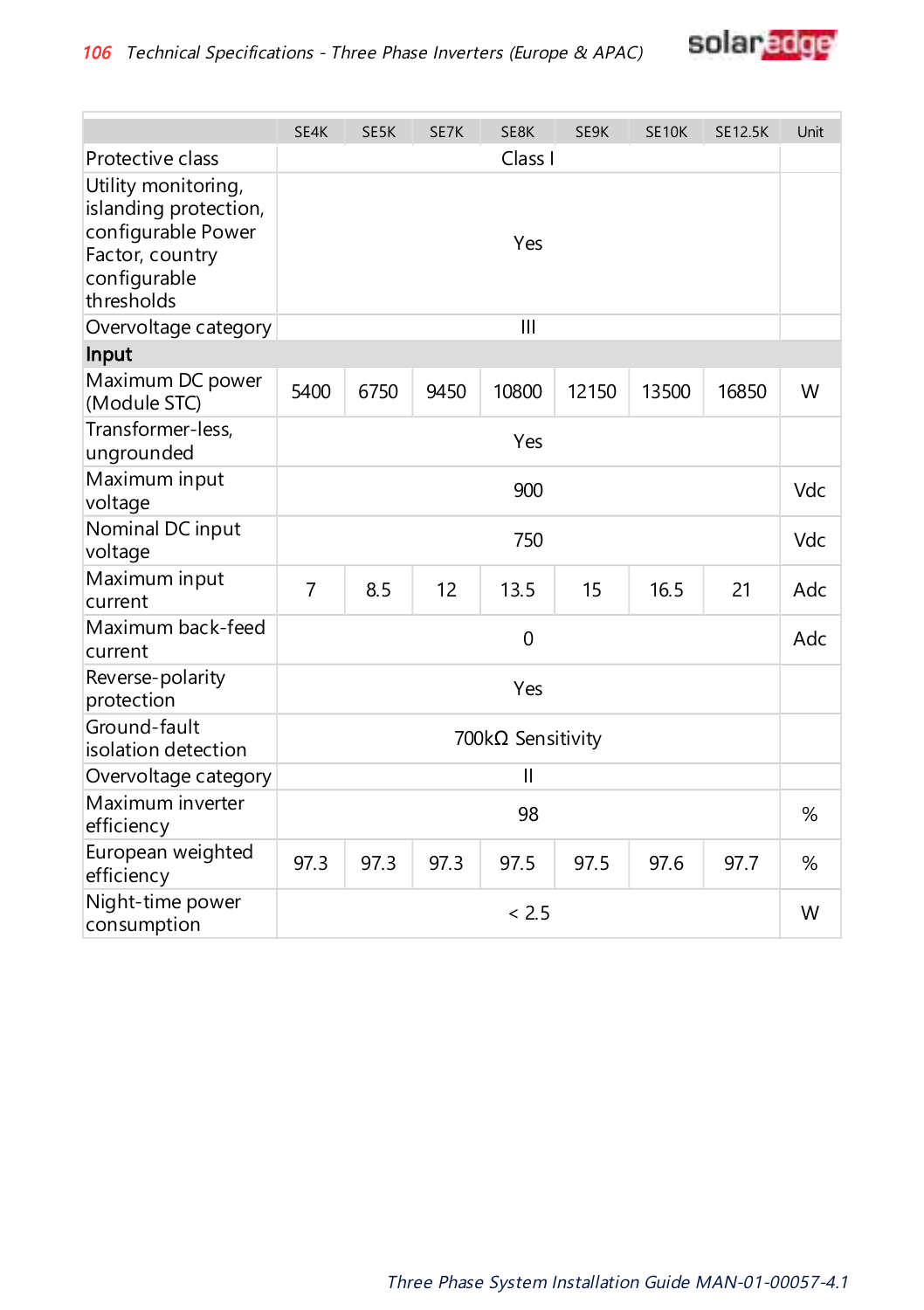

|                                                         | SE4K                                                                                     | SE5K | SE7K | SE8K | SE9K | SE <sub>10</sub> K | <b>SE12.5K</b> | Unit |  |  |
|---------------------------------------------------------|------------------------------------------------------------------------------------------|------|------|------|------|--------------------|----------------|------|--|--|
| <b>Additional Features</b>                              |                                                                                          |      |      |      |      |                    |                |      |  |  |
| Supported<br>communication<br>interfaces <sup>(1)</sup> | RS485, Ethernet, ZigBee (optional), Wi-Fi (optional), Built-<br>in GSM (optional)        |      |      |      |      |                    |                |      |  |  |
| <b>Smart Energy</b><br>Management                       | Export Limitation, Home Energy Management                                                |      |      |      |      |                    |                |      |  |  |
| <b>Arc Fault Protection</b>                             | Integrated, user configurable (according to UL1699B)                                     |      |      |      |      |                    |                |      |  |  |
| <b>Standard Compliance</b>                              |                                                                                          |      |      |      |      |                    |                |      |  |  |
| Safety                                                  | IEC-62103 (EN50178), IEC-62109                                                           |      |      |      |      |                    |                |      |  |  |
| Grid connection<br>standards <sup>(2)</sup>             | VDE 0126-1-1, VDE-AR-N-4105, AS-4777, G83 / G59                                          |      |      |      |      |                    |                |      |  |  |
| Emissions                                               | IEC61000-6-2, IEC61000-6-3, IEC61000-3-11, IEC61000-3-<br>12.<br>FCC part15 class B      |      |      |      |      |                    |                |      |  |  |
| <b>WEEE, ROHS</b>                                       | Yes                                                                                      |      |      |      |      |                    |                |      |  |  |
| <b>Installation Specifications</b>                      |                                                                                          |      |      |      |      |                    |                |      |  |  |
| AC output / Gland<br>Diameter / Wire Cross<br>Section   | 15-21 mm / Solid wire 2.5-16 mm <sup>2</sup> , Stranded wire 2.5 - 10<br>mm <sup>2</sup> |      |      |      |      |                    |                |      |  |  |
| DC input                                                | 2 MC4 pairs $^{(3)}$                                                                     |      |      |      |      |                    |                |      |  |  |
| Dimensions (WxLxH)                                      | 540 x 315 x 260                                                                          |      |      |      |      |                    |                |      |  |  |
| Weight                                                  | 33.2                                                                                     |      |      |      |      |                    |                |      |  |  |
| Operating<br>temperature range <sup>(4)</sup>           | $-20 - +60$ (M40 version $-40$ to $+60$ )                                                |      |      |      |      |                    |                |      |  |  |
| Operating humidity -<br>non condensing                  | < 95                                                                                     |      |      |      |      |                    |                |      |  |  |
| Cooling                                                 | Fan (user replaceable)                                                                   |      |      |      |      |                    |                |      |  |  |

(1)Refer to Datasheets > Communications category in Downloads page for specifications of optional communication

options: <http://www.solaredge.com/groups/support/downloads>

(2)For all standards refer to the Certifications category in

<http://www.solaredge.com/groups/support/downloads>.

(4)For inverter power de-rating refer to the application note at the following link:

<http://www.solaredge.com/files/pdfs/se-temperature-derating-note.pdf>

Three Phase System Installation Guide MAN-01-00057-4.1

<sup>(3)</sup>You can connect strings in parallel to a single input as long as the cumulative current does not exceed 45A.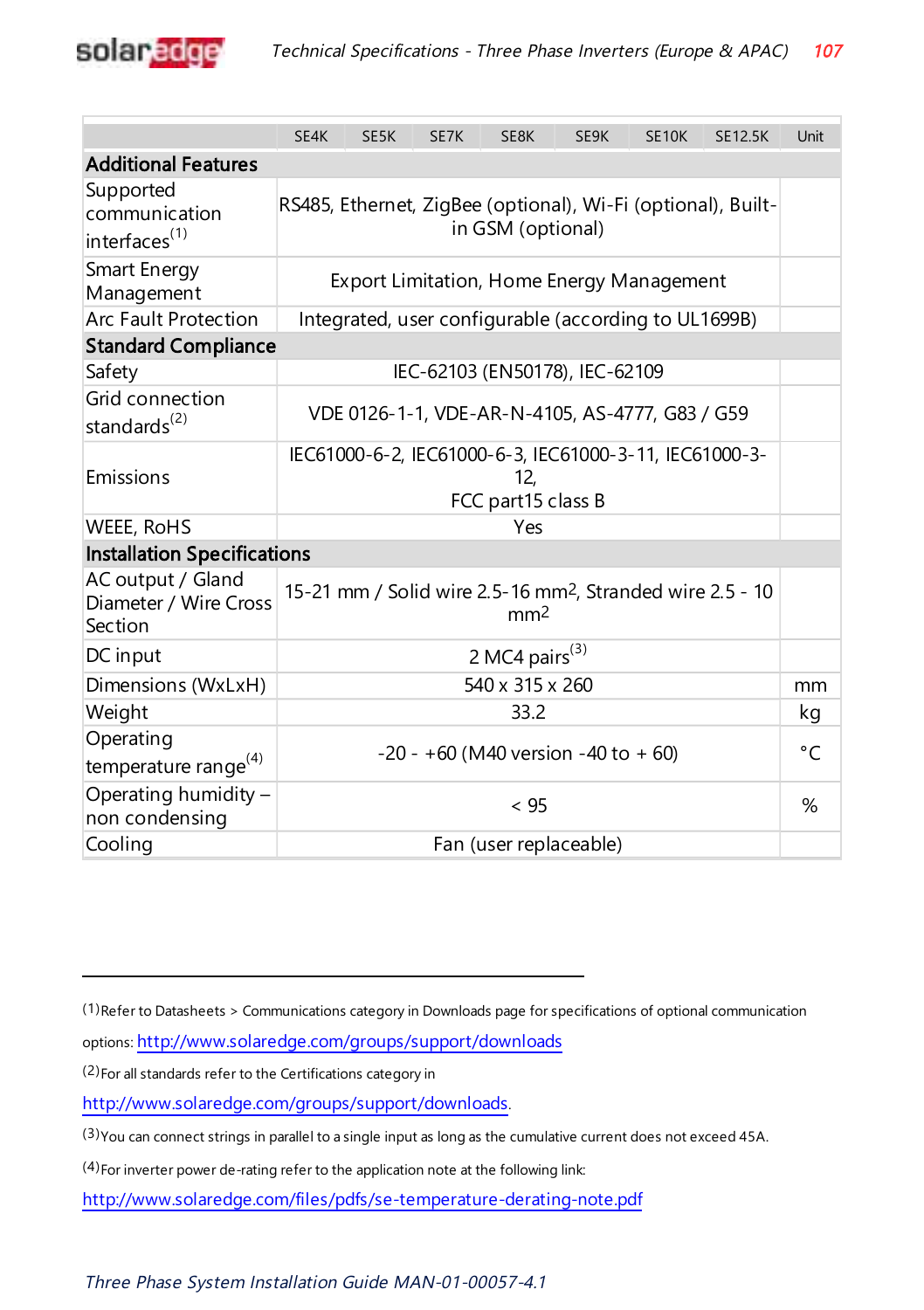

|                                                        | SE4K                      | SE5K         | SE7K | SE8K | SE9K | SE <sub>10</sub> K | <b>SE12.5K</b> | Unit |
|--------------------------------------------------------|---------------------------|--------------|------|------|------|--------------------|----------------|------|
| Noise (typical)                                        |                           | $< 50^{(1)}$ |      |      |      |                    |                |      |
| Protection rating/<br>Environmental<br>category        | IP65 - Outdoor and indoor |              |      |      |      |                    |                |      |
| Maximum altitude                                       | 2000                      |              |      |      |      |                    | m              |      |
| Pollution degree<br>classification<br>(inside/outside) | 2/3                       |              |      |      |      |                    |                |      |
| Bracket mounted (bracket provided)                     |                           |              |      |      |      |                    |                |      |

## $SE15K - SE33.3K^{(2)}$

|                                                                    | SE <sub>15</sub> K          | SE <sub>16</sub> K | SE <sub>17</sub> K | SE <sub>25</sub> K | <b>SE27.6K</b> | <b>SE33.3K</b> | Unit      |
|--------------------------------------------------------------------|-----------------------------|--------------------|--------------------|--------------------|----------------|----------------|-----------|
| Output                                                             |                             |                    |                    |                    |                |                |           |
| Rated AC power<br>output                                           | 15000                       | 16000              | 17000              | $25000^{(3)}$      | 27600          | 33300          | <b>VA</b> |
| Maximum AC power<br>output                                         | 15000                       | 16000              | 17000              | 250006             | 27600          | 33300          | <b>VA</b> |
| AC output voltage -<br>line to line / line to<br>neutral (nominal) | 480/277<br>380/220; 400/230 |                    |                    |                    |                | Vac            |           |
| AC output voltage<br>range                                         | $184 - 264.5$<br>244-305    |                    |                    |                    |                |                | Vac       |
| AC frequency                                                       |                             |                    |                    | $50/60 \pm 5$      |                |                | Hz        |
| Maximum continuous<br>output current (per<br>phase)                | 23                          | 25.5               | 26                 | 38                 | 40             | 40<br>@277V    | A         |
| Maximum continuous<br>overcurrent<br>protection                    | 23                          | 25.5               | 26                 | 38                 | 40             | 40             | A         |

(1)For inverters with a noise level suitable for residential environments refer to:

[http://www.solaredge.com/files/pdfs/products/inverters/se-three-phase-indoor-inverter-](http://www.solaredge.com/files/pdfs/products/inverters/se-three-phase-indoor-inverter-datasheet.pdf)

[datasheet.pdf](http://www.solaredge.com/files/pdfs/products/inverters/se-three-phase-indoor-inverter-datasheet.pdf)

(2)The SE33.3K model requires a medium voltage transformer.

(3)24.99kVA in the UK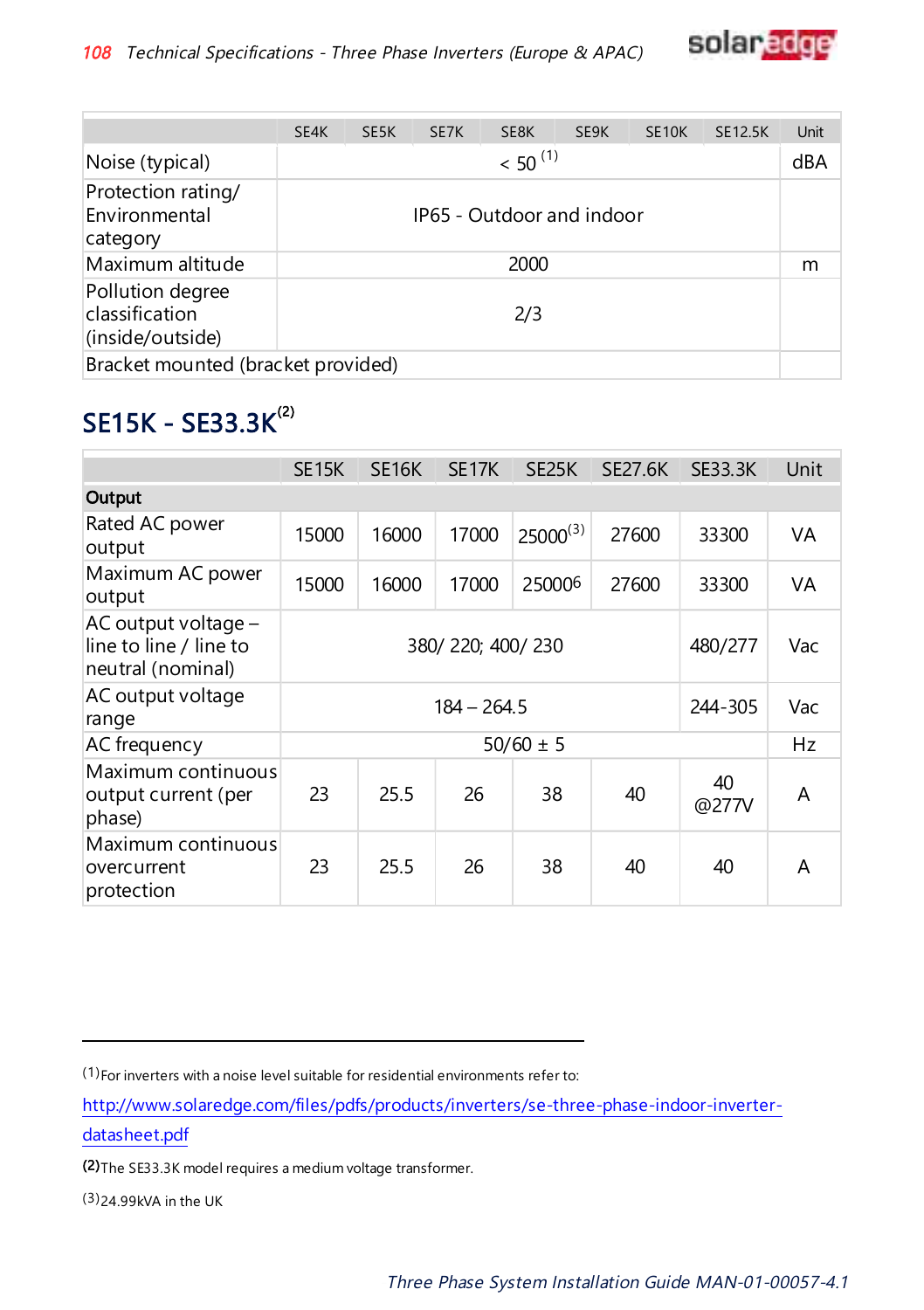

|                                                                                                                     | <b>SE15K</b> | <b>SE16K</b>                                                                    | SE17K                         | SE25K | <b>SE27.6K</b> | SE33.3K | Unit                   |
|---------------------------------------------------------------------------------------------------------------------|--------------|---------------------------------------------------------------------------------|-------------------------------|-------|----------------|---------|------------------------|
| Residual current<br>detector / Residual<br>Current step detector                                                    |              | 300 / 30                                                                        |                               |       |                |         |                        |
| Grid supported -<br>three phase                                                                                     |              |                                                                                 | 3 / N / PE (WYE with Neutral) |       |                |         | V                      |
| Inrush current AC<br>(Peak/Duration)                                                                                |              |                                                                                 | 3/20                          |       | 3.1/20         | 4.2/20  | Aac<br>$(rms)$ /<br>ms |
| Maximum output<br>fault current                                                                                     |              | 40                                                                              |                               |       | 63             |         | A                      |
| Power factor range                                                                                                  |              | 1 (adjustable from -0.8 to<br>1 (adjustable from -0.9 to<br>$+0.8(1)$<br>$+0.9$ |                               |       |                |         |                        |
| <b>Total harmonic</b><br>distortion                                                                                 |              | $< 3\%$                                                                         |                               |       |                |         |                        |
| Protective class                                                                                                    |              | Class I                                                                         |                               |       |                |         |                        |
| Utility monitoring,<br>islanding protection,<br>configurable Power<br>Factor, country<br>configurable<br>thresholds | Yes          |                                                                                 |                               |       |                |         |                        |
| Overvoltage category                                                                                                |              | $\mathbf{III}$                                                                  |                               |       |                |         |                        |
| Input                                                                                                               |              |                                                                                 |                               |       |                |         |                        |
| Maximum DC power<br>(Module STC)                                                                                    | 20250        | 21600                                                                           | 22950                         | 33750 | 37250          | 45000   | W                      |
| Transformer-less,<br>ungrounded                                                                                     | Yes          |                                                                                 |                               |       |                |         |                        |
| Maximum input<br>voltage                                                                                            | 900<br>1000  |                                                                                 |                               |       |                | Vdc     |                        |
| Nominal DC input<br>voltage                                                                                         | 750<br>840   |                                                                                 |                               |       |                | Vdc     |                        |
| Maximum input<br>current                                                                                            | 22           | 23                                                                              | 23                            | 37    | 40             | 40      | Adc                    |
| Maximum back-feed<br>current                                                                                        | $\mathbf 0$  |                                                                                 |                               |       |                | Adc     |                        |

(1)For SE27.6K - when set to Germany Power Factor is limited to 0.9.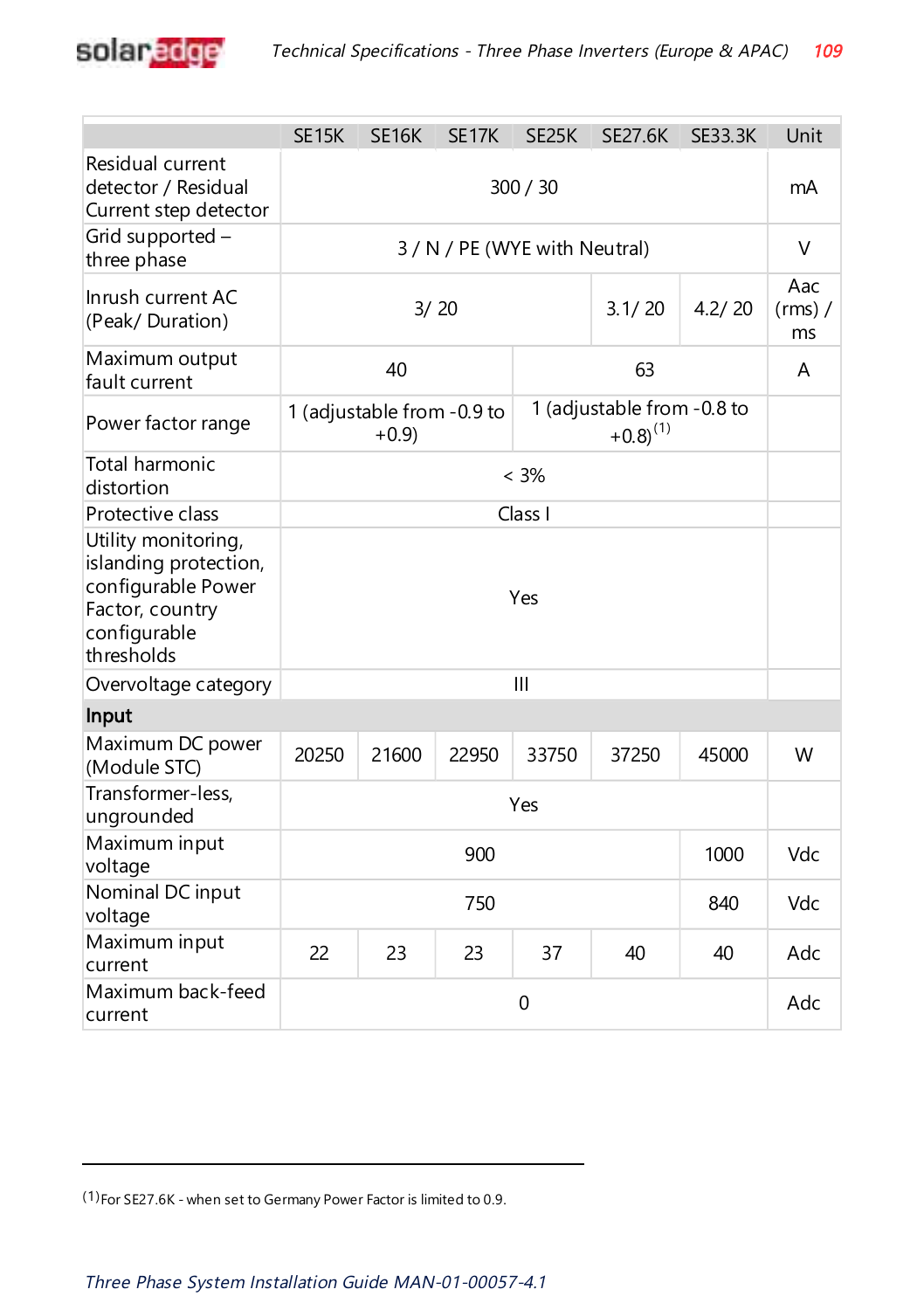

|                                                         | SE <sub>15</sub> K                                                               | <b>SE16K</b>       | SE17K | SE <sub>25</sub> K                        | <b>SE27.6K</b> | SE33.3K | Unit |  |
|---------------------------------------------------------|----------------------------------------------------------------------------------|--------------------|-------|-------------------------------------------|----------------|---------|------|--|
| Reverse-polarity<br>protection                          |                                                                                  | Yes                |       |                                           |                |         |      |  |
| Ground-fault isolation<br>detection                     |                                                                                  | 700 kΩ Sensitivity |       | 350 k $\Omega$ Sensitivity <sup>(1)</sup> |                |         |      |  |
| Overvoltage category                                    |                                                                                  |                    |       | $\mathbf{III}$                            |                |         |      |  |
| Maximum inverter<br>efficiency                          | 98                                                                               |                    |       | 98.3                                      |                | 98.1    | %    |  |
| European weighted<br>efficiency                         | 97.6                                                                             | 97.7               |       |                                           | 98             |         | %    |  |
| Night-time power<br>consumption                         |                                                                                  | < 2.5<br>$\lt 4$   |       |                                           |                |         | W    |  |
| <b>Additional Features</b>                              |                                                                                  |                    |       |                                           |                |         |      |  |
| Supported<br>communication<br>interfaces <sup>(2)</sup> | RS485, Ethernet, ZigBee (optional), Wi-Fi (optional),<br>Built-in GSM (optional) |                    |       |                                           |                |         |      |  |
| Smart Energy<br>Management                              | <b>Export Limitation, Home Energy Management</b>                                 |                    |       |                                           |                |         |      |  |
| <b>Arc Fault Protection</b>                             | Integrated, user configurable (according to UL1699B)                             |                    |       |                                           |                |         |      |  |
| Rapid Shutdown                                          | Optional <sup>(3)</sup> (Automatic upon AC grid disconnect)                      |                    |       |                                           |                |         |      |  |
| <b>DC Safety Unit (optional)</b>                        |                                                                                  |                    |       |                                           |                |         |      |  |
| 2-pole Disconnection                                    | 1000V / 40A<br>N/A                                                               |                    |       |                                           |                |         |      |  |
| DC Surge Protection                                     | Type II, field replaceable<br>N/A                                                |                    |       |                                           |                |         |      |  |
| DC Fuses on Plus &<br>Minus                             | N/A<br>Optional, 20A                                                             |                    |       |                                           |                |         |      |  |
| Compliance                                              | UTE-C15-712-1<br>N/A                                                             |                    |       |                                           |                |         |      |  |
| <b>Standard Compliance</b>                              |                                                                                  |                    |       |                                           |                |         |      |  |
| Safety                                                  | IEC-62103 (EN50178), IEC-62109, AS3100                                           |                    |       |                                           |                |         |      |  |

(1)Where permitted by local regulations

options: <http://www.solaredge.com/groups/support/downloads>

<sup>(2)</sup>Refer to Datasheets -> Communications category in Downloads page for specifications of optional communication

<sup>(3)</sup>Inverter with rapid shutdown part number: SExxK-RWROOBNN2; available for SE25K and SE27.6K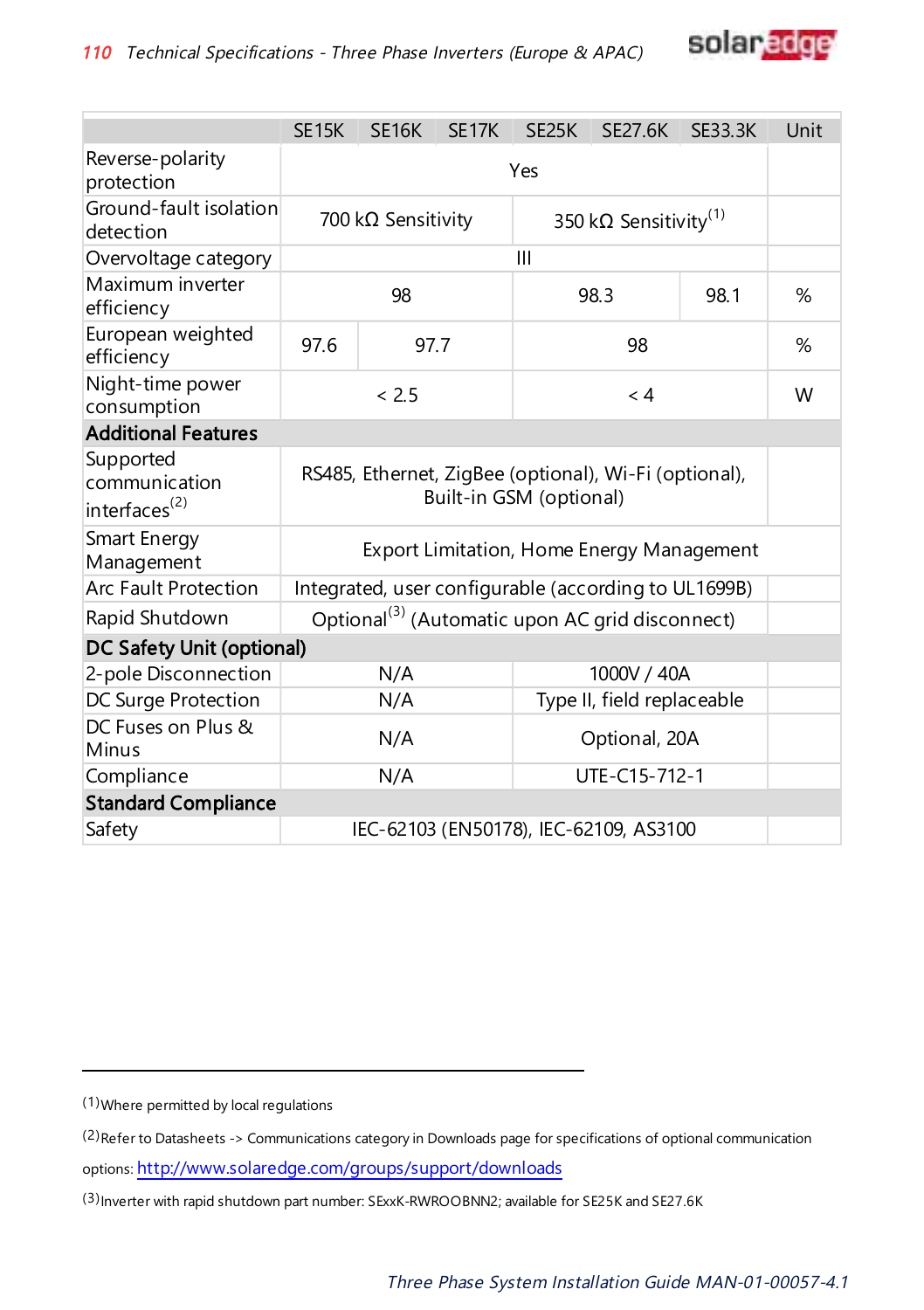

|                                                       | SE <sub>15</sub> K                        |                                                                                                                                                                                  | SE16K SE17K |     | SE25K SE27.6K                                          | SE33.3K | Unit                  |  |  |
|-------------------------------------------------------|-------------------------------------------|----------------------------------------------------------------------------------------------------------------------------------------------------------------------------------|-------------|-----|--------------------------------------------------------|---------|-----------------------|--|--|
| Grid connection<br>standards <sup>(1)</sup>           |                                           | VDE-AR-N-4105, G59/3, AS-4777, EN 50438, VDE 0126-<br>1-1, CEI-021,<br>BDEW, CEI-016 <sup>(2)</sup> ;                                                                            |             |     |                                                        |         |                       |  |  |
| Emissions                                             |                                           |                                                                                                                                                                                  |             | 12  | IEC61000-6-2, IEC61000-6-3, IEC61000-3-11, IEC61000-3- |         |                       |  |  |
| <b>WEEE, ROHS</b>                                     |                                           |                                                                                                                                                                                  |             | Yes |                                                        |         |                       |  |  |
| <b>Installation Specifications</b>                    |                                           |                                                                                                                                                                                  |             |     |                                                        |         |                       |  |  |
| AC output / Gland<br>Diameter / Wire Cross<br>Section |                                           | 15-21 mm / Solid wire 2.5-<br>18-25mm / Solid wire 2.5-16<br>$16 \text{ mm}^2$ .<br>$mm2$ .<br>Stranded wire 2.5 - 10<br>Stranded wire 2.5-10 mm <sup>2</sup><br>mm <sup>2</sup> |             |     |                                                        |         |                       |  |  |
| $DC input^{(3)}$                                      | 2 MC4 pairs<br>3 MC4 pairs                |                                                                                                                                                                                  |             |     |                                                        |         |                       |  |  |
| DC input with DC<br>Safety Unit                       |                                           | Gland diameter 5-10 mm<br>N/A<br>Wire cross section 0.5 - 13.5                                                                                                                   |             |     |                                                        |         | mm<br>mm <sup>2</sup> |  |  |
| Dimensions (HxWxD)                                    | 540 x 315 x 260                           |                                                                                                                                                                                  |             |     |                                                        |         | mm                    |  |  |
| Dimensions with<br>Safety Unit (HxWxD)                | N/A<br>775 x 315 x 260                    |                                                                                                                                                                                  |             |     |                                                        |         | mm                    |  |  |
| Weight                                                |                                           | 33.2                                                                                                                                                                             |             |     | kg                                                     |         |                       |  |  |
| Weight with Safety<br>Unit                            |                                           | N/A                                                                                                                                                                              |             |     | kg                                                     |         |                       |  |  |
| Operating<br>temperature range <sup>(4)</sup>         | $-20 - +60$ (M40 version $-40$ to $+60$ ) |                                                                                                                                                                                  |             |     |                                                        |         |                       |  |  |
| Operating humidity -<br>non condensing                | < 95                                      |                                                                                                                                                                                  |             |     |                                                        |         |                       |  |  |
| Cooling                                               | Fan (user replaceable)                    |                                                                                                                                                                                  |             |     |                                                        |         |                       |  |  |
| Noise (typical)                                       |                                           | < 50                                                                                                                                                                             |             |     | < 55                                                   |         | dBA                   |  |  |
| Protection rating/<br>Environmental<br>category       | IP65 Outdoor and indoor                   |                                                                                                                                                                                  |             |     |                                                        |         |                       |  |  |
| Maximum altitude                                      | 2000                                      |                                                                                                                                                                                  |             |     |                                                        |         | m                     |  |  |

(1)For all standards refer to the Certifications category in

<http://www.solaredge.com/groups/support/downloads>.

(2)Models SE25K, SE27.6K and SE33.3K only

(3)Connection of additional strings in parallel to a single input is allowed as long as the cumulative current does not exceed 45A.

(4)For inverter power de-rating information, refer to the application note at the following link:

<http://www.solaredge.com/files/pdfs/se-temperature-derating-note.pdf>

Three Phase System Installation Guide MAN-01-00057-4.1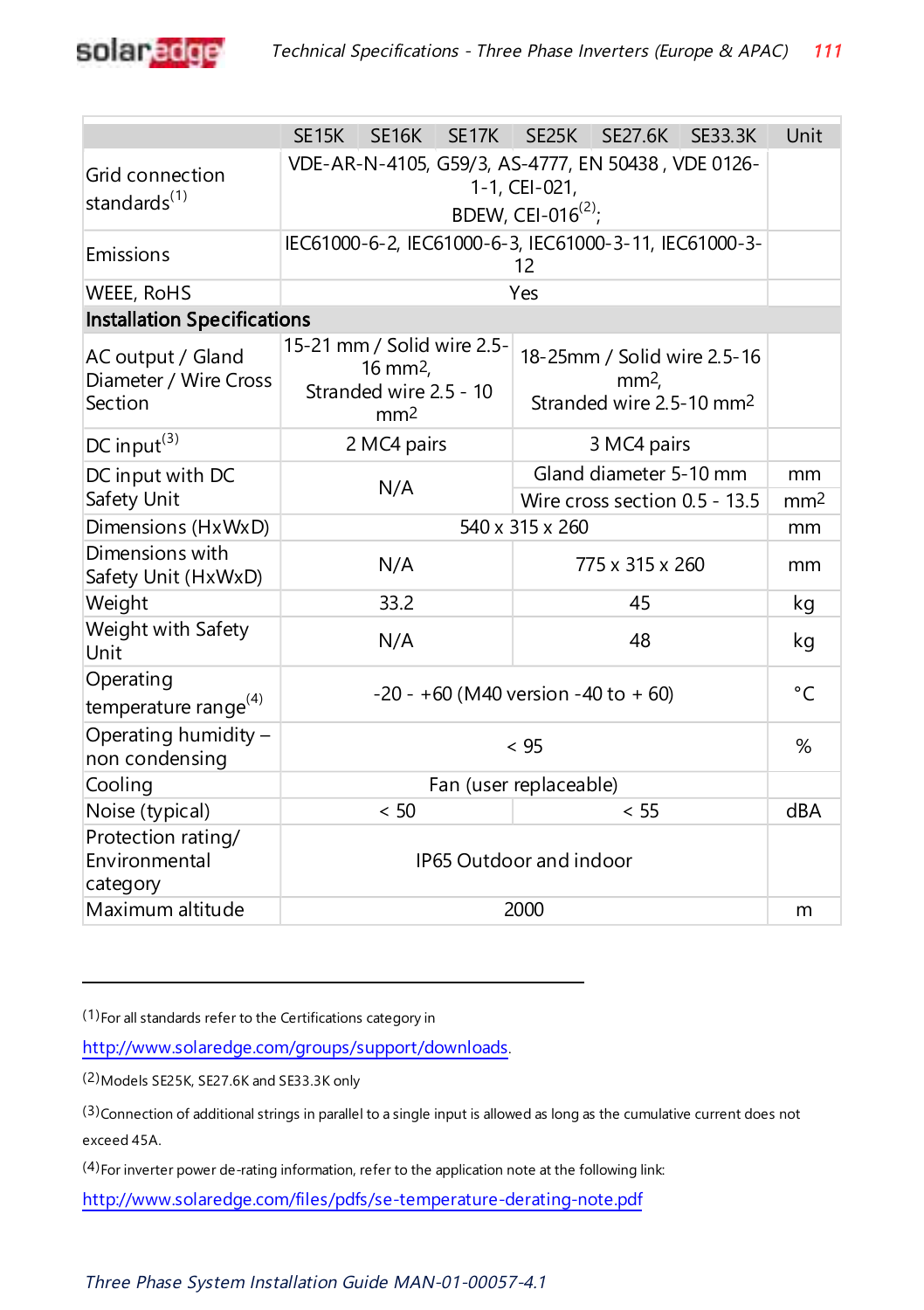

|                                                         | SF <sub>15K</sub> |     |  |  | SE16K SE17K SE25K SE27.6K SE33.3K |  | Unit |
|---------------------------------------------------------|-------------------|-----|--|--|-----------------------------------|--|------|
| Pollution degree<br>classification (inside/<br>outside) |                   | 2/3 |  |  |                                   |  |      |
| Bracket mounted (bracket provided)                      |                   |     |  |  |                                   |  |      |